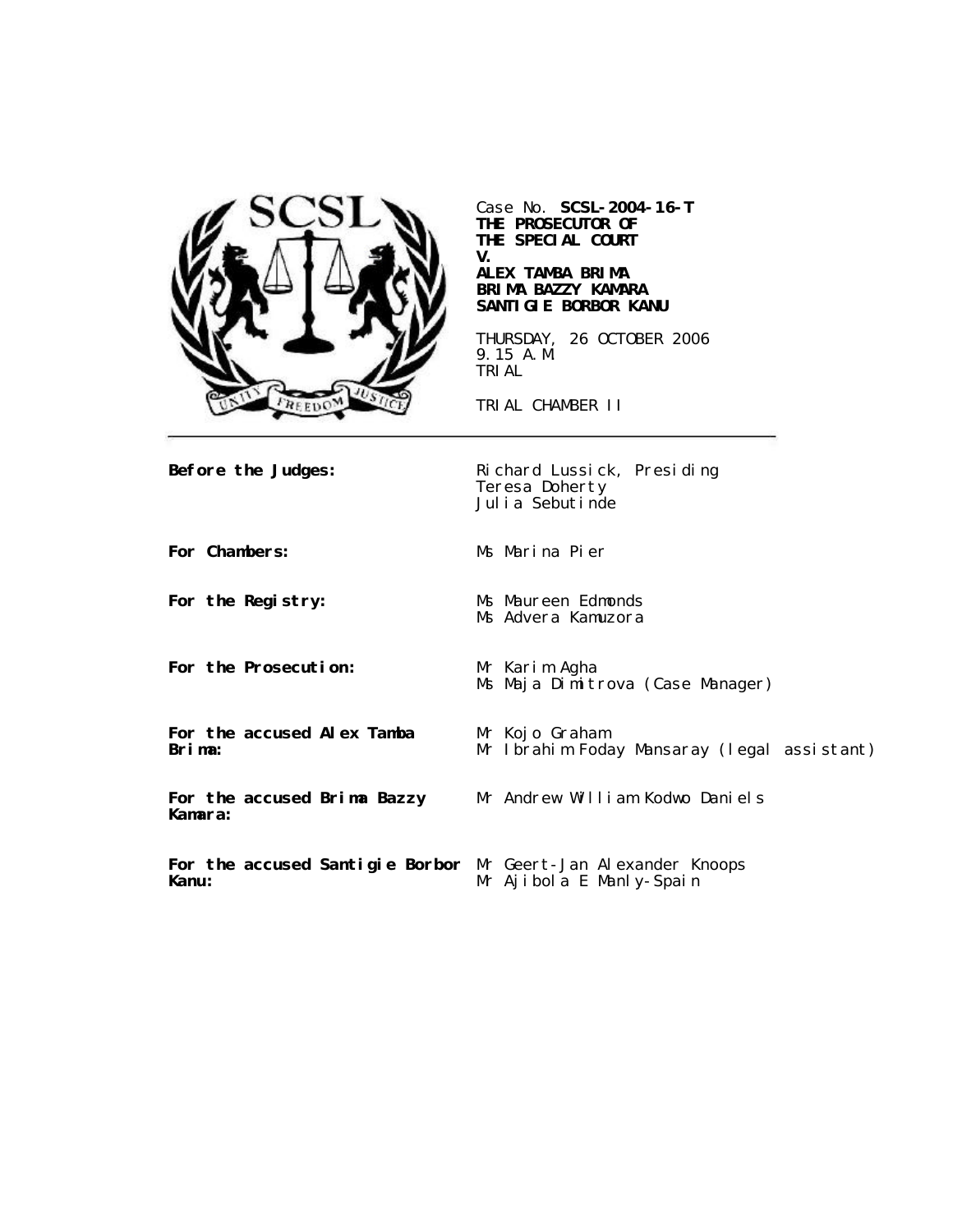1 2 3 4 5 6 7 8 9 09:22:19 10 11 12 13 14 09:22:30 15 16 17 18 19 09:22:58 20 21 22 23 24 09:23:28 25 26 27 28 29 09:15:03 [AFRC26OCT06A -MD] Thursday, 26 October 2006 [Open session] [The accused present] [The witness entered court] [Upon commencing at 9.15 a.m.] WITNESS: DBK-131 [Continued] [The witness answered through interpreter] PRESIDING JUDGE: Yes, Mr Knoops? MR KNOOPS: Good morning, Your Honours. PRESIDING JUDGE: Good morning. MR KNOOPS: Your Honours may remember I announced not to be in Court today. PRESIDING JUDGE: Yes. MR KNOOPS: The reason that I'm here, Your Honour, is just to point Your Honours briefly to an issue which may be of importance for the scheduling of the continuation of the case. The Defence was yesterday afternoon provided by the Prosecution with a statement of witness, TF1-511, pursuant to Rule 67(D) and Rule 68 of the Rules of Procedure and Evidence. Now, I was able to review this statement last night and I do believe that the information contained in this statement is of potential, I think, vital importance for the Defence case, because it confirms certain positions Defence has taken, such as the situation between the RUF and AFRC in terms of common planning. I would like to inform the Chamber that the Defence wishes to accept the option the Prosecution offered us in their letter of 25 October, to initiate a contact with this individual, 511,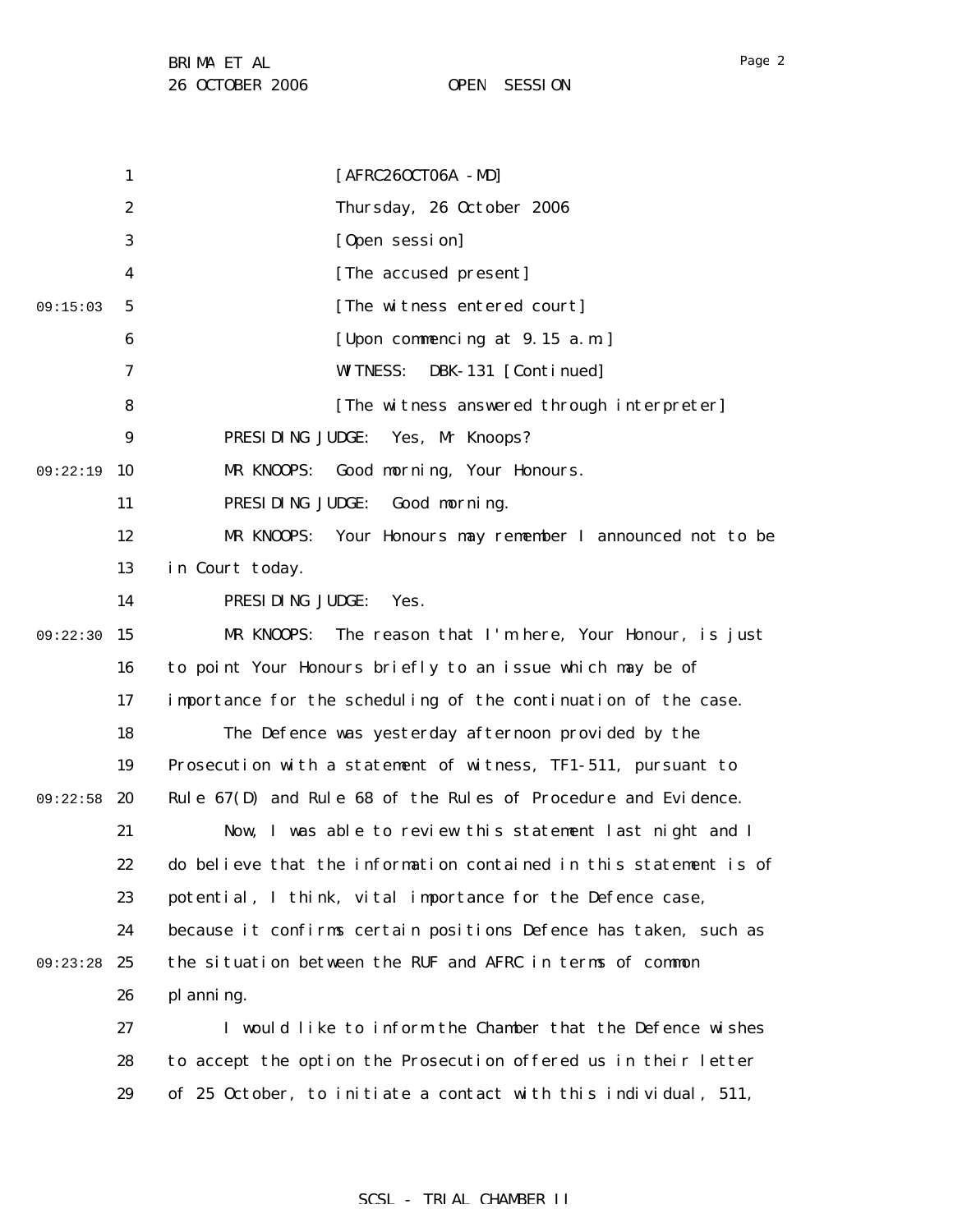1 2 3 4 5 6 7 8 9 09:24:41 10 11 12 13 14 09:25:04 15 16 17 18 19 09:25:22 20 21 22 23 24 09:25:40 25 26 27 28 29 09:24:15 in order to find out whether his statement, indeed, contains the information as described in the written statement we were provided with and, therefore, I think it's proper to inform Your Honours that we would like to reserve our right to call this person, 511, as a common witness. In light of the serving of the statement only yesterday afternoon, pursuant to Rule 67(D) and 68, in all fairness, we believe that the Defence should have an opportunity, at short notice, to initiate such a pre-interview with this potential witness. My co-counsel, Mr Manly-Spain, is prepared and ready to conduct this pre-interview today or tomorrow, in order to inform the Chamber timely whether we would like to file a formal application to the Court to call this person as a common witness before we close our Defence case. PRESIDING JUDGE: All right. We will note that advice, Mr Knoops, and if there is any application to the Court, it will be properly litigated, we take it, in due course. MR KNOOPS: Thank you, Your Honours. PRESIDING JUDGE: Needless to say, we are close to the end of the case now, so we would not expect any undue delay in bringing any application. MR KNOOPS: Yes, Your Honour. That's the reason why I am here, to inform the Chamber of this unforeseen circumstance. PRESIDING JUDGE: I understand. Thank you for that, Mr Knoops. MR KNOOPS: Thank you. PRESIDING JUDGE: We'll take note of what you say. I don't know whether you wanted to say anything in reply to that. MR AGHA: Only very briefly, Your Honour, to say I am not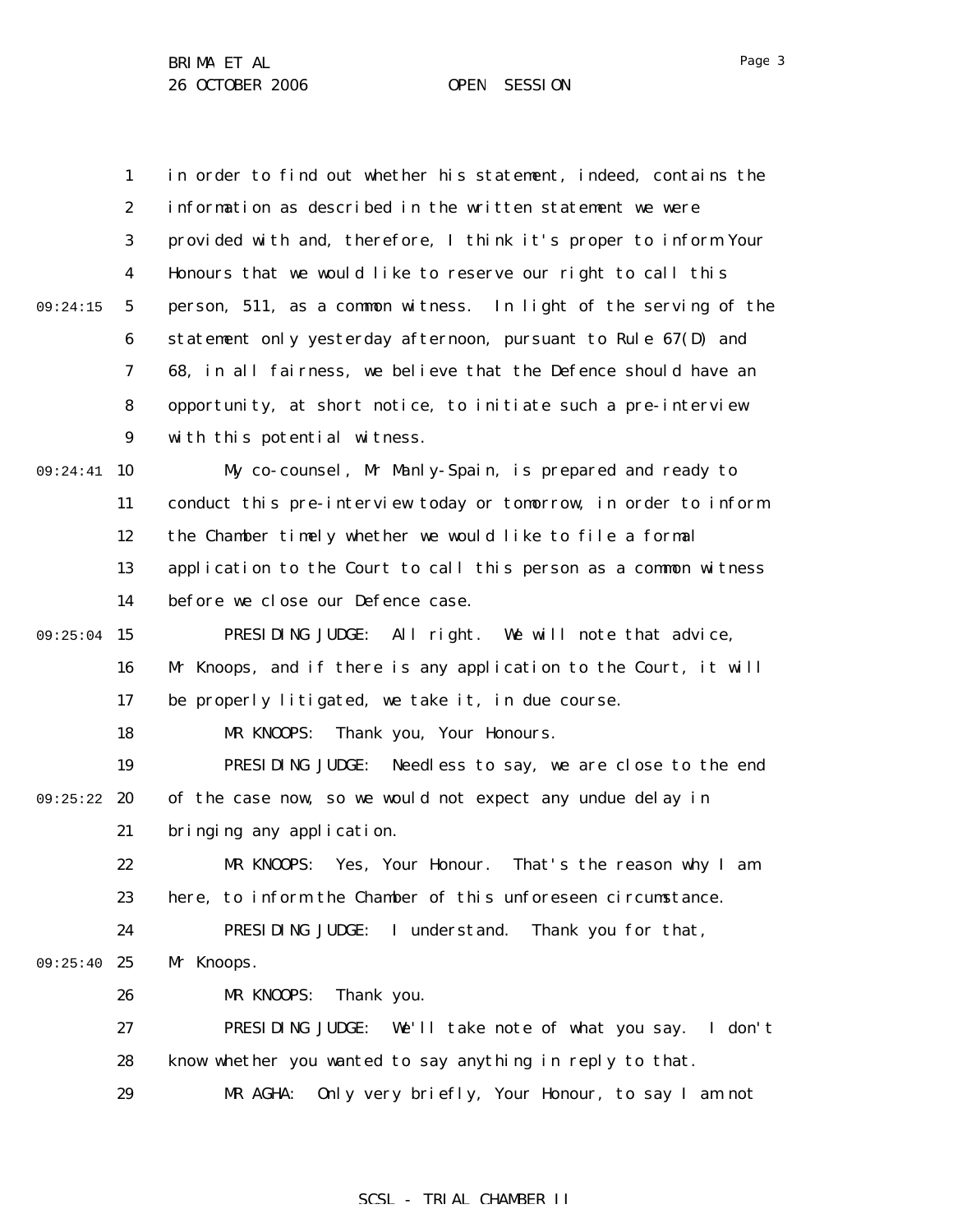|          | $\mathbf{1}$     | sure whether this particular witness is subject to any protective |
|----------|------------------|-------------------------------------------------------------------|
|          | 2                | measures before another case before this Court, but I will        |
|          | 3                | certainly look into that and provide any information to my        |
|          | 4                | learned friend on that, because those protective measures may     |
| 09:26:08 | $\mathbf{5}$     | hinder the ability for the Defence to approach him, or otherwise, |
|          | 6                | but that is something which I will look into.                     |
|          | 7                | PRESIDING JUDGE: We take it this statement was not                |
|          | 8                | available until recently; is that correct?                        |
|          | $\boldsymbol{9}$ | Well, it was found as a part of an ongoing review<br>MR AGHA:     |
| 09:26:25 | 10               | of all the disclosure, and as soon as it came to the notice of    |
|          | 11               | the AFRC, we disclosed it.                                        |
|          | 12               | PRESIDING JUDGE: All right. Thank you, Mr Agha.                   |
|          | 13               | Mr Witness, I will remind you that you are still under oath to    |
|          | 14               | tell the truth? Remember you took an oath to tell the truth?      |
| 09:26:47 | 15               | THE WITNESS: Yes, My Lord.                                        |
|          | 16               | PRESIDING JUDGE: All right. Well, that oath is still              |
|          | 17               | binding on you. Yes, Mr Agha.                                     |
|          | 18               | CROSS-EXAMINED BY MR AGHA:                                        |
|          | 19               | Witness, this morning I would like to ask you a few<br>Q.         |
| 09:27:00 | 20               | questions about your evidence which you gave last week, and the   |
|          | 21               | majority of the answers can be given by a "yes," or a "no," or "I |
|          | 22               | don't know", and if I need any further explanation, I can ask you |
|          | 23               | for that. Is that clear, the way we can proceed?                  |
|          | 24               | I do understand.<br>A.                                            |
| 09:27:24 | 25               | Now, you say that you are currently engaged in computer<br>Q.     |
|          | 26               | studies as well as petty trading, don't you?                      |
|          | 27               | A.<br>Yes.                                                        |
|          | 28               | What is the name of the school where you are engaged in<br>Q.     |
|          | 29               | computer studies?                                                 |

SCSL - TRIAL CHAMBER II

Page 4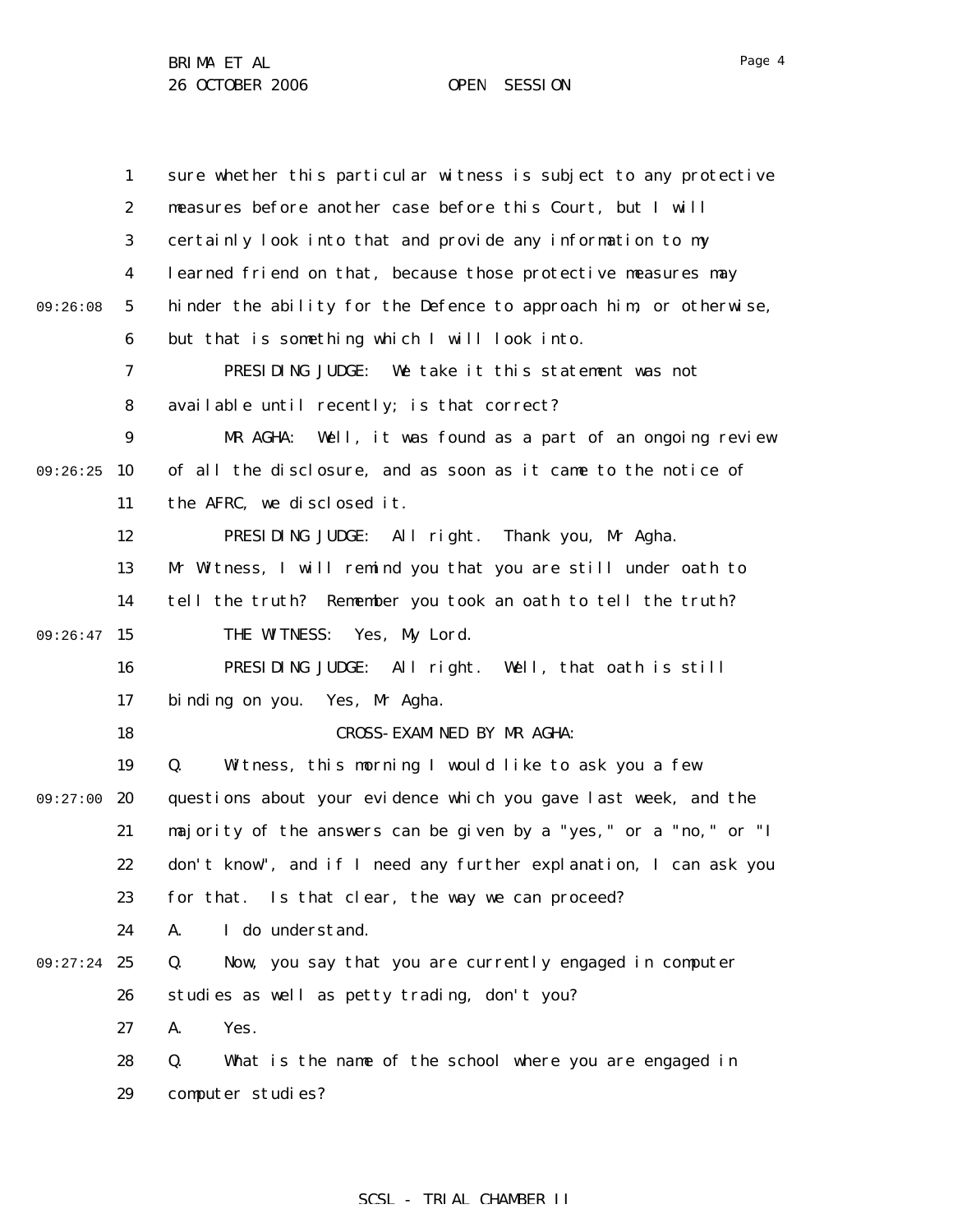1 2 3 4 5 6 7 8 9 09:28:19 10 11 12 13 14 09:28:38 15 16 17 18 19 09:29:00 20 21 22 23 24 09:29:13 25 26 27 28 29 09:28:00 A. AITS. Q. And for how many years is the course? A. It's about two -- it's about three weeks. After three weeks -- after every three weeks, I do another step of the course. Q. I say that you're lying and you are not engaged in any computer course? A. Well, you can go there and ask. Q. Now, you say you joined the SLA in 1992, don't you? A. Yes. Q. And you received six months training at Benguema. A. Yes. Q. Were you trained by members of the SLA? A. Yes. SLA, Sierra Leone Army. Q. And tell us about the kind of training you received? What were you taught? PRESIDING JUDGE: He has given some evidence of that, Mr Agha. I'm not sure whether you want to cross-examine him on that or get him to repeat exactly what he's already said before, or amplify it. MR AGHA: I'll ask him to amplify. Q. Were you taught how to advance in formation? A. Yes. Q. Were you taught how to attack and capture enemy positions? A. Yes. Q. And how to defend those positions, once you had captured them? A. Yes. Q. And you were taught how to retreat?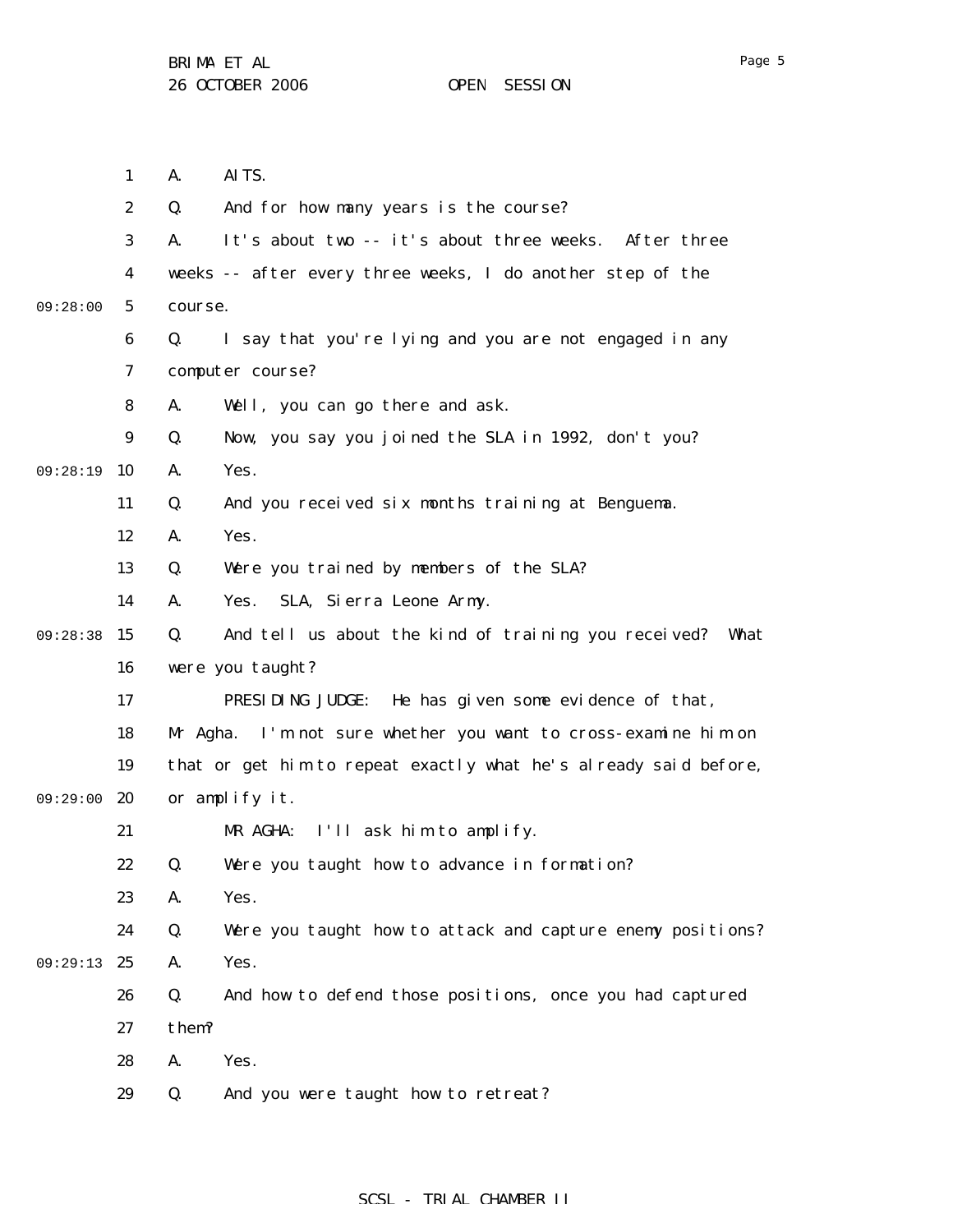1 2 3 4 5 6 7 8 9 09:30:00 10 11 12 13 14 09:30:16 15 16 17 18 19 09:30:32 20 21 22 23 24 09:30:55 25 26 27 28 29 09:29:35 A. Exactly. Q. And how to parade? A. Very well. Q. And you were taught that the SLA was organised into brigades, battalions, companies and platoons? A. Yes. Q. And you knew that you had to follow the orders of a soldier higher in rank than yourself, didn't you? A. Yes. Q. And if you didn't follow those orders, you may be subject to disciplinary action; is that right? A. Yes. Q. And that you had to salute senior officers? A. Yes. Q. Now, you say that you did advance training at Daru; is that right? A. Exactly. Q. And how long did this advance training last for? A. Three months. Q. And what additional things were you taught during this advance training? A. Well, it was plenty. Q. But can you give some examples? A. Yes, yes. For instance, during the advance training, we did something on artilleries like mortars, anti-aircraft, those big weapons. SPG, we did something on ground missiles, and if there is a helicopter up, you want to come down from it. It's something like 9 o'clock formation to 6 o'clock, so we were taught different, different things.

Page 6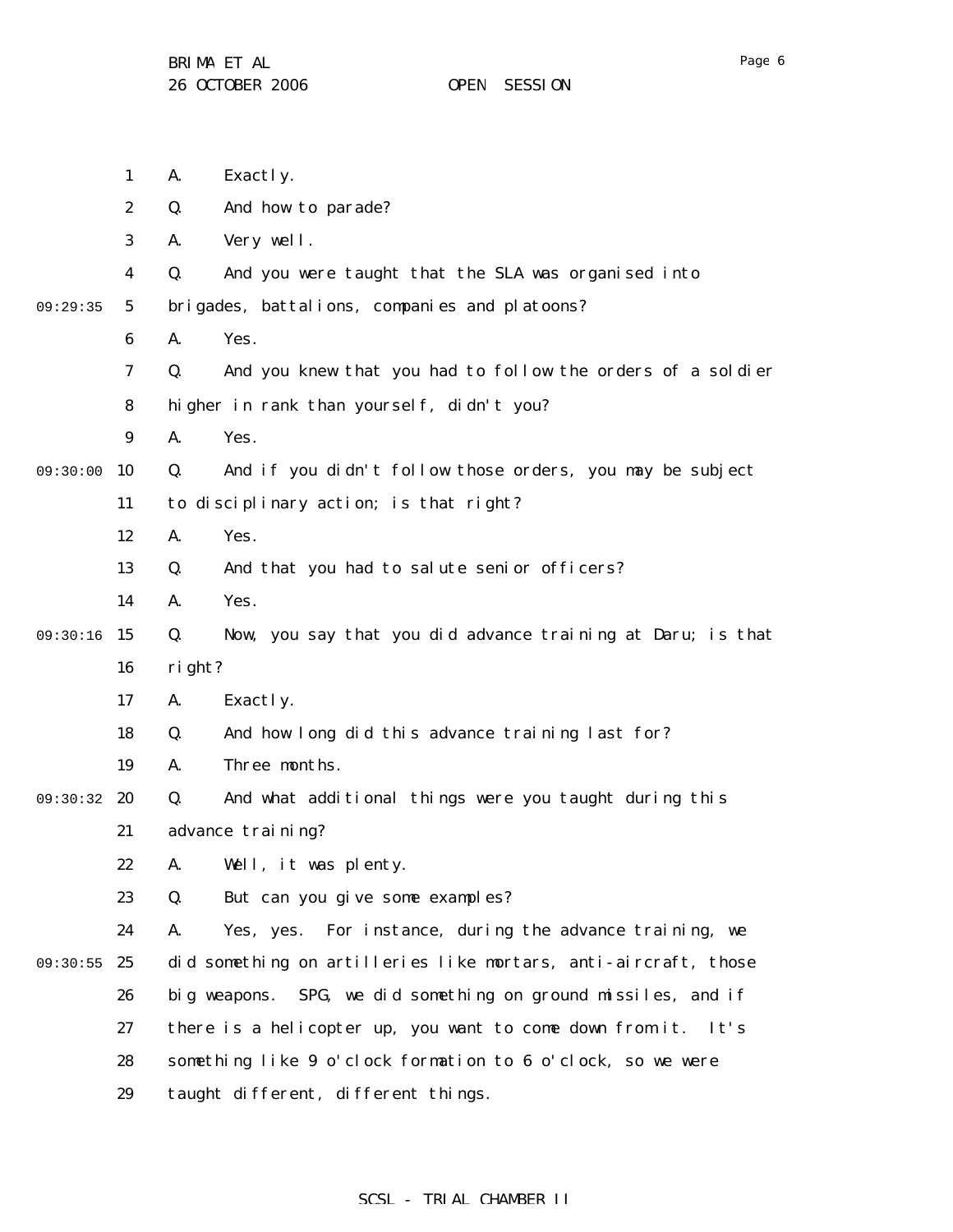1 2 3 4 5 6 7 8 9 09:31:59 10 11 12 13 14 09:32:27 15 16 17 18 19 09:32:51 20 21 22 23 24 09:33:13 25 26 27 28 29 09:31:39 Q. So more advance skills than at the basic training which you undertook? A. Yes, yes. Q. And the purpose of your training was to protect the people of Sierra Leone from the RUF, wasn't it? A. Yes. Q. Now, during your training, you weren't told that the purpose of your training was to kill innocent civilians, were you? A. I was never told that. Q. And you were never told that the purpose of your training was to amputate the arms of innocent civilians, were you? A. I was never told that. I never came across that. Q. And you were never told that the purpose of your training was to burn down the houses of innocent civilians, were you? A. No, they did not tell me that. Q. The purpose of your training was to fight the RUF who were your enemy, wasn't it? A. Exactly. Q. Now, after your training you were sent to Daru, where you then proceeded to the Koindu border; is that right? A. Yes, to advance against the RUF. Q. And during that advance, you captured Kailahun and Bendugu from the RUF? A. Yes. Q. Now, did you actually personally take part in the fighting? A. Yes. Q. And were you a part of a company or a platoon? A. A company. I was part of a company.

Page 7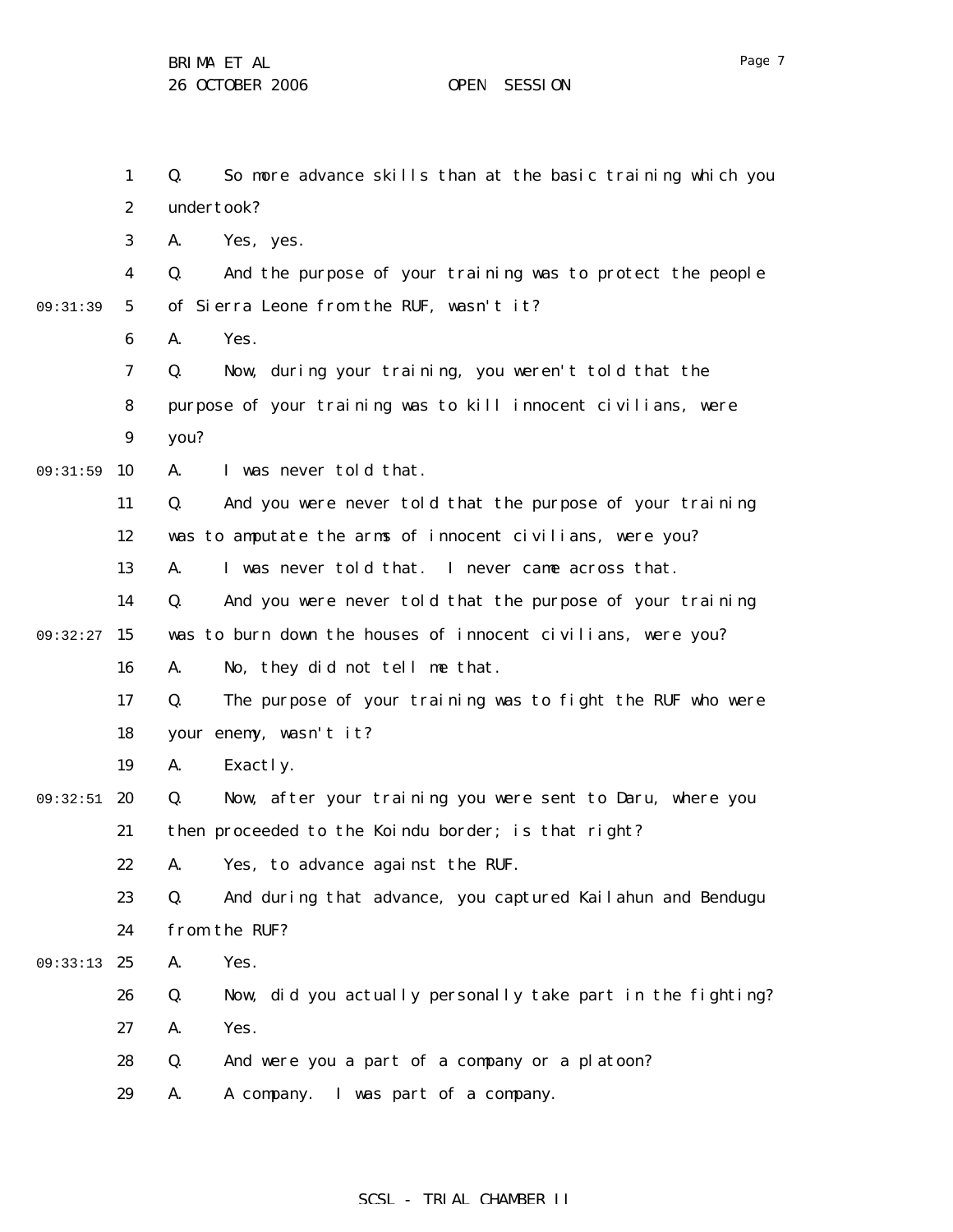BRIMA ET AL

26 OCTOBER 2006 OPEN SESSION

1 2 3 4 5 6 7 8 9 09:34:12 10 11 12 13 14 09:34:31 15 16 17 18 19 09:34:48 20 21 22 23 24 09:35:05 25 26 27 28 29 09:33:50 Q. And, as part of a company, did you have platoons within that company? A. Yes, there were three companies. Q. Okay. And a brigade at the top? A. Yes. Q. And, in a company, was it divided into platoons as well? A. Yes. Any company had three platoons in a particular company and the headquarter. Q. Okay. And what about platoons, were they divided into any sections or other smaller group? A. Yes, into sections. Every platoon had four sections. Q. So you had section, platoon, company, brigade; is that right, as a structure? A. Battalion, battalion. Q. Battalion? A. Battalion and brigade. After company, you go to battalion. From battalion, you go to brigade. Q. And each section had a commander who reported to the platoon commander; is that right? A. Yes. The section is the last corporal, normally, or a corporal, most times. Q. But he would be under the command of the platoon commander; is that right? A. Yes. Q. And the platoon commander would be under the command of a company commander? A. The company commander, yes. Q. And the company commander would be under the overall command, I think, of the -- is it battalion commander?

Page 8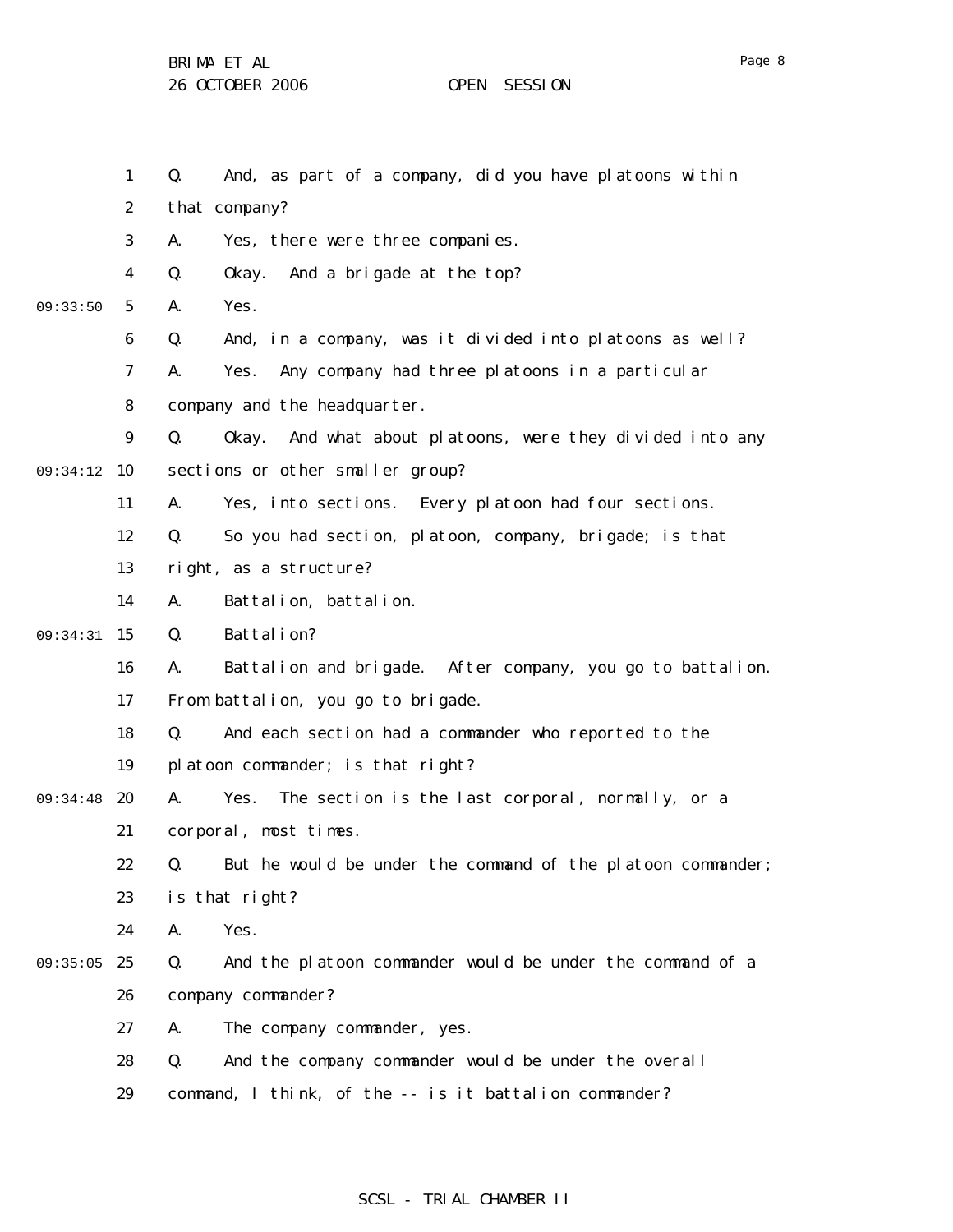|          | $\mathbf{1}$            | A.  | Yes.                                                              |
|----------|-------------------------|-----|-------------------------------------------------------------------|
|          | $\boldsymbol{2}$        | Q.  | And this was known as a chain of command; is that right?          |
|          | 3                       | A.  | Exactly.                                                          |
|          | $\overline{\mathbf{4}}$ | Q.  | And orders would come up and down this chain of command; is       |
| 09:35:41 | $\mathbf{5}$            |     | that right?                                                       |
|          | 6                       | A.  | Yes.                                                              |
|          | 7                       | Q.  | Now, you followed the orders of your commanding officer?          |
|          | 8                       | A.  | Yes.                                                              |
|          | 9                       | Q.  | And the other SLAs around you also followed the orders of         |
| 09:36:02 | 10                      |     | their commanding officers?                                        |
|          | 11                      | A.  | Yes.                                                              |
|          | 12                      | Q.  | Now, the SLA had been fighting against the RUF since around       |
|          | 13                      |     | 1991, hadn't they?                                                |
|          | 14                      | A.  | Yes.                                                              |
| 09:36:21 | 15                      | Q.  | And just before the removal of President Kabbah's                 |
|          | 16                      |     | government in 1997, the SLA was still fighting against the RUF,   |
|          | 17                      |     | weren't they?                                                     |
|          | 18                      | A.  | Yes.                                                              |
|          | 19                      | Q.  | And during this six-year period, the SLA had won some             |
| 09:36:39 | 20                      |     | battles against the RUF, hadn't they?                             |
|          | 21                      | A.  | Yes.                                                              |
|          | 22                      | O.  | And prior to the May 1997 overthrow of the Kabbah                 |
|          | 23                      |     | government, the RUF hadn't been able to overrun Sierra Leone, had |
|          | 24                      | it? |                                                                   |
| 09:37:07 | 25                      | A.  | Yes, they were unable.                                            |
|          | 26                      | Q.  | Now, you say you were fighting in combat against the RUF.         |
|          | 27                      |     | Did you have a rifle?                                             |
|          | 28                      | A.  | Yes.                                                              |
|          | 29                      | Q.  | And did it fire?                                                  |
|          |                         |     |                                                                   |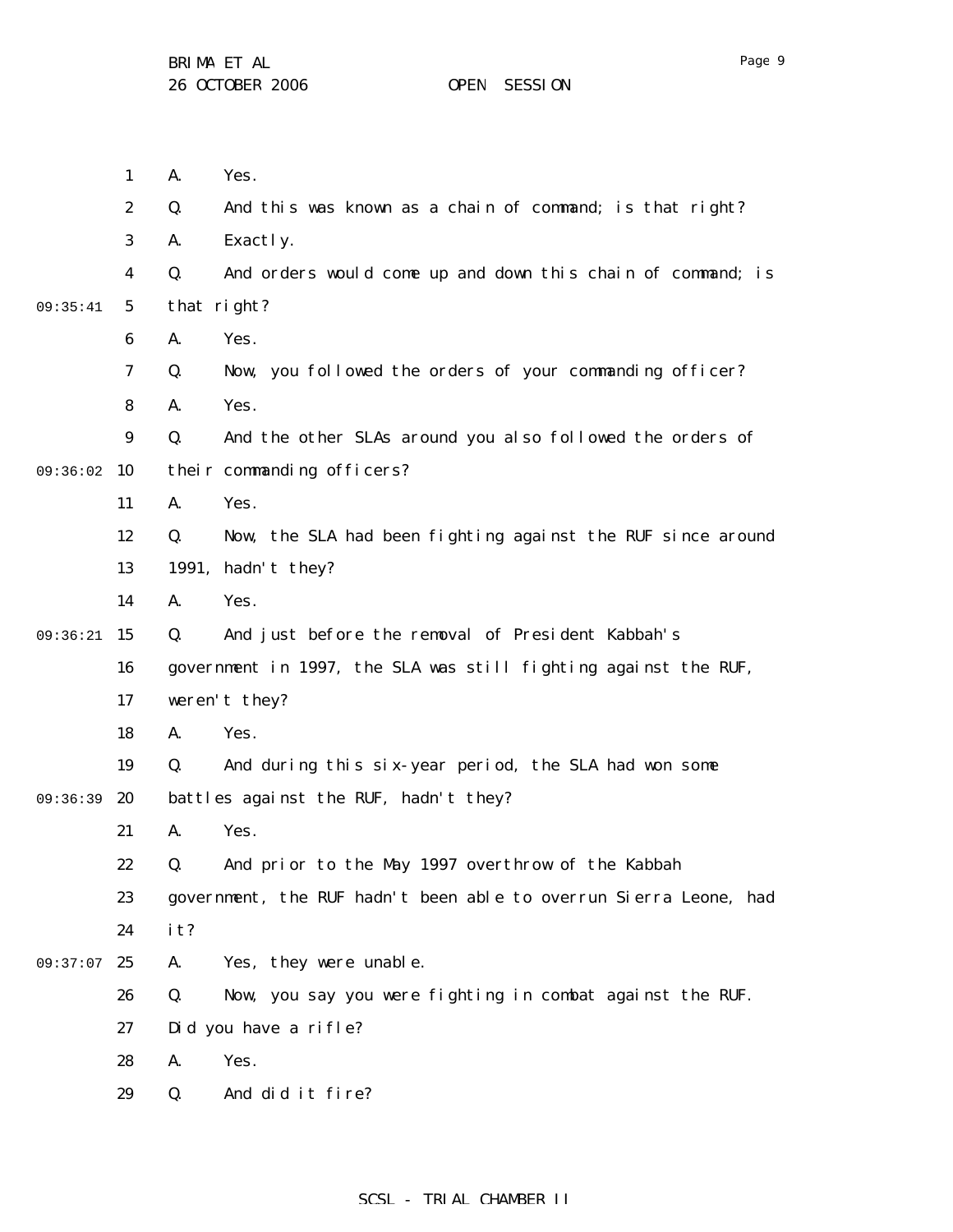|          | $\mathbf{1}$     | A.<br>Yes.                                                        |
|----------|------------------|-------------------------------------------------------------------|
|          | $\boldsymbol{2}$ | And did other soldiers you were fighting with, did they<br>Q.     |
|          | 3                | al so have weapons?                                               |
|          | 4                | Also just had weapons.<br>A.                                      |
| 09:37:32 | $\mathbf{5}$     | And those weapons were firing and working; firing bullets<br>Q.   |
|          | 6                | at the enemy?                                                     |
|          | 7                | Yes.<br>A.                                                        |
|          | 8                | Now, during the war with the RUF, did you hear that the RUF<br>Q. |
|          | $\boldsymbol{9}$ | used to amputate the arms of civilians?                           |
| 09:37:58 | 10               | Even the hands of the soldiers themselves. I heard,<br>A.<br>Yes. |
|          | 11               | on many occasions, that soldiers' hands were chopped off and I    |
|          | 12               | even saw a soldier whose hands was chopped off.                   |
|          | 13               | Now, did you think it was wrong for the RUF to amputate the<br>Q. |
|          | 14               | arms of civilians and soldiers?                                   |
| 09:38:18 | 15               | Yes, it was wrong.<br>A.                                          |
|          | 16               | And during the war with the RUF, did you amputate any arms<br>Q.  |
|          | 17               | of civilians or captured RUF soldiers?                            |
|          | 18               | I never did that.<br>A.                                           |
|          | 19               | And you didn't do it because you knew it was wrong to do<br>Q.    |
| 09:38:46 | 20               | di dn't you?<br>S0,                                               |
|          | 21               | Yes.<br>A.                                                        |
|          | 22               | Now, during the intervention, ECOMOG were dropping bombs,<br>Q.   |
|          | 23               | missiles, which killed civilians, weren't they?                   |
|          | 24               | A.<br>Yes.                                                        |
| 09:39:04 | 25               | And you would agree with me that it was wrong of ECOMDG to<br>Q.  |
|          | 26               | bomb and kill innocent civilians, wouldn't you?                   |
|          | 27               | Yes.<br>A.                                                        |
|          | 28               | And did you also hear that ECOMDG were killing SLAs who<br>Q.     |
|          | 29               | were surrendering?                                                |
|          |                  |                                                                   |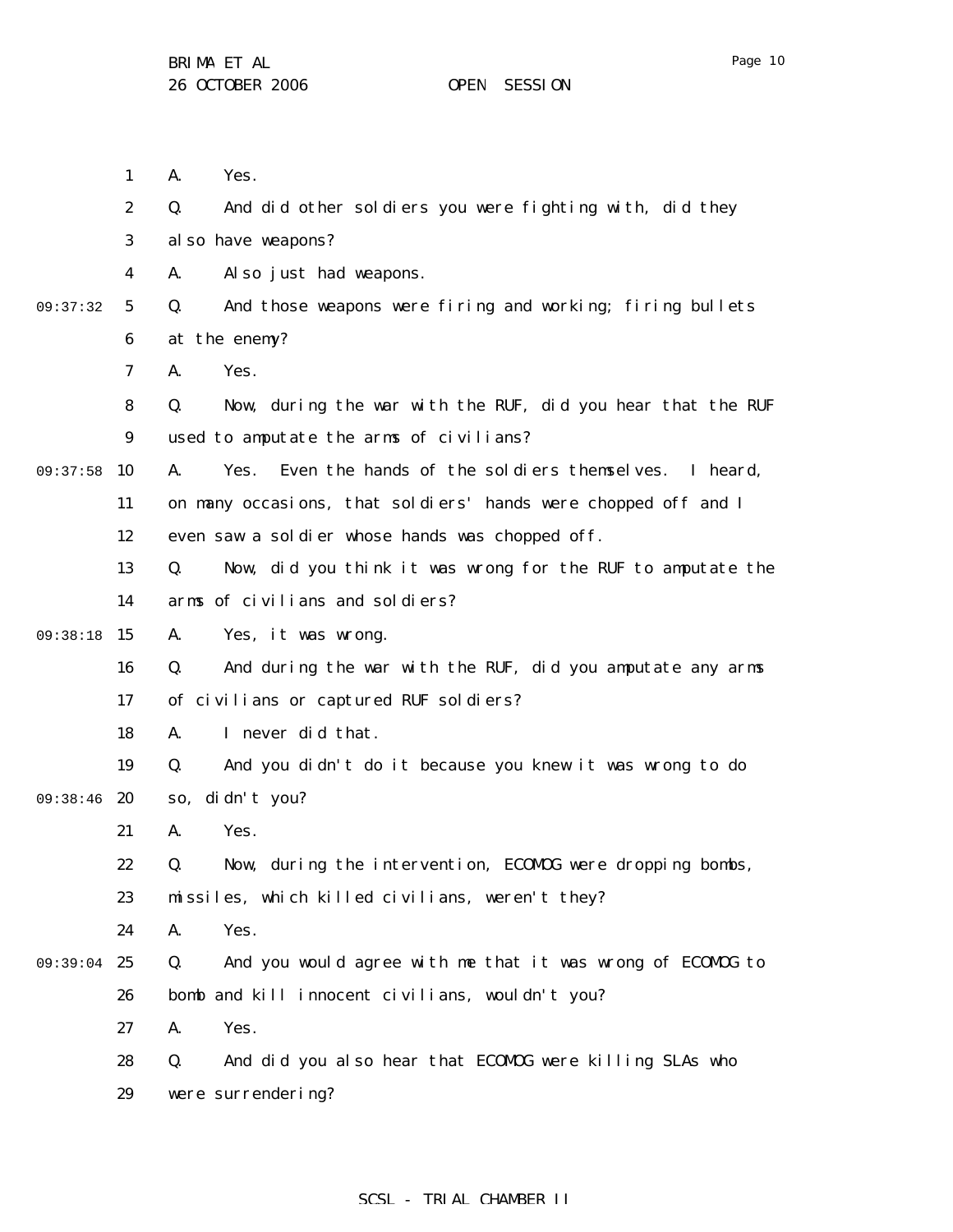1 2 3 4 5 6 7 8 9 09:40:01 10 11 12 13 14 09:40:27 15 16 17 18 19 09:40:45 20 21 22 23 24 09:41:16 25 26 27 28 09:39:37 A. Yes. Q. And you would agree with me that it was wrong for ECOMOG to kill SLAs who were surrendering, wouldn't you? A. Yes. Quite wrong. Q. Now, you were at the RDF, which is the Rapid Deployment Force, in Sumbuya, in May of 1997, weren't you? A. Yes. Q. And you say that you could not remember the number of soldiers at RDF, because soldiers were coming and going from various battalions at Sumbuya; is that right? A. Yes, yes. Q. So Sumbuya was also a training centre for SLAs, wasn't it? A. No. It was a deployment, that if anywhere was attacked around that area, the soldiers moved from there and then repelled the attack. And if they wanted to create any advance against the RUF, most soldiers from different battalions would meet there as a pivot place for them to forge ahead. Q. So it was a rendezvous view point, if you like, before certain deployments proceeded on operations against the RUF? A. Yes. RDF was one amongst the places that soldiers came to meet so that they could advance. Q. Okay. Now, roughly, how many days after the May 1997 overthrow was it before you came to Freetown? A. It was the same day. Q. And you say that the AFRC government was formed and that Johnny Paul Koroma was its leader; is that right? A. Yes. Q. The AFRC government was a mixture of SLAs and RUF, wasn't

> 29 it?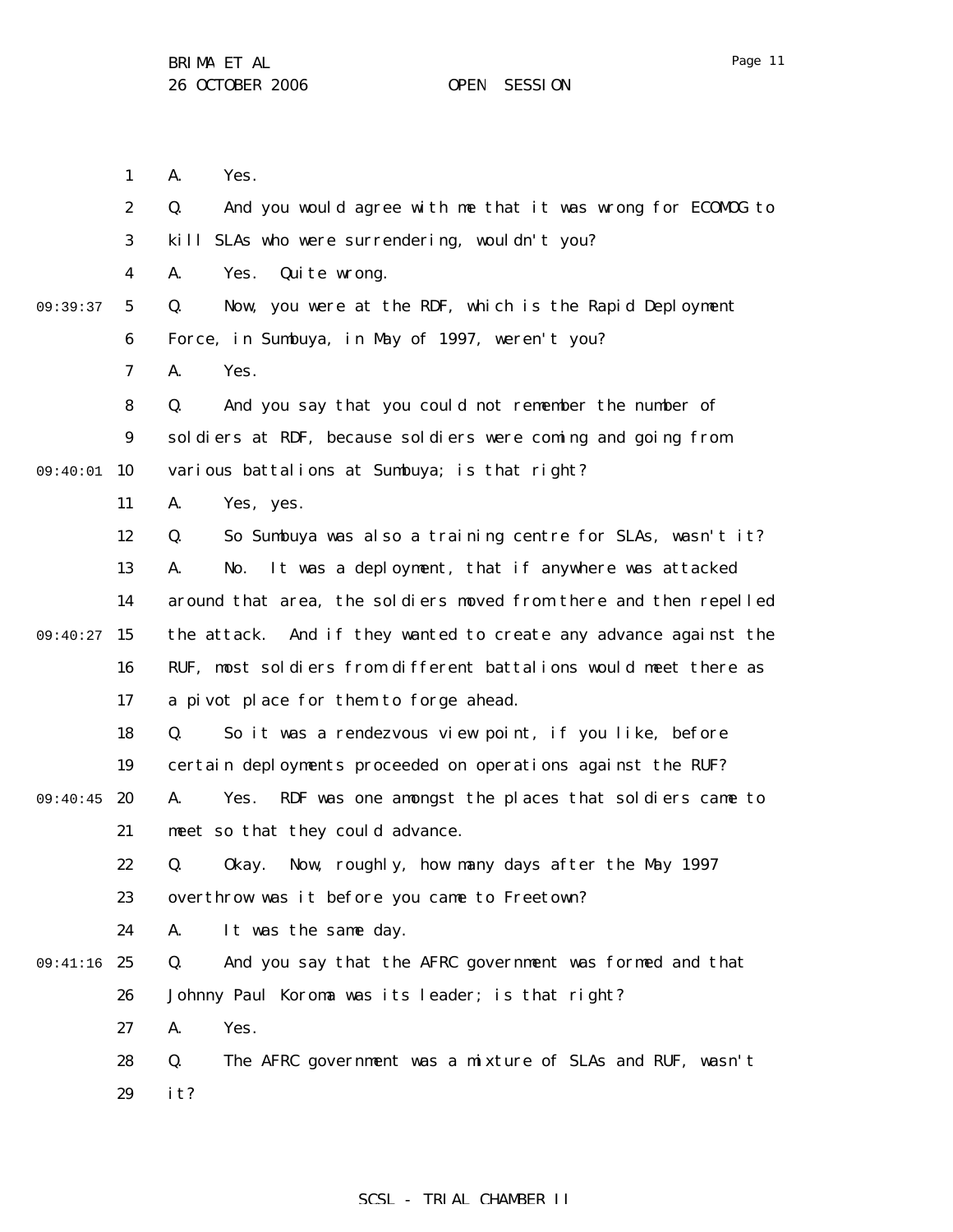|          | $\mathbf{1}$     | Yes, yes.<br>A.                                                   |
|----------|------------------|-------------------------------------------------------------------|
|          | $\boldsymbol{2}$ | Now, you said that, in the AFRC government, you also knew<br>Q.   |
|          | $\boldsymbol{3}$ | Honourable Sule, Honourable Momoh and Honourable Hector Bob       |
|          | 4                | Lahai; is that right?                                             |
| 09:41:51 | $5\overline{ }$  | A.<br>Yes.                                                        |
|          | 6                | Now, Honourable Momoh was also known as Dotti, wasn't he?<br>Q.   |
|          | 7                | Yes.<br>A.                                                        |
|          | 8                | Now, why were Sule, Momoh and Hector Bob Lahai called<br>Q.       |
|          | $\boldsymbol{9}$ | honourables?                                                      |
| 09:42:10 | 10               | A.<br>Well, that was how I heard people call them, that they were |
|          | 11               | members of the council; they were honourables.                    |
|          | 12               | But were you ever curious to find out why they were given<br>Q.   |
|          | 13               | this title as honourables?                                        |
|          | 14               | A.<br>Well, I was never eager to know about that because, during  |
| 09:42:38 | 15               | those days, there was fighting going on. And most times I was at  |
|          | 16               | the front line, so I would not want to know what was happening at |
|          | 17               | the rear.                                                         |
|          | 18               | Now, you stayed in Freetown, from your arrival in May 1997,<br>Q. |
|          | 19               | until the intervention, didn't you?                               |
| 09:42:54 | 20               | Yes.<br>A.                                                        |
|          | 21               | Whilst you were in Freetown, did you hear that Alex Tamba<br>Q.   |
|          | 22               | Brima was also referred to as an honourable?                      |
|          | 23               | A.<br>No.                                                         |
|          | 24               | Did you hear that Alex Tamba Brima was a member of the AFRC<br>Q. |
| 09:43:17 | 25               | government?                                                       |
|          | 26               | Tamba Brima? I know about Tamba Brima. I don't know Alex<br>A.    |
|          | 27               | Tamba Brima, but I know Tamba Brima.                              |
|          | 28               | Q.<br>But did you know that a Tamba Brima was a member of the     |
|          | 29               | AFRC government?                                                  |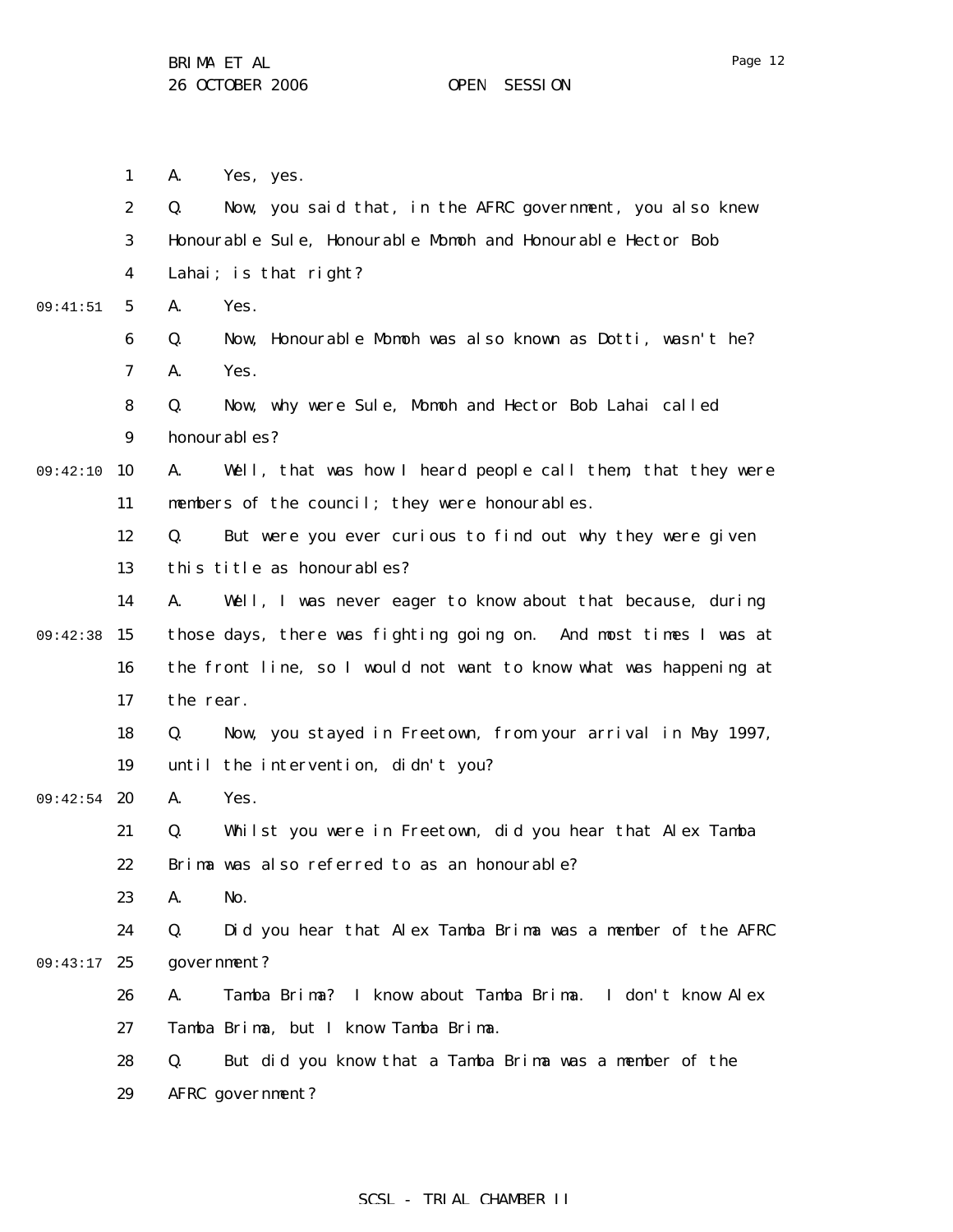1 2 3 4 5 6 7 8 9 09:44:32 10 11 12 13 14 09:44:52 15 16 17 18 19 09:45:55 20 21 22 23 24 09:46:11 25 26 27 28 29 09:44:03 A. Well, I used to hear that but I never had the chance to meet him face to face throughout the AFRC time. Q. And did you hear that he was a PLO 2? A. I heard that. Q. And Alex Tamba's Brima rank, after the coup but before the intervention, was a staff sergeant, wasn't he? A. I don't know about that, I cannot recall that. Q. But with the permission of the Court I would like to show the witness a document. I also have copies of that document for the Court and learned Defence counsel, so that they can also see it. Now, witness, you can read and write, can't you? A. Yes. Q. So I'm going to show you a document and ask you to comment on it? A. Okay. Q. Now, you will see at the top it is restricted, and it's from the Office of the President, State House, Freetown and there is an emblem; do you see that? A. Yes, I can see it. Q. And it's from office of the PLO 2 and it's to all O/C and securities at checkpoints. Do you see that? A. Yes, I am seeing it. Q. And for information it's to PLO 1 and 3, National Security Agency, Inspector General; you see that? A. Yes. Q. And the subject is "Appointment/customs representatives" and the date just above that is September 1997. Do you see that? A. I saw the date. Q. And it's September 1997, isn't it?

## SCSL - TRIAL CHAMBER II

Page 13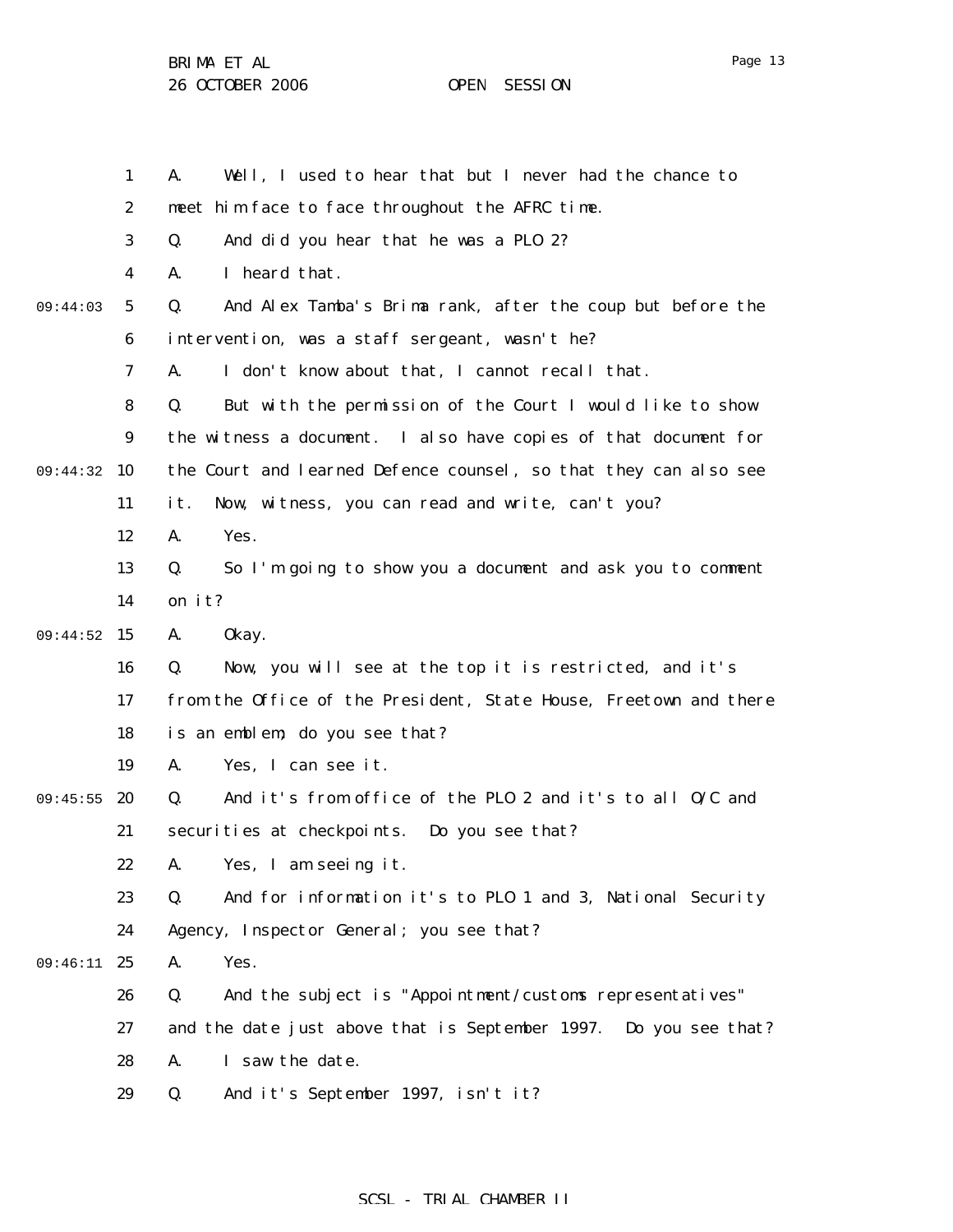1 A. That is what is written there.

|          | $\boldsymbol{2}$ | And I will read you a part of this letter and just<br>Q.<br>0kay. |
|----------|------------------|-------------------------------------------------------------------|
|          | 3                | get you to confirm that's the same before you. "1. Bearer of      |
|          | $\boldsymbol{4}$ | this note W02 Bangura LF has been appointed as my agent           |
| 09:46:58 | $\mathbf{5}$     | representative in the Kambia/Guinea border region. 2. He will     |
|          | $\boldsymbol{6}$ | oversee the running of the Customs and Excise and Immigration     |
|          | 7                | Departments in the border areas of the above. Authorised access   |
|          | 8                | through your area of responsibility, AOR, without hindrance or    |
|          | $\boldsymbol{9}$ | molestation of any sort. 3. To reaffirm the purpose and           |
| 09:47:25 | 10               | justification of this note, contact could be made on any of the   |
|          | 11               | above stated telephone number. 4. Counting on your national       |
|          | 12               | co-operation and understanding, grateful you expedite." Now, you  |
|          | 13               | see that?                                                         |
|          | 14               | Yes, I have seen it but a mistake that I detected on the<br>A.    |
| 09:47:49 | 15               | paper, I never knew that AFRC had a president office.             |
|          | 16               | Q.<br>That is fine. But we will just ask you to confine<br>0kay.  |
|          | 17               | your comment on the letter and then you will see the name         |
|          | 18               | underneath is Hon Tamba Alex Brima. Do you see that?              |
|          | 19               | I am seeing it. This paper could be printed by anybody<br>A.      |
| 09:48:12 | 20               | else because I can see Office of the President and AFRC never had |
|          | 21               | a president. So AFRC had a head of state. It can be that this     |
|          | 22               | paper could be printed by any other person then say it was an     |
|          | 23               | AFRC printed paper. This is just a paper, an ordinary paper.      |
|          | 24               | And do you see underneath, name, appointment, PLO 2?<br>Q.        |
| 09:48:36 | 25               | I have seen it.<br>I have seen it.<br>A.                          |
|          | 26               | Q.<br>And do you see rank S Sergeant?                             |
|          | 27               | A.<br>I have seen that.                                           |
|          | 28               | And S Sergeant would stand for staff sergeant; is that<br>Q.      |
|          | 29               | right?                                                            |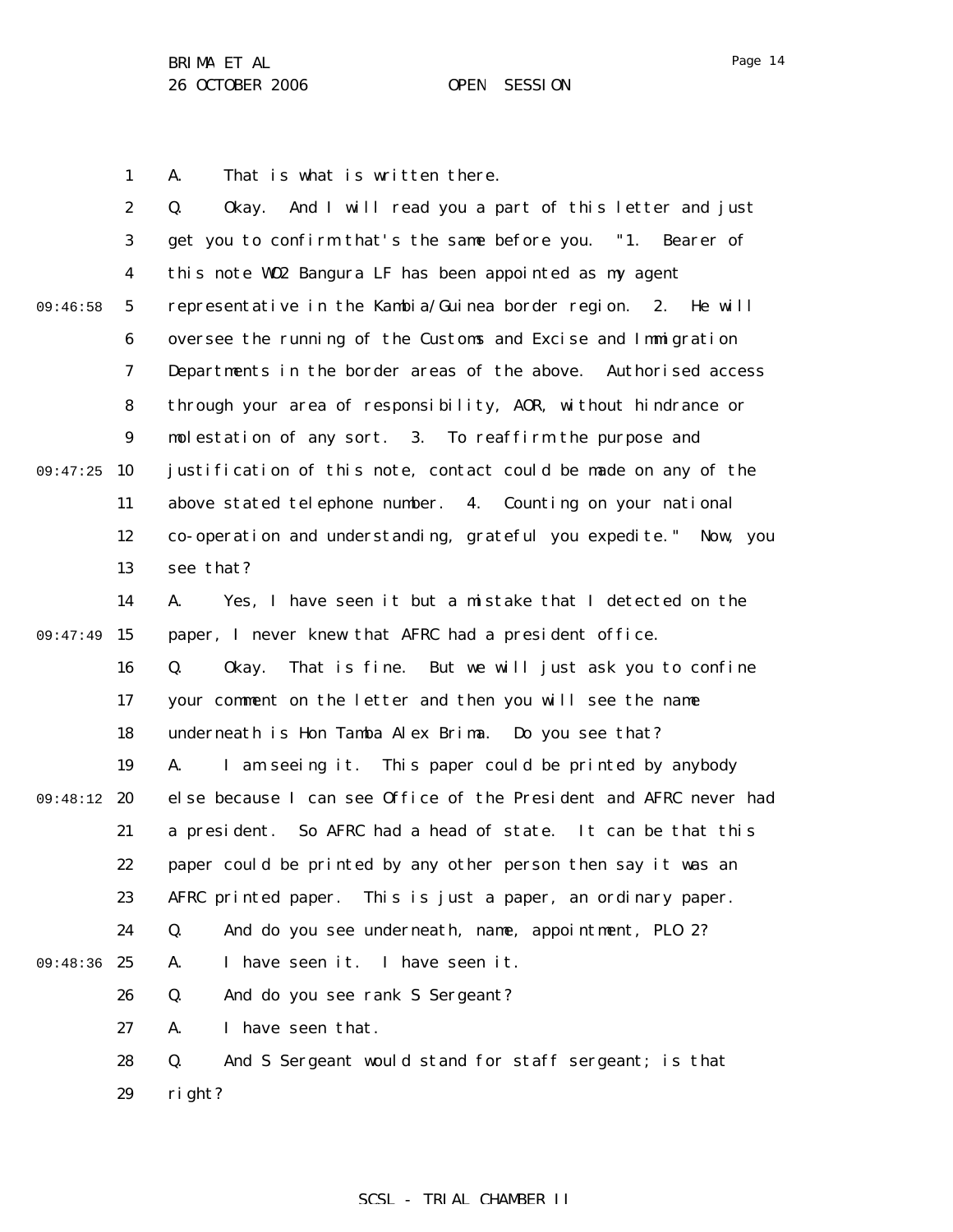1 2 3 4 5 6 7 8 9 09:49:43 10 11 12 13 14 09:50:04 15 16 17 18 19 09:50:27 20 21 22 23 24 09:50:41 25 26 27 28 29 09:49:18 A. Yes. Q. And the signature would appear to be of TA Brima, S Sergeant; would that be right? A. Yes, you are right. It is written there TA Brima. Q. So if we come back to the name, Honourable Tamba Alex Brima, would you agree with me now that Alex Tamba Brima was referred to as an honourable? A. As I told you, I only know Tamba Brima. I don't know Alex Tamba Brima. I know Tamba Brima. Q. But the person named Alex Tamba Brima, you would agree with me that it's an honourable in front of him? A. Honourable, no. Honourable, I never heard he was an honourable. Q. Look -- A. Because honourable is different. Q. But whether you heard or not does this paper indicate to you that it's Honourable Tamba Alex Brima? PRESIDING JUDGE: What exactly does that prove, Mr Agha? You have shown him a piece of paper on which is written Honourable Tamba Alex Brima and you are asking him to say does that say the Honourable Tamba Alex Brima? What exactly does it prove? MR AGHA: Well, I'm suggesting -- I retract the question. Q. I suggest to you that a person known as Alex Tamba Brima was an honourable? A. As I told you -- MR DANIELS: Objection, Your Honour, because, I mean, he, the Prosecution is talking about Alex Tamba Brima and the document is talking about Tamba Alex Brima. They are two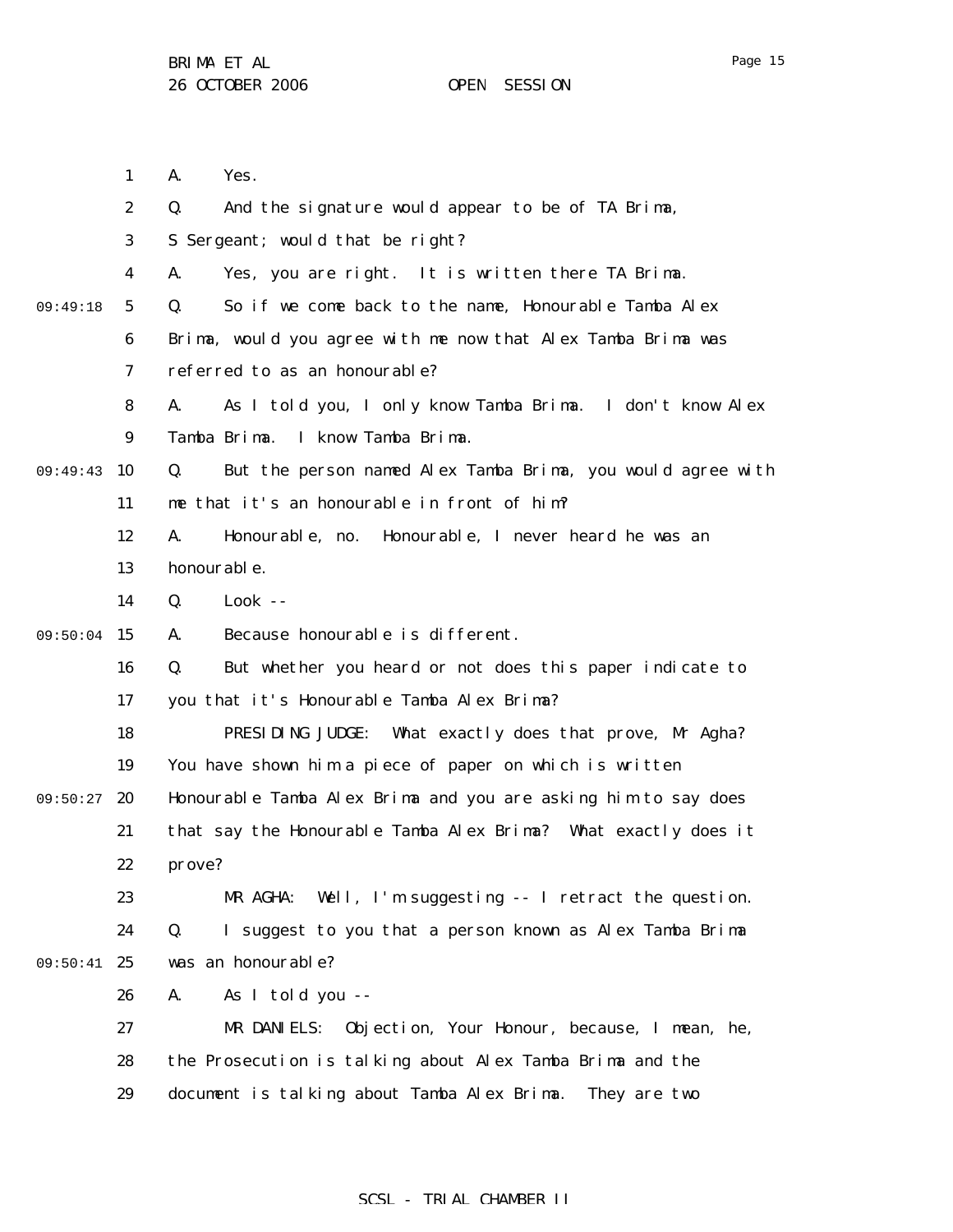BRIMA ET AL

|          | $\mathbf{1}$     | different persons, two different names.                            |
|----------|------------------|--------------------------------------------------------------------|
|          | $\boldsymbol{2}$ | PRESIDING JUDGE:<br>Mr Agha, the document doesn't mention          |
|          | 3                | Alex Tamba Brima.                                                  |
|          | 4                | MR AGHA:<br>0kay.                                                  |
| 09:51:09 | $\sqrt{5}$       | Q.<br>I suggest to you that Tamba Alex Brima was an honourable?    |
|          | 6                | Well, the name that you are calling, I don't know.<br>I have<br>A. |
|          | 7                | told you that I know Tamba Brima. I don't know that Tamba Alex     |
|          | 8                | Brima.                                                             |
|          | 9                | And I suggest to you that Honourable Tamba Alex Brima had<br>Q.    |
| 09:51:27 | 10               | the rank of a staff sergeant?                                      |
|          | 11               | Well, I don't know but as you can see it is written on the<br>A.   |
|          | 12               | paper, but I don't know.                                           |
|          | 13               | MR AGHA:<br>Now, Your Honours, I ask for this document to be       |
|          | 14               | tendered as a Prosecution Exhibit.                                 |
| 09:51:44 | 15               | PRESIDING JUDGE:<br>It can't be tendered through this              |
|          | 16               | witness.                                                           |
|          | 17               | MR GRAHAM:<br>I object.                                            |
|          | 18               | PRESIDING JUDGE: No, just a minute.                                |
|          | 19               | MR GRAHAM:<br>Sorry.                                               |
| 09:51:50 | <b>20</b>        | PRESIDING JUDGE: It can't be tendered through this                 |
|          | 21               | He has denied everything that has been written on it.<br>witness.  |
|          | 22               | It's not his document either.                                      |
|          | 23               | But, Your Honour, the submission of the<br>MR AGHA:                |
|          | 24               | Prosecution is that it's a relevant document and under 89(C) any   |
| 09:52:06 | 25               | document which is relevant should be admissible.                   |
|          | 26               | PRESIDING JUDGE:<br>What is your objection, Mr Graham?             |
|          | 27               | MR GRAHAM:<br>Your Honours, I object.<br>Clearly, I mean, the      |
|          | 28               | document that we have at hand is not even the original, I mean,    |
|          | 29               | My learned friend has not led any evidence to give us<br>document. |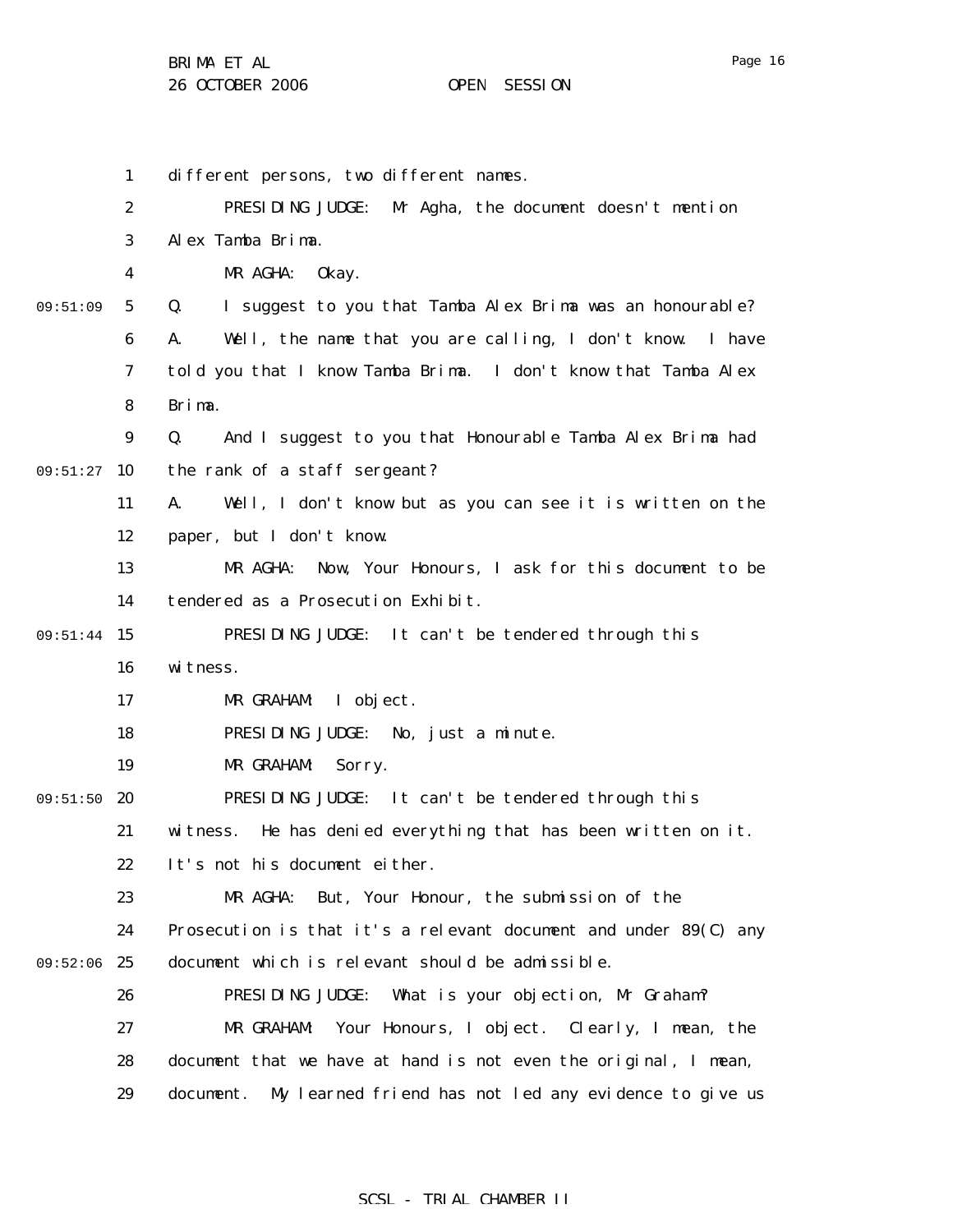1 2 3 any authentication as to the document as well and, Your Honours, on these grounds, I object even to the tendering of the document on these grounds.

4 5 6 7 8 9 09:52:37 PRESIDING JUDGE: Well, it seems to me you haven't even established relevance. The alleged name of the first accused is Alex Tamba Brima. This refers to somebody called Tamba Alex Brima, so where is the relevance especially if it's denied by this witness that he even knows Alex Tamba Brima, let alone Tamba Alex Brima?

09:53:00 10 11 12 13 14 09:53:18 15 16 17 MR AGHA: Well, firstly, Your Honour, we have the original on the point which you raised, it concerns the relevance of whether the first accused was a PLO 2; whether he was active in his office on the date given; whether he did have the ability to give instructions or not; and whether he was fulfilling his role as PLO 2; whether he was an honourable, all of which he denies. PRESIDING JUDGE: This is a Tamba Alex Brima we are talking about here. Are you saying that is an interchangeable name with

> 18 Alex Tamba Brima?

19 09:53:35 20 21 22 23 MR AGHA: I am suggesting, Your Honour, that the name often used, well, the name which is in dispute is that he is ever referred to as Alex. I mean, the case, as I understand the Defence, and the accused himself, is his name is Tamba Brima and he has never been referred to as Alex.

24 09:53:53 25 26 27 28 29 PRESIDING JUDGE: All right. Thank you, Mr Agha. JUDGE SEBUTINDE: But, Mr Agha, what is your reply to the fact that this witness is not the author or signer of this document and, in addition, has denied knowledge of this document? How can you use him to tender this document? You might have tried to tender it in using a more relevant witness; what is your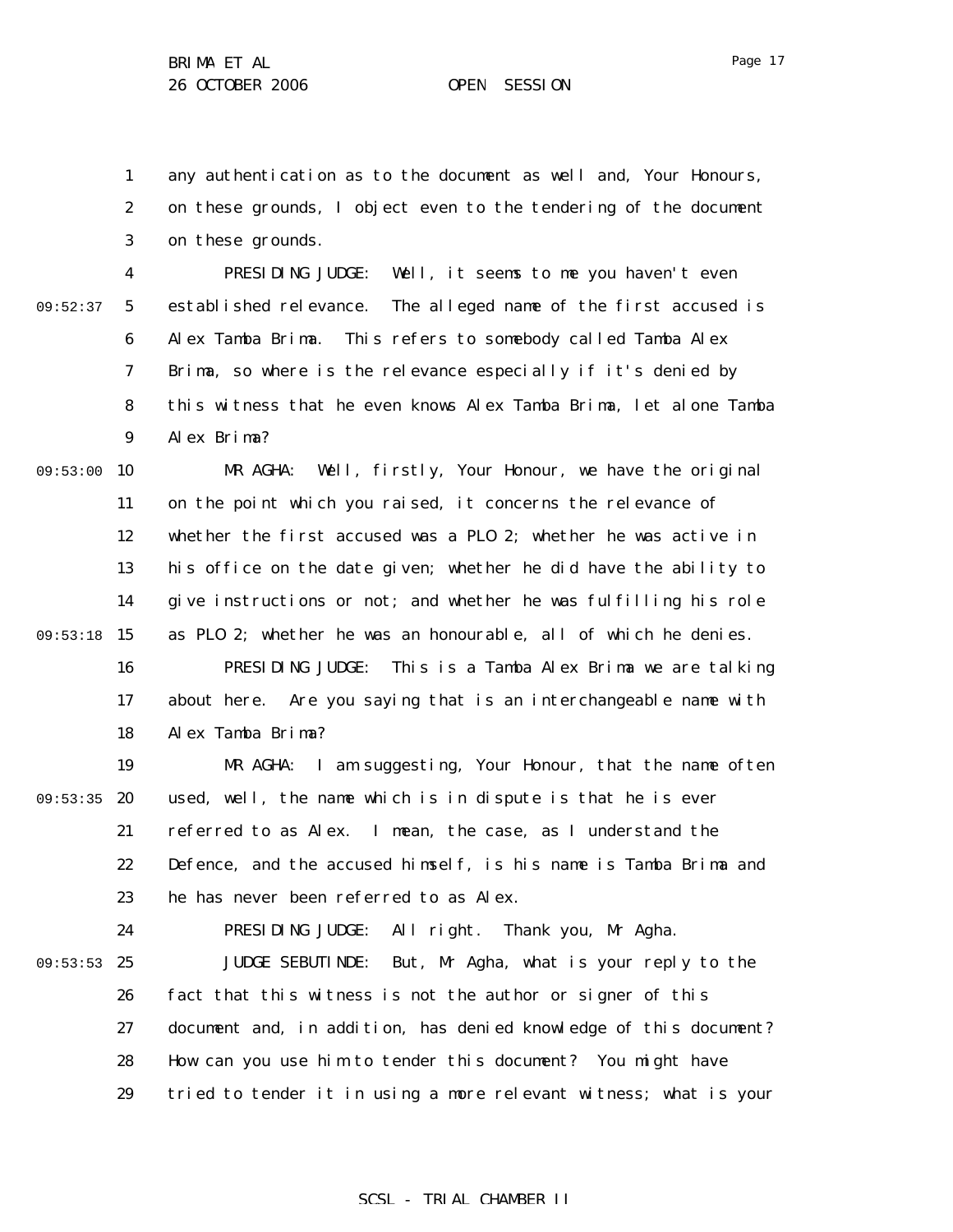1 response to that?

|          | $\boldsymbol{2}$ | MR AGHA:<br>The response to that, Your Honour, is I agree          |
|----------|------------------|--------------------------------------------------------------------|
|          | 3                | It would have been better to have been put forward to<br>with you. |
|          | 4                | a more relevant witness. But this document only came to my         |
| 09:54:25 | $\mathbf{5}$     | attention through somebody else on another case when only this     |
|          | 6                | witness was left. So it was my only option and my view of the      |
|          | 7                | document is that under $89(C)$ it is a relevant document and we    |
|          | 8                | have the original of it and whatever weight the Court should       |
|          | $\boldsymbol{9}$ | choose to give to that document is obviously up to the Court.      |
| 09:54:53 | 10               | But the submission of the Prosecution is, it is such a document    |
|          | 11               | which will help the Court ascertain the truth of the matter and,   |
|          | 12               | as such, it should be exhibited and the Court may choose to use    |
|          | 13               | it how it so pleases.                                              |
|          | 14               | PRESIDING JUDGE:<br>Yes. We rule that this document cannot         |
| 09:55:35 | 15               | be tendered through this witness. We reject the tender.            |
|          | 16               | MR AGHA:<br>Perhaps we could -- the Court attendant could          |
|          | 17               | collect the document back from the witness. I don't think he       |
|          | 18               | needs it anymore.                                                  |
|          | 19               | Now, witness, you know the ranks in the army from let's say<br>Q.  |
| 09:56:13 | 20               | lance-corporal, sergeant, upwards; do you?                         |
|          | 21               | Yes, I know them all.<br>A.                                        |
|          | 22               | And is a staff sergeant higher than or lower than a warrant<br>Q.  |
|          | 23               | officer 2?                                                         |
|          | 24               | It is lower than warrant officer 2. You move from staff<br>A.      |
| 09:56:37 | 25               | sergeant before you go to warrant officer 2. From there you go     |
|          | 26               | to warrant officer 1. Then you have RSM sergeant major and         |
|          | 27               | warrant officer 2.                                                 |
|          | 28               | So warrant officer 2 is more senior in rank to a staff<br>Q.       |
|          | 29               | sergeant?                                                          |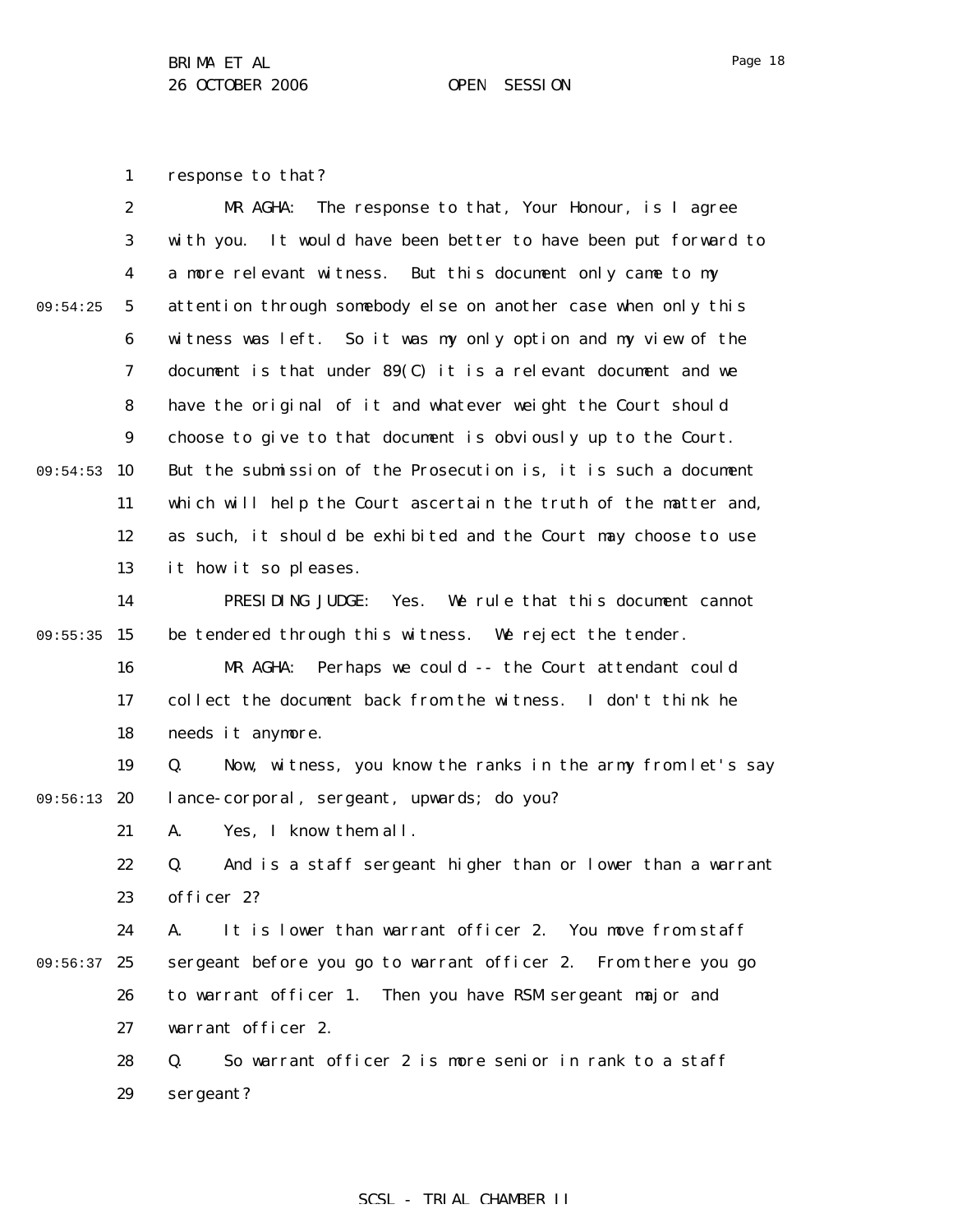Page 19

|          | $\mathbf{1}$     | Yes.<br>A.                                                        |
|----------|------------------|-------------------------------------------------------------------|
|          | $\boldsymbol{2}$ | Q.<br>Now, I say to you you are lying and you know that full well |
|          | 3                | that Alex Tamba Brima was an honourable?                          |
|          | 4                | Well, I don't know about that. As I told you, I don't know<br>A.  |
| 09:57:12 | 5                | about that.                                                       |
|          | 6                | Q.<br>And had you ever come across Tamba Brima, as you refer to   |
|          | 7                | before the intervention?<br>hi m,                                 |
|          | 8                | A.<br>No.                                                         |
|          | 9                | And what about during; did you ever see him during the<br>Q.      |
| 09:57:29 | 10               | intervention?                                                     |
|          | 11               | No, no.<br>A.                                                     |
|          | 12               | You knew his nickname was Gullit, didn't you?<br>Q.               |
|          | 13               | I have never heard that name except today.<br>A.                  |
|          | 14               | Q.<br>I say that you are lying and you know full well that the    |
| 09:57:49 | 15               | first accused is referred to as Gullit?                           |
|          | 16               | A.<br>Well, as I am conscious that I am under oath, I don't think |
|          | 17               | I will lie to this Court. What I know about is what I will say.   |
|          | 18               | Q.<br>Did you hear that Ibrahim Bazzy Kamara was referred to as   |
|          | 19               | an honourable?                                                    |
| 09:58:09 | 20               | No.<br>A.                                                         |
|          | 21               | I say again that you are lying and you knew full well<br>Q.       |
|          | 22               | throughout your stay in Freetown that Ibrahim Bazzy Kamara was    |
|          | 23               | referred to as an honourable?                                     |
|          | 24               | A.<br>That is not true.                                           |
| 09:58:29 | 25               | Q.<br>Did you hear that Ibrahim Bazzy Kamara was a member of the  |
|          | 26               | AFRC government?                                                  |
|          | 27               | Yes.<br>A.                                                        |
|          | 28               | And did you hear that Santigie Kanu, aka Five-Five, was<br>Q.     |
|          | 29               | referred to as an honourable?                                     |
|          |                  |                                                                   |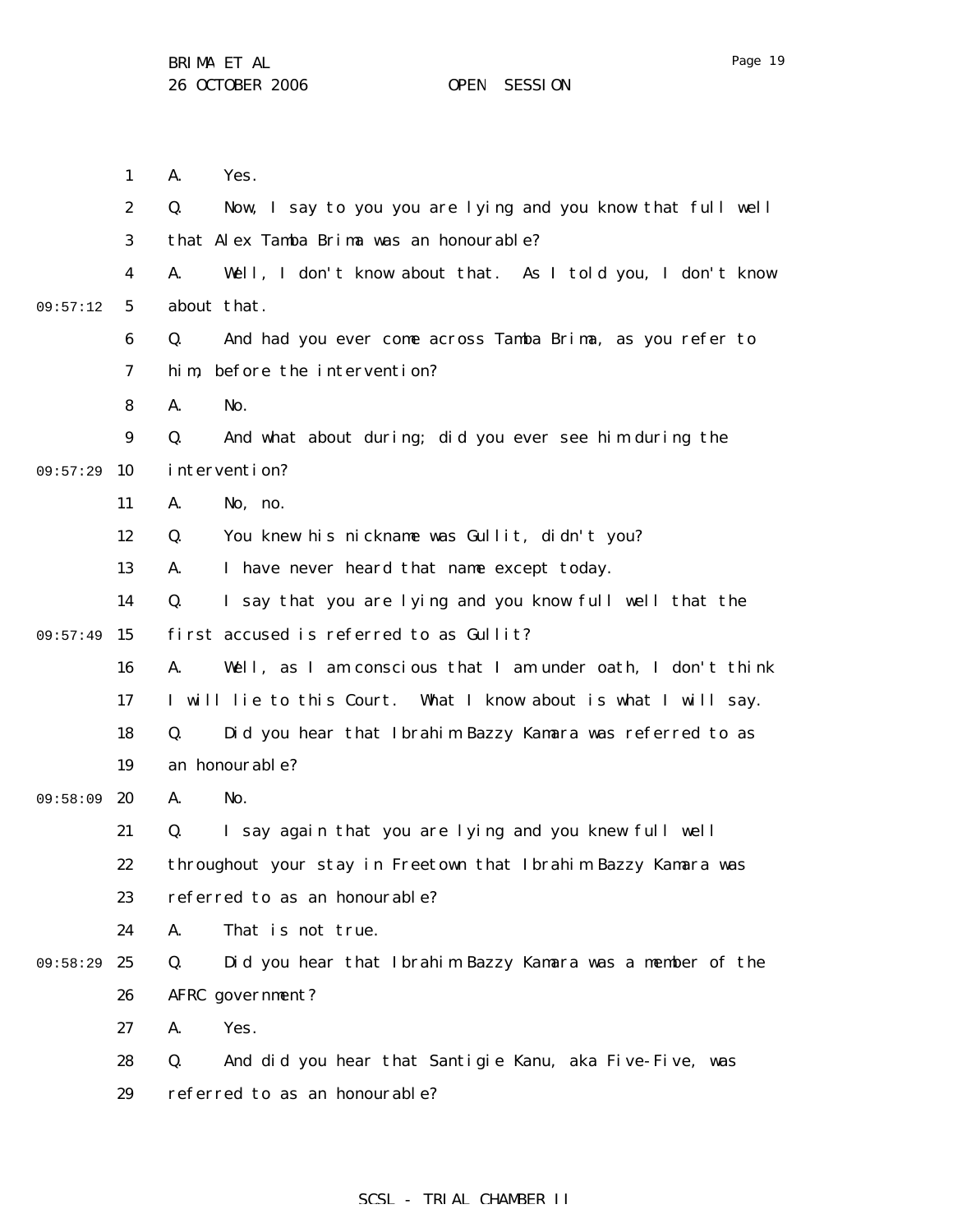Page 20

1 2 3 4 5 6 7 8 9 09:59:32 10 11 12 13 14 09:59:50 15 16 17 18 19  $10:00:17$  20 21 22 23 24  $10:00:35$  25 26 27 28 29 09:59:09 A. Santigie Kanu? No, no. Santigie Kanu, it was when we were retreating that I saw him. Q. You never came to hear that he was referred to as an honourable; is that what you are saying? A. Well, to say honourable, anybody could be called honourable. Probably when you have money, you could be called honourable. Even for myself, who is sitting here, I was called an honourable because I was somebody who had manpower on him. Today in Sierra Leone, even when you have money, people call you honourable. Probably it is possible that he was called an honourable because he was a senior soldier. But I never knew he was an AFRC member or not. Q. Now, did you hear that the honourables were the soldiers who had overthrown President Kabbah's government? A. No. It was not everybody who was called honourable that took part in the overthrow. Even some people who did not take part in the overthrow were called honourable. Except when somebody was very hard, it was left with you to be very hard. Some people were even impersonating to be honourables. So I can say more than 200 soldiers, at that time, were called -- referred to as honourables. Q. I say to you you are lying and 200 soldiers were never referred to as honourables between May 1997 and the intervention? A. Well, as I'm telling you that I'm saying the truth, during that time, when you have a Hilux vehicle, you have two or three boys in that Hilux, you will be called an honourable. The honourables themselves who had their government, who formed the AFRC, were there. But other soldiers were also called honourables. I myself, sitting here, was called an honourable.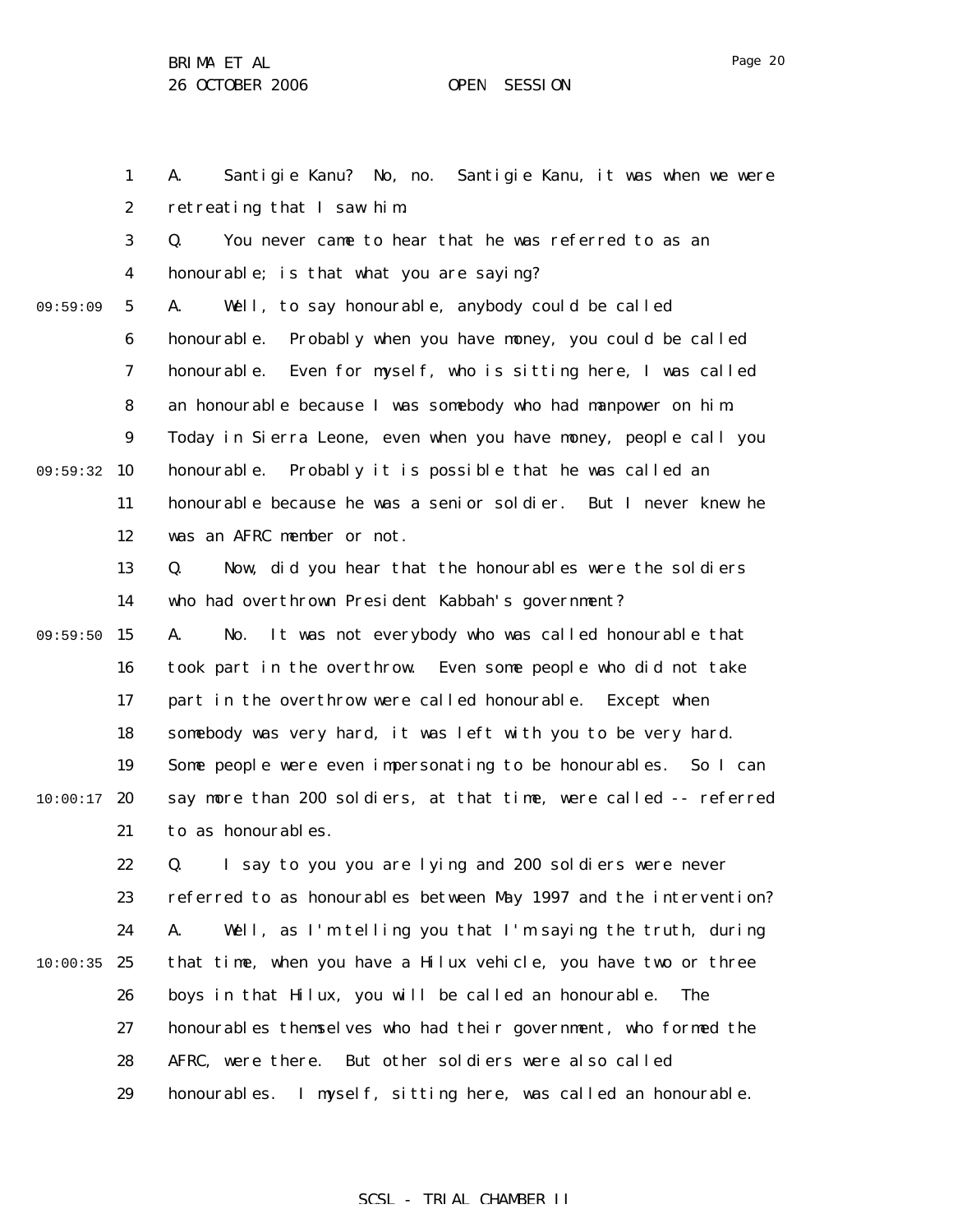1 2 3 I could go elsewhere and impersonate and people used to call me honourable, so it was left with individual. But what I'm saying here, I know I'm saying the truth.

4 5 6 7 10:01:10 PRESIDING JUDGE: Mr Witness, I'm just having trouble following your evidence. You are saying that at the time the SLPP government was overthrown, you knew about 200 soldiers that were called honourables?

8 9 10:01:33 10 11 12 THE WITNESS: Yes, My Lord. As I told you, many soldiers were called honourables, because everybody was impersonating that he was an honourable. Even myself, sitting here, I impersonated that I was an honourable and I used to go -- in some places, people used to call me honourable.

13 14  $10:01:53$  15 16 17 18 PRESIDING JUDGE: I see. And how many of those 200 people, who were soldiers that used to call themselves honourables, do you know, participated in the overthrow of the SLPP government? THE WITNESS: Well, I heard that there were 17 in number, but I did not know all the 17 members. But what I heard was 17 men formed the AFRC, but I did not know all of them. Yes.

 $10:02:22$  20 21 22 Q. Now, you mentioned that you knew Honourable Momoh, Sule and Hector Bob Lahai. What did these honourables do in the AFRC government?

23 24  $10:02:44$  25 26 27 A. Well, those ones, they themselves, they were the ones who formed the government, and they were always at the front line. At any time the ECOMOG attacked, they were always without fears, so those ones, they were very close to us and a lot of soldiers knew them very well.

> 28 Q. And did they have securities?

29 A. Yes, they had securities.

MR AGHA:

19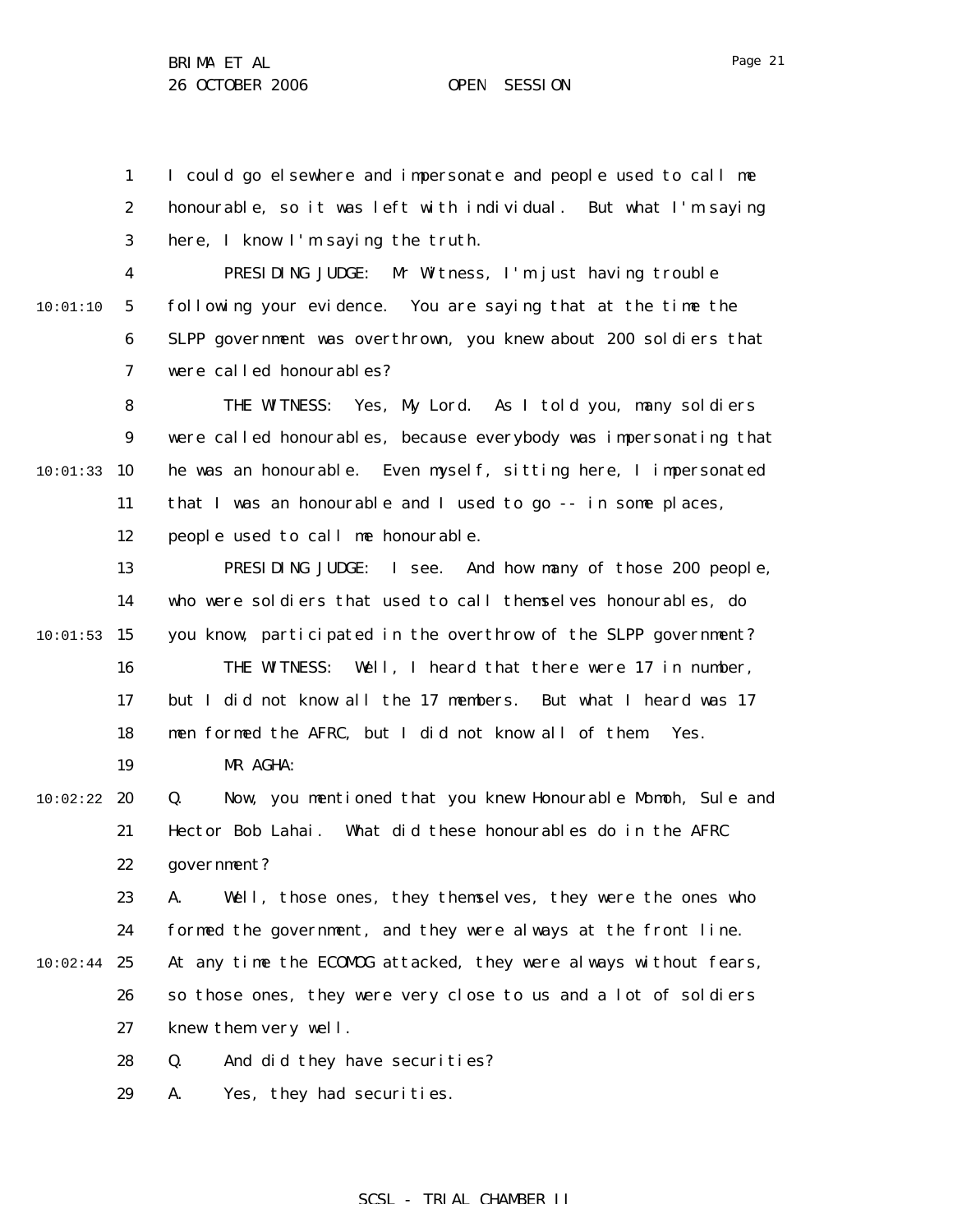|          | $\mathbf{1}$     | And they were regarded as important people?<br>Q.                    |
|----------|------------------|----------------------------------------------------------------------|
|          | $\boldsymbol{2}$ | Well, not -- as you see him, you know that he is important.<br>A.    |
|          | 3                | You'll not be told, but if the person was not important, he          |
|          | 4                | wouldn't have had securities.                                        |
| 10:03:30 | $\mathbf{5}$     | Now, you say that you didn't see Alex Tamba Brima<br>Q.              |
|          | $\boldsymbol{6}$ | throughout your stay in Freetown before the intervention.<br>Di dn't |
|          | 7                | you even see him when you went to Cockerill headquarters?            |
|          | 8                | Well, as I told you, at all times, I was at the front line.<br>A.    |
|          | $\boldsymbol{9}$ | If I came over to this place just to search for food, I had my       |
| 10:03:54 | 10               | Hilux for myself. I had a grenade launcher behind. I was at the      |
|          | 11               | That is Calaba Town. If I come down to Cockerill just to<br>front.   |
|          | 12               | collect ammunition, I hadn't more time to spend in town.             |
|          | 13               | I say to you you are lying, and you saw Alex Tamba Brima<br>Q.       |
|          | 14               | whilst you were in Freetown, from the coup until the                 |
| 10:04:15 | 15               | intervention?                                                        |
|          | 16               | I cannot lie because I am under oath. What I'm saying to<br>A.       |
|          | 17               | this Court is the truth and that is the truth.                       |
|          | 18               | Q.<br>Now, did you see Ibrahim Bazzy Kamara at all whilst you        |
|          | 19               | were in Freetown from May 1997 until the intervention?               |
| 10:04:38 | 20               | No.<br>A.                                                            |
|          | 21               | I again say to you that you are lying, and you did see<br>Q.         |
|          | 22               | Ibrahim Bazzy Kamara in Freetown, from the coup until the            |
|          | 23               | intervention?                                                        |
|          | 24               | It is not lies. I'm saying the truth.<br>A.                          |
| 10:05:01 | 25               | Q.<br>Don't you remember visiting him at his residence in Hill       |
|          | 26               | Station with Momoh?                                                  |
|          | 27               | I never went there. I never went there.<br>The only time I<br>A.     |
|          | 28               | went to Hill Station, it was the time the ECOMDG were advancing      |
|          | 29               | from -- towards Hill Station, that was the time I went there.        |
|          |                  |                                                                      |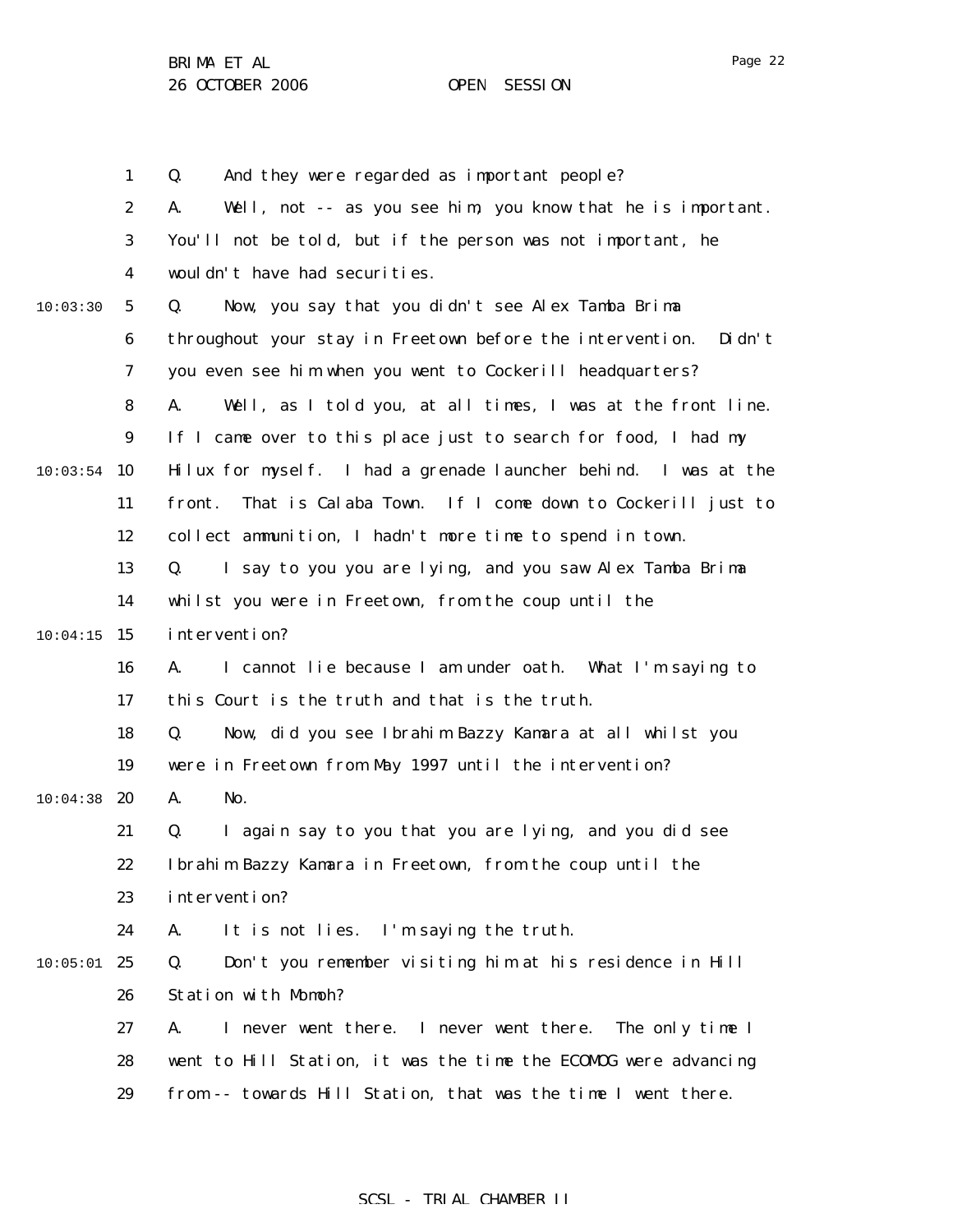Page 23

|          | $\mathbf{1}$     | Okay. And what about Santigie Kanu, aka Five-Five, did you<br>Q.  |
|----------|------------------|-------------------------------------------------------------------|
|          | $\boldsymbol{2}$ | see him at all in Freetown, between May 1997 until the            |
|          | 3                | intervention?                                                     |
|          | 4                | As I've told you, I was always at the front line. I cannot<br>A.  |
| 10:05:48 | $5\phantom{.0}$  | recall again as to whether I saw him or not.                      |
|          | 6                | When you say you were always at the front line, I thought<br>Q.   |
|          | 7                | you were driving around in your Hilux with your boys?             |
|          | 8                | The Hilux, in it was a grenade launcher, so it was always<br>A.   |
|          | $\boldsymbol{9}$ | at the front line. If it were here that the enemies were, well,   |
| 10:06:15 | 10               | the Hilux will be stationed at the --                             |
|          | 11               | THE INTERPRETER:<br>The interpreter is sorry, he has missed       |
|          | 12               | something.<br>Could the witness come again.                       |
|          | 13               | PRESIDING JUDGE: Could you repeat your answer, please.            |
|          | 14               | The interpreter didn't hear everything you said.                  |
| 10:06:35 | 15               | THE WITNESS:<br>The Hilux, it could be at the rear.<br>If the     |
|          | 16               | enemy were here, I will leave the Hilux at the rear, like the     |
|          | 17               | Brookfields Hotel. Then I would move a little bit to attack the   |
|          | 18               | enemies and, from the Hilux there, you have people that will fire |
|          | 19               | to give me support while attacking the enemies. So the Hilux was  |
| 10:07:03 | 20               | always at the front.                                              |
|          | 21               | MR AGHA:                                                          |
|          | 22               | So how did you know where the enemies were?<br>O.                 |
|          | 23               | I used to see them So while they were at Jui, I saw them.<br>A.   |
|          | 24               | When they attacked onto Allen Town, I saw them They advanced.     |
| 10:07:23 | 25               | They used to see us and we, too, used to see them.                |
|          | 26               | But did you have radios to communicate with other members<br>Q.   |
|          | 27               | of the forces, of the SLAs, who were trying to stem the advance?  |
|          | 28               | A.<br>No.                                                         |
|          | 29               | But you all managed through seeing each other to come in<br>Q.    |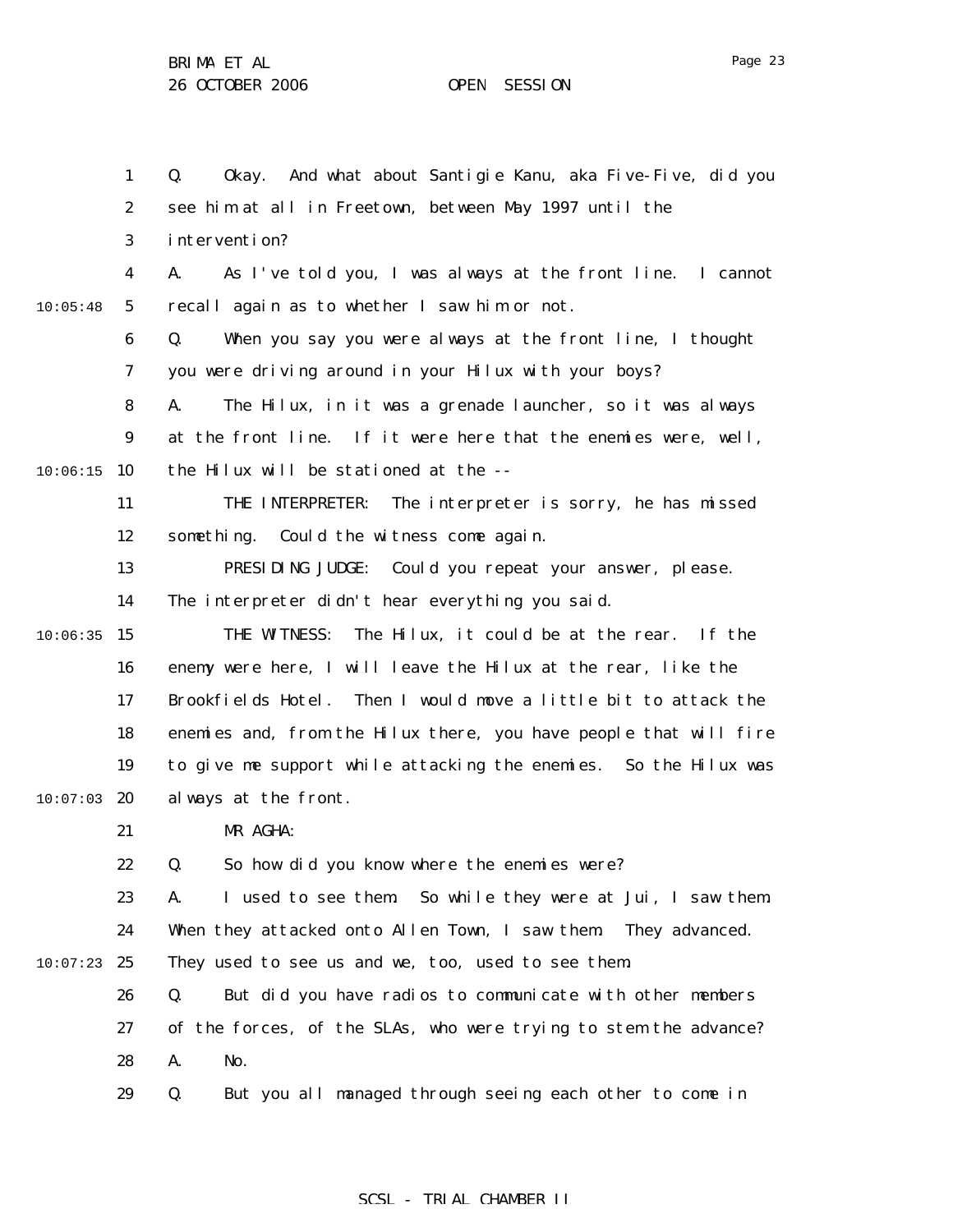Page 24

1 2 3 4 5 6 7 8 9 10:08:30 10 11 12 13 14  $10:08:57$  15 16 17 18 19  $10:09:10$  20 21 22 23 24  $10:09:37$  25 26 27 28 29 10:08:03 position at the rear and defend; is that right? A. Yes, because we were close to ourselves. Q. So you've organised yourself to defend, repel the attack; is that right? A. Yes. Q. So I say to you that there was a command and control structure in Freetown from the fall of Kabbah's government until ECOMOG intervention; what do you have to say about that? A. There was no command and control as such because everything was mixed up in the city. There were the RUF. When the RUF came, there was no command and control, as such. Yes. More so at the battle front. Q. But you reported to Cockerill Barracks, didn't you? A. Except when I had wanted termination. THE INTERPRETER: Sorry, sorry. The interpreter is sorry. He has been corrected by the next interpreter. Except when I wanted ammunition. MR AGHA: Q. Johnny Paul Koroma was commander-in-chief, wasn't he? A. He was the head of state. I don't know about whether he was commander-in-chief. He was the head of state. Q. What about Brigadier Mani? He held a senior position, didn't he? A. Brigadier Mani? He was a colonel during that time. I cannot recall his right position during that period. Q. SFY Koroma held a senior position during that period, didn't he? A. Yes, he was the chief of defence staff, the CDS. Q. And SO Williams was chief of army staff, wasn't he?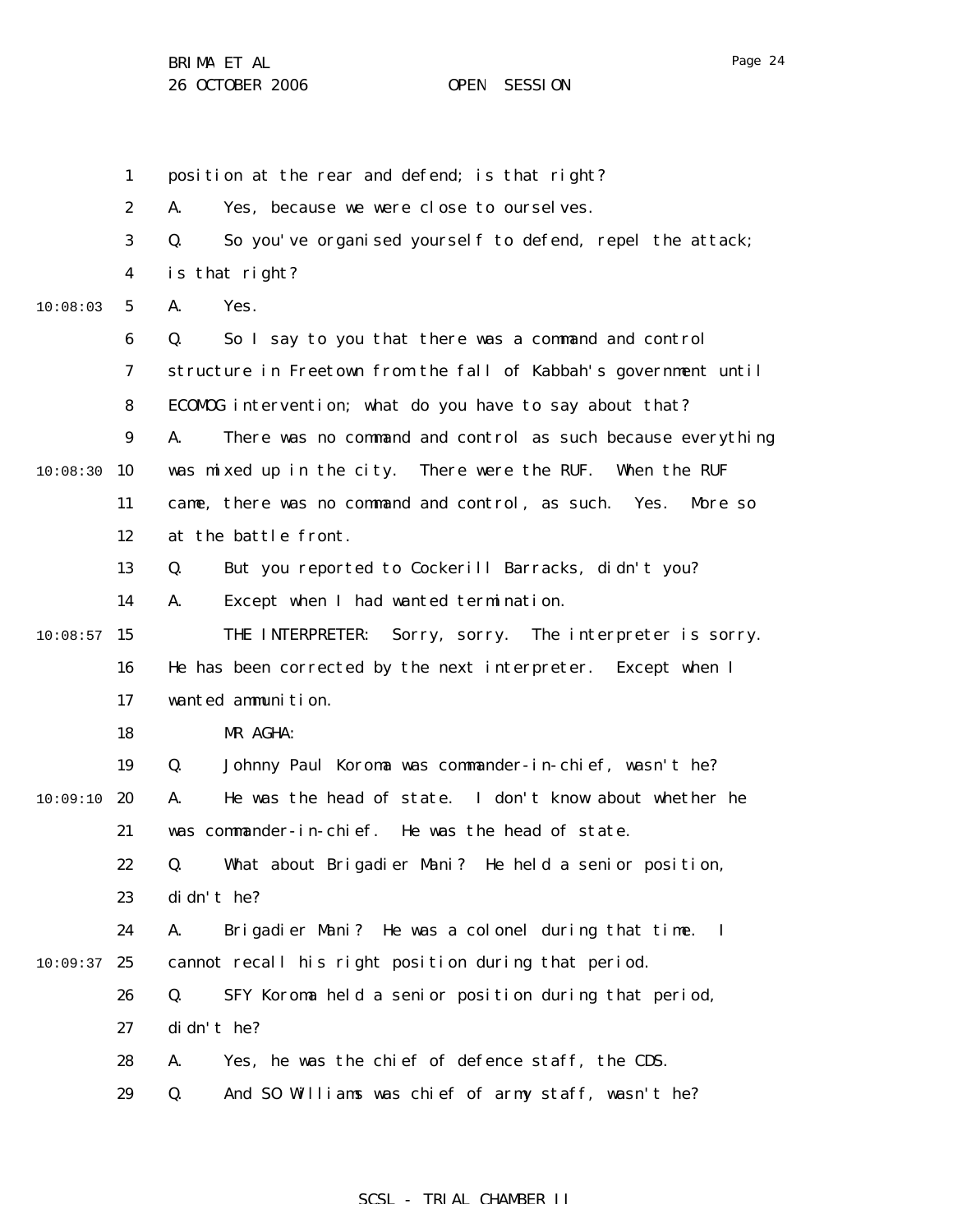|               | $\mathbf{1}$            | A.        | Yes, yes.                                                       |
|---------------|-------------------------|-----------|-----------------------------------------------------------------|
|               | $\boldsymbol{2}$        | Q.        | And you had various brigade commanders up and down the          |
|               | 3                       |           | country, didn't you?                                            |
|               | $\overline{\mathbf{4}}$ | A.        | Yes.                                                            |
| 10:10:08      | $5\phantom{.0}$         | Q.        | And if, let's say, SO Williams gave you an order, you would     |
|               | 6                       |           | follow it, wouldn't you?                                        |
|               | $\boldsymbol{7}$        | A.        | Yes.                                                            |
|               | 8                       | Q.        | And did you hear about the honourables such as Hassan Papa      |
|               | $\boldsymbol{9}$        |           | Bangura, who was arrested for looting the Iranian Embassy?      |
| 10:10:32      | 10                      | A.        | Yes, I heard about that.                                        |
|               | 11                      | Q.        | So the SLAs were surrendering to arrest. If such orders         |
|               | 12                      |           | was given, the discipline was maintained, wasn't it?            |
|               | 13                      | A.        | Yes.                                                            |
|               | 14                      | Q.        | Now, you say that you were promoted in rank to sergeant in      |
| 10:10:59      | 15                      |           | 1996, at the time of the SLPP government, don't you?            |
|               | 16                      | A.        | Yes.                                                            |
|               | 17                      | Q.        | What rank was Honourable Momoh, aka Dotti, at the time of       |
|               | 18                      | the coup? |                                                                 |
|               | 19                      | A.        | During that time he was a private soldier.                      |
| $10:11:24$ 20 |                         | Q.        | So you were more senior in rank to him?                         |
|               | 21                      | A.        | Yes.                                                            |
|               | 22                      | Q.        | But through his position, through his appointment as an         |
|               | 23                      |           | honourable, Momoh Dotti held a higher position than you, didn't |
|               | 24                      | he?       |                                                                 |
| 10:11:41      | 25                      | A.        | Yes.                                                            |
|               | 26                      | Q.        | And this was based on the military concept of position          |
|               | 27                      |           | superseding rank, wasn't it?                                    |
|               | 28                      | A.        | Yes.                                                            |
|               | 29                      | Q.        | Now, during the intervention, you and your squad mates          |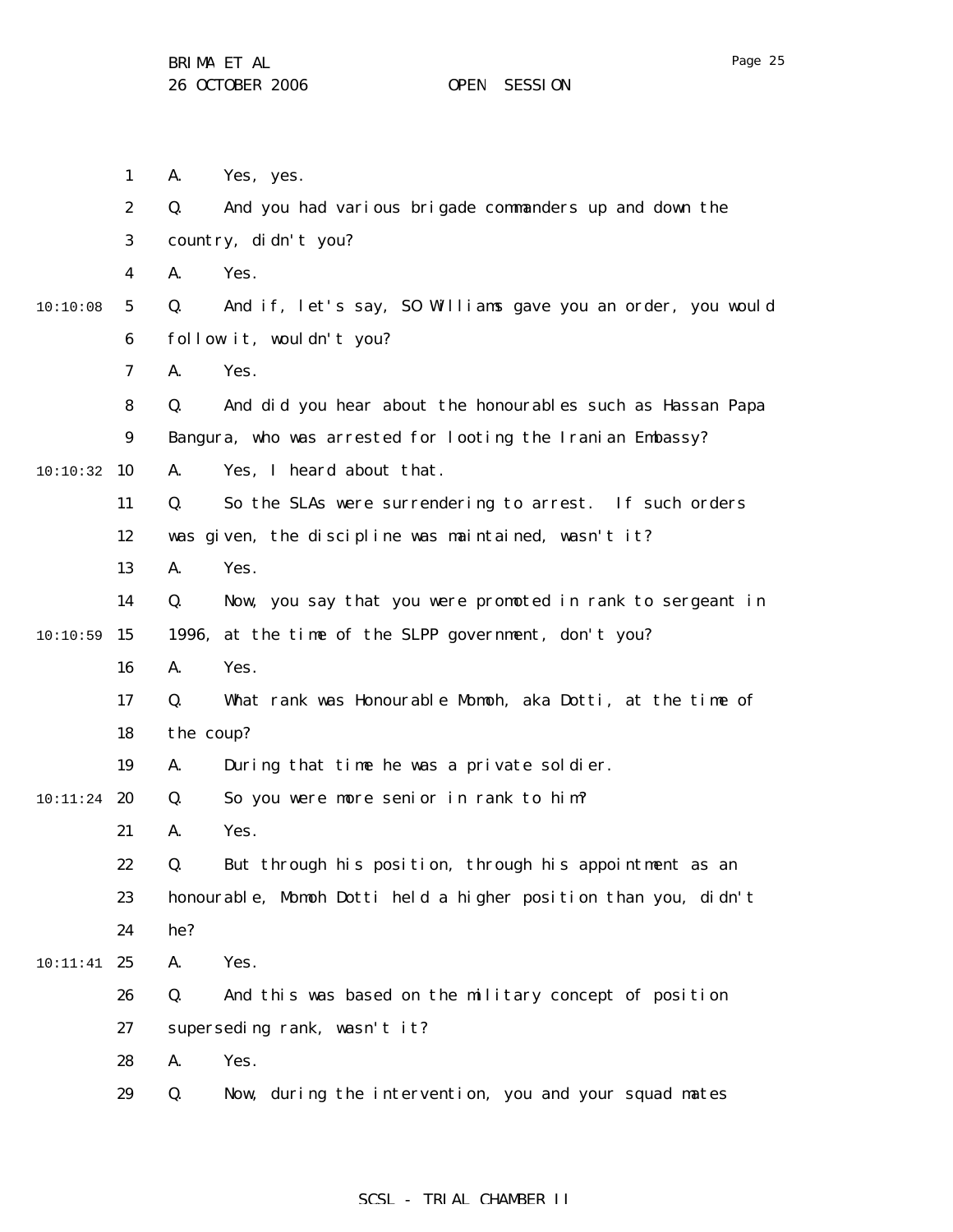|          | $\mathbf{1}$     | fought against the ECOMDG forces as you've said, didn't you?        |
|----------|------------------|---------------------------------------------------------------------|
|          | $\boldsymbol{2}$ | Yes.<br>A.                                                          |
|          | 3                | And you did your best to keep the ECOMDG advance away,<br>Q.        |
|          | 4                | di dn't you?                                                        |
| 10:12:14 | $5\phantom{.0}$  | Exactly.<br>A.                                                      |
|          | $\bf 6$          | And how long, roughly, were you fighting the ECOMDG before<br>Q.    |
|          | 7                | you had to pull out?                                                |
|          | 8                | We used to fight them continuously, say a week, and there<br>A.     |
|          | 9                | was a cease-fire. When they observed that we were about to          |
| 10:12:41 | 10               | capture all of them, they will call for peace. At any time they     |
|          | 11               | had some reinforcement from Lungi, they will continue to attack.    |
|          | 12               | After one or two weeks, when they found out that they have been     |
|          | 13               | stranded, and they knew that we pressured them, we mounted          |
|          | 14               | pressure on them, they will ask for a cease-fire, and they          |
| 10:13:07 | 15               | continued to beg us.<br>Yes.                                        |
|          | 16               | So, in fact, it was your forces who were pushing ECOMDG<br>Q.       |
|          | 17               | back and only when they had been in a difficult situation, they     |
|          | 18               | asked for the cease-fire; is that right?                            |
|          | 19               | A.<br>They used to advance on us and, at times, we too will<br>Yes. |
| 10:13:28 | 20               | repel them unto the place they came from to their trenches, so we   |
|          | 21               | So they will ask us to make a<br>used to advance on them.           |
|          | 22               | cease-fire, so they will hoist their white flag up.                 |
|          | 23               | And was one of the reasons why, in the end, ECOMOG overran<br>Q.    |
|          | 24               | you, because you ran short of ammunition?                           |
| 10:13:50 | 25               | We ran out of ammunition. We hadn't RPG bombs, and<br>A.<br>Yes.    |
|          | 26               | many other weapons, a lot of weapons, there were no rounds in       |
|          | 27               | them.                                                               |
|          | 28               | Q.<br>Now, you say that you pulled out of Freetown in around 13     |
|          | 29               | February and went to Masiaka; is that right?                        |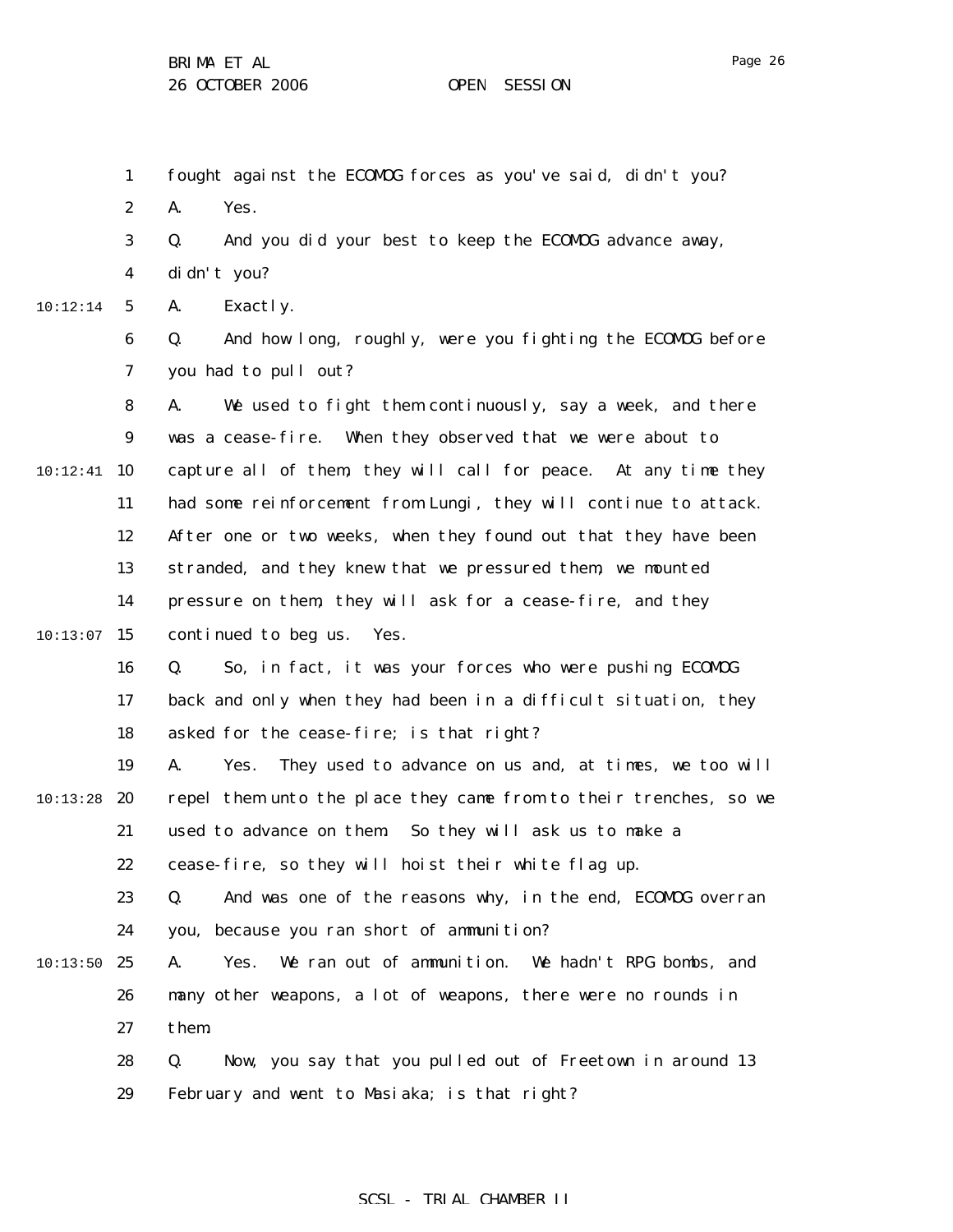|          | $\mathbf{1}$     | A.<br>Yes.                                                        |
|----------|------------------|-------------------------------------------------------------------|
|          | $\boldsymbol{2}$ | And at Masiaka you saw SAJ Musa, didn't you?<br>Q.                |
|          | 3                | Yes.<br>A.                                                        |
|          | 4                | Q.<br>And you said that you did not know his occupation, didn't   |
| 10:14:32 | $\mathbf{5}$     | you?                                                              |
|          | 6                | I don't know because I heard that he was to come and<br>A.        |
|          | 7                | deputise Johnny Paul but I think that didn't work here.           |
|          | 8                | So, is it your evidence that during the whole time you<br>Q.      |
|          | $\boldsymbol{9}$ | stayed in Freetown, prior to the intervention, you did not learn  |
| 10:14:56 | 10               | that SAJ Musa was a soldier?                                      |
|          | 11               | He was one -- the vice chairman NPRC, so I knew<br>A.<br>I knew.  |
|          | 12               | very well that he was a soldier and he was a colonel.             |
|          | 13               | And he held a senior position in the AFRC government after<br>Q.  |
|          | 14               | Johnny Paul Koroma, didn't he?                                    |
| 10:15:28 | 15               | Yes, but I didn't know his right position because I heard<br>A.   |
|          | 16               | that he was to deputise Johnny Paul and I heard that since Pa     |
|          | 17               | Sankoh was not yet around, he was to deputise Johnny Paul and,    |
|          | 18               | during the period, I didn't know the right person and SAJ Musa    |
|          | 19               | had his own security and he was a big man but I don't know his    |
| 10:15:47 | 20               | right position.                                                   |
|          | 21               | Now, you say that when you reached Masiaka you learnt that<br>Q.  |
|          | 22               | Johnny Paul Koroma had made an announcement over the radio; do    |
|          | 23               | you remember that?                                                |
|          | 24               | Yes, I heard about that.<br>A.                                    |
| 10:16:02 | 25               | Q.<br>Did you learn that Johnny Paul Koroma had announced         |
|          | 26               | Operation Pay Yourself because he was unable to pay his troops?   |
|          | 27               | I didn't hear about that, anyway. I heard that he<br>A.           |
|          | 28               | announced that he was at the hills and he will later come back to |
|          | 29               | Freetown.                                                         |
|          |                  |                                                                   |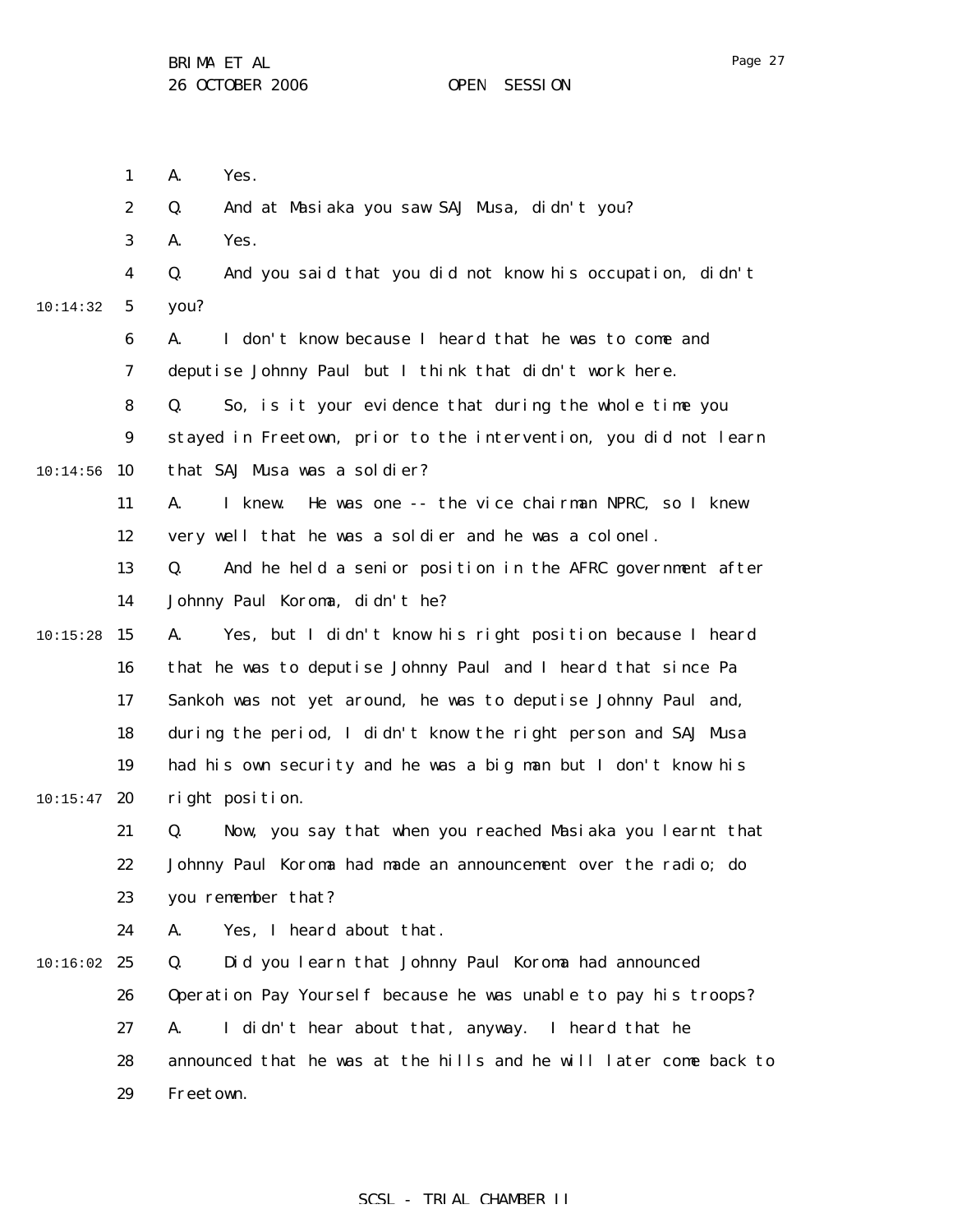1 2 3 4 5 6 7 8 9  $10:17:05$  10 11 12 13 14  $10:17:27$  15 16 17 18 19  $10:17:52$  20 21 22 23 24 10:18:13 25 26 27 28 29 10:16:44 Q. So you never heard about Operation Pay Yourself; is that what you are saying? A. Operation Pay Yourself, it was common, it was the common expression among all soldiers and RUF. There were some members who will say let us go and surrender but that was common. I wouldn't say it was Johnny Paul who gave that order or not. Q. But Operation Pay Yourself led to looting by SLAs and RUF, didn't it? A. Well, looting was common. Q. Yes, by both SLAs and RUF as they were retreating from Freetown, wasn't it? A. Retreat? That is the time we were withdrawing, that we were going at the rear. That was the time the looting started because the people themselves were afraid and they were running away, when they saw the soldiers, so they ran away. So when the places were left empty, the soldiers and the RUF would enter their places and looted, so looting was going on. Q. Now, you then from Masiaka you moved to Makeni, didn't you? A. Yes. Q. And you stayed about a week there? A. Yes. Q. Was SAJ Musa at Makeni when you arrived? A. SAJ Musa went to Makeni and he passed through Makeni, went to Kabala, and that was where, the place where he was. Q. But were you in Makeni when SAJ Musa passed through? A. Yes. Q. And did you hear that SAJ Musa held a muster parade at Makeni? A. No. Because during that time, as I've told you, SAJ Musa,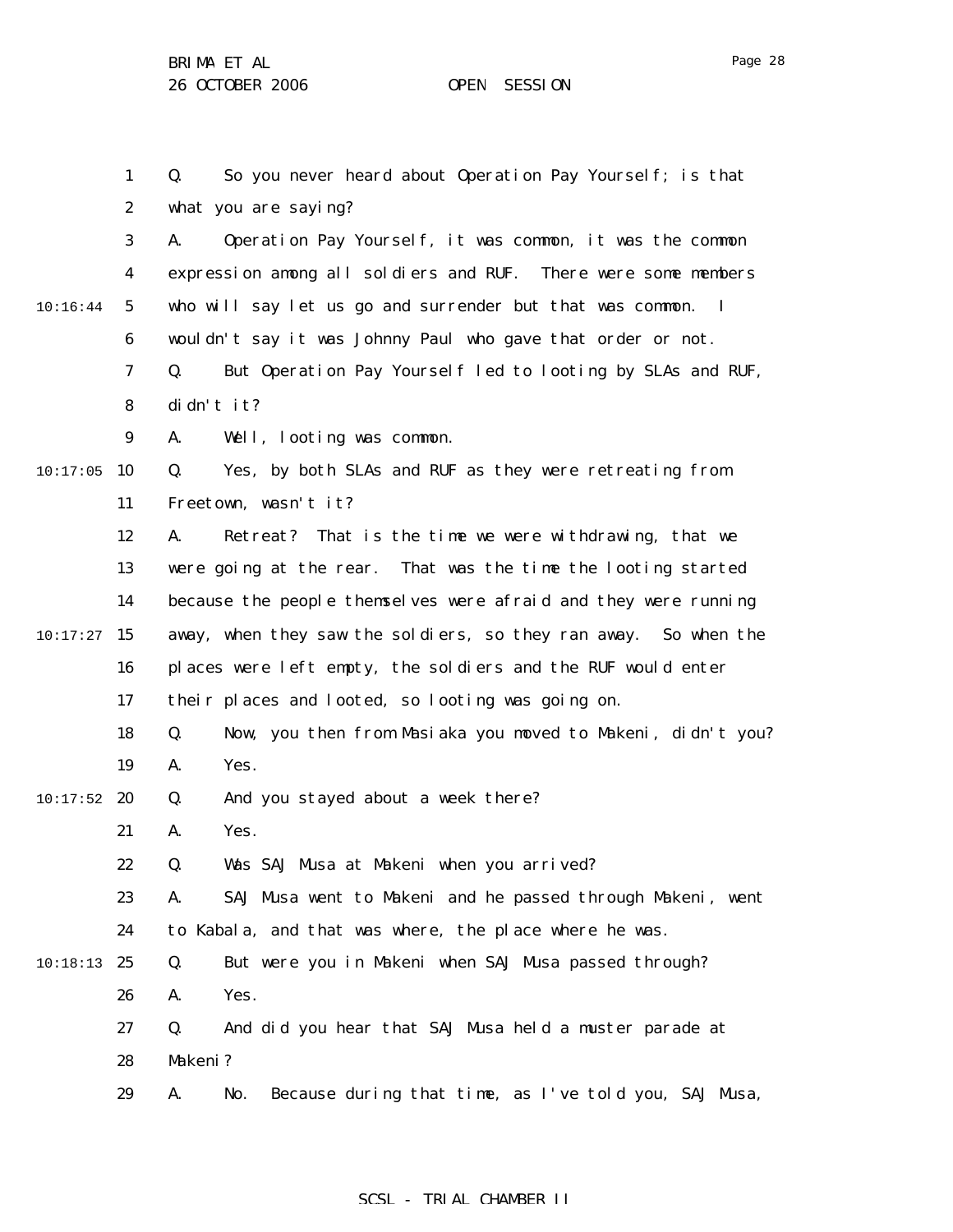1 2 3 4 5 6 7 8 9 10:19:25 10 11 12 13 14  $10:19:44$  15 16 17 18 19  $10:20:03$  20 21 22 23 24  $10:20:27$  25 26 27 28 29 10:18:59 as I've said in this Court, SAJ Musa hadn't much power in Makeni because during that time, as I've told this Court, every soldier was claiming to be an honourable. The staff sergeants and others were claiming to be honourables. But SAJ Musa hadn't much power during that time. But when we went as far as Mongo, that was the time SAJ Musa had total control. In Makeni, soldiers did not listen to him. If he claimed to be an honourable soldiers will not listen to you because during that time everybody, all the soldiers were disgruntled, and saying that any honourable they saw they would have killed him, so no honourable was bold enough to face them; you understand. Q. I say to you that you are lying and that SAJ Musa did organise the SLAs at Makeni; what do you have to say about that? A. Well, he wasn't there. You were not there. I was there. So what I'm telling you is what you have to rely on, not what people told you. I was there. I believe I'm saying the truth because I am under oath, not what people told you because you gave them money in order for them to tell you. What I am telling you is what you are bound to accept. Q. You then went from Makeni to Lunsar, didn't you? A. When I went to Makeni, I didn't go to Lunsar. I went to Kabala. Q. But you said that the person who said before this Court that Ibrahim Bazzy Kamara had robbed a bank in Lunsar was lying because maybe he wanted some money or influence, didn't you? A. That was what I said. Q. What about you; are you lying because you want some money? A. If it were for money, I wouldn't have been, I wouldn't have been in this Court because I am given nothing that would be of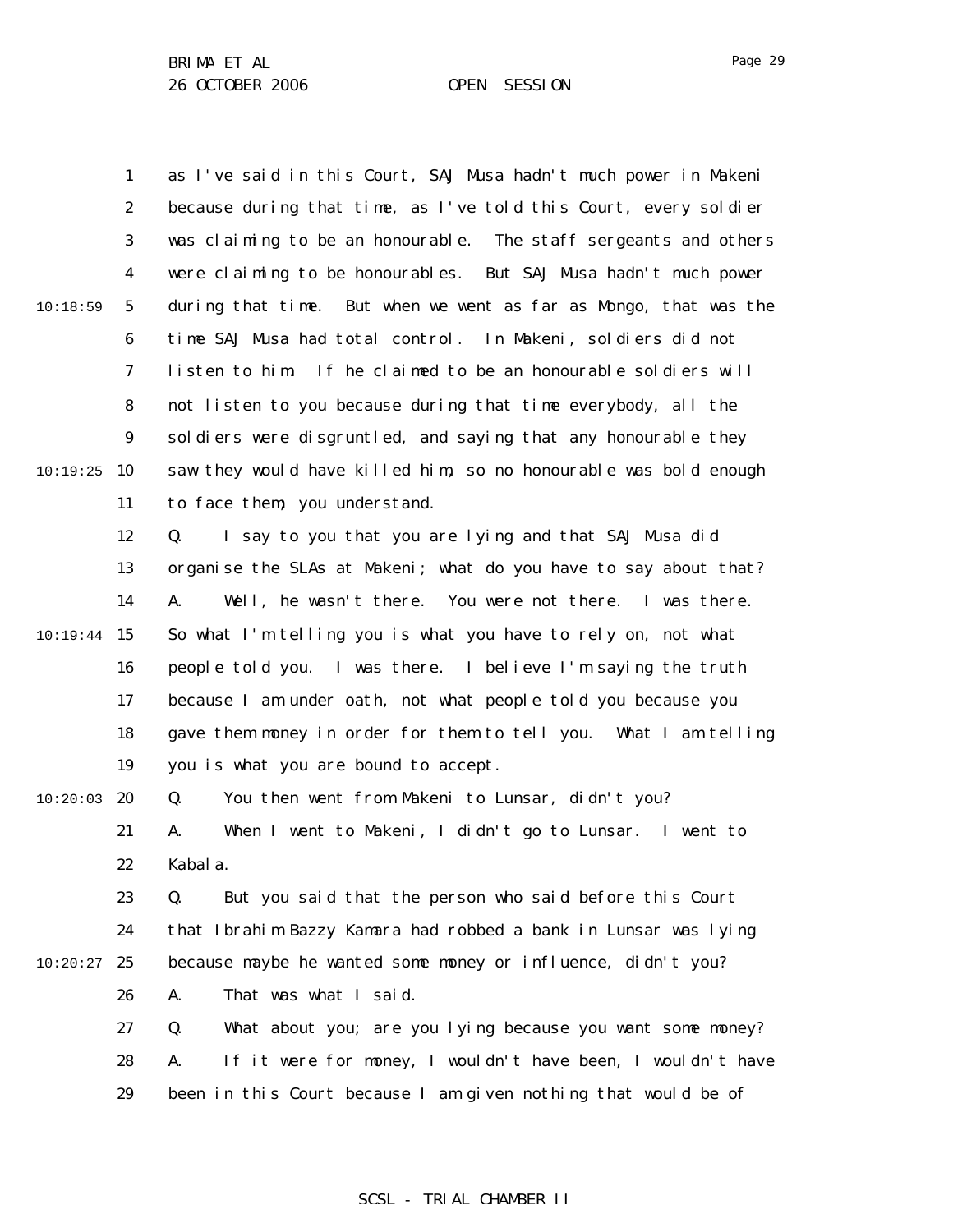Page 30

1 2 3 4 5 6 7 8 9 10:21:28 10 11 12 13 14  $10:21:49$  15 16 17 18 19  $10:22:09$  20 21 22 23 24 10:22:31 25 26 27 28 29 10:21:01 benefit to me. I wouldn't have been here to say something in this Court. It is because I want to say the truth, that's why I am here in this Court. Q. I say to you that you have come to this Court to lie in order to protect the three accused who were your brother commanders in the jungle, haven't you? A. That is not true, what you are saying. I am here because I observed, I've observed that the Prosecution is giving money to people to come and say lies to this Court. That is why I've come to -- come and say the truth because people have been saying it out there, that they have been given money to come and say lies against people. But I believe that what I am saying is what you should accept because I was on the ground. They will tell you that the man that was on the ground was more senior to us and he knew what was going on better than we do. Q. So you heard that all the Prosecution witnesses had been paid to come and lie here? A. That's what I've told you. That's exactly what -- that's exactly the way it happened. That's exactly. They've been paid to come and say lies against people in this Court. Q. Now, at Kabala, SAJ Musa was present, wasn't he? A. Yes. Q. And according to you SAJ Musa at that time, in Kabala, was an ordinary man for himself and that it was only after Kabala that he became a commander, don't you? A. He was a commander but he hadn't much saying over the troop. It was only when he went to Mongo, that was the time he had an effective command. When he was at Kabala, the ordinary soldiers had sayings; even if SAJ Musa spoke to them they were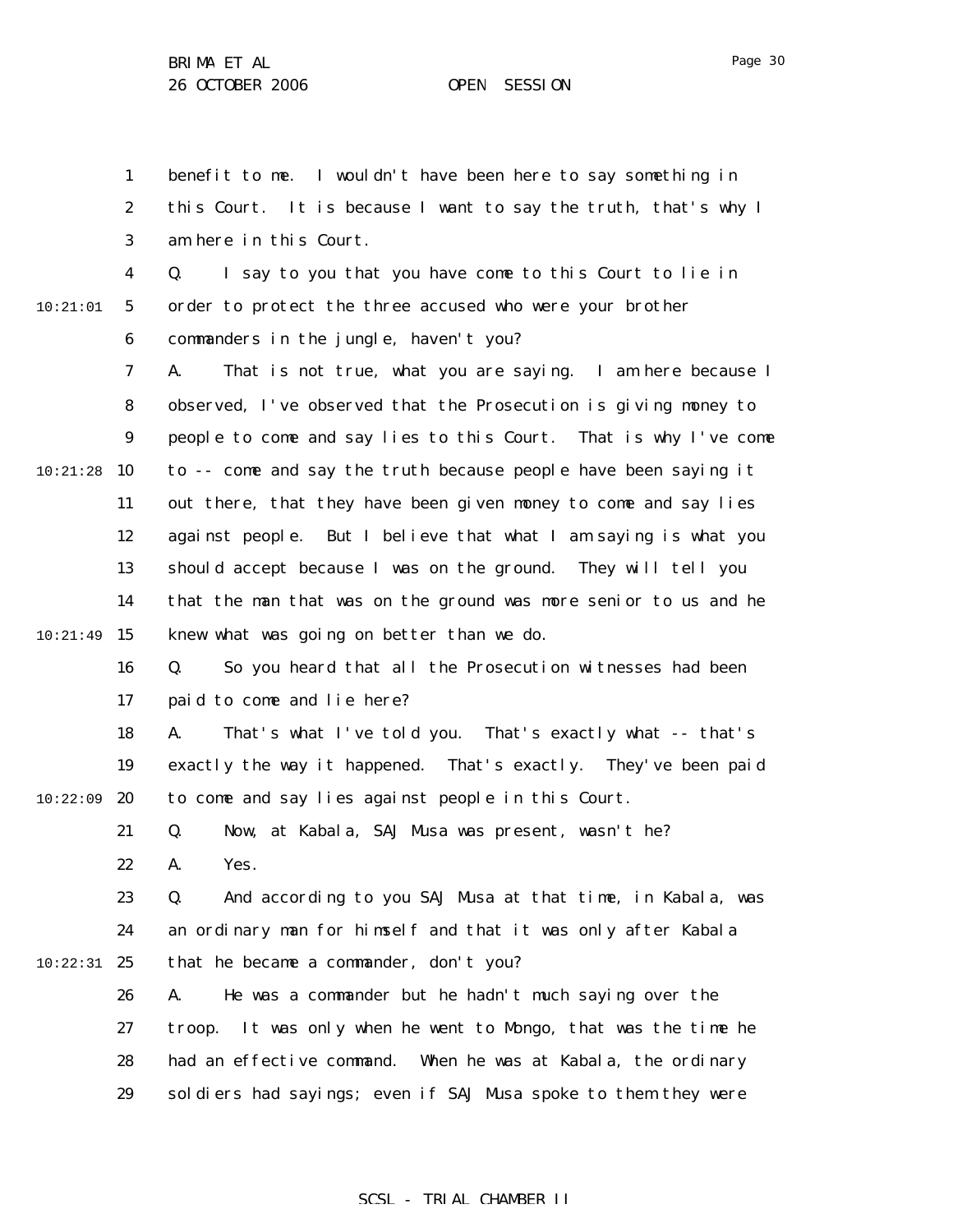1 not listening to him.

2 3 4 5 6 7 8 9 10:23:26 10 11 12 13 14  $10:23:43$  15 16 17 18 19  $10:24:13$  20 21 22 23 24  $10:24:36$  25 26 27 28 29 10:23:02 Q. I say to you that SAJ Musa was not an ordinary man for himself at Kabala and you are lying; what do you have to say about that? A. As I have told you, I said SAJ Musa was a commander but he hadn't effective command. That is what -- that is what I meant a man by himself. You can be a commander but he hadn't an effective -- an effective command. Soldiers had security more than SAJ Musa during that period. Even myself had more security than SAJ Musa. I wouldn't listen to his command because he was a big man. It was only when we went to Mongo that he had an effective command. When he say any word, everybody was listen to him, but when he went to Kabala he spoke to us, we listened, but not that much. Q. So why, after such a short period, did everyone not listen to him and then decide to listen to him? A. Well, when we went back, when we were attacked, we watched around and we realised that he was the most senior person and wouldn't continue going like that, without a head, so, except we had a head. That's the most senior man. So when we went to Mongo, that was the time we realised that SAJ Musa was to be our commander because he was the most senior person amongst us during that time. That was why he was the head straight off, and he had more security that added to the original security, he had at Mongo, there, so that made him to be more powerful and stronger. Q. So, according to you, another ranked soldier could become a commander in the jungle after the intervention provided that he had sufficient boys behind him; is that right? A. Yes, other ranks could be. Somebody can be a commander.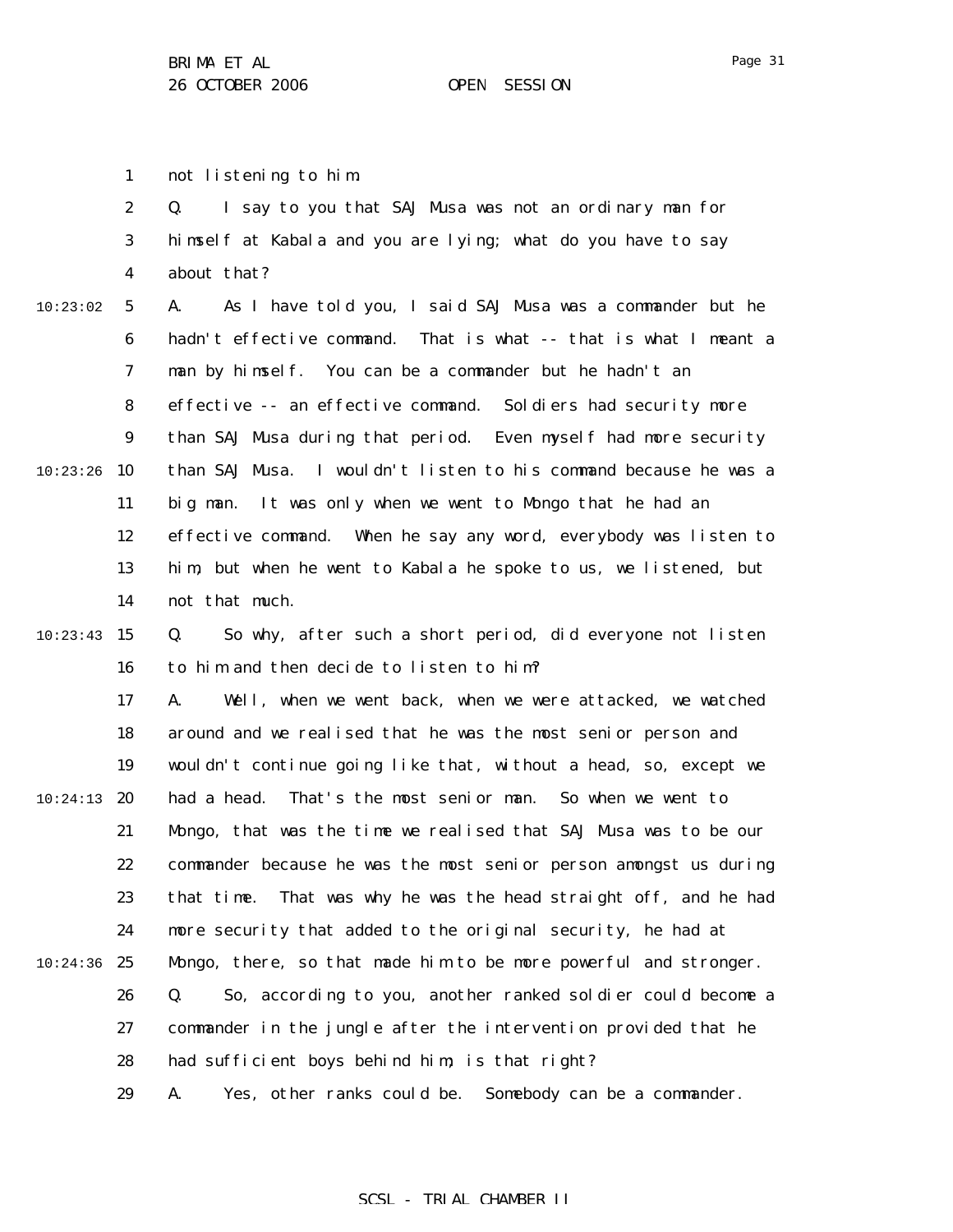1 2 3 4 5 6 7 8 9 10:25:40 10 11 12 13 14  $10:26:07$  15 16 17 18 19  $10:26:30$  20 21 22 23 24  $10:26:52$  25 26 27 28 29 10:25:23 You can make yourself a commander if you have money; if you are -- if you are a very strong fighter; the soldiers could respect you, they will be with you. You have vehicles, they will follow you. If you go anywhere they will open the door of the vehicle for you and you alight, so a lot of soldiers were commanders during that time. A lot of them. Q. Then, according to you, all these commanders, because of their own strength of personality or respect, then decided to join SAJ Musa at Mongo; is that right? A. Yes, because he was the most senior man. We were not organised. We were scattered here and there. We hadn't a commander as head who would have spoken to all of us. We realised that there were infighting amongst ourselves and a lot of problems among the soldiers. Those things were happening. So, when we went at the rear, we fixed a command structure so that things like that wouldn't happen again, and we wouldn't withdraw as we did because when we were not under command if there was an attack, everybody tried to pull out on his way but if you had a commander, he was going to direct you as to the way you are to follow and you would listen, so, but if anybody was to claim to be a commander, everybody will withdraw on his own. That caused the withdrawal that we -- we made. But when we went to Mongo, when SAJ Musa was commanding us, we did not withdraw again and it was from that time we hit on the ECOMOG. Q. So you would say, according to you, is that Mongo Bendugu that SAJ Musa put effective command in place? A. Yes. Q. Now, you say that you were going, before SAJ Musa put this command in place in Mongo Bendugu, you say you were going up and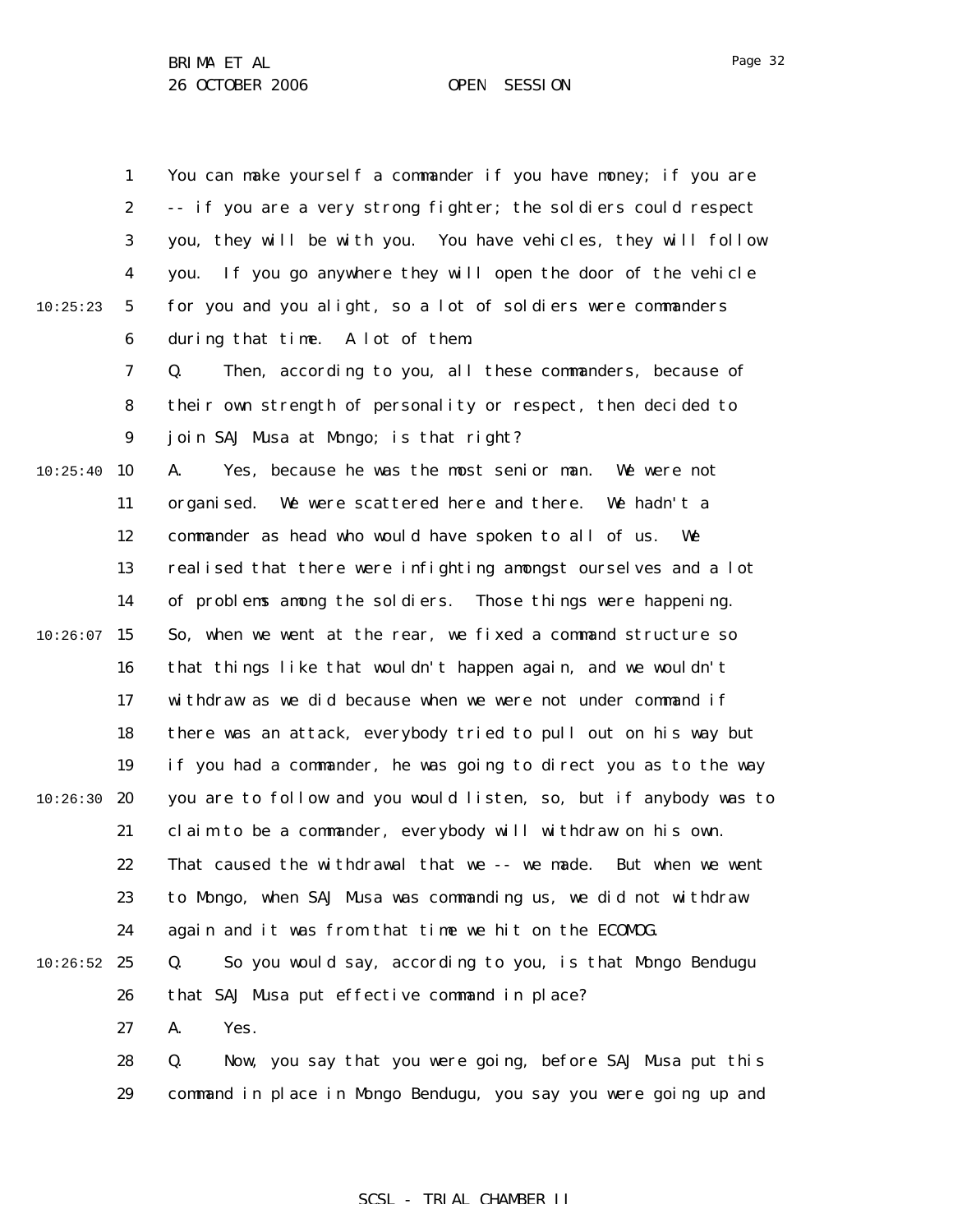1 down in that your vehicle; is that right?

2 A. Yes.

3 4 5 6 7 8 9 10:28:04 10 11 12 13 14  $10:28:17$  15 16 17 18 19  $10:28:46$  20 21 22 23 24 10:29:08 25 26 27 28 10:27:38 Q. What were you doing going up and down in your vehicle? A. Well, when I was going, moving from different places, in fact, when I reached Makeni I had two vehicles. We used to -- we used to move everywhere because the soldiers were at rampage. For instance, the soldiers and the RUF would enter people's - people's houses and my job and members in my group were to restrain them from entering people's houses. Anywhere we saw that the soldiers were to go out of hand we were to put them under control. Q. I say to you that while you were in Kabala, going up and down in your vehicle, you were busy looting and stealing property, weren't you? A. If I looted property, where would I have taken that property? I hadn't anywhere. That time I left Freetown, I had my belongings, so I had no use of property during that time. I had no use of money. The money I had I used to give to civilians and soldiers, those who thought money was valuable during that time. I gave them the monies so that they wouldn't stand, and I told them not to run and go to Guinea so that the soldiers would not kill them. So I hadn't use of property. The soldiers that used to loot were the ones that had wanted to run away. Any soldier that stayed, stayed with us, wouldn't loot but anyone you see looting were the ones that were ready to run away and surrender to the ECOMOG, or go to Makeni when the ECOMOG came there. Q. I say to you that you were so busy looting in Kabala that

29 you wouldn't have any idea about what kind of command structure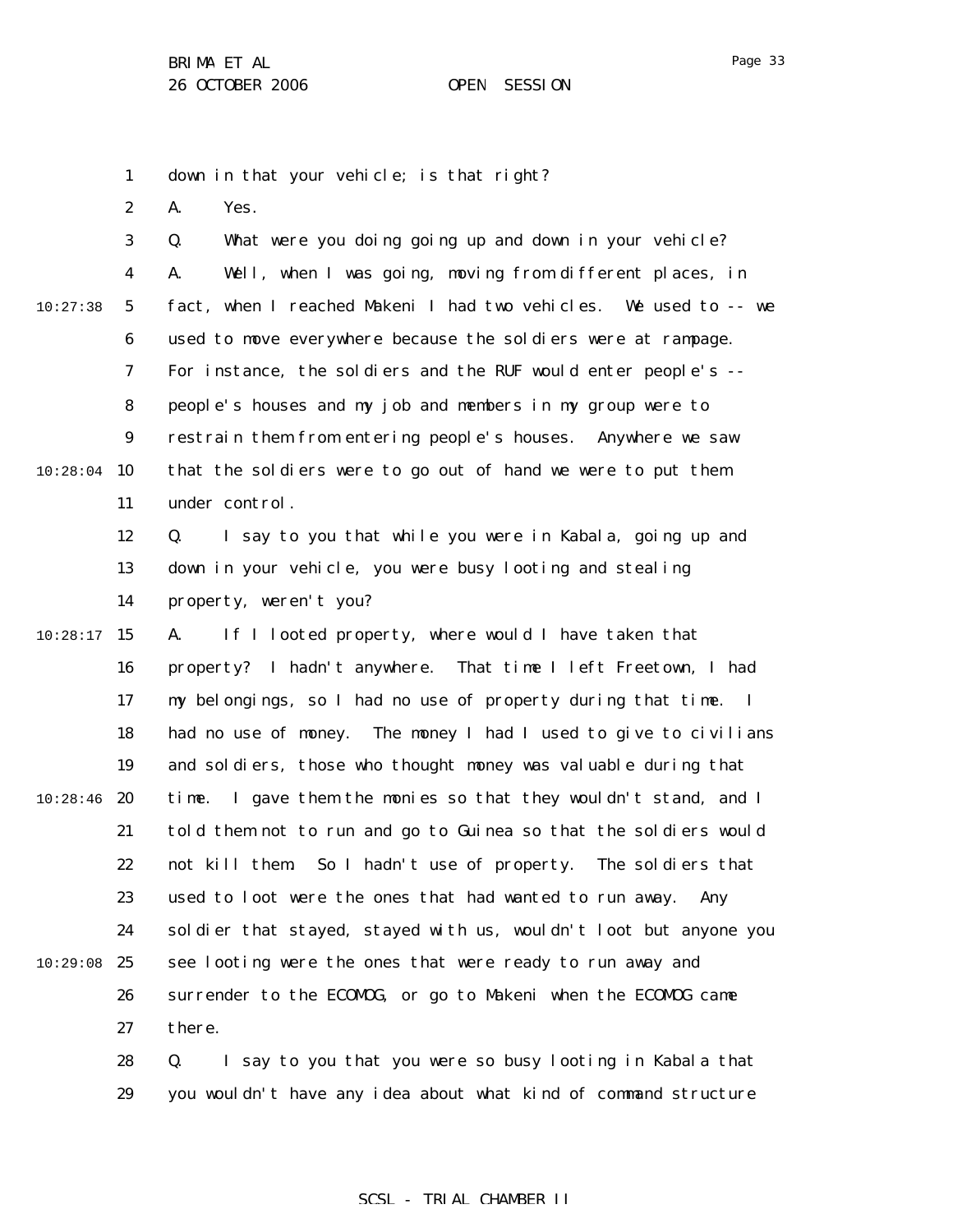SAJ Musa put in place at Kabala?

1

2 3 4 5 6 7 8 9  $10:30:05$  10 11 12 13 14 10:29:48 A. I have told you that if I had looted in Kabala, I wouldn't have entered the bush because the soldiers that looted, still in the vehicles, there was no way you can keep property. If I had looted, what those looted property would have done for me? What I cared for was the arms and ammunition, yes. That was the end of it all because if I had looted I wouldn't have been able to fight. Q. My question to you is: You had no idea of the command structure in Kabala because you were too busy going up and down in your vehicle, weren't you? A. I had an idea over the command structure in Kabala. In fact, there was no firm command structure at Kabala. As you are trying to talk about command structure, if anybody told you that

 $10:30:30$  15 16 17 there was any strong command structure at Kabala that man must have been lying to you. There was no strong command structure at Kabala.

18 19 Q. Now at Kabala, you saw Santigie Kanu, aka Five-Five, didn't you?

 $10:30:45$  20 A. No.

> 21 Q. What about Superman, did you meet Superman in Kabala?

- 22 23 A. I saw him there. He came from Kono and came to Kabala. I saw him at the roundabout. SAJ Musa was there at that time.
- 24  $10:31:07$  25 Superman came there. Even Mosquito came there. We were all at the junction there.
	- 26 27 Q. And you forged a good relationship with Superman whilst you were in Kabala, didn't you?

28 A. No.

29 Q. You then went to Mongo Bendugu and then apparently you went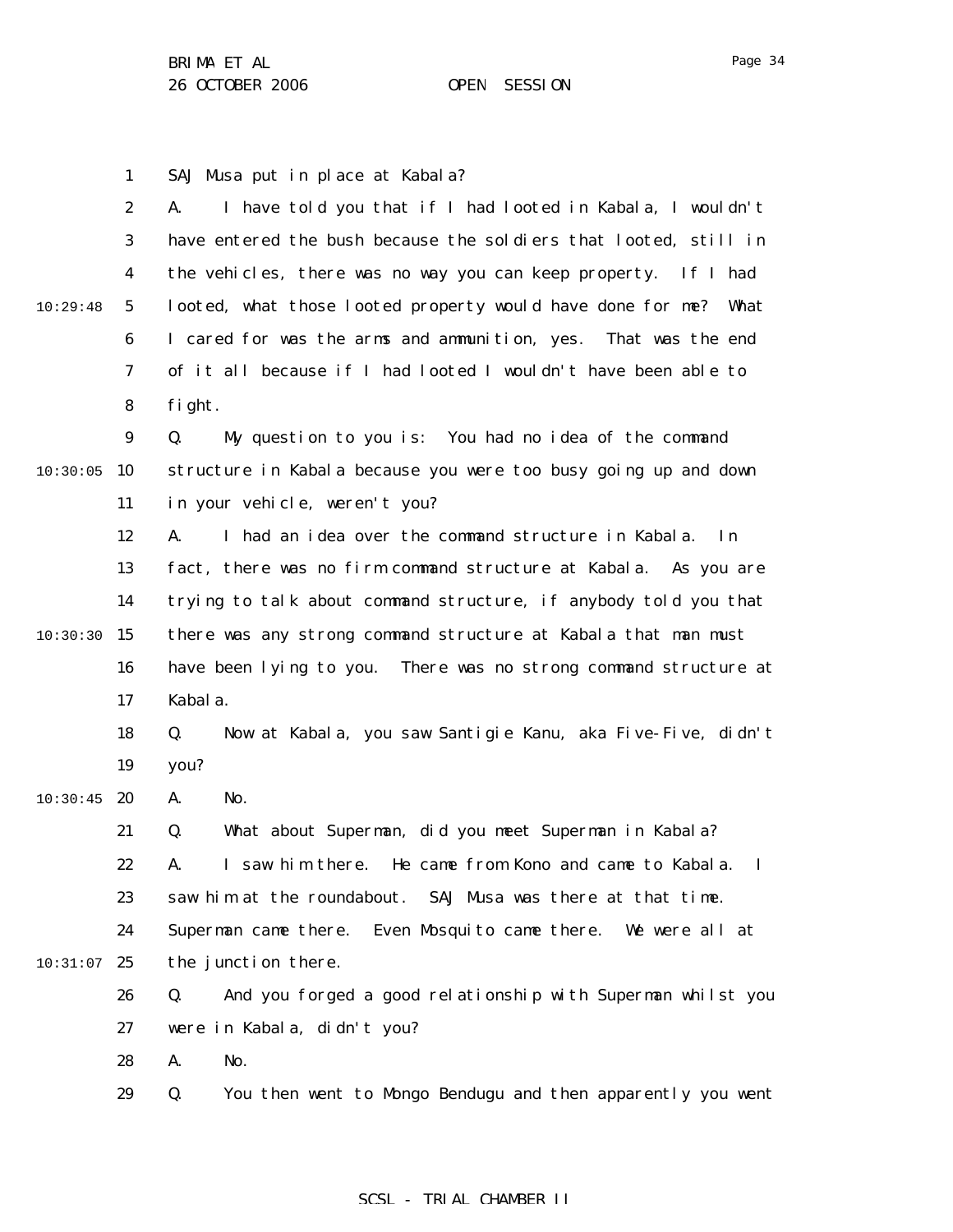Page 35

|          | $\mathbf{1}$     | to Kurubonla, where you were camp commandant commander; is that     |
|----------|------------------|---------------------------------------------------------------------|
|          | $\boldsymbol{2}$ | right?                                                              |
|          | 3                | Combat camp commander.<br>A.                                        |
|          | 4                | And whilst you were combat camp commander you went on<br>Q.         |
| 10:31:49 | $5\phantom{.0}$  | unauthorised food-finding missions, didn't you?                     |
|          | 6                | Yes.<br>A.                                                          |
|          | 7                | And when SAJ Musa heard that you had killed civilians on<br>Q.      |
|          | 8                | unauthorised food-finding missions, he wanted to demote you,        |
|          | $\boldsymbol{9}$ | di dn't he?                                                         |
| 10:32:13 | 10               | That is not true.<br>A.<br>No.                                      |
|          | 11               | And because you were afraid of being demoted you fled and<br>Q.     |
|          | 12               | joined Superman in Kono, didn't you?                                |
|          | 13               | That is a lie.<br>A.                                                |
|          | 14               | Your story that you were staying in this village about 11<br>Q.     |
| 10:32:35 | 15               | miles away from Kurubonla for a month is a lie, isn't it?           |
|          | 16               | I am saying the truth to you. I was there. So if I am<br>A.         |
|          | 17               | explaining to you you should listen. I am saying the truth. You     |
|          | 18               | were not there.                                                     |
|          | 19               | You were there for a period but then you disappeared off<br>Q.      |
| 10:33:01 | 20               | with Superman, didn't you?                                          |
|          | 21               | If it had happened that way I should have told the Court<br>A.      |
|          | 22               | about it but it never happened that way.                            |
|          | 23               | You only joined SAJ Musa at Kurubonla much later when you<br>Q.     |
|          | 24               | returned with Superman in around July 1998, didn't you? That's      |
| 10:33:33 | 25               | right, isn't it?                                                    |
|          | 26               | The person who told you that particular word must have lied<br>A.   |
|          | 27               | Probably he only did it for you to give him money.<br>to you.<br>He |
|          | 28               | gave you blank information. That is not true at all.                |
|          | 29               | I am not talking about other people, witness, I'm talking<br>Q.     |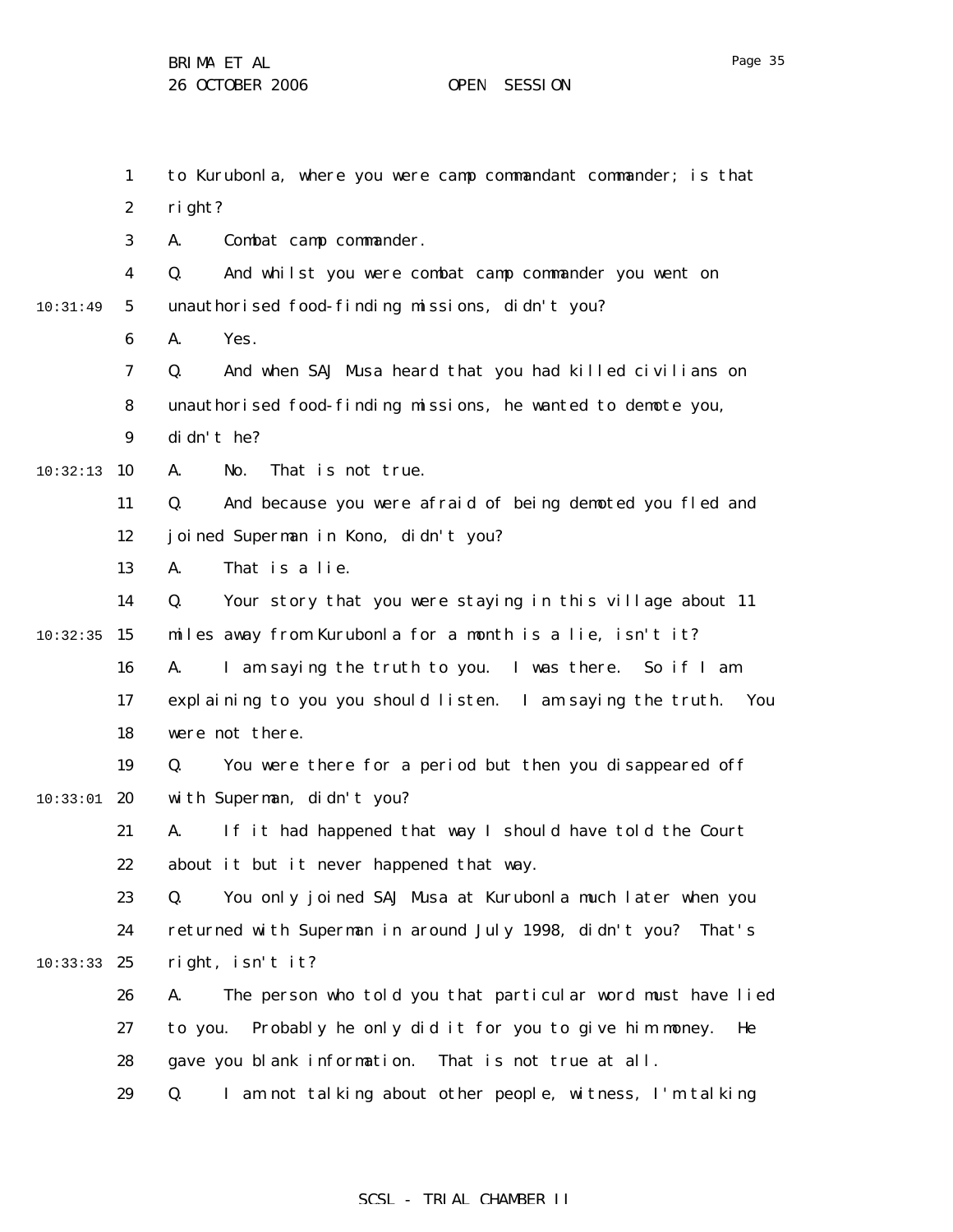1

2

3

4

5

6

7

8

9

11

12

13

14

16

17

18

19

21

22

23

24

26

27

28

29

10:34:24 10

10:34:05

 $10:34:45$  15

 $10:35:04$  20

 $10:35:20$  25

about you. You only returned in about July 1998 with Superman,

didn't you? A. That is not true. The reason why I spoke about some other people, it is because you are explaining about me as if you were with me or you know much about me. Or that when I told you that if things happened this way you say it is a lie. How -- I am saying the truth. Whatsoever thing I say to you is true because I am conscious that I am under oath in this Court. PRESIDING JUDGE: Mr Witness, I will remind you, counsel is asking you these questions because he is a barrister with the Prosecution, and that his duty is to ask you these questions. Your duty as a witness is to answer them. Don't go arguing with counsel, just give him a straight answer. THE WITNESS: Yes, okay, My Lord. I will try and do that. MR AGHA: Q. So, by the time you returned to Kurubonla, SAJ Musa had already ordered Alex Tamba Brima and Ibrahim Bazzy Kamara to find a base in the Bombali District, hadn't he? A. It's a lie. That is not true. Q. You and Superman then joined SAJ Musa at Koinadugu Village, didn't you? A. It's a lie. That is not true. Q. You say you remained in Koinadugu Village for about a month or two, don't you? A. Yes. Q. And until the final split between SAJ Musa and Superman, at the end of this period, the SLAs and RUF were living together at Koinadugu Village, weren't they? A. Yes.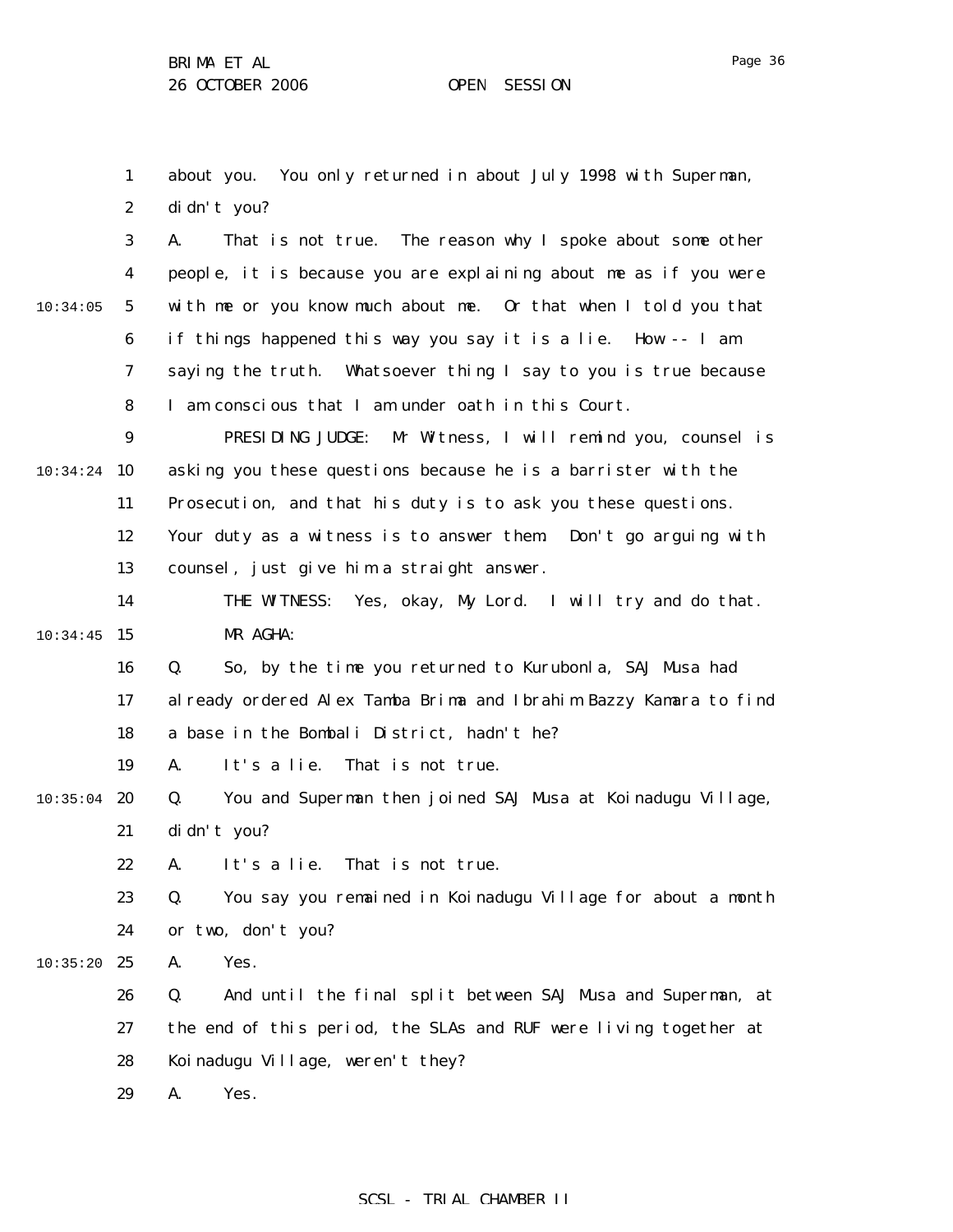1

2

3

4

5

6

7

8

9

11

12

13

14

16

17

18

19

21

22

23

24

26

 $10:36:26$  10

10:36:01

 $10:36:55$  15

 $10:37:10$  20

10:37:32 25

Q. Both the SLAs and the RUF were defending the village against ECOMOG and the CDF, weren't they? A. Yes. Q. And I say to you that this co-operation between the SLAs and RUF only ended when SAJ Musa shot dead the RUF who killed the recruit, didn't it? A. Yes. Q. And whilst you were in Koinadugu Village civilians were forced to work for both the SLAs and RUF, weren't they? A. No. Q. So you never saw civilians being forced to carry food for the SLAs and RUF while you were in Koinadugu Village? A. It was not by force. We did not force anybody. The civilians most times had their free will to work for us and sometimes, when they see us, they ask us, "Sir, please sir, let me help you put your load." Q. So they were voluntarily helping you carry all your things around? A. Yes, yes. Q. I say to you you are lying, you forced those civilians to carry your things for you, didn't you? A. That is not true. Anywhere where SAJ Musa was nobody will use force in that area. The civilians lived with us in Koinadugu peacefully. Not until the time we left Koinadugu that something later happened and that was what I heard but in our case to say soldiers were forcing civilians to work for them, no, it's a lie. Q. What about building guard posts for the SLA and RUF around

27 28 29 Koinadugu Village; did you hear that civilians were made to do that?

#### SCSL - TRIAL CHAMBER II

Page 37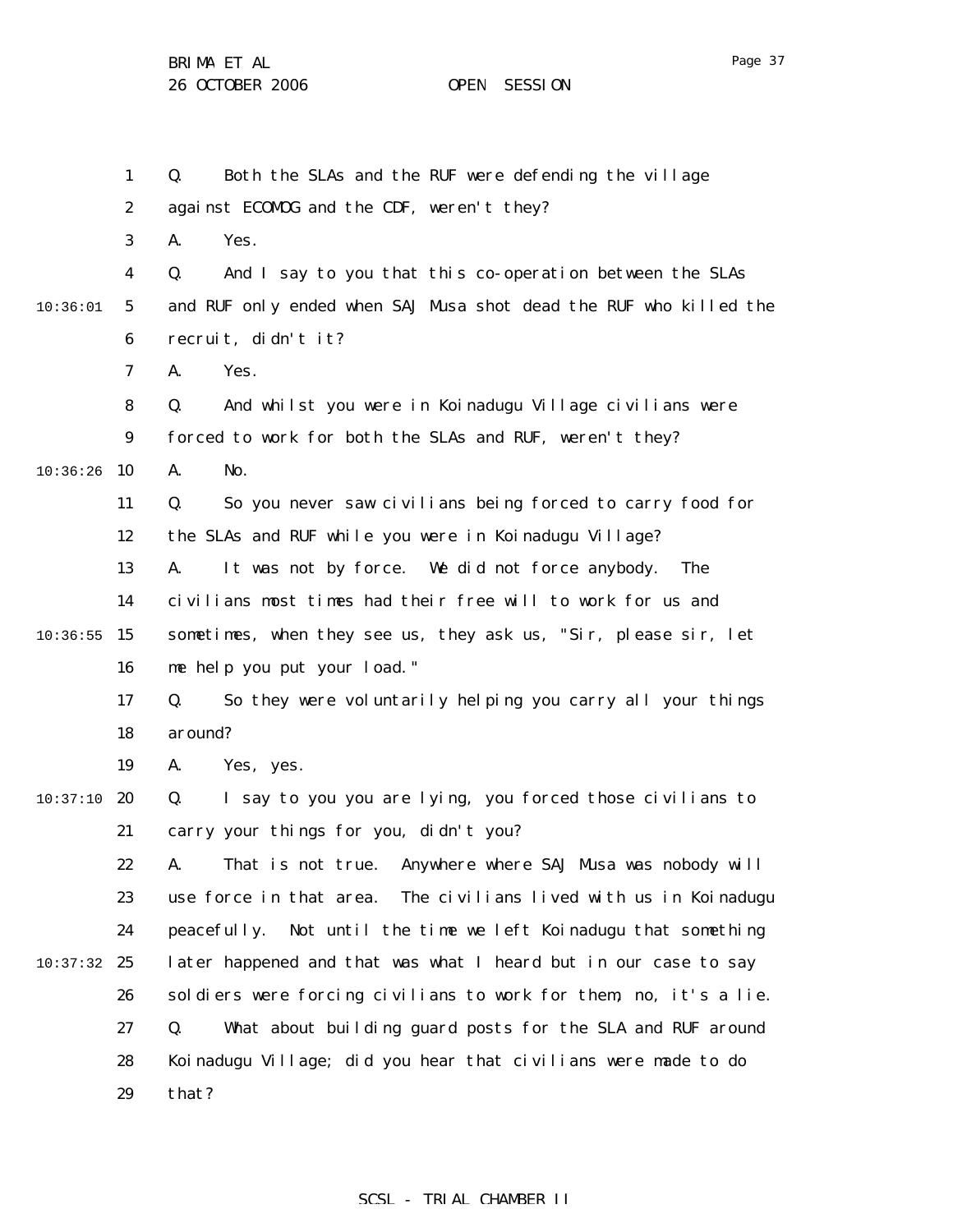1 2 3 4 5 6 7 8 9 10:38:32 10 11 12 13 14  $10:38:57$  15 16 17 18 19 10:39:18 20 21 22 23 24  $10:39:43$  25 26 27 28 29 10:38:08 A. There was no checkpoints around Koinadugu Village. Q. But did you hear of civilians being forced to build any kind of structures around Koinadugu Village, whilst you were there? A. No, that never happened. Q. So, according to you, the civilians in Koinadugu Village, whilst you were there, led an ordinary life; is that right? A. Yes. Q. I say to you you are lying and that you forced the civilians to work for you and almost made them slaves? A. If we had forced them they must have run away from us but the civilians were there with us peacefully. In the morning they would go to their farms and in the evening they would come back. If we had used force on them they would have left us there. And I can say the civilians who were there with us, I can say they were living peacefully. So if you see a civilian living around where a junta was living you must have seen that they were living peacefully with us. Q. So civilians weren't locked in, let's say houses in a village in large numbers, maybe 30, 40 in a house and kept there until they were made to come out and work? A. That is not true. It's a lie. Q. Okay. Now, after you left Koinadugu, the RUF didn't kill all the civilians in Koinadugu Village, did they? A. That was what I heard. I was not there. We only heard that they killed civilians and they burnt down the town. Q. And you were told by one of your boys who was trained in Kailahun about the killing of civilians in Koinadugu by the RUF, weren't you?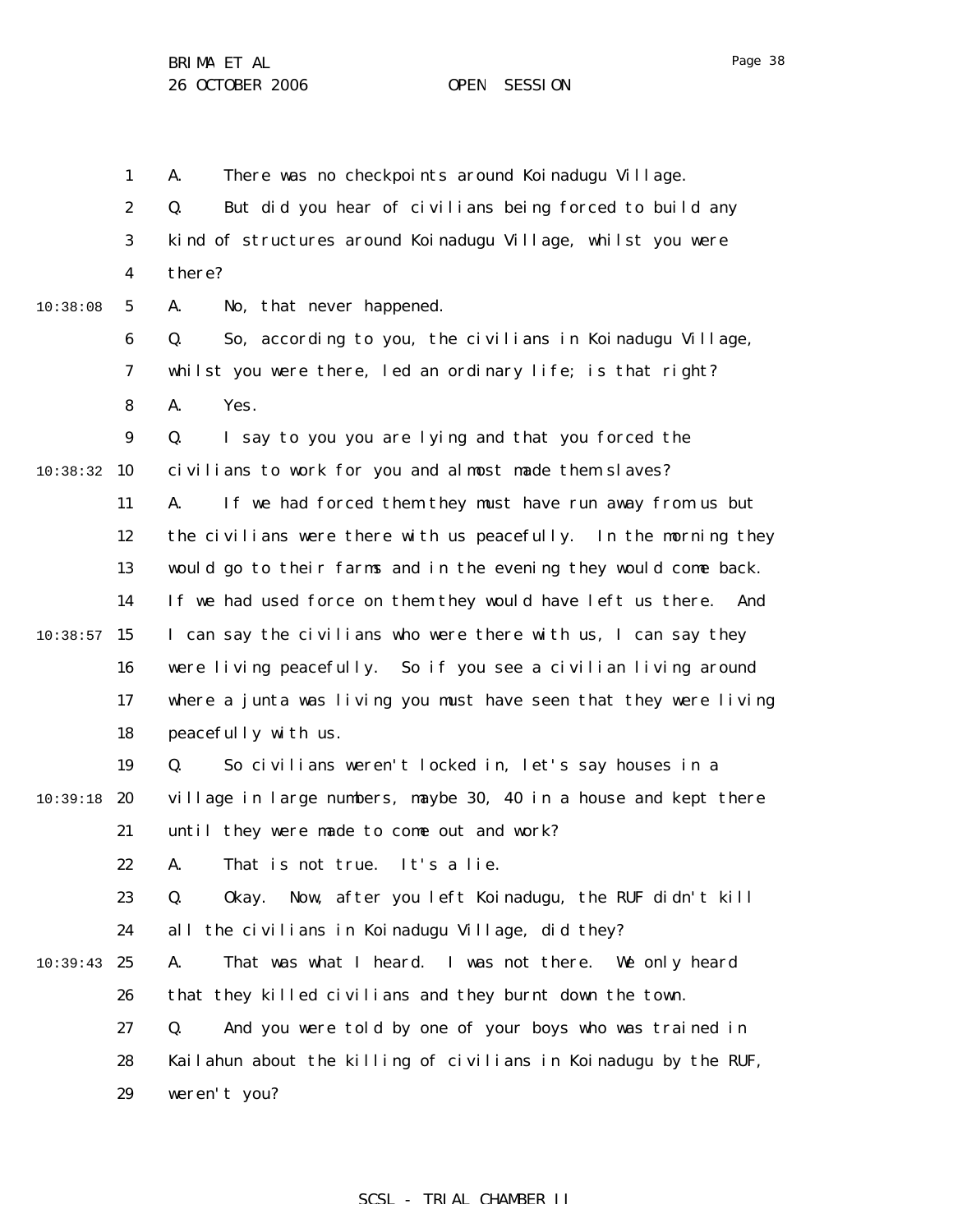|          | $\mathbf{1}$     | A.<br>Yes.                                                        |
|----------|------------------|-------------------------------------------------------------------|
|          | $\boldsymbol{2}$ | You and the other SLAs were using child soldiers to fight<br>Q.   |
|          | 3                | for you, weren't you?                                             |
|          | 4                | We were all SLA soldiers and RUF.<br>A.<br>No.                    |
| 10:40:26 | $5\phantom{.0}$  | So what did you mean by the expression "your boy"?<br>Q.          |
|          | $\boldsymbol{6}$ | When I say my boy, even if you were 50 years, as long as<br>A.    |
|          | $\boldsymbol{7}$ | you were under my command you were my boy because you were under  |
|          | 8                | me, working for me. So when I say my boy, even if you were 60     |
|          | $\boldsymbol{9}$ | years, that is my father's age rank, I will call you my boy       |
| 10:40:55 | 10               | because you are under me.                                         |
|          | 11               | And that boy, or your boys, they would also be fighting<br>Q.     |
|          | 12               | with you, wouldn't they?                                          |
|          | 13               | A.<br>Yes.                                                        |
|          | 14               | And they would be helping you carry your kit around with<br>Q.    |
| 10:41:10 | 15               | your food, your ammunition, wouldn't they?<br>you,                |
|          | 16               | That was their own job, to fight.<br>A.                           |
|          | 17               | Yes, but they were under you, weren't they? They were<br>Q.       |
|          | 18               | under your command, weren't they?                                 |
|          | 19               | A.<br>Yes.                                                        |
| 10:41:33 | 20               | Now, from Koinadugu Village you went to Tamaniya, didn't<br>Q.    |
|          | 21               | you?                                                              |
|          | 22               | Tamani ya.<br>A.                                                  |
|          | 23               | I apologise for the pronunciation. And you were promoted<br>Q.    |
|          | 24               | to major there by SAJ Musa, weren't you?                          |
| 10:41:52 | 25               | Yes.<br>A.                                                        |
|          | 26               | SAJ Musa also made you a battalion commander, didn't he?<br>Q.    |
|          | 27               | Yes.<br>A.                                                        |
|          | 28               | Q.<br>SAJ Musa promoted you due to the good work which you did in |
|          | 29               | covering the withdrawal from Koinadugu Village, didn't he?        |
|          |                  |                                                                   |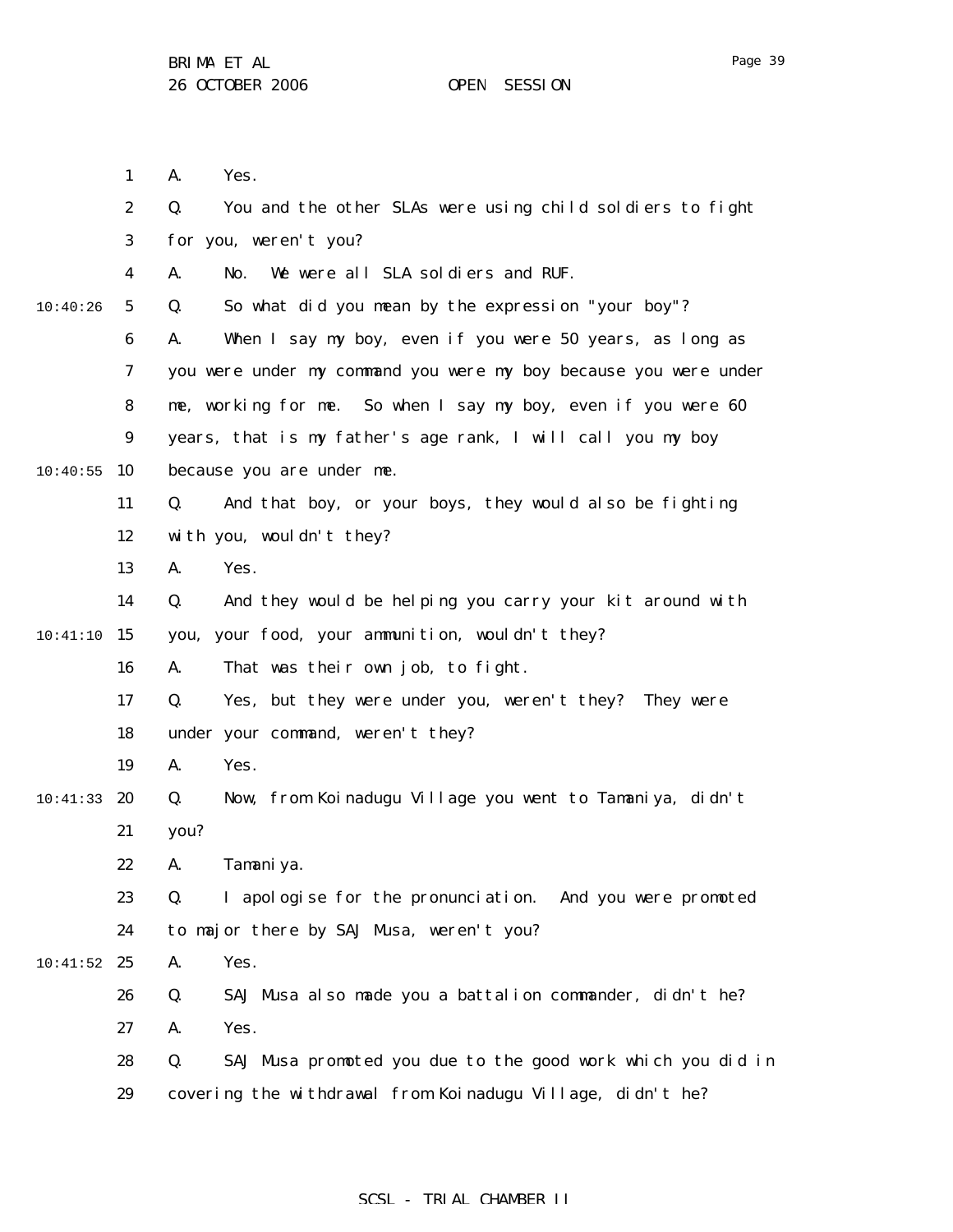1 2 3 4 5 6 7 8 9 10:42:49 10 11 12 13 14  $10:43:18$  15 16 17 18 19  $10:43:34$  20 21 22 23 24 10:44:00 25 26 27 28 29 10:42:31 A. Yes. Q. Now, you say that SAJ Musa had sent an advance party ahead commanded by FAT Sesay, don't you? A. That is what I said. Q. And this advance party was in Rosos, Colonel Eddie Town, don't you? A. Yes. Yes. Q. So this advance party initially set up base camp at Camp Rosos, didn't it? A. That was what I heard, but I was not there. Q. And then it moved off to Colonel Eddie Town, didn't it? A. Yes, we met them at Colonel Eddie Town. Q. You are lying when you say that it was FAT who led the advance party to Rosos and Colonel Eddie Town, aren't you? A. It's not a lie. I'm saying the truth to you. As I told you, I'm under oath, so whatever thing I say in this Court is the truth. Q. Now, did you meet people from the office of the Special Court and give them your statement, tell them your story of events? A. Where? Q. Anywhere, before coming into this Court? A. People who came from Special Court met me to give me statement, or that I met them to give them a statement? Please put me through. I didn't understand you better. Q. Did you meet anyone from the Special Court and did you give a statement to anyone from the Special Court? A. Yes. Q. Now, we have a summary of your statement, and nowhere in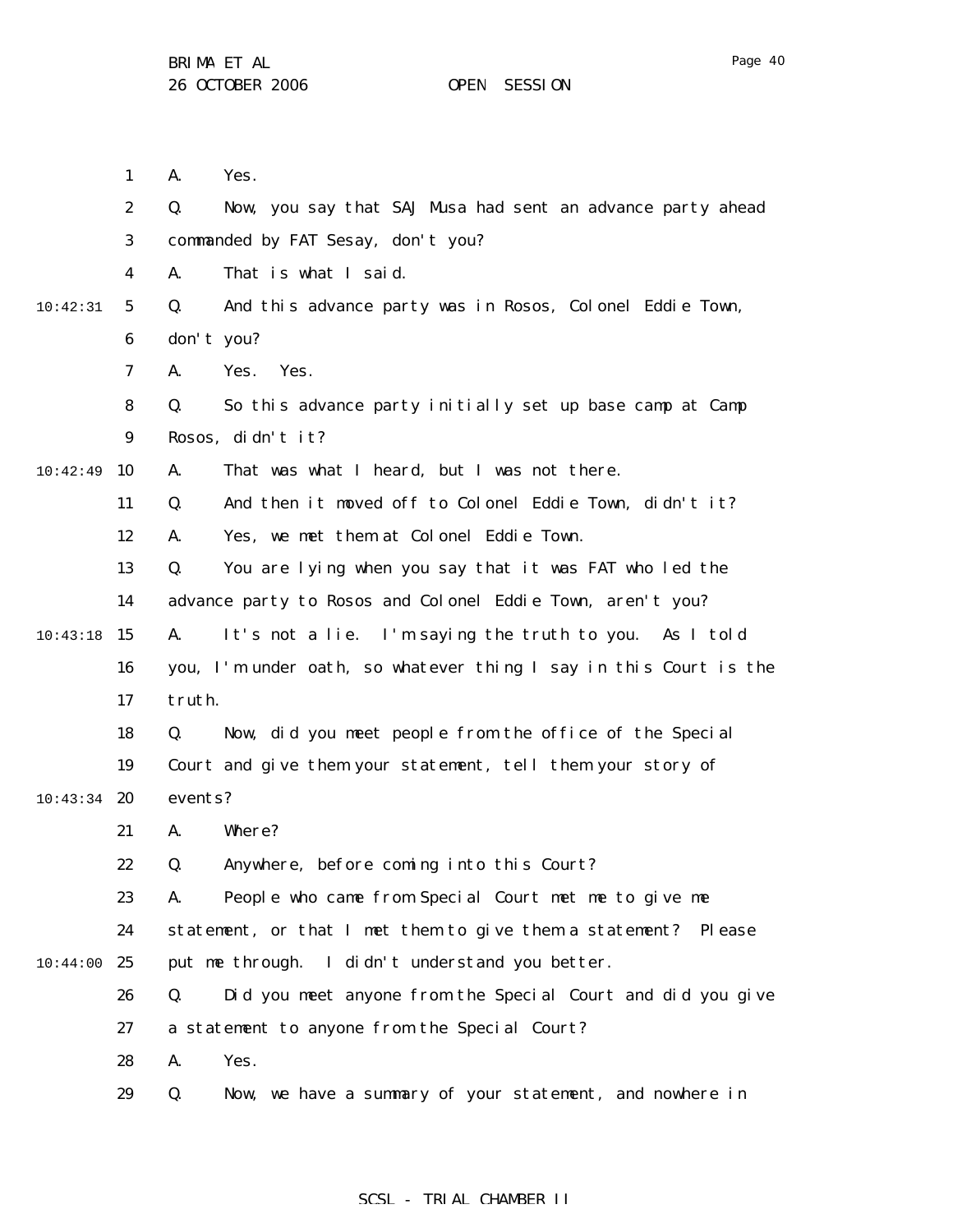1 2 3 4 5 6 7 8 9  $10:45:04$  10 11 12 13 14  $10:45:31$  15 16 17 18 19  $10:45:42$  20 21 22 23 24 11:03:46 25 26 27 28 10:44:45 that summary is it mentioned about any advance party commanded by FAT going ahead of SAJ. So, did you tell that to the people who took down your statement? A. Well, if I had said that I was going to explain everything that I know about this war in my statement, I want to believe we would have got -- it will have gone up to about two or three months, so I wouldn't have explained everything. You have also said a summary. It's a summary, yes, that is it. Q. I say to you that you are lying; you never, ever, until you came into this Court to give evidence, had any idea that FAT Sesay led any advance party? A. I have. I have an idea about that. I have it. That FAT led the advance party. PRESIDING JUDGE: Would that be a convenient time, Mr Agha? MR AGHA: Yes, it would be. PRESIDING JUDGE: All right. We will take a short break, Mr Witness. I will remind you, don't discuss your evidence with anybody. THE WITNESS: Yes. PRESIDING JUDGE: We will reconvene at 11 a.m. THE WITNESS: Okay, My Lord. [Break taken at 10.45 a.m.] [Upon resuming at 11.04 a.m.] THE PRESIDING JUDGE: Go ahead, Mr Agha. MR AGHA: Q. Now, witness, before we left off, we were talking about the advance party which was led to Rosos and Colonel Eddie Town. Now, I say to you that you are lying and you know full well this

29 advance party was led by Alex Tamba Brima.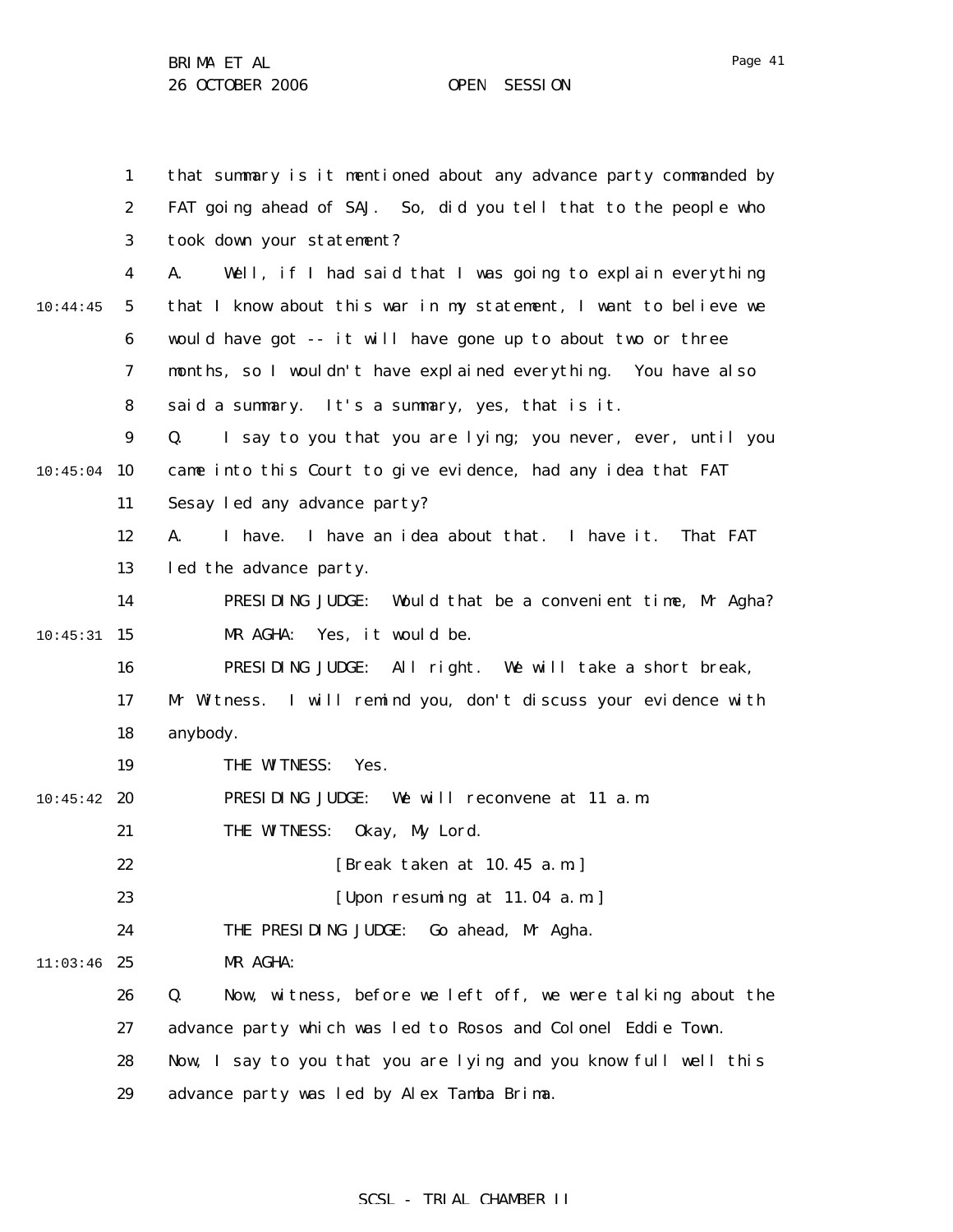1 2 3 4 5 6 7 8 9  $11:04:53$  10 11 12 13 14  $11:05:19$  15 16 17 18 19  $11:05:43$  20 21 22 23 24  $11:06:05$  25 26 27 28 29 11:04:27 A. FAT Sesay was the advance team commander. Q. I say to you that Ibrahim Bazzy Kamara was Alex Tamba Brima's second in command of this advance party? A. That is a lie. It's the wrong information that you have. Q. I also say to you that Santigie Kanu, aka Five-Five, was one of the commanders of the advance party? A. That is not true. Q. Now, when you reached Colonel Eddie Town, you say that FAT was in command, don't you? A. Yes, that was what I said. Q. I say to you that's a lie and that Alex Tamba Brima was in command when you arrived at Colonel Eddie Town? A. When I got there, I met Tamba Brima who was under arrest, and Santigie Kanu under arrest, Bazzy Kamara under arrest and some others were also under arrest. The commander that I met there was FAT Sesay. He was in command. Q. I also say that you are lying when you say Keforkeh was D Company commander when you arrived at Colonel Eddie Town? A. Well, anything that I say here is the truth, because I am under oath. I was on the ground. What I say to you is the truth. Q. So you say you're not lying, that Keforkeh was D Company commander? A. I am not lying to you. Q. Now, I also say to you you are lying when you found the three accused under arrest at Colonel Eddie Town, aren't you? A. I am saying the truth. I'm not lying. Q. You're also lying when you say you found them in a box, aren't you?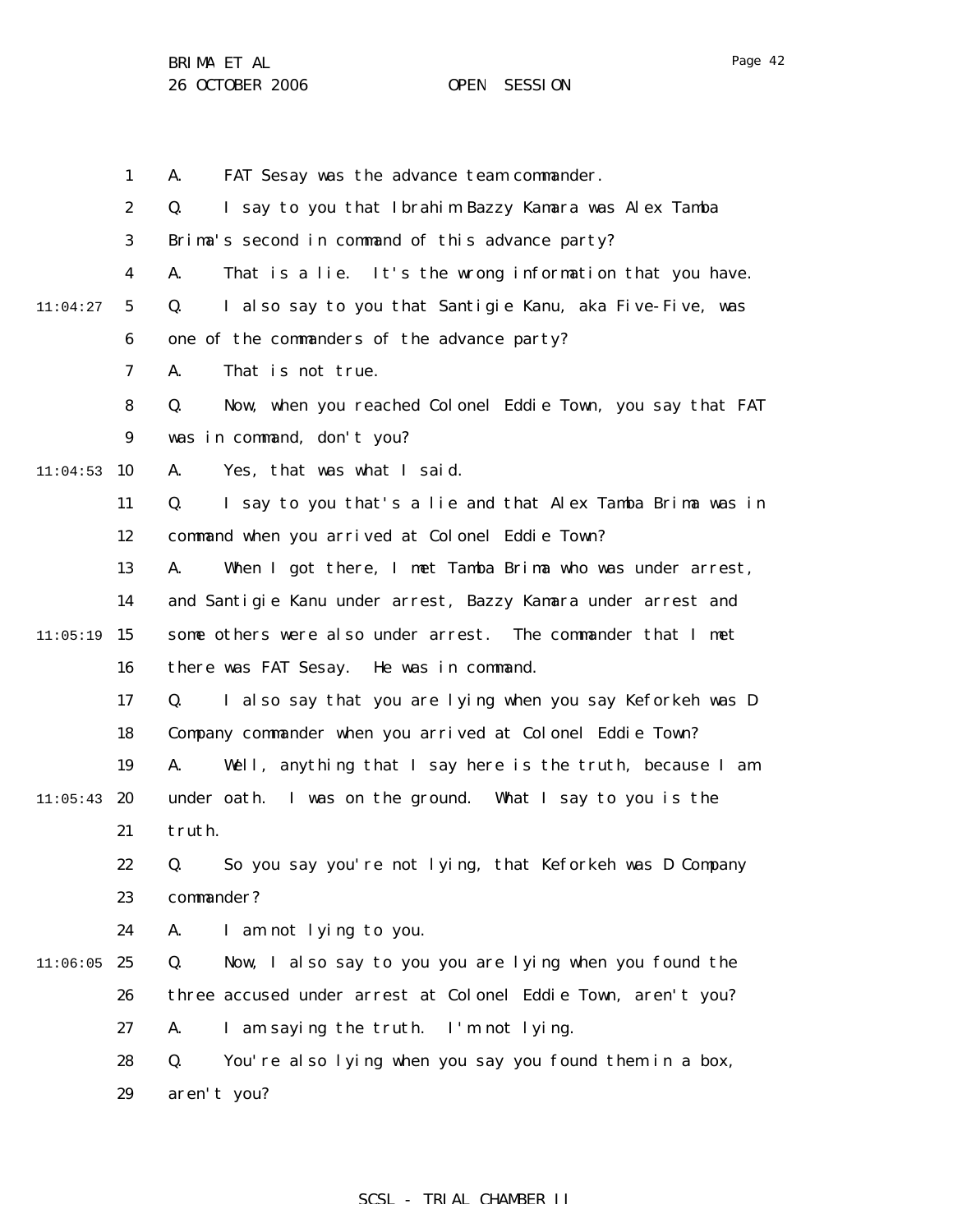|          | $\mathbf{1}$     | The boxes were there in the village. If you ask anybody<br>A.       |
|----------|------------------|---------------------------------------------------------------------|
|          | $\boldsymbol{2}$ | about those boxes that were there, they will tell you that those    |
|          | 3                | boxes were meant for people who were arrested. People whom they     |
|          |                  | thought had done something bad, they will arrest them and put       |
|          | $\boldsymbol{4}$ |                                                                     |
| 11:06:45 | $\mathbf{5}$     | them in there. So what I'm saying to you is the truth, because I    |
|          | 6                | was on the ground. I saw for myself. So, I'm saying the truth       |
|          | 7                | to you.                                                             |
|          | 8                | I say that you're lying when you say the three accused<br>Q.        |
|          | $\boldsymbol{9}$ | remained under arrest from the advance from Colonel Eddie Town to   |
| 11:07:03 | 10               | Freetown?                                                           |
|          | 11               | I am not lying. The information that you have is what is<br>A.      |
|          | 12               | lying to you. I am not lying to you.                                |
|          | 13               | Q.<br>Now, you say you knew Santigie Kanu from the NPRC days,       |
|          | 14               | don't you?                                                          |
| 11:07:32 | 15               | Yes.<br>A.                                                          |
|          | 16               | So you know he's referred to as Five-Five, don't you?<br>Q.         |
|          | 17               | I used to call him Kanu. It is Kanu that I know for him.<br>A.      |
|          | 18               | I don't know him for any alias. Kanu was what I used to call        |
|          | 19               | hi m<br>Kanu.                                                       |
| 11:07:49 | 20               | But other people used to call him Five-Five, didn't they?<br>Q.     |
|          | 21               | I don't know about that.<br>A.                                      |
|          | 22               | You never heard anyone else calling him Five-Five?<br>Q.            |
|          | 23               | I said it is Kanu that I know to be his name.<br>I don't want<br>A. |
|          | 24               | you to force me to say something I don't know about. It is Kanu     |
| 11:08:12 | 25               | that I used to call him.                                            |
|          | 26               | I'm saying to you you didn't hear anyone else calling him<br>Q.     |
|          | 27               | Five-Five?                                                          |
|          | 28               | He is called Santigie Kanu. That is the name<br>It is Kanu.<br>A.   |
|          | 29               | I heard his people calling him, and that is also how I used to      |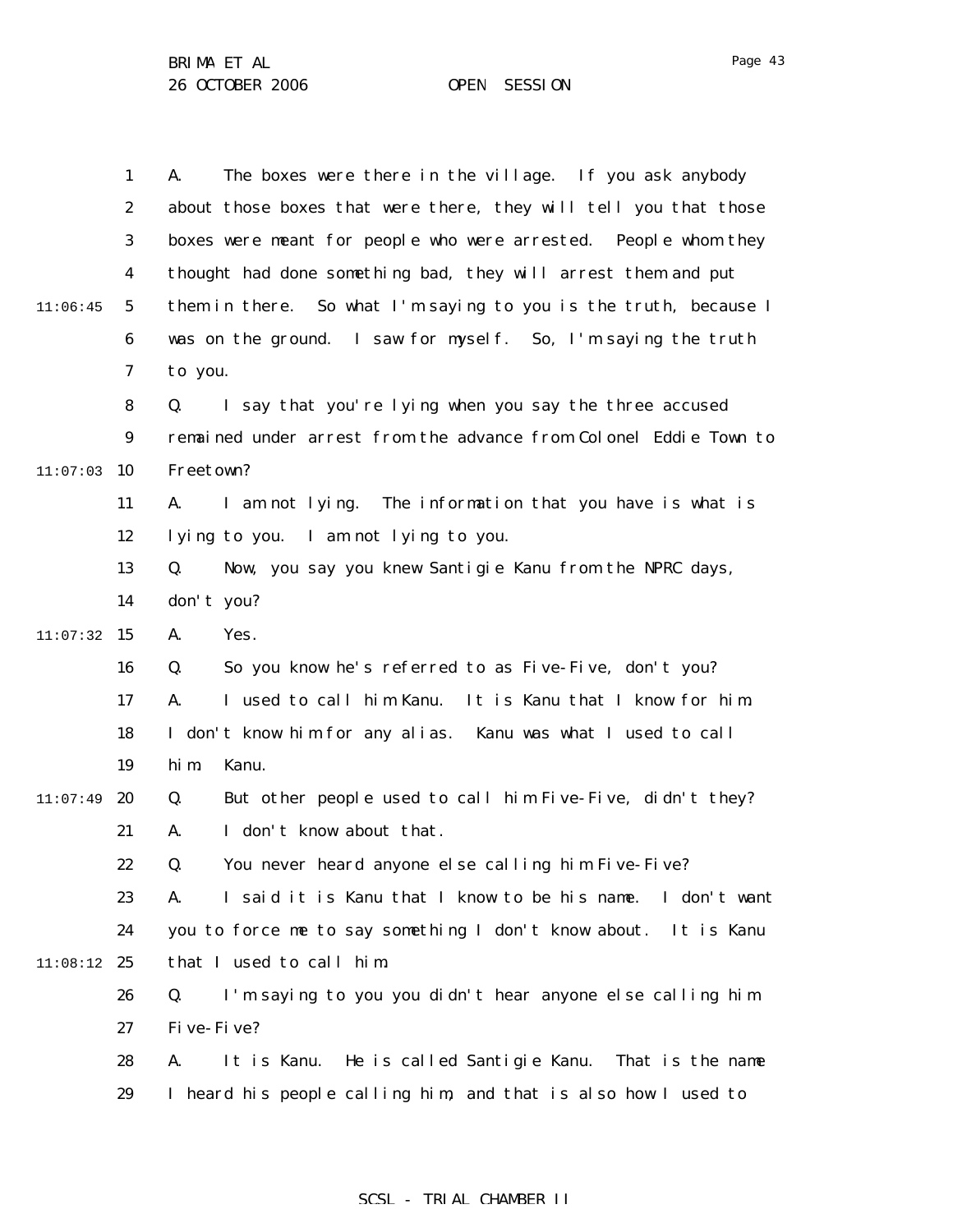1 2 3 4 5 6 7 8 9  $11:09:01$  10 11 12 13 14  $11:09:28$  15 16 17 18 19  $11:09:38$  20 21 22 23 24 11:10:10 25 26 27 28 29 11:08:45 call him. I don't know about Five-Five. Five-Five. There were so many people who were referring to themselves as Five-Five, because Five-Five is a number. My last two numbers are 56. I had my squad mates who are senior for me, who is senior to me, that was called Five-Five, but I used to call this person you are referring to as Kanu. Q. I say you're lying and you know full well he was referred to as Five-Five? A. I am saying to you that I am saying the truth. Q. Now, you hadn't spoken to Santigie Kanu after the coup until the intervention, had you? A. Yes. Q. You had spoken to him, had you? You had seen him, is that what you're saying now? A. No. Q. Okay. So you hadn't seen him from the coup until the intervention; right? A. Intervention, intervention, intervention, was the time I saw him. Q. Okay. And where did you see him at the intervention? A. It was on our way, when we were withdrawing. Q. Yes. And to which places? Did you see him at Masiaka? A. Yes, I last saw him at Masiaka. Q. Okay. But were you friendly with him? A. No. Q. So why did you want to go and speak to him when he was under arrest in Colonel Eddie Town? A. The reason why I had wanted to go and speak to him, it was because I had known him before. You can know somebody without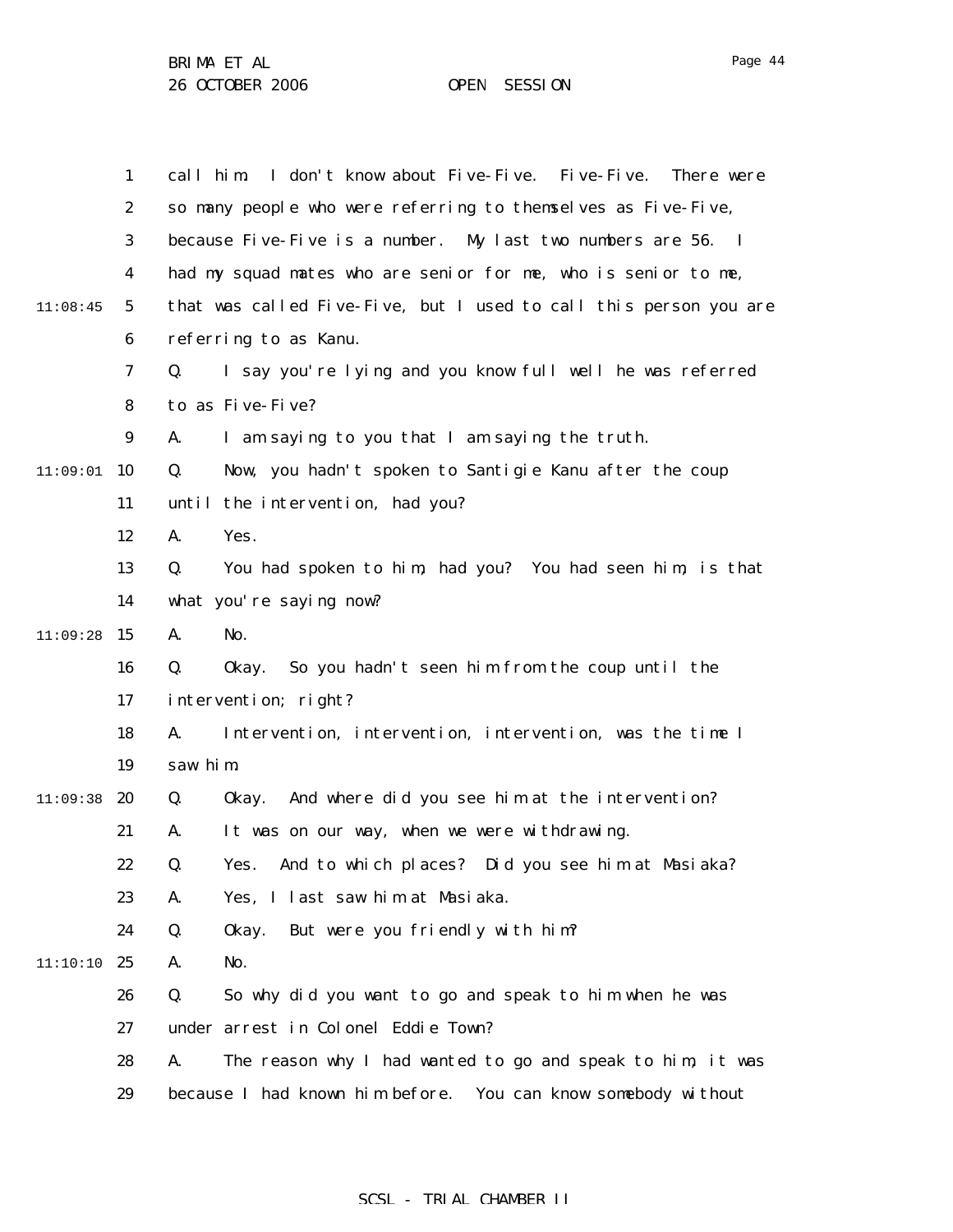|          | $\mathbf{1}$     | that somebody being your friend. So, I had wanted to know if        |
|----------|------------------|---------------------------------------------------------------------|
|          | $\boldsymbol{2}$ | what was explained about them, that they had done, if whether it    |
|          | 3                | So, sometimes you can know somebody, but the person is<br>was true. |
|          | 4                | not your friend. And to say I knew him, but they were not close     |
| 11:10:50 | $\mathbf{5}$     | friends of mine, that was the reason why -- that was the only       |
|          | 6                | reason why I went to talk to him.                                   |
|          | 7                | If he wasn't a friend of yours, why would you go and plead<br>Q.    |
|          | 8                | on his behalf to SAJ Musa? Why would you bother doing that?         |
|          | $\boldsymbol{9}$ | Well, I don't see any reason why you should feel that way.<br>A.    |
| 11:11:16 | 10               | I mean, I can beg for anybody, I can plead for anybody.             |
|          | 11               | Sometimes if I have seen that somebody was arrested and being       |
|          | 12               | punished for a reason, probably if I realise that that reason was   |
|          | 13               | not right, then I would plead for that person. If I see that,       |
|          | 14               | even you who is talking, if they say you have been arrested for a   |
| 11:11:34 | 15               | reason, and I realise that the reason for which you are arrested    |
|          | 16               | was not right, then I would plead for you. If I had the chance      |
|          | 17               | to plead for you. And if it was somebody that will listen to me.    |
|          | 18               | If I had that person a chance, I would do that.                     |
|          | 19               | It's a lie, isn't it, that Five-Five was under arrest at --<br>Q.   |
| 11:11:52 | 20               | that Santigie Kanu was under arrest at Colonel Eddie Town, isn't    |
|          | 21               | it?                                                                 |
|          | 22               | I am saying the truth to you. He was under arrest.<br>A.            |
|          | 23               | Q.<br>You're also lying when you say that SAJ Musa did not create   |
|          | 24               | the positions of battle supervisor and battlefield inspector at     |
| 11:12:10 | - 25             | Colonel Eddie Town, aren't you?                                     |
|          | 26               | That never happened. We never had supervisors, or a<br>A.           |
|          | 27               | supervi sor.                                                        |
|          | 28               | Now, whilst you were at Colonel Eddie Town, SAJ Musa held a<br>Q.   |
|          | 29               | muster parade where he announced his intention to come to           |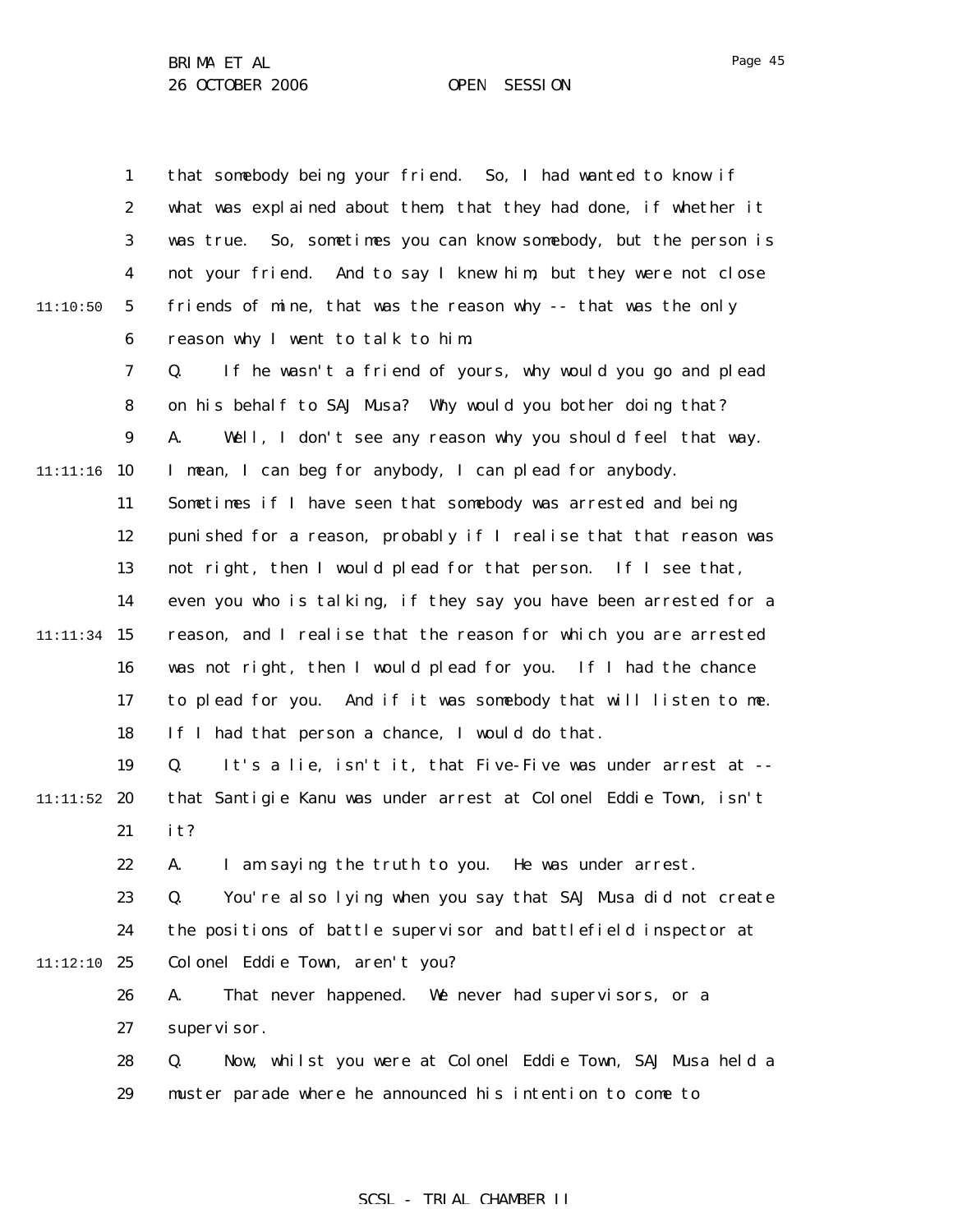|          | $\mathbf{1}$     | Freetown and reinstate the national army, didn't he?              |
|----------|------------------|-------------------------------------------------------------------|
|          | $\boldsymbol{2}$ | A.<br>Yes.                                                        |
|          | 3                | And at this muster parade SAJ Musa ordered that during the<br>Q.  |
|          | 4                | advance from Colonel Eddie Town to Freetown innocent civilians    |
| 11:12:56 | $5\overline{)}$  | shouldn't be killed, or their houses burnt, didn't he?            |
|          | 6                | That was what he said.<br>A.                                      |
|          | $\mathbf 7$      | Now, you made an advance through Mange, you say, but you<br>Q.    |
|          | 8                | wanted to bypass Port Loko, didn't you?                           |
|          | $\boldsymbol{9}$ | A.<br>Yes.                                                        |
| 11:13:19 | 10               | ECOMOG had a strong military garrison at Port Loko, didn't<br>Q.  |
|          | 11               | they?                                                             |
|          | 12               | That was what we heard and we were together with a lot --<br>A.   |
|          | 13               | lots and lots of family members, because we had children amongst  |
|          | 14               | us, women and old people. That was why we decided to bypass Port  |
| 11:13:47 | 15               | Loko.                                                             |
|          | 16               | So it was a good military decision to bypass Port Loko,<br>Q.     |
|          | 17               | wasn't it?                                                        |
|          | 18               | Yes.<br>A.                                                        |
|          | 19               | You then attacked and captured Lunsar, didn't you?<br>Q.          |
| 11:14:03 | 20               | Yes.<br>A.                                                        |
|          | 21               | And at Lunsar, you acquired large quantities of arms,<br>Q.       |
|          | 22               | ammunition and uniforms, didn't you?                              |
|          | 23               | Yes.<br>A.                                                        |
|          | 24               | Your troop put on the uniforms which they had captured,<br>Q.     |
| 11:14:18 | 25               | didn't they?                                                      |
|          | 26               | Yes.<br>A.                                                        |
|          | 27               | Q.<br>Being soldiers, your troop wanted to wear a uniform, didn't |
|          | 28               | you?                                                              |
|          | 29               | A.<br>Yes.                                                        |
|          |                  |                                                                   |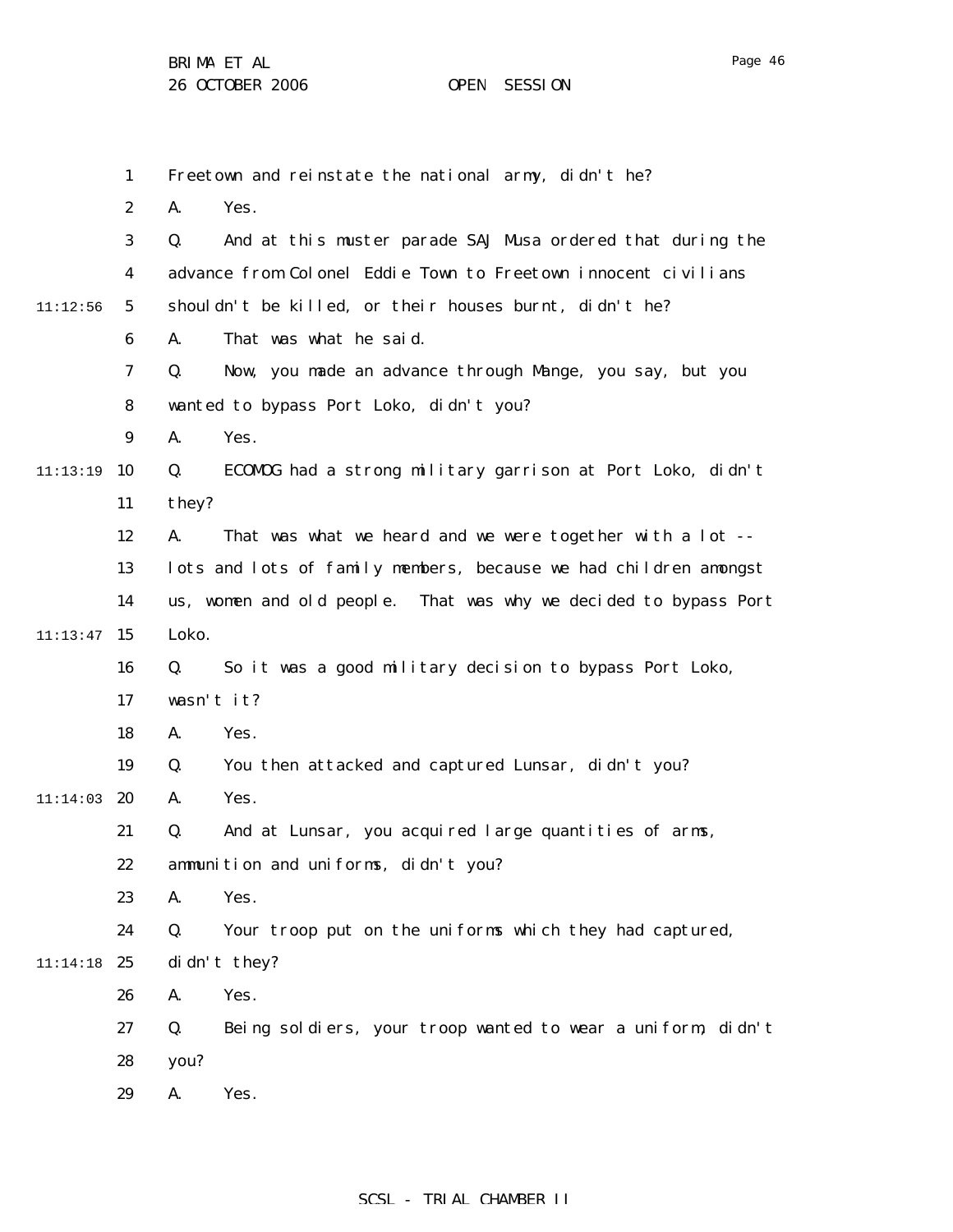1 2 3 4 5 6 7 8 9  $11:15:15$  10 11 12 13 14  $11:15:26$  15 16 17 18 19  $11:15:52$  20 21 22 23 24 11:16:03 25 26 27 28 29 11:14:53 Q. And most of your troop, as you advanced from Colonel Eddie Town to Freetown, had some kind of combat on, didn't they? A. Yes. Q. And you even gave Father Mario a combat jacket, didn't you? A. Yes. Q. And Father Mario, being a priest, was available to give religious guidance to the troop, wasn't he? A. Yes. Q. Now, after you captured the arms, ammunition and uniforms at Lunsar, you reported back to SAJ Musa, didn't you? A. Yes. Q. And SAJ Musa congratulated you and recommended you for promotion, didn't he? A. Yes. Q. SAJ Musa recommended you for promotion because you had successfully carried out the operation at Lunsar, didn't he? A. Yes. Q. Now, at Mile 38, you sustained serious injuries to your shoulder and hand, didn't you? A. Yes. Q. And those injuries were so serious that some people even thought that you were dead, didn't they? A. Yes. Q. So did you receive any medical treatment for your injuries? A. Well, it was myself, because I had a first aid kit, so I used to give my boys the first aid kit to clean me up, and I used to give myself -- to inject myself on my buttocks. I lay down, I render the needle on the syringe, then I inject myself. Q. And the medical treatment which you were able to give

#### SCSL - TRIAL CHAMBER II

Page 47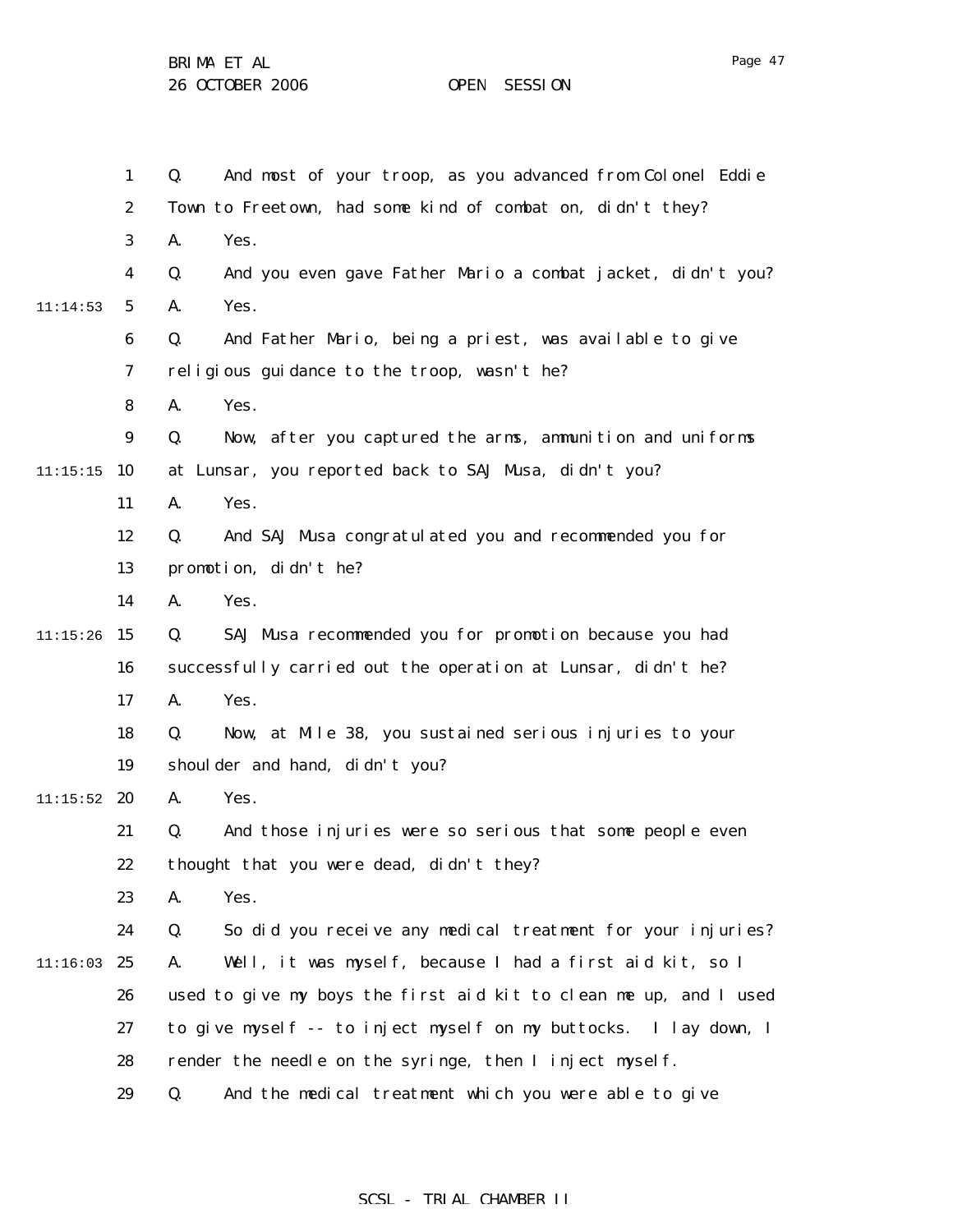|          | $\mathbf{1}$     | yourself probably saved your life, didn't it?                       |
|----------|------------------|---------------------------------------------------------------------|
|          | $\boldsymbol{2}$ | It was God. I believe that it was God.<br>A.                        |
|          | 3                | Q.<br>Now, SAJ Musa was killed at Benguema, wasn't he?              |
|          | 4                | SAJ Musa, it wasn't a person that killed him, it was a bomb<br>A.   |
| 11:17:02 | $5\phantom{.0}$  | After the bomb blast, he dropped. When he dropped, from<br>bl ast.  |
|          | 6                | there, it was said that he had died.                                |
|          | 7                | That was at Benguema, wasn't it?<br>Q.                              |
|          | 8                | A.<br>Yes.                                                          |
|          | 9                | Now, you're lying when you say FAT took command of the<br>Q.        |
| 11:17:19 | 10               | troop after SAJ's death, aren't you?                                |
|          | 11               | A.<br>It is not a lie. I'm saying the truth to you.                 |
|          | 12               | Alex Tamba Brima took command of the troops after SAJ's<br>Q.       |
|          | 13               | death, didn't he?                                                   |
|          | 14               | A.<br>That is not true. That is a lie. It was FAT Sesay who was     |
| 11:17:47 | 15               | That was why, when we came to Freetown, he was<br>the commander.    |
|          | 16               | the one that made the announcement.                                 |
|          | 17               | Ibrahim Bazzy Kamara became Alex Tamba Brima's second in<br>Q.      |
|          | 18               | command during the advance on Freetown, didn't he?                  |
|          | 19               | That is not true.<br>That is a lie.<br>A.                           |
| 11:18:13 | 20               | Santigie Kanu, alias Five-Five, was also a senior commander<br>Q.   |
|          | 21               | during the Freetown invasion, wasn't he?                            |
|          | 22               | That is a lie. Santigie Kanu was no important person.<br>А.         |
|          | 23               | Q.<br>Now, you didn't take part in the attack on Benguema, that's   |
|          | 24               | where SAJ died, because you were badly wounded and treating         |
| 11:18:41 | 25               | yourself; is that right?                                            |
|          | 26               | Yes, but I used to see. I was almost at the front line.<br>A.       |
|          | 27               | Everything that occurred, I used to see, because I am not a         |
|          | 28               | coward. Even me, I was wounded, I used to go to the front. I        |
|          | 29               | wouldn't rely on the information given by other people.<br>That was |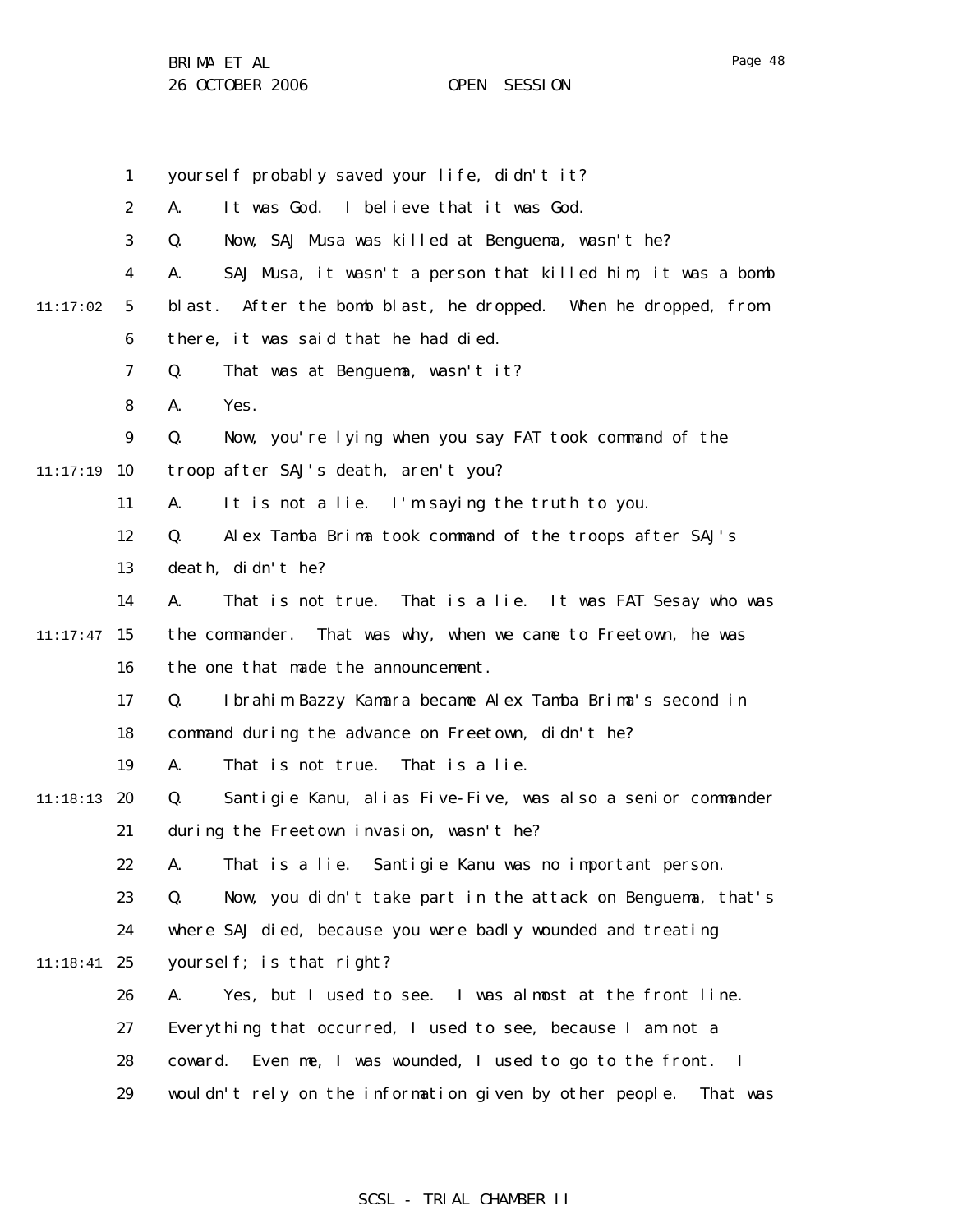why I went there, to see myself.

1

Page 49

|          | $\boldsymbol{2}$ | But in your evidence, you said you stayed in the<br>Q.              |
|----------|------------------|---------------------------------------------------------------------|
|          | 3                | headquarters, receiving treatment, didn't you?                      |
|          | 4                | The headquarters was also at the front line.<br>The<br>A.           |
| 11:19:19 | $\mathbf 5$      | headquarters -- I told you, SAJ Musa was at the headquarters.<br>He |
|          | $\boldsymbol{6}$ | went and fired anti-aircraft to enter Benguema, so you should       |
|          | 7                | know that as the troops were moving, the headquarters was also      |
|          | 8                | moving, moving. When you look at it from the perspective of a       |
|          | $\boldsymbol{9}$ | battle, at any time, the battle was intense.                        |
| 11:19:40 | 10               | And it was a heavy battle at Benguema, wasn't it?<br>Q.             |
|          | 11               | Yes, it was a heavy battle.<br>A.                                   |
|          | 12               | Now, when you reached Freetown, please can you explain to<br>Q.     |
|          | 13               | me why you went to State House instead of the hospital to receive   |
|          | 14               | treatment?                                                          |
| 11:19:59 | 15               | A.<br>Well, during that time, I thought that the State House was    |
|          | 16               | safer than the hospital. That was why I went to the State House     |
|          | 17               | and hid there.                                                      |
|          | 18               | But others were receiving treatment in the Connaught and<br>Q.      |
|          | 19               | other hospitals in Freetown, weren't they?                          |
| 11:20:22 | 20               | Yes.<br>A.                                                          |
|          | 21               | Despite this, you stayed in State House for a week without<br>Q.    |
|          | 22               | going to a hospital to receive treatment for your wounds; is that   |
|          | 23               | right?                                                              |
|          | 24               | Well, it was one from -- one nice woman at Frederick<br>A.          |
| 11:20:45 | 25               | Street, she has a pharmacy there. Until this time, she was the      |
|          | 26               | one that cleaned up my wound and removed one of the bullet in my    |
|          | 27               | She treated me about four to five times before State House<br>arm.  |
|          | 28               | was invaded, and I went to the rear.                                |
|          | 29               | But you didn't mention any bullet being taken out of you at<br>Q.   |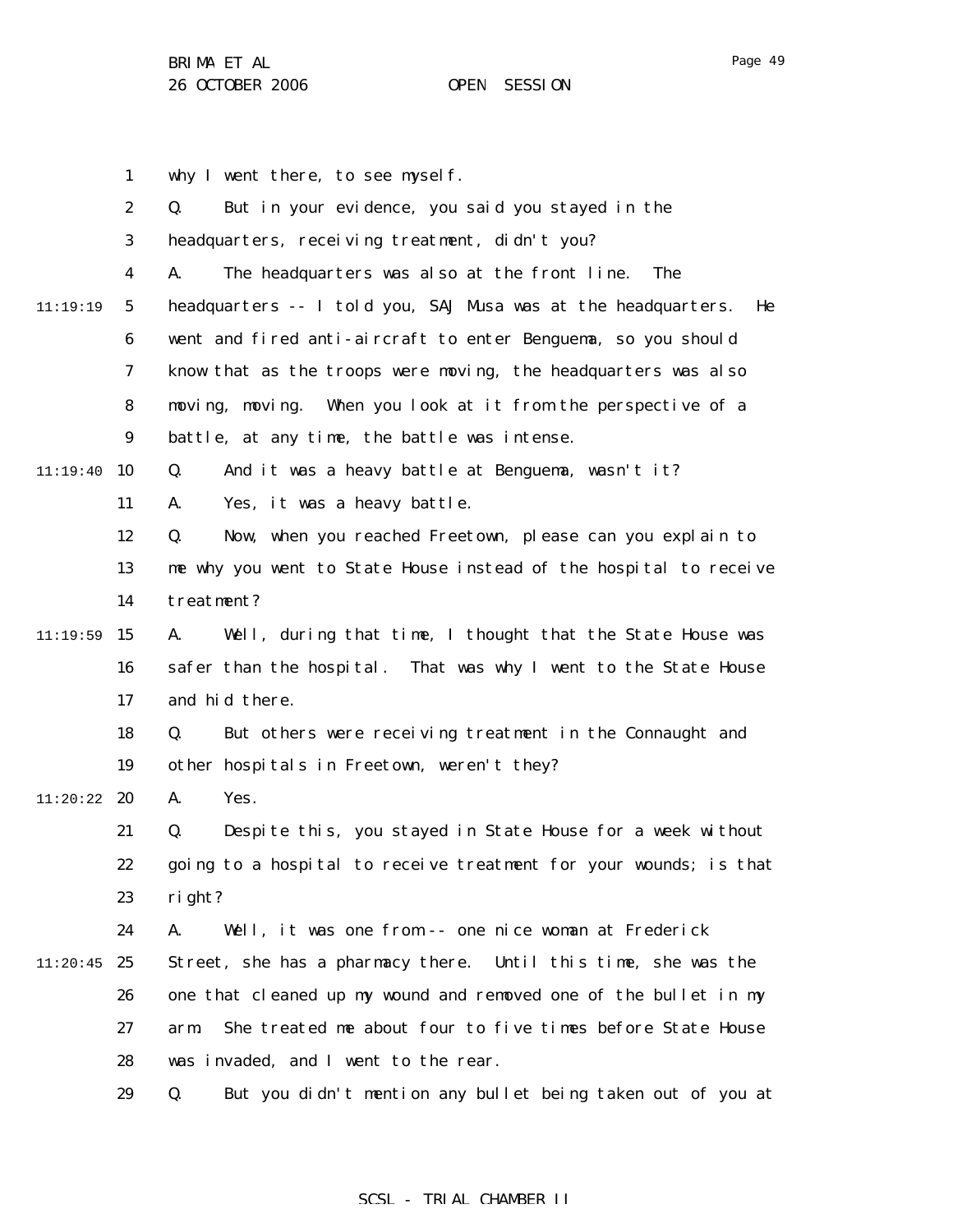1

7

Page 50

2 3 4 5 6 11:21:32 A. It wasn't at the State House; it was at Frederick Street. Q. And that was when you had gone to the rear, wasn't it? A. It wasn't at the rear, that was central. Central. Q. In your own words, in your own evidence, you said you then - these are your own words - went to the rear and made sure that

you got good treatment, didn't you?

State House, did you?

8 9  $11:21:53$  10 11 12 13 14 A. Yes. From the State House to Frederick Street, it is back of the State House, but not the rear. It was the centre. I went there for treatment, but when I went at the rear to Kissy, that was where I got some treatment. From State House to Frederick Street is the rear. From Frederick Street to Kissy, Calaba Town, that is the rear. When I said the rear, that is the rear. Q. And they even extracted a bullet from you in the rear,

 $11:22:11$  15 didn't they, as you've just said?

> 16 A. Yes.

17 18 19 Q. So why didn't you get this treatment when you were at State House? Why were you in State House when you were injured and you needed treatment?

11:22:23 **20** 21 22 23 24  $11:22:58$  25 26 27 28 29 A. Well, State House, I was unable to get treatment there, because all the time the jet was raiding. Then I cared much about my security during that time. As I told you, I had my first aid kit, but when I went to the rear, at Frederick Street to that woman, she was able to remove the bullet from me. That was the time I saw some greenish water dripping from my hand. From there, I went at the rear and continued taking treatment. Q. Mr Witness, your troops were able to hold the front line at State House for a week, and you were in State House for a week, so why didn't you take advantage of the medical care available at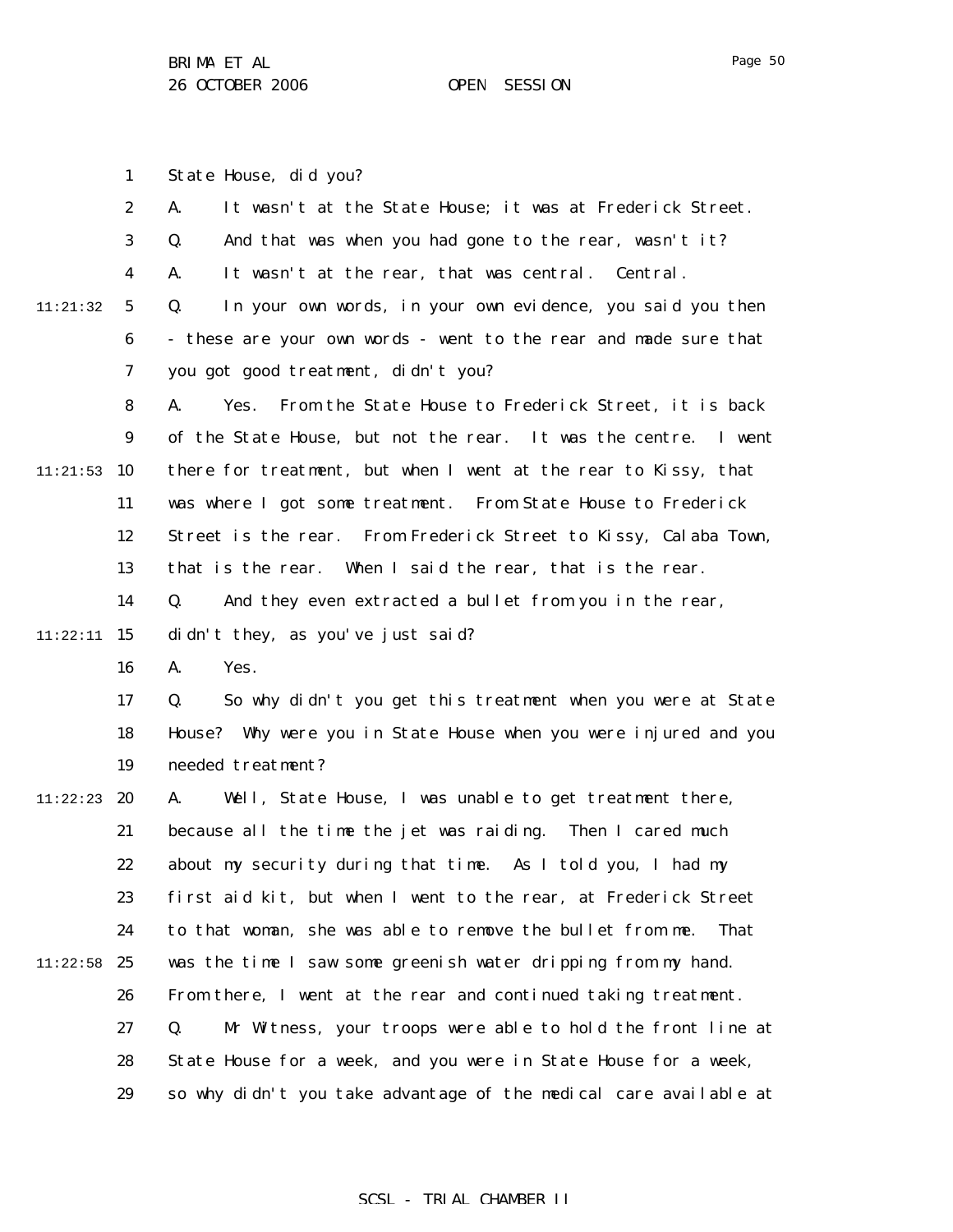1 2 3 4 5 6 7 8 9  $11:23:42$  10 11 12 13 14  $11:24:03$  15 16 17 18 19 11:24:21 **20** 21 22 23 24 11:24:34 25 26 27 28 29 11:23:34 the front? A. When I said we were at the State House -- MR DANIELS: I object. Medical care he is referring - counsel is referring to, which medical care? The witness has not mentioned any medical care at the front. PRESIDING JUDGE: Well, what do you say to that objection, Mr Agha? MR AGHA: I can rephrase it, Your Honour. PRESIDING JUDGE: All right. MR AGHA: Q. So why, when the SLAs were holding the front, and you were at State House, didn't you seek medical treatment in one of the better hospitals near the front? A. Well, during that time, when we had just entered, I was not interested in going to any hospital. As I told you, I had my first -- MR MANLY-SPAIN: Your Honours, I think there is a little problem with the interpretation. He said I did not trust to go to any hospital, not interested to go to any hospital. That is what he said. PRESIDING JUDGE: What do you say to that, Mr Interpreter? THE INTERPRETER: Yes, Your Honour, I think -- I'm sure the learned counsel is correct. It's a lapse on the interpretation. The interpreter is very sorry about it. PRESIDING JUDGE: All right, thank you. MR AGHA: Q. I'm saying to you that you're lying and you didn't go to State House at all during the Freetown invasion, did you? A. I went there. There were a lot of soldiers who died in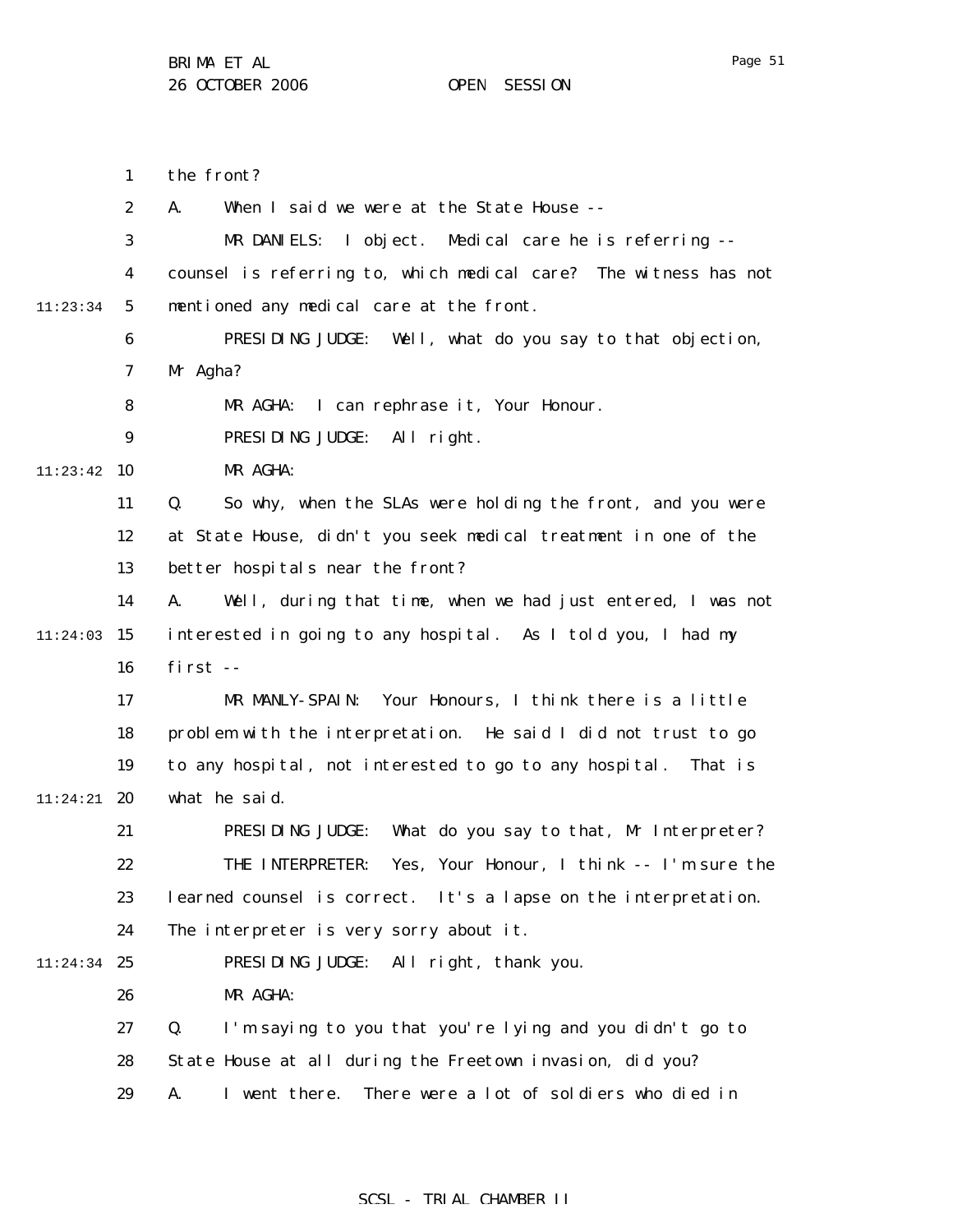1 2 3 4 5 6 7 8 9  $11:25:41$  10 11 12 13 14  $11:26:00$  15 16 17 18 19  $11:26:21$  20 21 22 23 24  $11:26:41$  25 26 27 28 29 11:25:10 Freetown. When they talk about this hospital, some of them died in those hospital, the wounded, that was where they died. So I felt secured when I went to the north that I -- of my chosen and I had my own treatment. So I was at the State House. Q. I say to you that you were at the rear with other wounded? A. That is not true. I wouldn't mix myself with the wounded. Q. Now, you said that you had a white vehicle, and you would drive around Freetown in it, didn't you? A. In some areas. When I say around, the area where -- the area where the junta was, not the whole of Freetown. Our own area, which we occupied. Q. So how were you managing to drive a vehicle with six bullet wounds in your shoulder? A. Well, if the vehicle were here, I would have illustrated to you the way I used to drive it. I changed the gears, and I controlled the steering, too, because the steering, you can leave it and change the gear. So, inasmuch as you know how to drive perfectly, you can drive the vehicle. Q. I say to you you're lying and you were not driving around any vehicle in Freetown with five or six bullet wounds and a wound in your hand. You're lying, aren't you? A. I'm saying that -- I'm telling you that I'm saying the truth. I wouldn't say anything that is a lie in this Court. Q. Now, you say you were at State House. Whilst you were at State House, Alex Tamba Brima was in command, wasn't he? A. I did not ever tell you that. Q. Ibrahim Bazzy Kamara was also a commander present in State House, wasn't he? A. I said I didn't see them in Freetown. So how would I be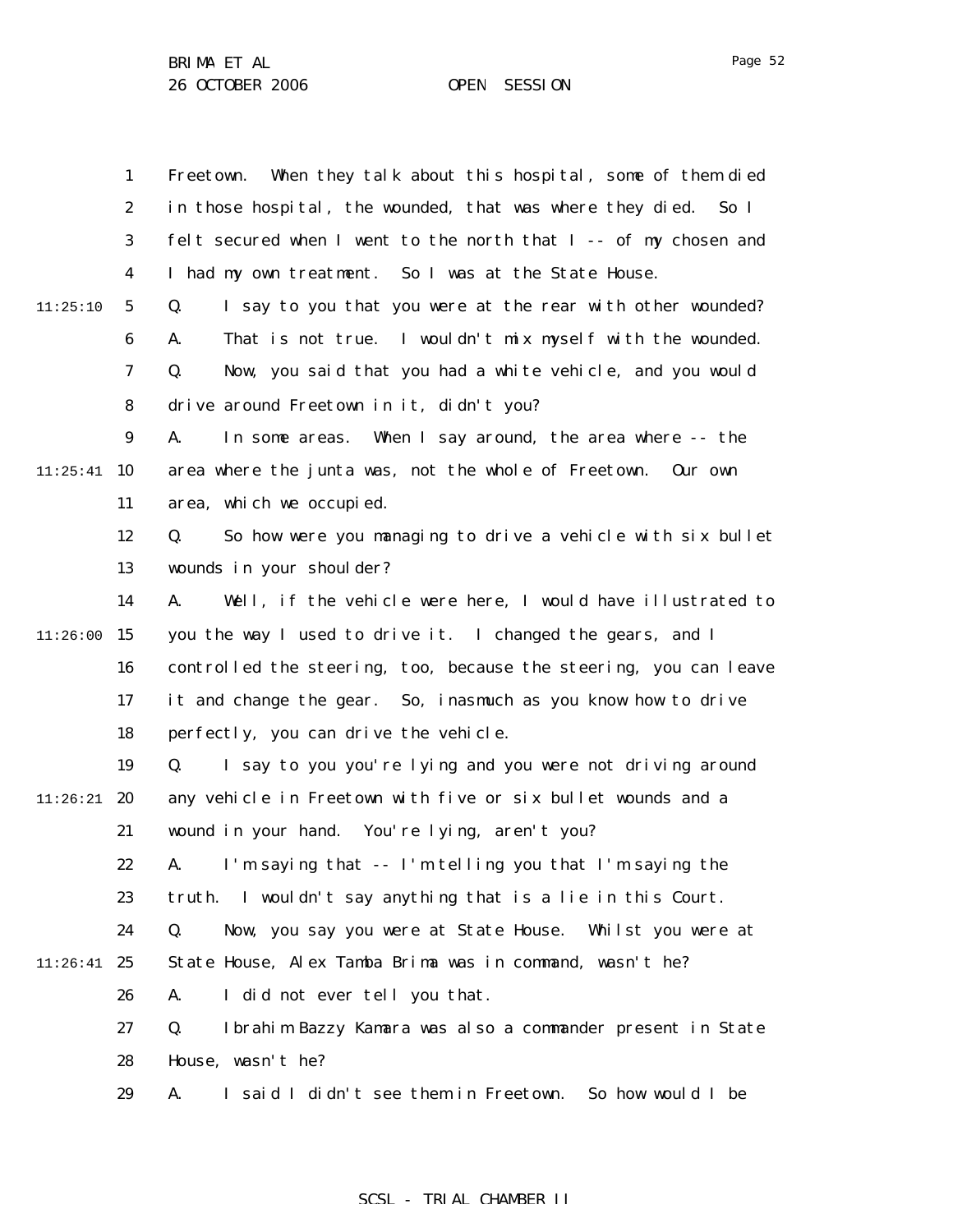1 2 3 4 5 6 7 8 9  $11:27:40$  10 11 12 13 14  $11:28:13$  15 16 17 18 19 11:28:30 **20** 21 22 23 24  $11:28:57$  25 26 27 28 29 11:27:24 here, and I didn't see the men, then I come to tell you something that I saw them here as commanders? I told you, I didn't see them. Q. Now, you say that you were driving around Freetown, you went to State House, and you also had to withdraw as well; is that right? A. Yes. Q. Now, as the SLAs retreated from Freetown, did you hear that innocent civilians were being killed by them? A. SLAs? I did not hear that. All the time, what I used to hear was the armed robbers that were in the prison, and some surrendered soldiers that were disgruntled were doing bad things in town, and that was why there was widespread of bad things in town. That was what I heard. Q. As you were retreating, did you hear that the SLAs were amputating innocent civilians' arms? A. No. Q. Did you hear that the SLAs were burning down civilian property? A. As I am telling you that I heard, it was surrendered men and armed robbers, those were the people I heard that they were doing bad things in town. Those were the ones I heard about, because nobody ever done such a bad thing as you mentioned before me, because those men, they were not under command and control, because the town is big. You wouldn't be able to command them, after the prison had been opened up, so they will go about doing bad where a commander wasn't. Q. We'll come to the prison, we'll come to the prison, otherwise we'll be here a long time.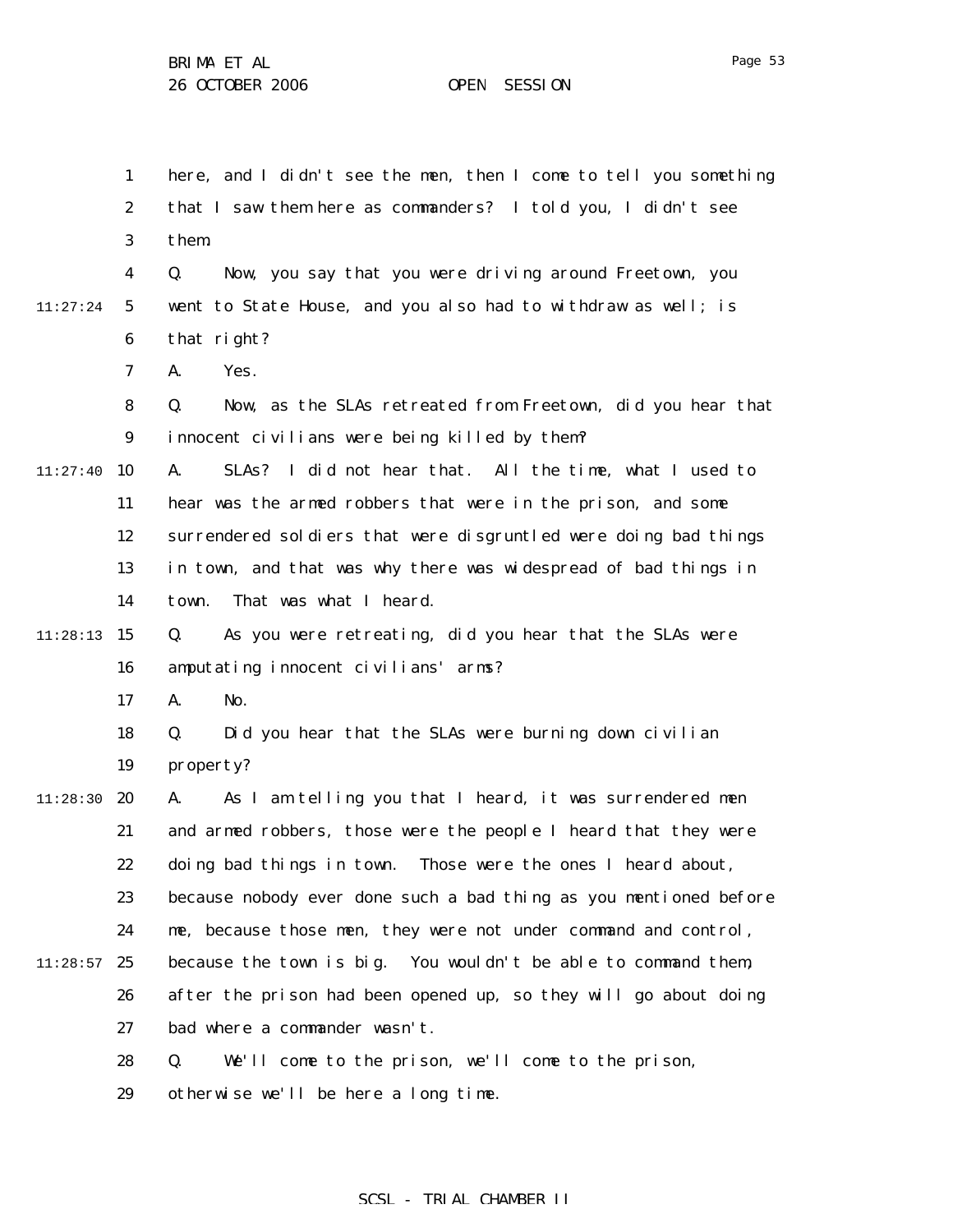|          | $\mathbf{1}$     | I didn't talk about a prison.<br>A.                               |
|----------|------------------|-------------------------------------------------------------------|
|          | 2                | So, as the SLAs were retreating from Freetown, did you hear<br>Q. |
|          | 3                | that they were abducting civilians?                               |
|          | 4                | No.<br>A.                                                         |
| 11:29:25 | $\mathbf{5}$     | I say that you're lying and you're fully aware the SLAs<br>Q.     |
|          | 6                | were carrying out the crimes of killing innocent civilians,       |
|          | 7                | burning houses and abductions, which I've just mentioned.         |
|          | 8                | Well, I was not aware of that, that they captured<br>A.           |
|          | $\boldsymbol{9}$ | civilians, because a lot of civilians were willing to join the    |
| 11:29:54 | 10               | juntas that had entered Freetown during that period.<br>The       |
|          | 11               | civilians were willing.                                           |
|          | 12               | Now, Colonel Eddie, he was killed in Freetown, wasn't he?<br>Q.   |
|          | 13               | Yes.<br>A.                                                        |
|          | 14               | And Woyoh, he was also killed in Freetown, wasn't he?<br>Q.       |
| 11:30:11 | 15               | Yes.<br>A.                                                        |
|          | 16               | Now, coming back to the detained SLAs, you say that around<br>Q.  |
|          | 17               | 3,000 detained SLAs were released from Pademba Road Prison, don't |
|          | 18               | you?                                                              |
|          | 19               | That was what I heard, and that was what happened.<br>A.          |
| 11:30:32 | 20               | But you didn't personally see these 3,000, did you?<br>Q.         |
|          | 21               | I didn't see all of them, but I saw a lot of them, a lot of<br>A. |
|          | 22               | people.                                                           |
|          | 23               | I suggest to you that the figure was more like --<br>Q.           |
|          | 24               | A mixed --<br>A.                                                  |
| 11:30:49 | 25               | Q.<br>-- 500 who were released from Pademba Road Prison.          |
|          | 26               | It's more than that.<br>A.                                        |
|          | 27               | But you wouldn't know, would you, because you weren't there<br>Q. |
|          | 28               | to see or count them, were you?                                   |
|          | 29               | Well, the men that were there, they told me, and one<br>A.        |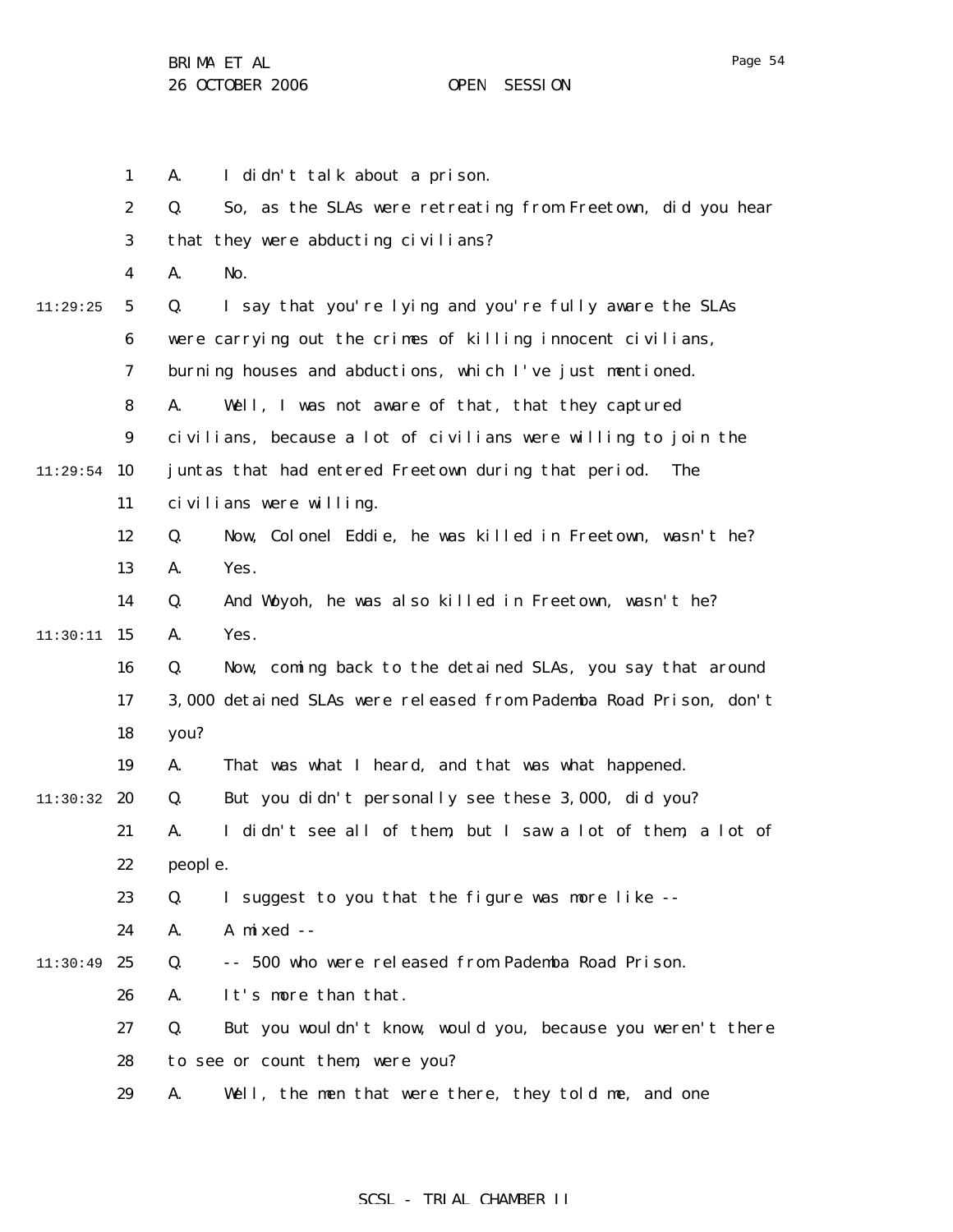|          | $\mathbf{1}$     | soldier, who was a surrendered soldier, who was also my squad     |
|----------|------------------|-------------------------------------------------------------------|
|          | $\boldsymbol{2}$ | mate, he himself was also one of the soldiers that was with me.   |
|          | 3                | When he came from the Pademba Road Prison, I interviewed him as   |
|          | 4                | to the number that was there. He told me that there were many.    |
| 11:31:28 | $5\phantom{.0}$  | And, in fact, they were not sleeping in the cells, they slept     |
|          | 6                | outsi de.                                                         |
|          | 7                | Where did you take his interview; State House?<br>Q.              |
|          | 8                | The very day he came out. It wasn't at the State House.<br>A.     |
|          | $\boldsymbol{9}$ | It was at the Pademba Road, the main street. Because, as he came  |
| 11:31:48 | 10               | out, I was by the cotton tree in a vehicle. When he saw me, he    |
|          | 11               | Then I ordered him to come -- to board the vehicle.<br>was happy. |
|          | 12               | And as we were going, I interviewed him, and he said he was in    |
|          | 13               | the prison, and it was the ECOMOG that brought him -- they locked |
|          | 14               | him up in the prison.                                             |
| 11:32:07 | 15               | And this man joined you?<br>Q.                                    |
|          | 16               | Yes.<br>A.                                                        |
|          | 17               | He wasn't going around killing people, was he, innocent<br>Q.     |
|          | 18               | ci vi li ans?                                                     |
|          | 19               | At all, not. Right now, he's in the army. He's a soldier.<br>A.   |
| 11:32:24 | 20               | Now, as we've mentioned before, you gave a statement to<br>Q.     |
|          | 21               | people from the Special Court, didn't you?                        |
|          | 22               | People working for the Special Court, the Prosecution part<br>A.  |
|          | 23               | or the summary statement that I gave to the people that work in   |
|          | 24               | the Special Court, the statement. Just half of it, because I      |
| 11:32:51 | 25               | wouldn't be able to give my entire statement concerning the war.  |
|          | 26               | Why not? Why wouldn't you have been able to give your<br>Q.       |
|          | 27               | entire statement?                                                 |
|          | 28               | That is a very long story. It could take us a month or<br>A.      |
|          | 29               | That could be a book. That could take the time of the<br>two.     |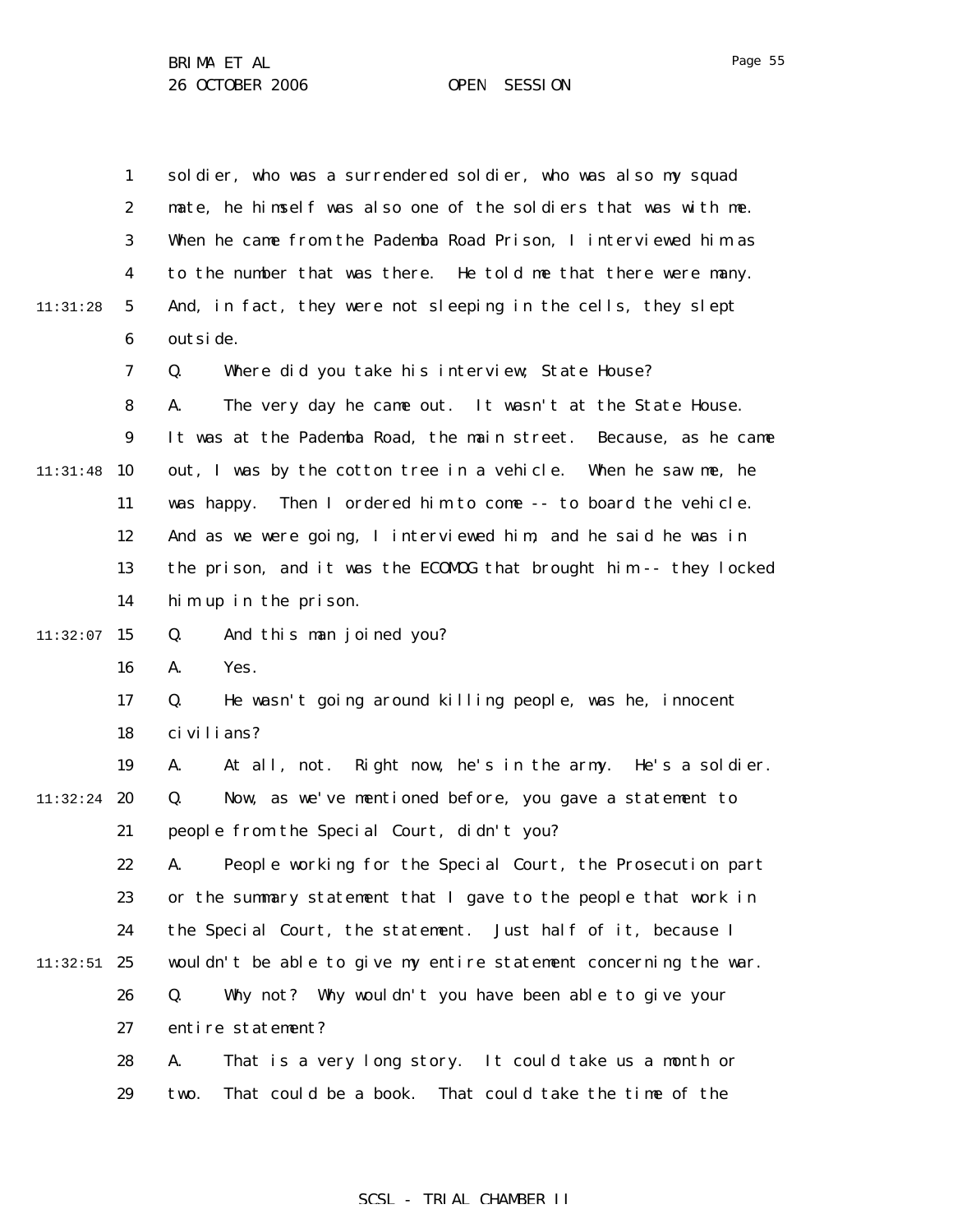Q. Witness --

1

2

3

Court, that if I give that kind of statement, it will take a long

time because the things that I knew --

4 5 6 7 8 9  $11:33:45$  10 11 12 13 14  $11:34:03$  15 16 17 18 19  $11:34:27$  20 21 22 23 24 11:34:48 25 26 27 28 29 11:33:26 SCSL - TRIAL CHAMBER II A. -- and the areas that I went through -- yes. Q. -- witness, you seem very anxious to talk about all your experiences today, and when you last gave witness, so didn't you think this was a significant matter to tell the people who interviewed you about the 3,000 being released and killing people in Freetown? A. Well, it is because you put questions to me, that's why I'm explaining those things, because I wouldn't like to explain all my experience, because I experienced a lot. Not even half of it, just a bit, the tip of the iceberg. Q. I say to you you've just made up this story for the first time when you've come to this Court about 3,000 soldiers being released from Pademba Road, going around doing all the killing and burning. A. Well, that -- the entire country know about it, that the soldiers were on the streets, 3,000. This is not something hidden. That is whether you are in the bush or in town, everybody knew about it, so what I have told you, I hope that you will accept it that it is the truth. Q. Now, you say that you knew the fighting force which entered Freetown was about 900 because you used to look at the nominal roll; do you remember that? A. Yes. Q. What is the nominal roll? A. The nominal roll, it is a paper where you write the soldiers' names and numbers, numbers and names. That is what we

Page 56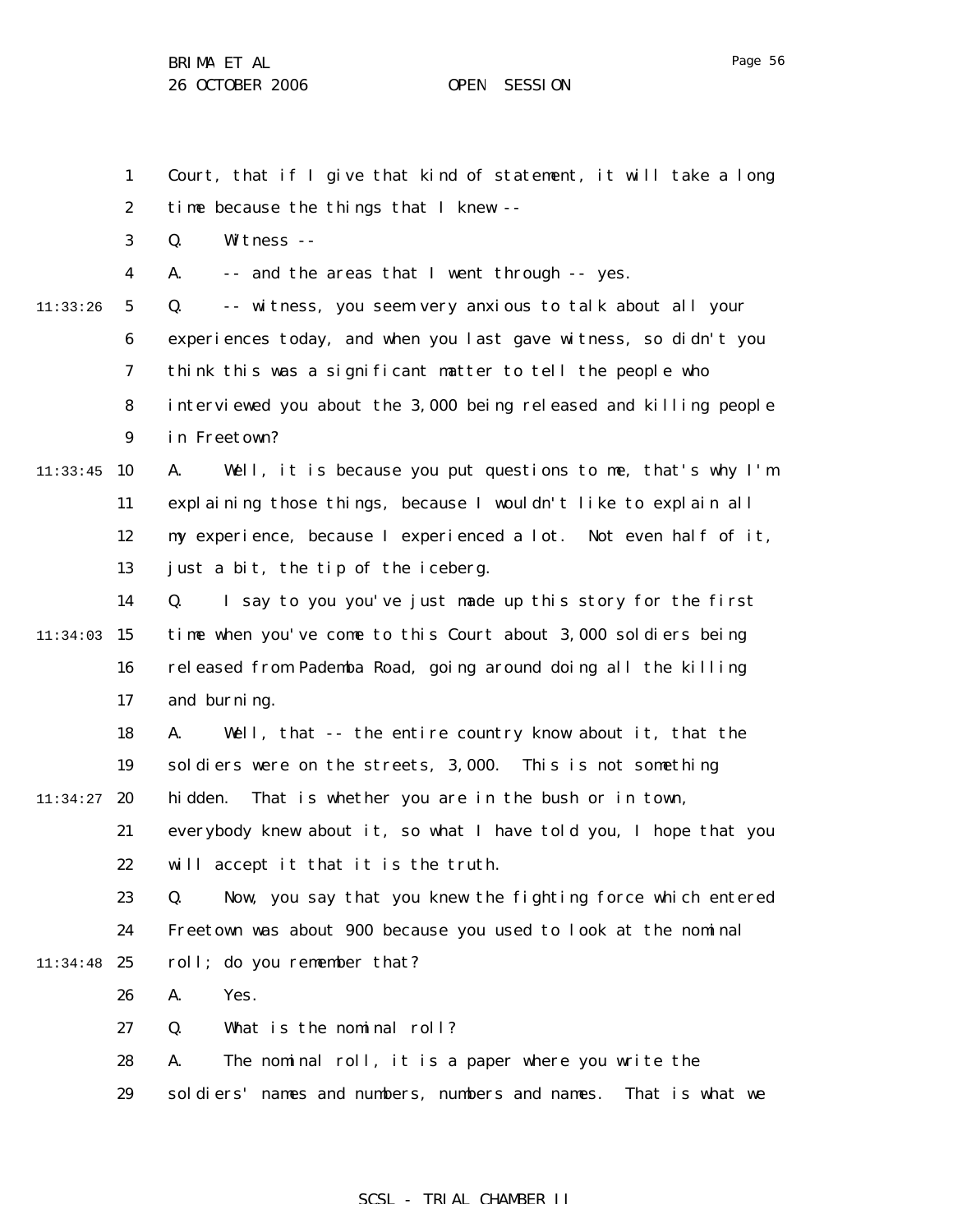Page 57

|          | $\mathbf{1}$     | refer to as nominal roll in the military. Anywhere that you find  |
|----------|------------------|-------------------------------------------------------------------|
|          | $\boldsymbol{2}$ | a name and number, you call it a nominal roll. That is where you  |
|          | 3                | can know the exact soldiers on the ground, the ones that have     |
|          | 4                | died and the ones that are living. The ones that are working      |
| 11:35:28 | $\mathbf 5$      | effectively and the ones that are not working effectively, you    |
|          | 6                | can only know about those people through the nominal roll.        |
|          | 7                | And who used to keep the nominal roll?<br>Q.                      |
|          | 8                | Well, the nominal roll, SAJ Musa had one, FAT had one.<br>A.      |
|          | 9                | And this roll was regularly updated?<br>Q.                        |
| 11:35:50 | 10               | It was the same date that was written on them.<br>A.<br>No.       |
|          | 11               | So if a soldier died, would he be marked as dead?<br>Q.           |
|          | 12               | They can write there KIA. KIA, yes.<br>A.<br>Yes.                 |
|          | 13               | And if a new soldier joined, would he be added to the list?<br>Q. |
|          | 14               | Well, the battalions -- all battalions had their own list,<br>A.  |
| 11:36:26 | 15               | so any soldier that joined a battalion was, his name was going to |
|          | 16               | be added on the list. If you want, you can forward the man and    |
|          | 17               | say, "This is the man that has joined my battalion." If he        |
|          | 18               | wants, he can just leave it. Because everybody would like, would  |
|          | 19               | want his battalion to get more manpower. If he wants, he could    |
| 11:36:51 | 20               | only be in the battalion nominal list, but not on the overall     |
|          | 21               | nominal list. Those are the ones we met on our way.<br>Those were |
|          | 22               | the soldiers we met on our way, on the road.                      |
|          | 23               | So each battalion also kept a nominal roll of its fighting<br>Q.  |
|          | 24               | force?                                                            |
| 11:37:06 | 25               | Yes.<br>A.                                                        |
|          | 26               | Q.<br>And who would keep that? Would it be the battalion          |
|          | 27               | commander? Do you have an administrative officer?                 |
|          | 28               | The adjutant. The adjutant was responsible for that.<br>A.<br>He  |
|          | 29               | was responsible for keeping the battalion nominal roll.<br>He was |
|          |                  |                                                                   |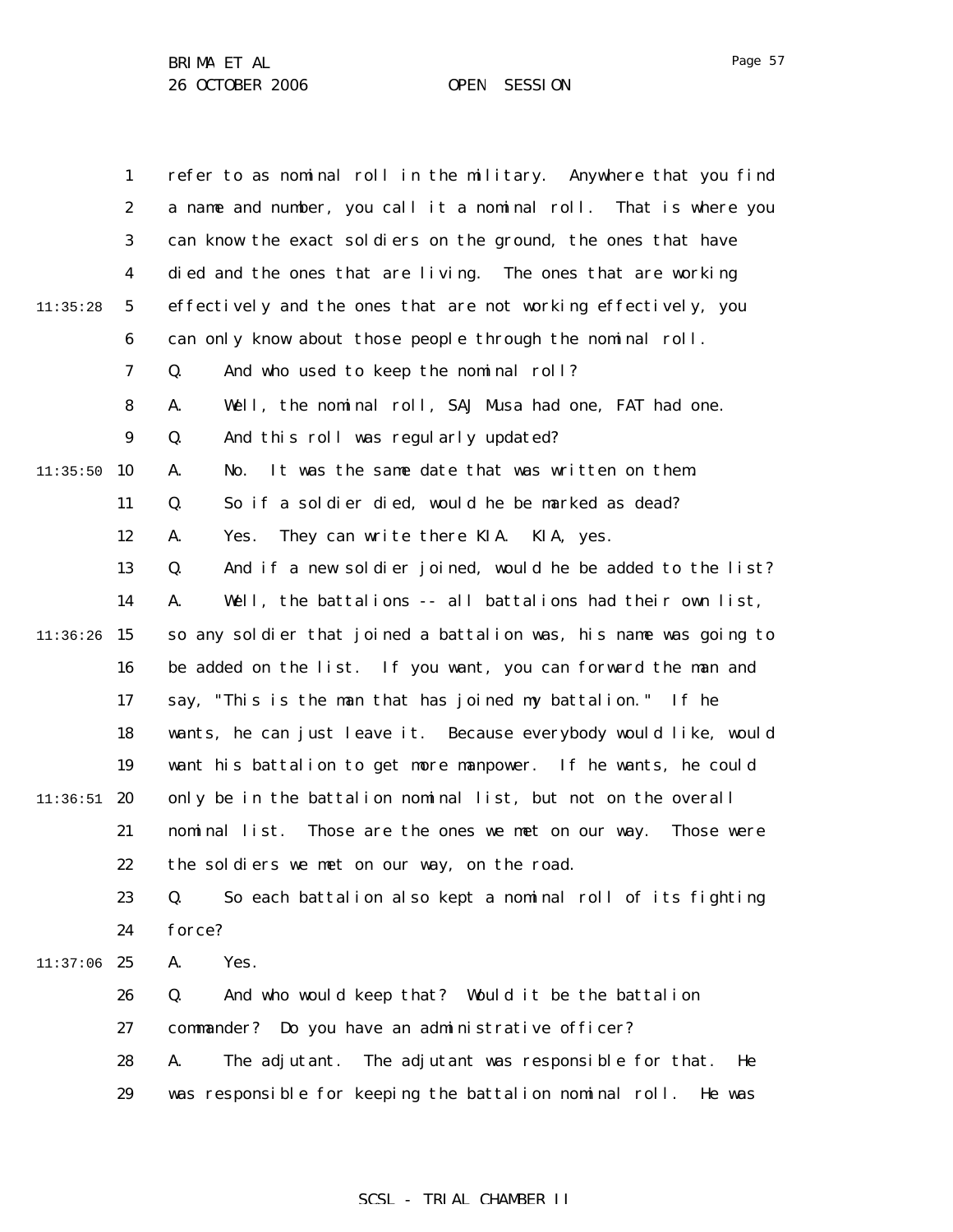1 2 3 4 5 6 7 8 9  $11:38:15$  10 11 12 13 14 11:38:31 15 16 17 18 19  $11:38:47$  20 21 22 23 24 11:39:11 25 26 27 28 29 11:37:52 in charge of the administration. For instance, patrols. Q. And you say patrols. He would mark who was going on patrols, or who had performed well in patrols? A. No. It was he, because he had the nominal roll, he was the one that summoned the muster parade in the morning, and said: "Today, 20 of you whose name I have called, make an ambush in such-and-such a place, ten or 30, go and make a patrol, such-and-such a place." It was he, the adjutant, who was responsible for that. And from there, he was going to report to the battalion commander, saying that, "Okay, this is what I have done." And the battalion commander will tell him, "This is fine," or "This is not good. Do this or that." Q. So each battalion would hold its own muster parade; is that right? A. Yes. Q. And in each battalion, were there separate companies? A. Yes. Q. So, for example, in one battalion, how many companies would there be? A. Well, like myself, I had three companies, my own battalions. I don't know for the other battalions. Q. But you had three companies? A. Yes. They were not full companies, but I called them companies, because I had wanted my command and structure to be strong. Q. Okay. And did these companies also have platoons, or were the companies too small to make other units or platoons? A. No, we did not have platoon commanders. We only had company commanders, three company battalion commanders. Yes. We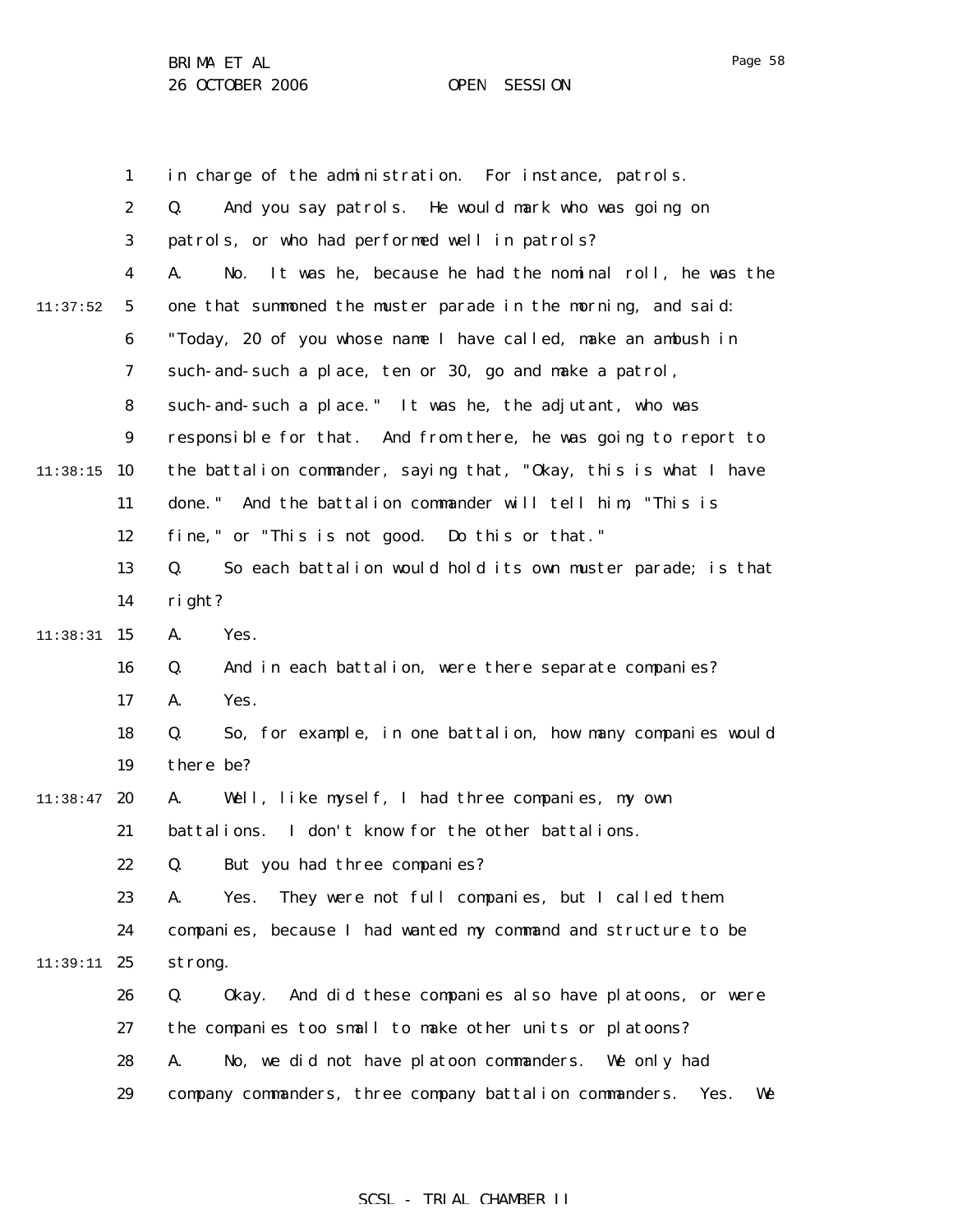1 2 3 4 5 6 7 8 9  $11:40:24$  10 11 12 13 14  $11:40:45$  15 16 17 18 19 11:41:06 20 21 22 23 24 11:41:26 25 26 27 28 29 11:39:56 did not have platoon commanders. We had company commanders. Q. And roughly how many men were in your battalion? A. Like myself, because my own battalion, which had the largest manpower, yes, I had 160 men under my command. Q. And you had three companies of equal strength under your command? A. Yes. Yes. I divided them into three companies, into 50s. Each company had 50, because then the ten men were with me at the headquarters, yes. 50 each in a company and the ten men were with me at the headquarters. Q. So you had your own headquarters within your own battalion? A. Yes. Every battalion had its headquarters. Q. And who would be in the headquarters in your battalion? You would have the adjutant? A. The adjutant was at the headquarters. The operation commander was at the headquarters. The 2IC, second in command, was as well in the headquarters. Then the ten men that I have talked about were at the headquarters. Then the 50 men, each, that I have talked about, those were serious armed men. They were at the platoon -- I mean, the companies. They had their own companies. They had their company commanders. Q. And through this, your own battalion structure, you were able to keep things well organised? A. Yes. Q. Obviously your battalion, if the idea was successful, so you were able to keep an effective chain of command within your battalion? A. Yes. Q. Now, you say each battalion had its own similar structure?

### SCSL - TRIAL CHAMBER II

Page 59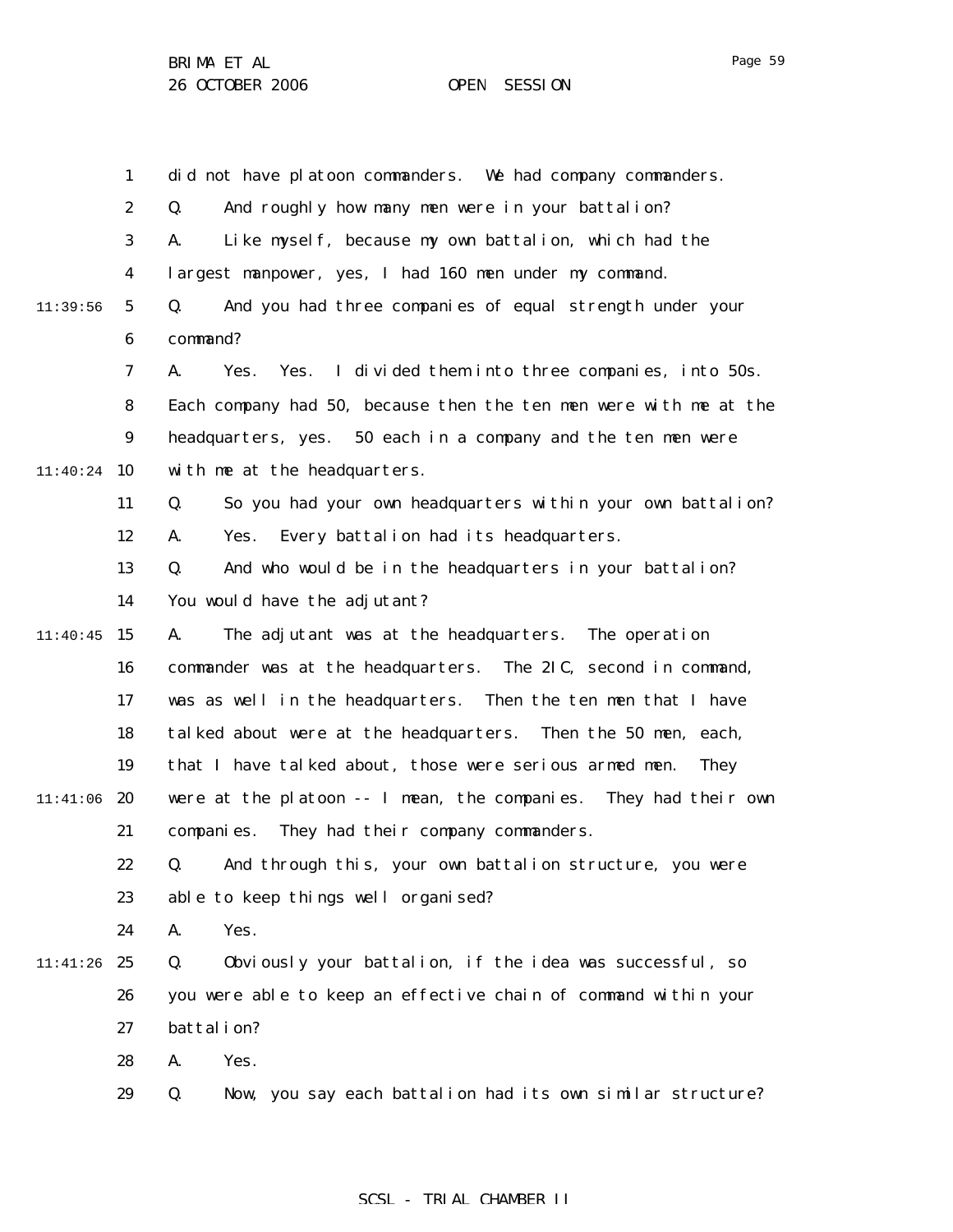Page 60

1 2 3 4 5 6 7 8 9 11:42:26 10 11 12 13 14 11:42:49 15 16 17 18 19 11:43:08 20 21 22 23 24 11:43:31 25 26 27 28 29 11:42:06 A. Yes, each battalion had its own structure. I can explain to you about mine. I don't know about the other. Q. And did you have a radio? A. Yes, because when I went to Lunsar, at first I didn't have a radio, but when I went to Lunsar, I was able to get eight radio sets, so SAJ Musa gave me one, and I had one of my own radio set, radio communication set. Q. And did you know how -- someone who knew how to work this set? A. Yes. Q. And did other battalions also have radio sets? A. No. Q. Not all of them, or some of them? A. Not all. And the radio sets were not scattered about, except when he had wanted to go for an operation, but I had an operation -- a radio set. But they were not given out like that, because some people never took care of their own, but I had one, because I captured it, so I demanded for one, which I had in my possession. Q. And you were able to communicate with SAJ Musa through this communication set if you wanted to? A. Yes. Yes. Q. Now, you say, coming back to the prisoners who were released from Pademba Road, you say that most of the killing and looting and burning was carried out by those people, don't you? A. I believe so, that they did it, because I heard about it, because, while we were coming along on our way, I didn't hear about that, except when we arrived in Freetown, that I begin to hear different, different things, or different information, so I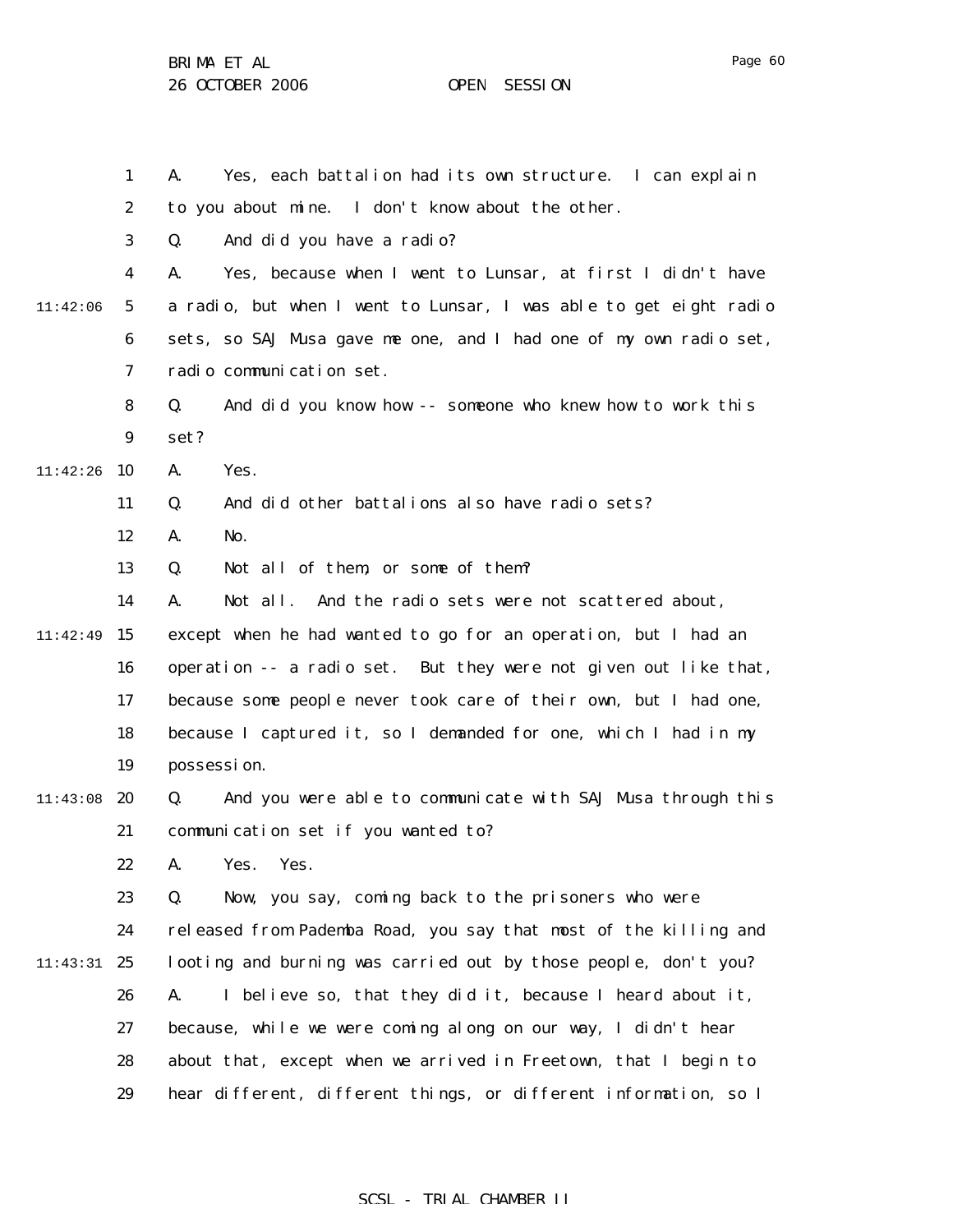Page 61

1 believe that they did that.

|          | $\boldsymbol{2}$ | If most of the looting and burning was carried out during<br>Q.   |
|----------|------------------|-------------------------------------------------------------------|
|          | 3                | the retreat from Freetown, three weeks after the invasion, can    |
|          | 4                | you explain to me how all this looting and burning was carried    |
| 11:44:10 | $\mathbf{5}$     | out by the people who were released on 6 January?                 |
|          | $\boldsymbol{6}$ | I am unable to explain that to you, because I wasn't<br>A.        |
|          | 7                | I have told you that somebody wouldn't do that in my<br>present.  |
|          | 8                | So how would you want me to explain to you something<br>presence. |
|          | $\boldsymbol{9}$ | that was not done in my presence?                                 |
| 11:44:34 | 10               | I say to you you're lying, and that most of the looting and<br>Q. |
|          | 11               | burning was not carried out by the soldiers who were released     |
|          |                  |                                                                   |
|          | 12               | from Pademba Road Prison on 6 January?                            |
|          | 13               | Well, as I have told you, I said I heard that they were the<br>A. |
|          | 14               | ones that did it.                                                 |
| 11:44:55 | 15               | Now, after the retreat from Freetown, did you learn that<br>Q.    |
|          | 16               | the initial commander in the West Side was Ibrahim Bazzy Kamara?  |
|          | 17               | I don't know about that.<br>A.                                    |
|          | 18               | I say to you you're lying, and you know full well that<br>Q.      |
|          | 19               | Ibrahim Bazzy Kamara was the first commander in the West Side?    |
| 11:45:23 | 20               | That is a big lie, to say that Ibrahim<br>A.<br>That is not true. |
|          | 21               | Bazzy Kamara, that I know that he was the West Side commander, I  |
|          | 22               | don't know about that.                                            |
|          | 23               | Now, you were a senior member of the West Side Boys in 2000<br>Q. |
|          | 24               | under Foday Kallay, weren't you?                                  |
| 11:45:43 | 25               | A.<br>Yes.                                                        |
|          | 26               | And you were one of the West Side Boys who arrested the<br>Q.     |
|          | 27               | UNAMSIL peacekeepers at Mbonia, weren't you?                      |
|          | 28               | Mbonia? Where is Mbonia? I don't go there.<br>A.                  |
|          | 29               | I'll spell it. M-B-O-N-I, maybe Mbonia. Perhaps one of my<br>Q.   |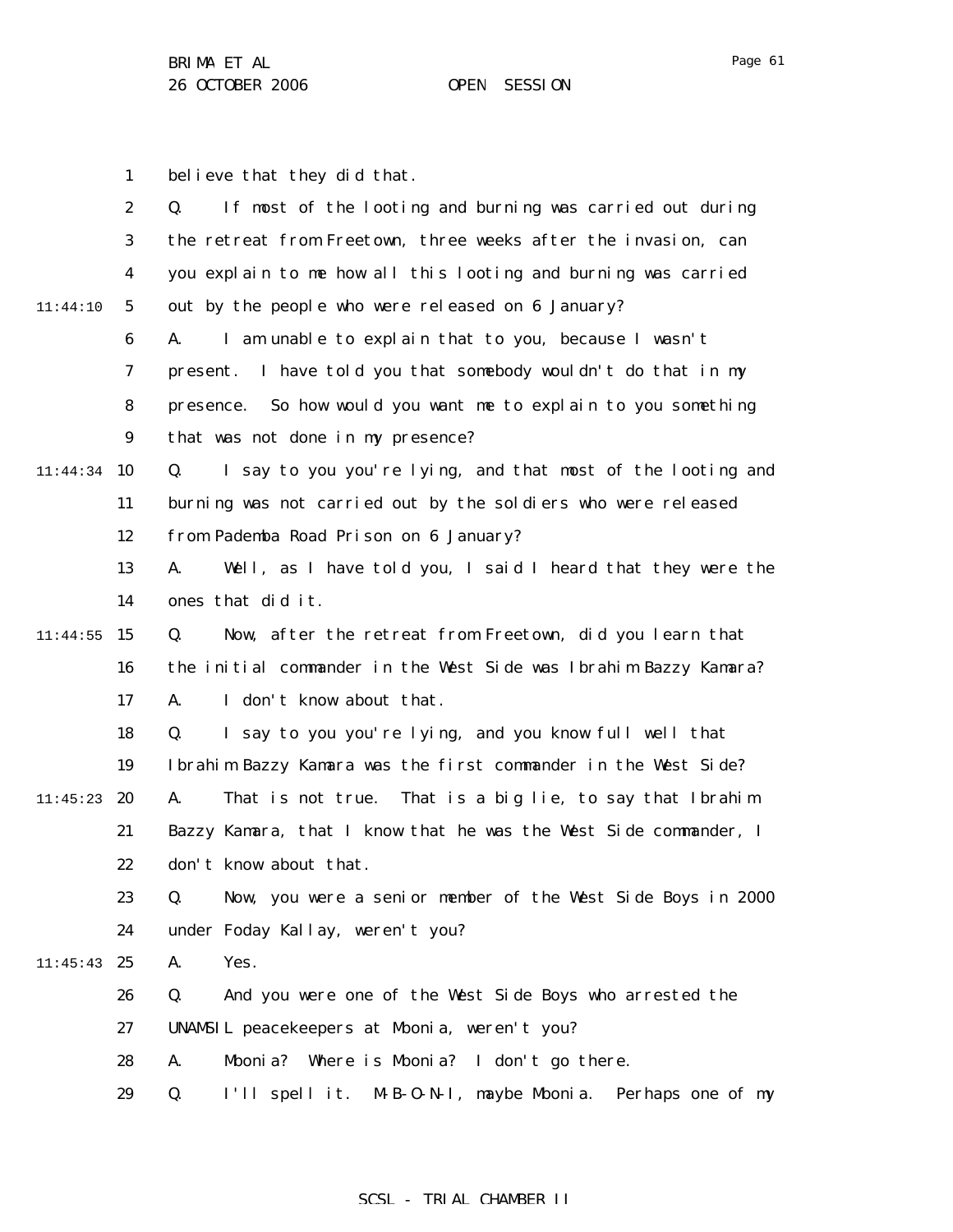Page 62

|          | $\mathbf{1}$     | learned friends can help me.                                      |
|----------|------------------|-------------------------------------------------------------------|
|          | $\boldsymbol{2}$ | Magbeni.<br>A.                                                    |
|          | 3                | You were one of those who arrested the UNAMSIL<br>Q.              |
|          | 4                | peacekeepers, weren't you?                                        |
| 11:46:23 | $5\phantom{.0}$  | A.<br>I did not arrest any UNAMSIL peacekeeper, because they were |
|          | 6                | about to bring peace in our country, and I, too, wanted peace in  |
|          | 7                | So I never made the attempt to arrest them.<br>this country.      |
|          | 8                | So if you wanted peace so much in your country, can you<br>Q.     |
|          | 9                | explain why, in 2000, when you were one of the West Side Boys,    |
| 11:46:46 | 10               | you took a British soldier hostage?                               |
|          | 11               | I did not capture a British soldier and held him as a<br>A.       |
|          | 12               | hostage. I did not capture him. The time the British were         |
|          | 13               | arrested, I was under arrest, and it was alleged that I had       |
|          | 14               | wanted to overthrow Foday Kallay who was the West Side commander, |
| 11:47:12 | 15               | so I did not arrest any British soldier.                          |
|          | 16               | Q.<br>You were present when the British soldier was arrested and  |
|          | 17               | you fled the West Side when the British troops retook it, didn't  |
|          | 18               | you? You fled to Port Loko; right?                                |
|          | 19               | MR DANIELS:<br>Objection, Your Honours.                           |
| 11:47:27 | 20               | THE WITNESS:<br>That is not the truth.                            |
|          | 21               | MR DANIELS: I believe the incident being referred to is           |
|          | 22               | outside the jurisdiction period of the indictment.                |
|          | 23               | PRESIDING JUDGE: What do you say to that, Mr Agha?                |
|          | 24               | MR AGHA:<br>It is, indeed, Your Honour, but it's going to the     |
| 11:47:41 | 25               | credibility of the witness.                                       |
|          | 26               | PRESIDING JUDGE:<br>If it goes to credit, I'll allow it.          |
|          | 27               | MR AGHA:                                                          |
|          | 28               | Q.<br>Now, you were arrested and charged with Savage and Foday    |
|          | 29               | Kallay for crimes which were committed as part of the West Side   |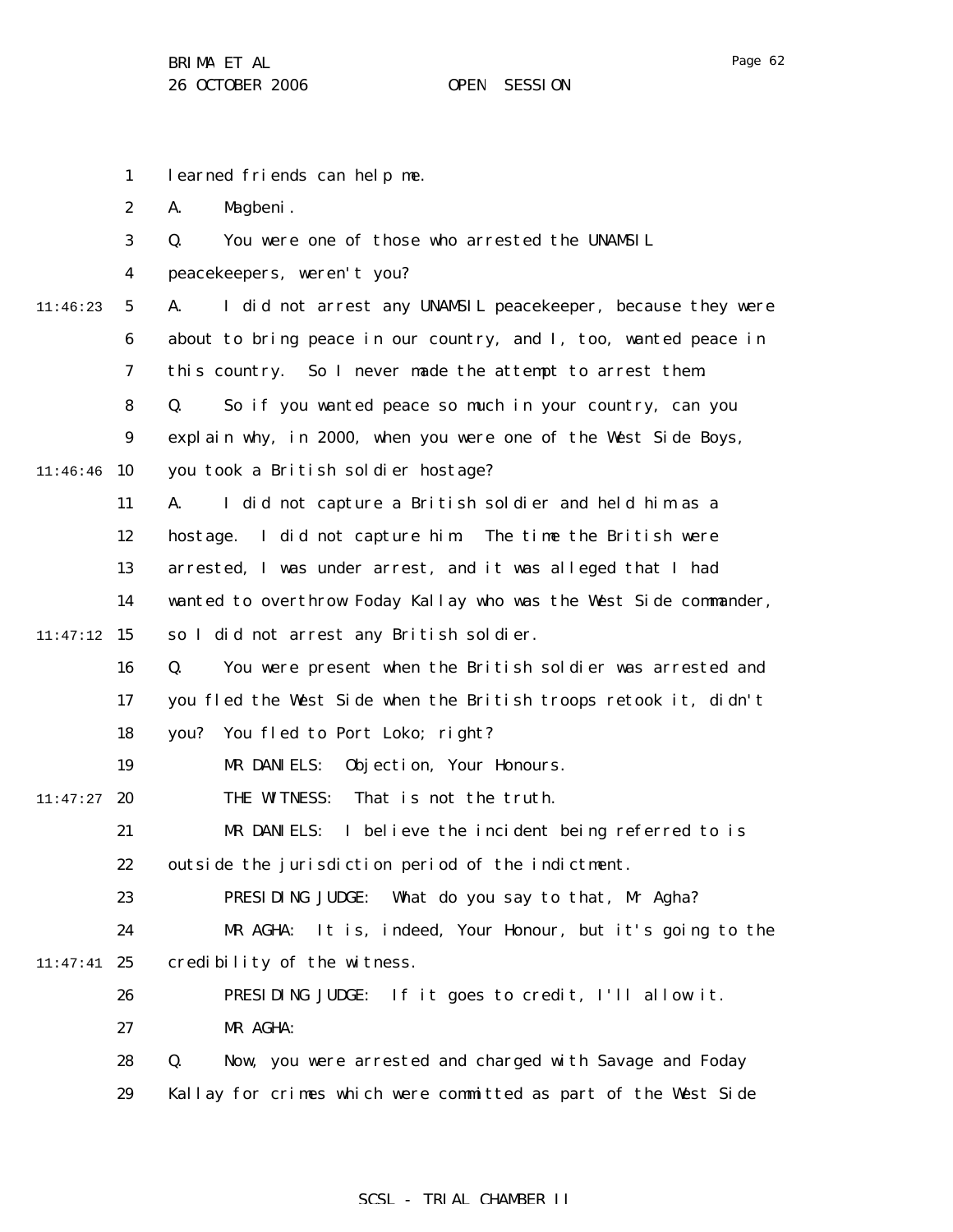Page 63

|          | $\mathbf{1}$     | Boys, weren't you?                                                |
|----------|------------------|-------------------------------------------------------------------|
|          | $\boldsymbol{2}$ | I and Foday Kallay were not arrested together.<br>A.<br>Foday     |
|          | 3                | Kallay was arrested. I was captured in Port Loko and I was        |
|          | 4                | brought down to Freetown, and I was then charged.                 |
| 11:48:15 | $5\phantom{.0}$  | Yes, exactly. You were charged for crimes committed during<br>Q.  |
|          | 6                | the West Side, weren't you?                                       |
|          | 7                | Yes.<br>A.                                                        |
|          | 8                | And, in that case, other co-accused, like Savage, Foday<br>Q.     |
|          | $\boldsymbol{9}$ | Kallay, received very long jail sentences, didn't they?           |
| 11:48:39 | 10               | That was what I heard, because I wasn't in the Court again<br>A.  |
|          | 11               | when a sentence was handed over them.                             |
|          | 12               | And in that case against you, you were defended by one of<br>Q.   |
|          | 13               | the learned defence counsel for Ibrahim Bazzy Kamara in this      |
|          | 14               | case, weren't you?                                                |
| 11:49:02 | 15               | No, that is not true.<br>A.                                       |
|          | 16               | I say to you you're lying, and that you've come to this<br>Q.     |
|          | 17               | Court to lie to show your appreciation to that defence counsel?   |
|          | 18               | It is the truth that I'm saying. The lawyers I'm seeing<br>A.     |
|          | 19               | before me here, none of them went to the Court there to defend me |
| 11:49:36 | 20               | Now, how would you say that I'm trying to defend<br>in that case. |
|          | 21               | Ibrahim Bazzy Kamara because of the lawyer?                       |
|          | 22               | Q. Now, you were locked up in Pademba Road Prison for about       |
|          | 23               | six years, weren't you?                                           |
|          | 24               | Yes.<br>A.                                                        |
| 11:49:56 | 25               | And do you remember last time you gave evidence you spoke<br>Q.   |
|          | 26               | about a Mr A and a Mr B?                                          |
|          | 27               | Yes, I can recall.<br>A.                                          |
|          | 28               | Q.<br>So, today, again, I'll refer to them as Mr A and Mr B; is   |
|          | 29               | that okay?                                                        |
|          |                  |                                                                   |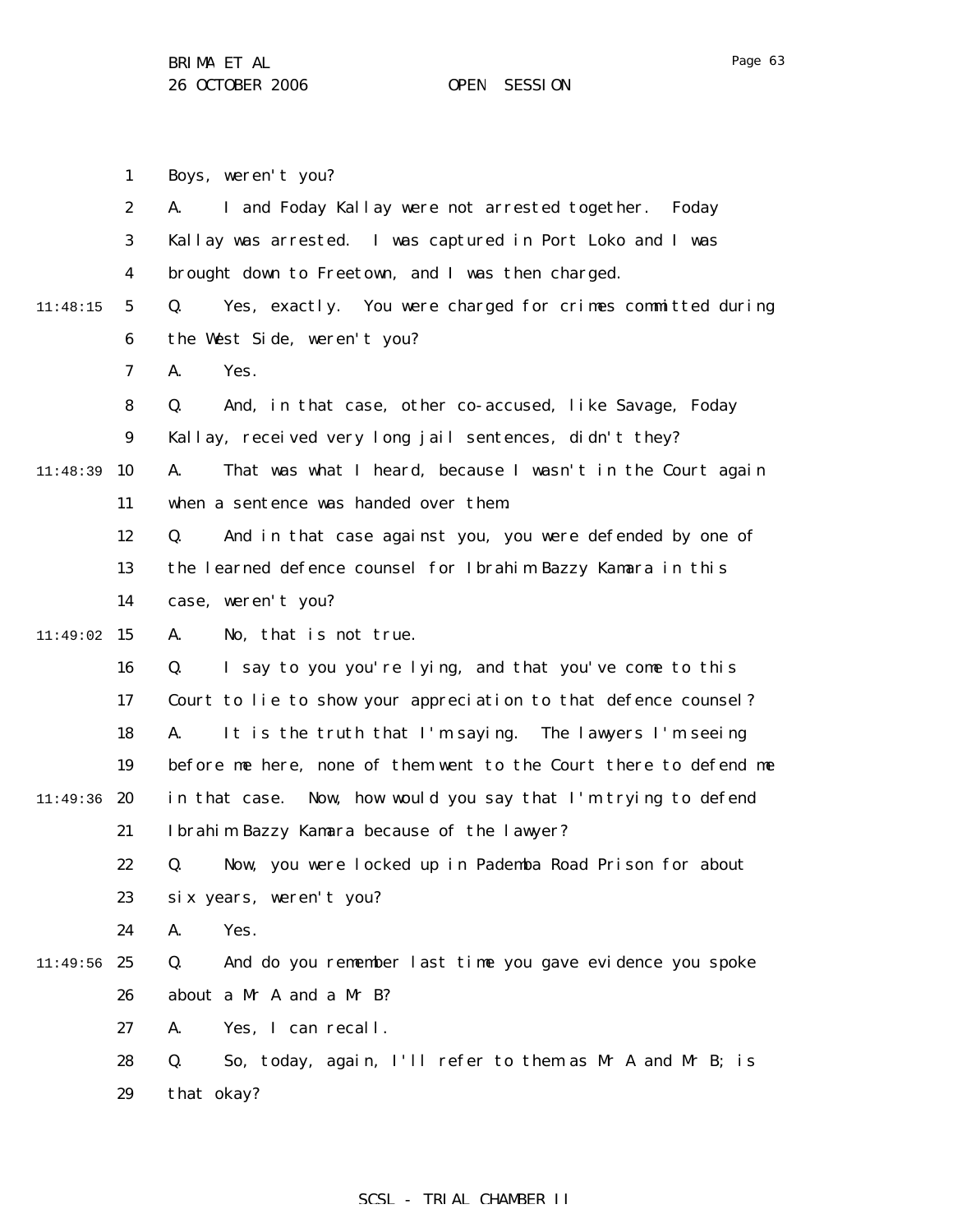Page 64

1 A. Yes, it is okay.

|          | $\boldsymbol{2}$ | Now, during your cross-examination by the lawyer of the<br>Q.      |
|----------|------------------|--------------------------------------------------------------------|
|          | $\bf{3}$         | first accused, you were able to reply almost immediately to        |
|          | 4                | questions concerning events at Pademba Road Prison concerning      |
| 11:50:38 | $\mathbf 5$      | Mr A and Mr B, weren't you?                                        |
|          | 6                | Yes.<br>A.                                                         |
|          | 7                | Q.<br>You have been meeting with the first accused and others      |
|          | 8                | giving evidence before this Court in order to agree your stories,  |
|          | $\boldsymbol{9}$ | haven't you?                                                       |
| 11:50:56 | 10               | I never met with them. If the Court proved that I met with<br>A.   |
|          | 11               | them before coming to testify then all that I've said is a lie.    |
|          | 12               | But if I've never met with them before coming to testify, then     |
|          | 13               | let the Court consider that all that I'm saying is true.           |
|          | 14               | You agreed your stories about the released prisoners in<br>Q.      |
| 11:51:38 | 15               | Pademba Road committing crimes with others who have given          |
|          | 16               | evidence for the accused, didn't you?                              |
|          | 17               | That was what I said.<br>A.                                        |
|          | 18               | That you agreed your stories or that you didn't agree your<br>Q.   |
|          | 19               | stories?                                                           |
| 11:51:57 | 20               | We did not sit together and discuss. I've told you that.<br>A.     |
|          | 21               | I and nobody sat together and discussed. If it is proven that I    |
|          | 22               | and somebody sat together and discussed, then let the Court prove  |
|          | 23               | But I know that I've never come here on a -- to pay a visit<br>it. |
|          | 24               | to the first and second and third accused. So, if the Court is     |
| 11:52:21 | 25               | able to prove that I have been here to pay a visit to them, it     |
|          | 26               | means, then, that you are saying the truth. But if it is on the    |
|          | 27               | contrary, then you are saying lies.                                |
|          | 28               | But you have also been discussing with other witnesses in<br>Q.    |
|          | 29               | this case, haven't you? People like Rhino, Keforkeh, you're all    |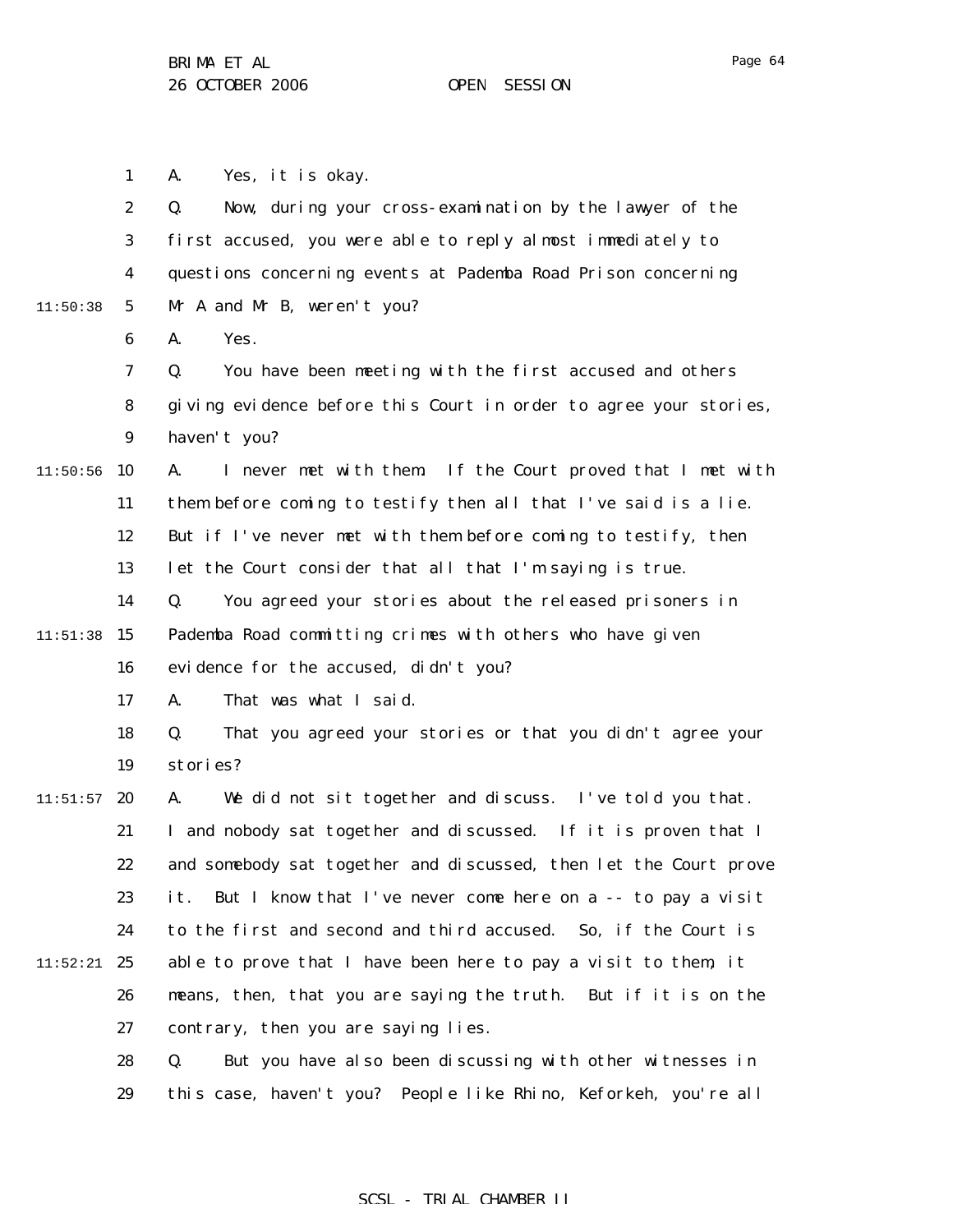Page 65

|          | $\mathbf{1}$     | You've all been discussing your evidence, haven't you?<br>buddi es. |
|----------|------------------|---------------------------------------------------------------------|
|          | $\boldsymbol{2}$ | That is a lie.<br>A.                                                |
|          | $\bf{3}$         | Q.<br>You agreed your stories about Mr A and Mr B telling you to    |
|          | $\boldsymbol{4}$ | lie about the accused before the Special Court, didn't you?         |
| 11:53:16 | $\mathbf{5}$     | Well, didn't you?                                                   |
|          | 6                | That is a lie. That was not the way it happened. That was<br>A.     |
|          | 7                | not the way it happened.                                            |
|          | 8                | Now, you were in Wilberforce Block with Mr A, Mr B, Ayo<br>Q.       |
|          | $\boldsymbol{9}$ | Cole and Ranger, weren't you?                                       |
| 11:53:37 | 10               | I have stayed with Mr A in the same cell, in fact.<br>A.<br>Yes.    |
|          | 11               | Yes, I was going to come to that. Why didn't you tell the<br>Q.     |
|          | 12               | Court that when you last gave evidence? You gave hugely detailed    |
|          | 13               | evidence about how Mr A invited you into his cell. Why would he     |
|          | 14               | invite you into your own cell?                                      |
| 11:54:02 | 15               | Well, as I've told you, for the time of the Court, it is<br>A.      |
|          | 16               | not everything that I will explain here, but the way you bring me   |
|          | 17               | into your questions will be the kind of way I will answer to        |
|          | 18               | But for the Court, the time of the Court, not to be<br>them.        |
|          | 19               | wasted, except if you drag me up to that.                           |
| 11:54:31 | 20               | You wasted, according to your own words, nearly half an<br>Q.       |
|          | 21               | hour to 45 minutes, explaining how Mr A and Mr B got privileges;    |
|          | 22               | they got chickens; they got oranges; they were taken out to see     |
|          | 23               | people. You went into huge detail as to why they called you in      |
|          | 24               | the cell and told you to lie. Apparently they even gave you         |
| 11:54:50 | 25               | Didn't you think it was significant you were sharing a<br>money.    |
|          | 26               | cell with one of them?                                              |
|          | 27               | May it please, Your Honour. I'm sure the<br>MR MANLY-SPAIN:         |
|          | 28               | evidence was not that he shared the cell with one of them all the   |
|          | 29               | He said "For a time I shared a room with Mr A."<br>time.<br>Counsel |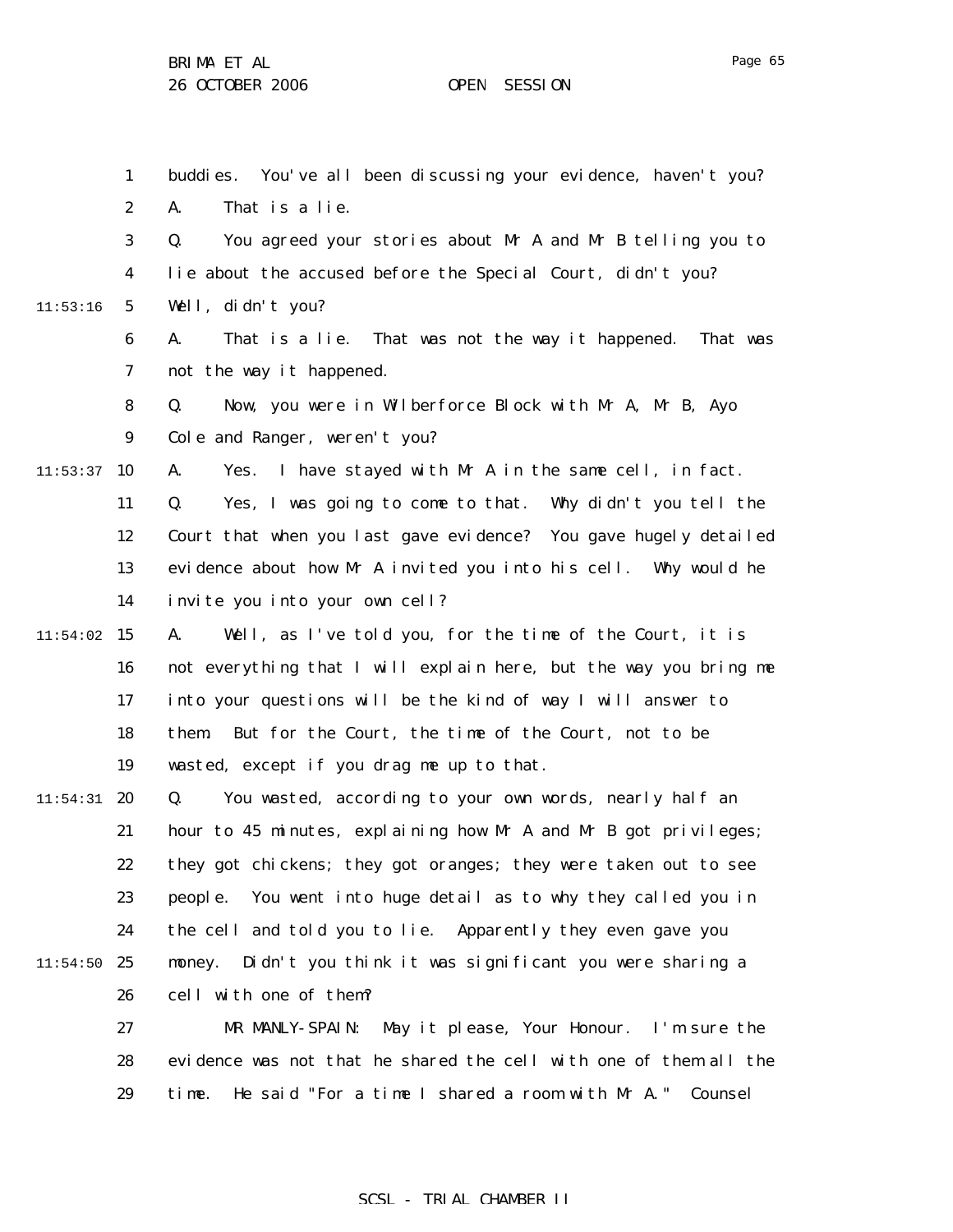1 2 3 4 5 6 7 8 9  $11:55:35$  10 11 12 13 14  $11:55:49$  15 16 17 18 19  $11:56:09$  20 21 22 23 24  $11:56:19$  25 26 27 28 29 11:55:19 has to put to the witness that at the time the events were happening, they were sharing a room. JUDGE DOHERTY: Mr Manly-Spain, my recollection is the witness said, "I stayed in the cell with A." MR MANLY-SPAIN: He said for a time. Can he put it to him and clarify it. JUDGE SEBUTINDE: I didn't -- but, Mr Manly-Spain, this witness is an intelligent witness who, if he thinks there has been an error, he's capable of correcting it. MR MANLY-SPAIN: I don't think that -- JUDGE SEBUTINDE: You don't have to stand up and defend him. He was the one that went through this experience, and if there appears to be contradictions in his evidence, counsel opposite should indeed bring them out, and then the witness is capable of standing his ground and explaining this contradiction. MR MANLY-SPAIN: Your Honour, with respect, I'm not saying that there is contradiction. I was listening to the evidence he gave, and I believe he said "For a time I even shared a room with Mr A." That is what I'm saying. He did not say all the time. JUDGE SEBUTINDE: Do you think the witness is not capable of making that distinction? MR MANLY-SPAIN: I think he -- JUDGE SEBUTINDE: To this present question? MR MANLY-SPAIN: He did. The question is now very vague. MR AGHA: My understanding is that, during his evidence-in-chief, it was not mentioned at all, that for any period of time he shared a room with Mr A. However, another witness has come before this Court and mentioned this witness's name as sharing a room with Mr A. So I'm asking the witness why

Page 66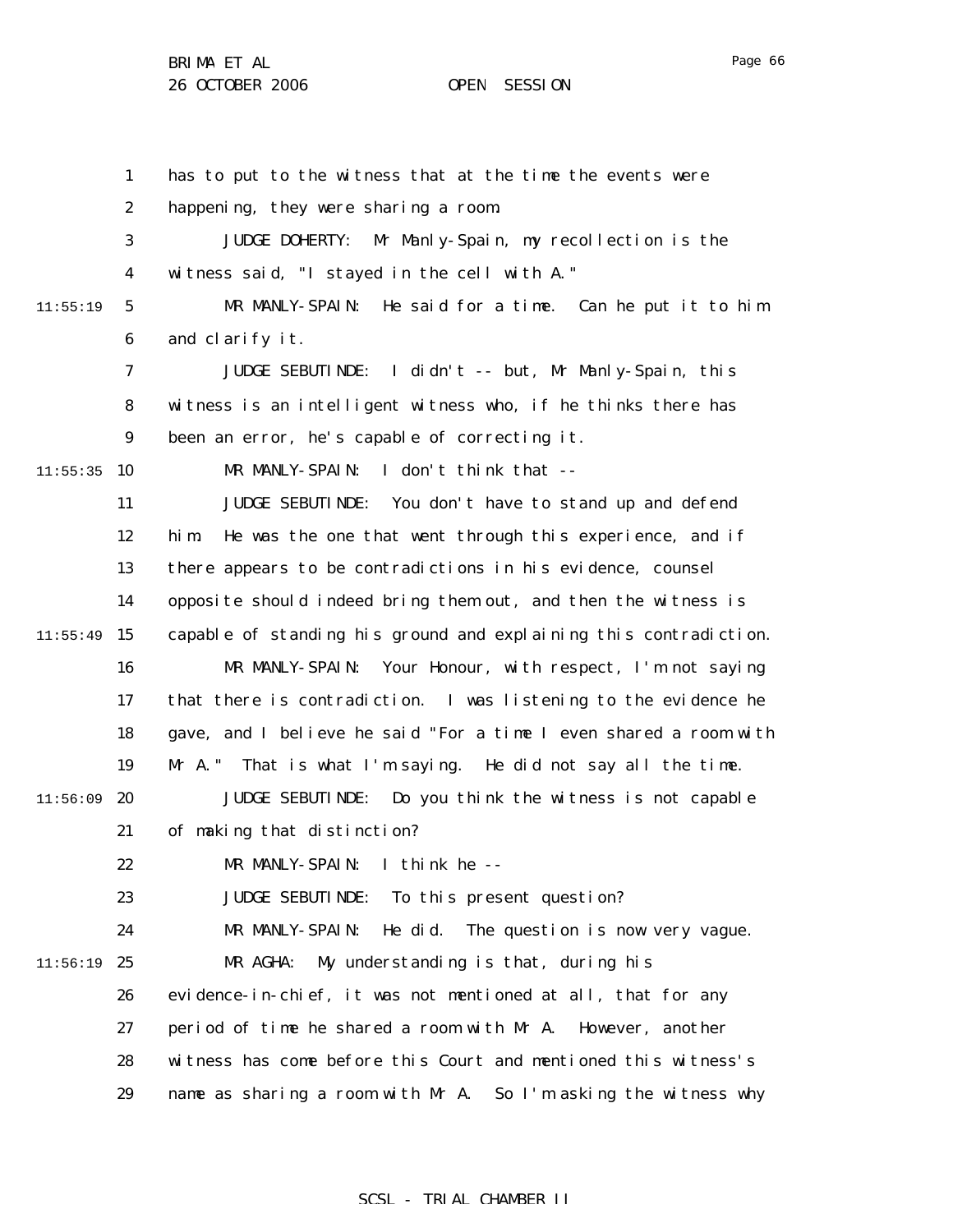1 2 3 4 5 6 7 8 9  $11:57:12$  10 11 12 13 14  $11:57:44$  15 16 17 18 19  $11:58:10$  20 21 22 23 24 25 26 27 28 11:56:51 11:58:29 he didn't mention it at the time. And I think that's a perfectly reasonable question that the witness can deal with. PRESIDING JUDGE: Yes. Counsel's allowed that question. Maybe if you repeat it, Mr Agha. MR AGHA: Q. So, despite giving all this detail about Mr A and Mr B receiving special treatment and privileges within the prison, and how Mr A invited you into his cell, and they told you to lie against the accused, he even offered you money, which you initially took, didn't you think it was important to mention that for a period of time you had even shared a cell with Mr A? A. Well, as I told you, Mr -- it is not everything that I will say in this Court because I am a human being. Yes, the way your questions come in will be the way I will respond to them. The questions you have been asking before but, today, if you have decided to ask different questions, I will respond to the questions you are asking about. If I tell you that I stayed with Mr A in a cell, it was not for all the time, it was for just a period of time. Yes, indeed, I stayed with him in the same block at the same time, sometime in the same cell, but not throughout. So, I want to say I know much about Mr A, and he knows about me. And I was close to him. So, anything that I'd say to you here, I would want you to take that, for granted. Q. What I'm saying to you is: Didn't you think it was significant during your cross-examination, when you were being told of all the pressure that Mr A was putting on you, that you didn't say, "And I even used to share a cell with that man for a time." Didn't you think that was important?

> 29 MR DANIELS: Your Honour, I believe that the witness has

#### Page 67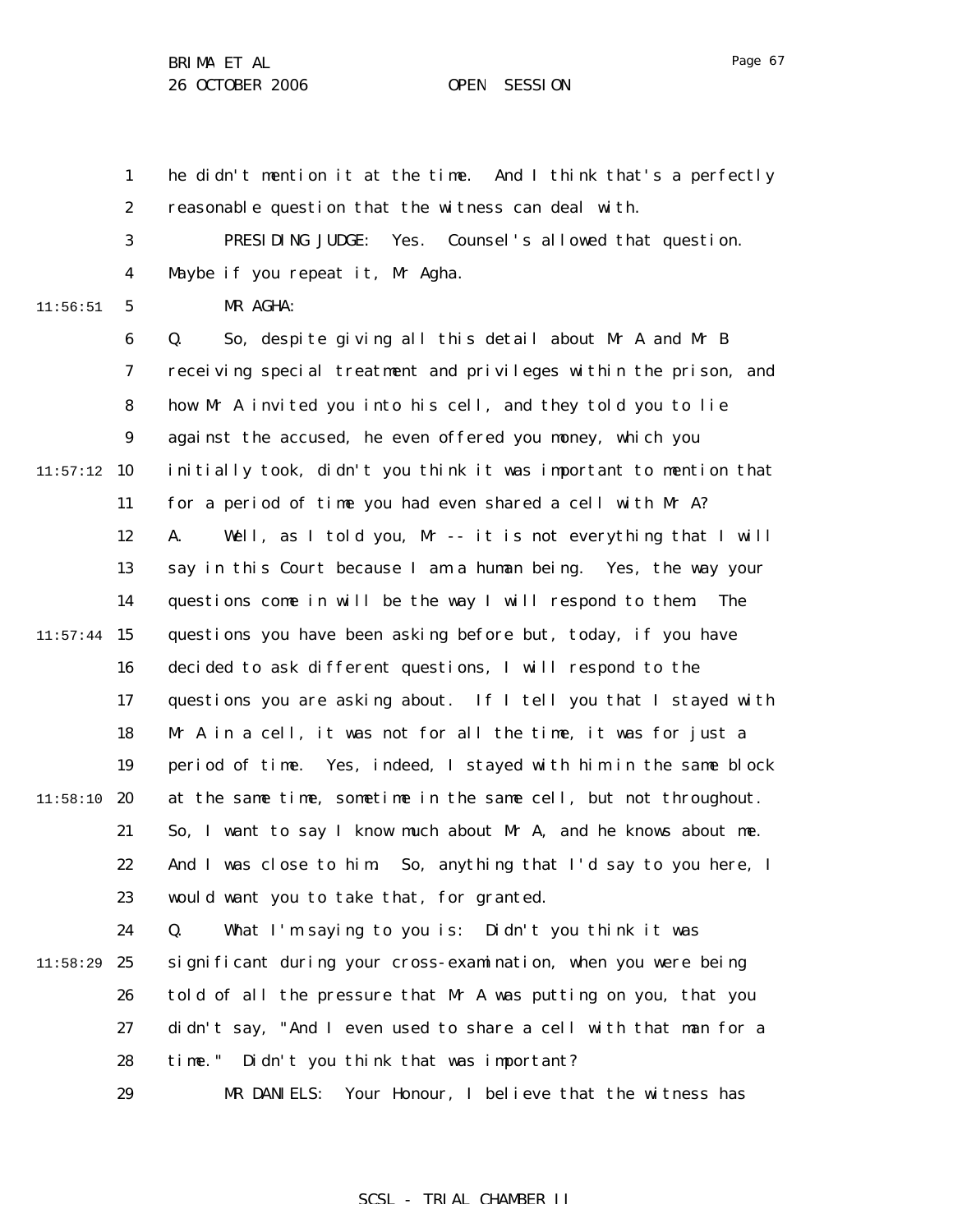Page 68

1 answered the question.

|   | PRESIDING JUDGE: Frankly, I'm not sure he has. Mr Agha, I |  |
|---|-----------------------------------------------------------|--|
|   | will allow you to ask that question.                      |  |
| 4 | MR AGHA:                                                  |  |

11:58:57

5

6 7 8 9  $11:59:15$  10 11 12 13 14  $11:59:40$  15 16 17 18 19  $12:00:01$  20 21 22 23 24  $12:00:15$  25 26 27 28 Q. So, during your cross-examination, when you were quite eagerly and voluntarily, despite the Court's time, bringing out all these details of what Mr A used to receive, and what he had been promised, and how he was encouraging you, and invited you into his cell, didn't you think it was important for you to say, even, "Yes, I know that man. I even used to share a cell with him for a period of time." Didn't you think that was important? A. Well, as I have been saying to you, this -- in this Court, we have a very short time. If it were the case that I was to make a book, or we were all to make a book about my experience in the prison, I would have done so. But this is just a very short talk in this Court. But the way you bring your questions, I will explain to them. And what you asked me about that particular time is what I'm telling you about. Q. Witness, a very short question: So you didn't think it was significant to bring it up; "yes" or "no"? A. It was important. But, at that particular time, you didn't ask me anything like that. Q. I wasn't asking you any questions at all at that time. A. Yeah. PRESIDING JUDGE: Mr Witness, what counsel is asking you is: Why did you give the impression that you were in Mr A's cell at his invitation when, in fact, you were one of the persons who occupied the cell? That's what you're being asked. What's your

> 29 answer to that?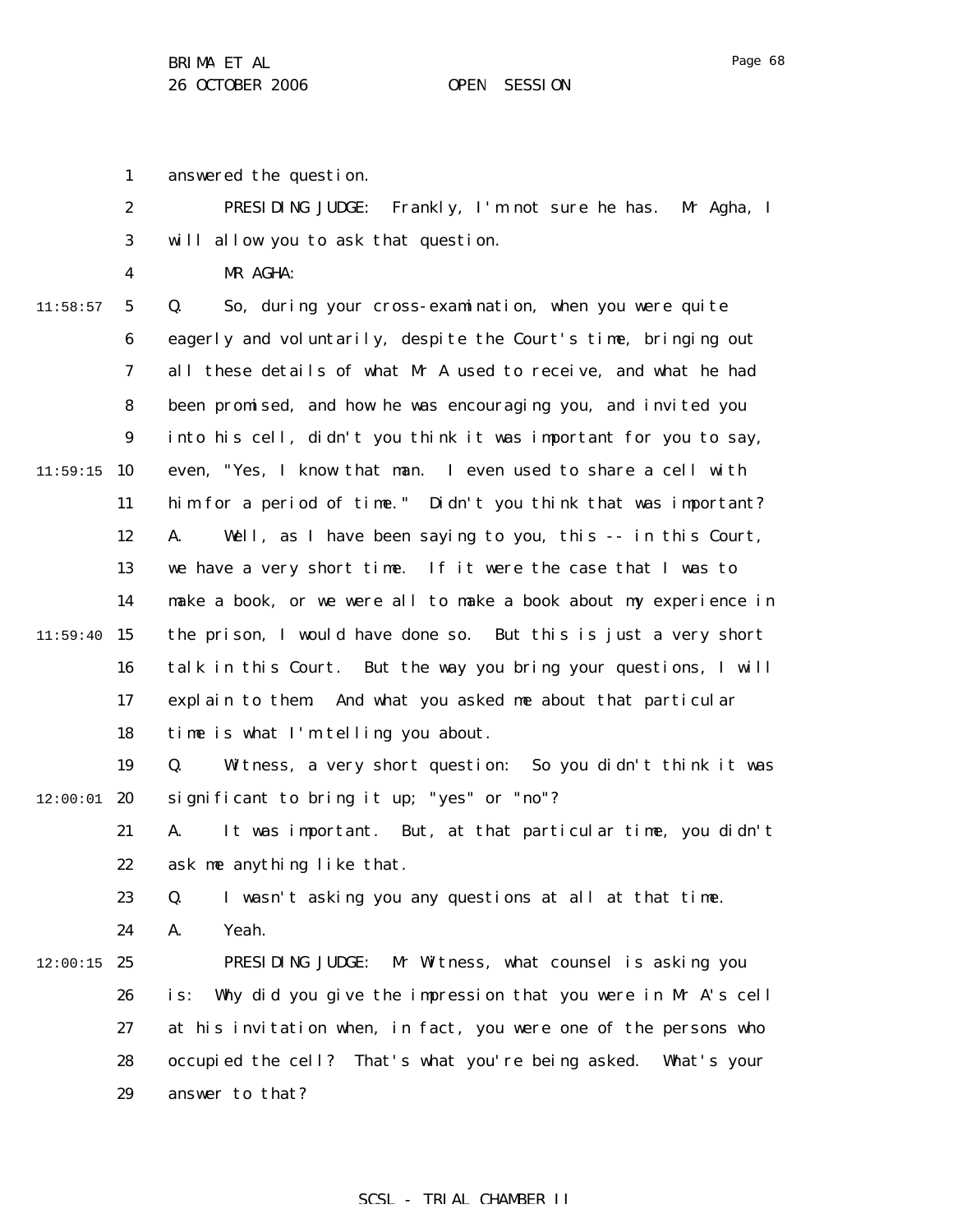1 2 3 4 5 6 7 8 9  $12:01:22$  10 11 12 13 14  $12:01:32$  15 16 17 18 19  $12:01:54$  20 21 22 23 24  $12:02:11$  25 26 27 28 29 12:00:56 THE WITNESS: Well, yes, I stayed with Mr A in the same cell, but it was for a very short period. And, so, at the time people left here, and went there, at that time, I was there, but I was not living with him in the same cell, but some other time after that, we shared the same cell, but I realised that that was going to be a very long explanation, and I wanted to cut it short. So, that was what I said at that time. Therefore, I want the Court to understand that I never wanted the prolongation of the talk too much. That is why I did that. PRESIDING JUDGE: Go ahead, Mr Agha. MR AGHA: Q. I say to you you brought it up today voluntarily, because another witness told you that he'd said before this Court that you even shared a cell with Mr A. A. No, that is not true. That witness and I never discussed anything like that. Q. Which witness am I talking about? A. The witness that you are talking about, I don't know the witness. The witness that you said I told you about another witness, I don't know the witness. But it is because you said some other witness, that is why I'm saying that I never discussed that with any witness. Q. You're lying. You've been discussing all your evidence with all the former SLA buddies, haven't you? A. No, that is not true. As the judges have been advising me, they have said that my evidence should stay with me, and I have always maintained that advice. Q. Now, coming back to these other two gentleman, Mr Ayo Cole and Ranger, who, according to you, also accepted to give evidence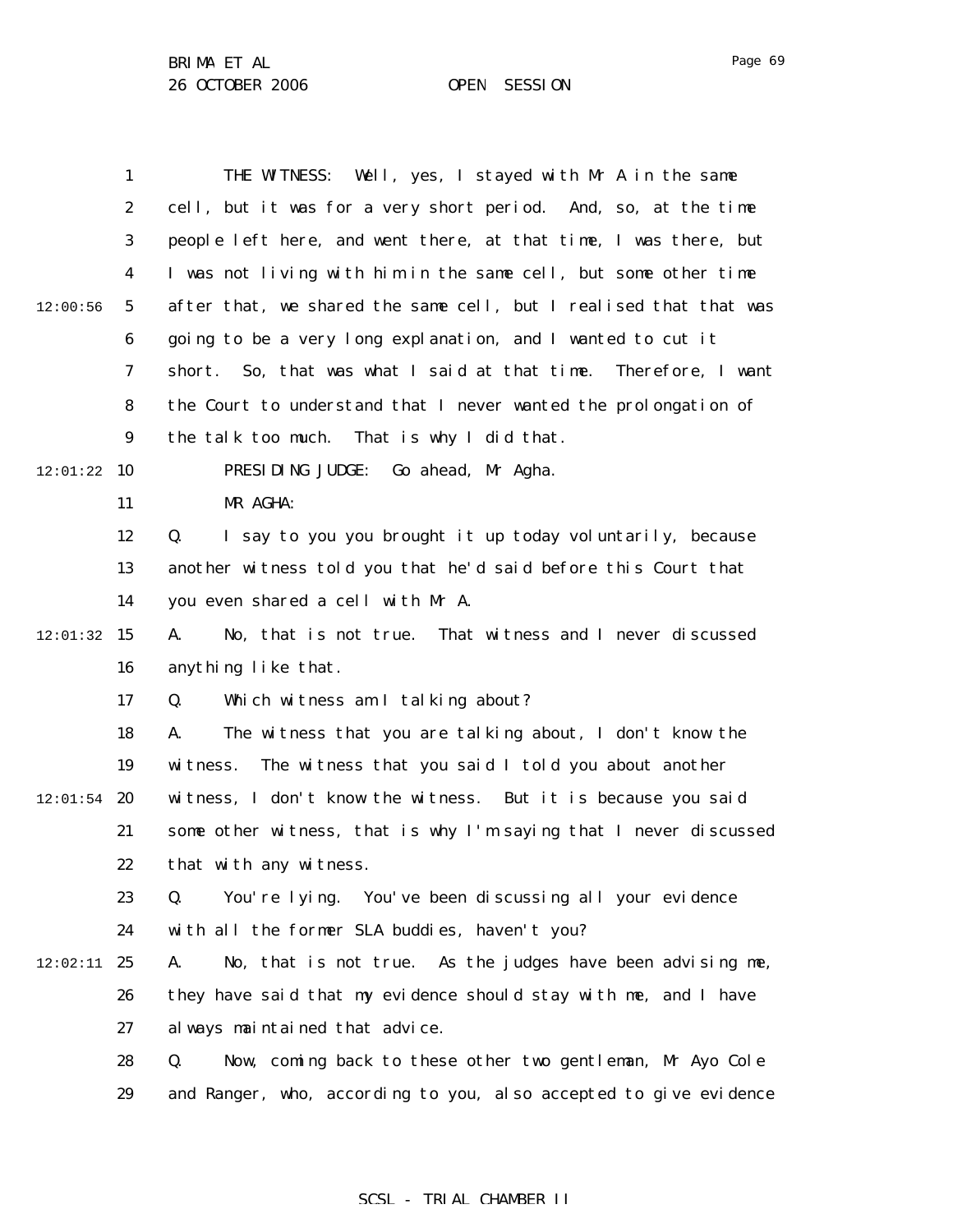1 2 3 4 5 6 7 8 9  $12:03:14$  10 11 12 13 14  $12:03:44$  15 16 17 18 19  $12:04:03$  20 21 22 23 24 25 26 27 28 29 12:02:54 12:04:29 against the accused, did you mention them to the people who recorded your statement from the Special Court? A. If I did mention their names? Q. Yes. A. No. Q. But you mentioned Mr A and B, didn't you? A. Yes. Q. So you've just made up now, Mr Ayo Cole, and this other gentleman, Ranger, being in the same cell and getting the same offer of treatment, haven't you? A. As I have told you, I have said that I wouldn't be able to explain everything, because I also have some other things to pay attention to. I cannot spend all of my time on just giving a statement. So, I only decided to cut everything short at that particular time. But if I have decided to come to the Court and if, whilst I am in the Court, the Court draws me to an area that is important for me to say [microphone not activated] I will say. Q. You brought up their names in your evidence-in-chief, because you were told by another witness he'd also used their names, didn't you? A. That was not what happened. I don't know if any other witness had been in this Court and had said something like that. What I know is what I am saying. It is not what I heard, it is what I know that I am explaining about, and what I saw with my naked eyes. I want you to get that clearly. Q. Now, when you were in the jail for the six-year period, you didn't meet anyone from IMATT or anyone else who came to the jail, did you? A. Yes, they used to go there, plenty a time. I used to see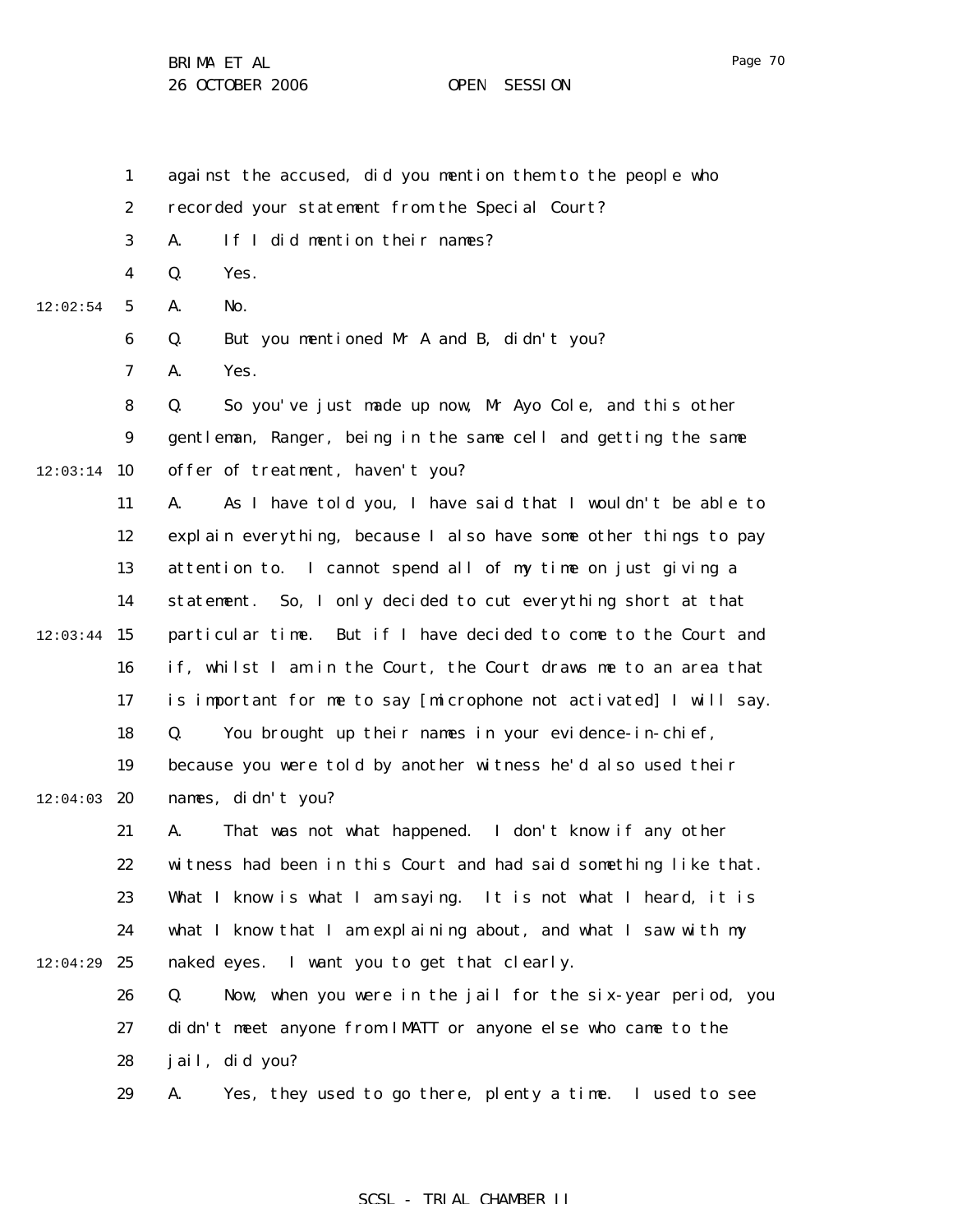Page 71

|          | $\mathbf{1}$     | them, the IMATT British men that went there. But that I met with  |
|----------|------------------|-------------------------------------------------------------------|
|          | $\boldsymbol{2}$ | them personally, no, I didn't.                                    |
|          | 3                | They wouldn't meet with you personally, because they were<br>Q.   |
|          | $\boldsymbol{4}$ | only interested in former SLAs who were in Pademba Road without   |
| 12:05:07 | $5\overline{ }$  | charge, like Mr A and Mr B, isn't it?                             |
|          | 6                | Well, I don't know about that. I cannot recall that, to be<br>A.  |
|          | 7                | the reason why they went there, but they used to go there.        |
|          | 8                | British people used to go there. I cannot just recall the         |
|          | $\boldsymbol{9}$ | purpose for which they went there, but IMATT people used to go    |
| 12:05:41 | 10               | there.                                                            |
|          | 11               | They never met you, because you had been charged with<br>Q.       |
|          | 12               | crimes committed in the West Side, hadn't you?                    |
|          | 13               | Objection, Your Honour. I don't know how he<br>MR DANIELS:        |
|          | 14               | is supposed to know the intentions of other persons.              |
| 12:05:57 | 15               | PRESIDING JUDGE: Yes, what do you say to that, Mr Agha?           |
|          | 16               | MR AGHA: I'll withdraw the question, Your Honour.                 |
|          | 17               | Now, you say that Mr A was made all kinds of promises to<br>Q.    |
|          | 18               | come and give evidence against the accused, don't you, by the     |
|          | 19               | Special Court?                                                    |
| 12:06:18 | 20               | Yes, that was what he said. He said -- he gave me so many<br>A.   |
|          | 21               | promises that -- but when we decided -- if we decided to come and |
|          | 22               | lie against the first, second and third accused, and it was not   |
|          | 23               | for us to come and say the truth, it was to come and lie. I told  |
|          | 24               | him that I would not be associated with such a thing, to lie      |
| 12:06:44 | 25               | against my fellow man, no.                                        |
|          | 26               | Mr A was meant to get certain rewards, like going to<br>Q.        |
|          | 27               | Canada, for coming to lie, wasn't he, according to you?           |
|          | 28               | A.<br>Yes, that was what he used to say.                          |
|          | 29               | Q.<br>Mr A never went to Canada after his release from Pademba    |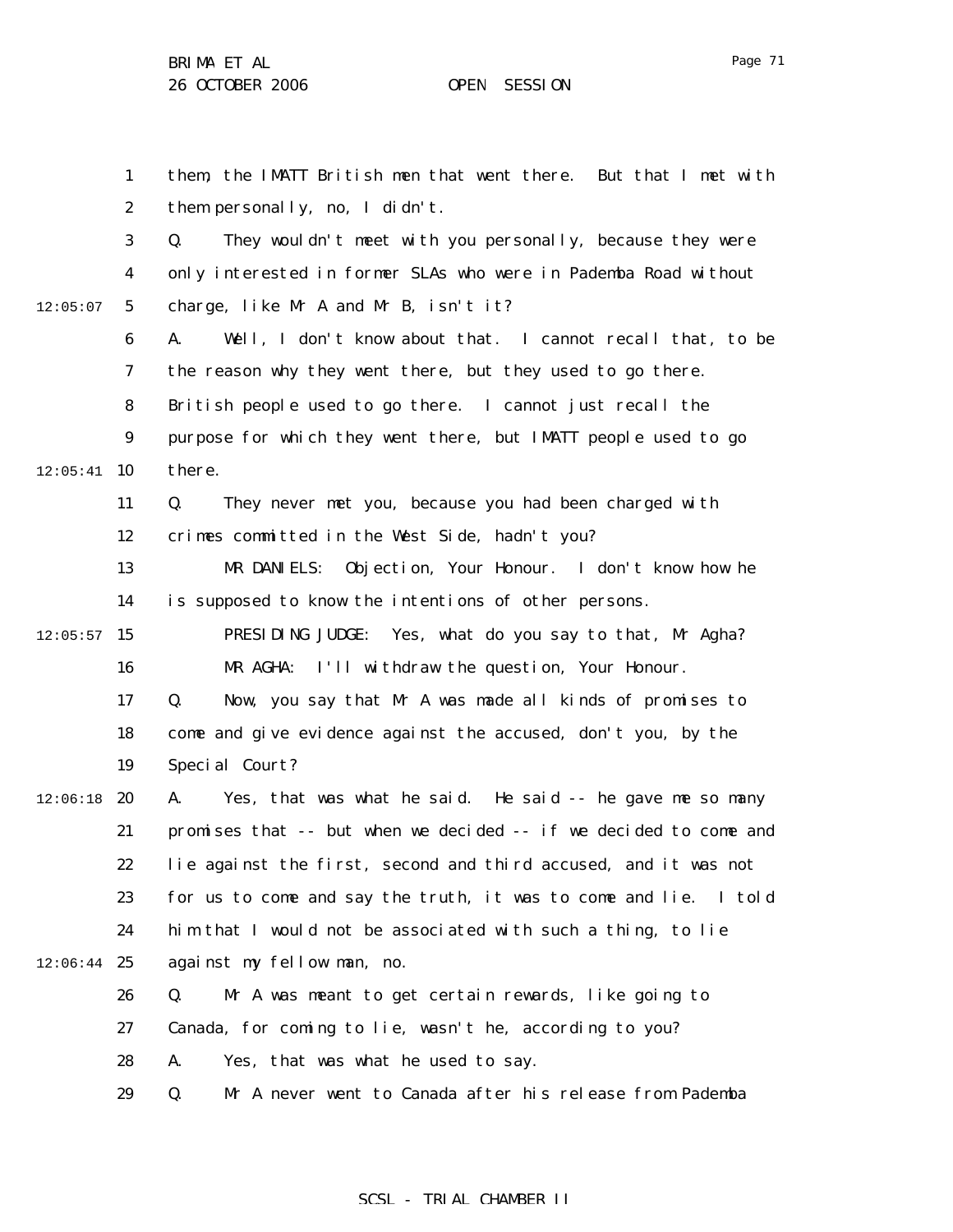1 2 3 4 5 6 7 8 9  $12:07:39$  10 11 12 13 14  $12:07:55$  15 16 17 18 19  $12:08:14$  20 21 22 23 24  $12:08:40$  25 26 27 28 29 12:07:26 Road, did he? A. Well, he did say that after all the Court sittings, when everything shall have been completed, will be the time they will take them to Canada. It was not just after the Prosecution's case they will take them. I did not know whether he was saying the truth or he was trying to lie in order to convince me, but that was what he said. Q. But he didn't go to Canada, did he? MR DANIELS: Objection, Your Honour. I believe we heard evidence that Mr A is dead, so he couldn't have gone to Canada. MR AGHA: Well, he's only recently passed away. PRESIDING JUDGE: Anyway, I think the witness answered that question. MR AGHA: Q. Now, you also said that Mr A would have his own vehicle after his release from Pademba Road Prison, didn't you? A. That was what he said. Q. But he never had his own vehicle after he was released from Pademba Road Prison, did he? A. He had a vehicle. He went to see the vehicle in the garage and that was the time, whilst in the garage, he felt bad. He collapsed and then he was taken to the hospital where he died. But he had the vehicle. Q. It is an absolute lie that either Mr A or Mr B tried to persuade you to come and tell lies against the accused at the Special Court for Sierra Leone, isn't it? A. I am saying the truth. I was there with them. So, what I will say to this Court, I am under oath. Whatsoever I say will be what I know and what I saw, not what somebody told me.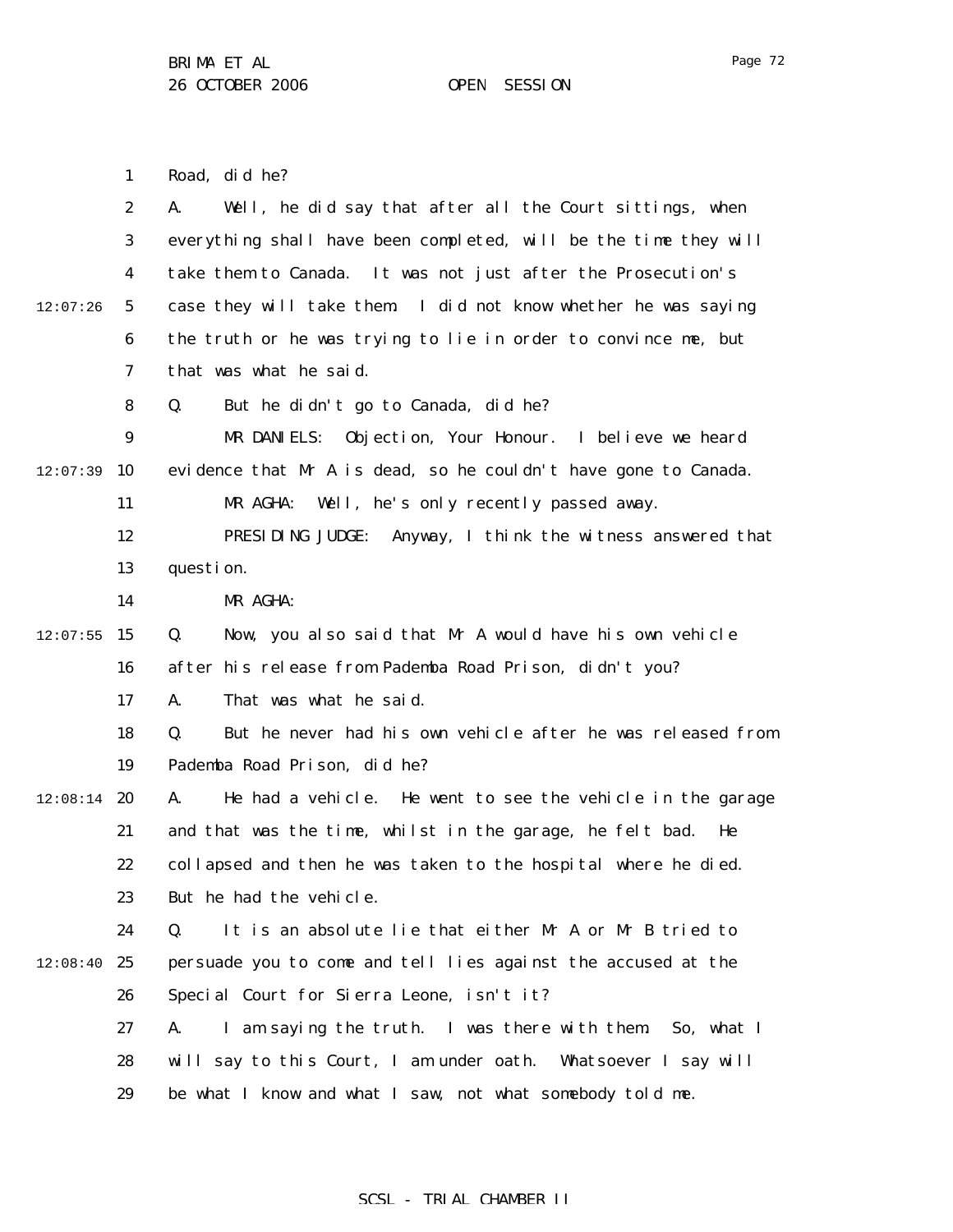Page 73

1 2 3 4 5 6 7 8 9  $12:09:47$  10 11 12 13 14  $12:10:04$  15 16 17 18 19  $12:10:25$  20 21 22 23 24  $12:10:48$  25 26 27 28 29 12:09:28 Q. And it's an absolute lie that either Mr A or Mr B told you that they themselves would lie against the accused before the Special Court, isn't it? A. It's true, because the kind of monies I used to see with them, and the kind of things I used to see with them, I want to believe if you give such things to somebody, you must give him the scope to come and lie against somebody. What he does not even know about the person will be what he will say against that person, simply because of money. You know, some people, when they see money, they can do anything in this world. So, especially for such people that I know, they will have the mind to do that. Q. Would you be one of those people who would do anything in this world for money, like coming here to lie? A. If I was one of such people, I would have teamed up with such men to go on the Prosecution side to lie against these people, but because I know that money don't -- people say it rules the world, but I know that money is not everything. I will not do that kind of thing. I decided not to. Q. Now, you talk about the privileges that Mr A enjoyed. Now, Mr A enjoyed these privileges through his position as being provost marshal, didn't he? MR GRAHAM: Your Honour, there was no evidence as to the effect that Mr A was provost marshal. Indeed, he was yard provost, but not provost marshal. PRESIDING JUDGE: In any event, that's the question the witness is being asked now. MR GRAHAM: Very well, Your Honour. MR AGHA: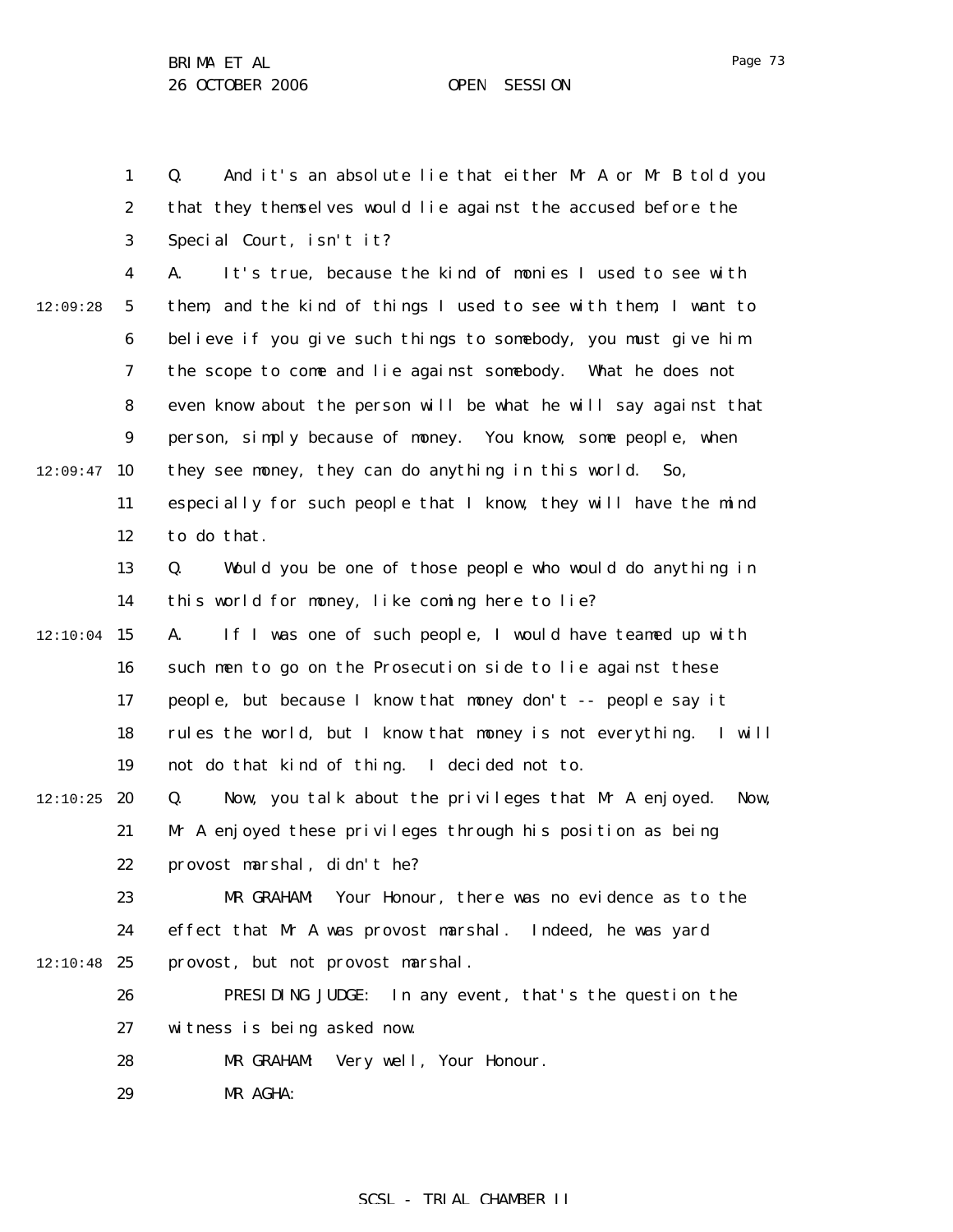1

Q. Any privileges he received was because he was yard provost,

Page 74

2 3 4 5 6 7 8 9 12:11:48 10 11 12 13 14 12:12:11 **15** 16 17 18 19  $12:12:34$  20 21 22 23 24  $12:12:58$  25 26 27 28 29 12:11:18 wasn't he? A. No. It was because he was working with the Special Court, and he was giving statements at that time. So, the Special Court needed him highly from the Prosecution side. Q. So, according to you, the prison manual doesn't give any special privileges to the yard provost; is that right? A. You will get some privileges, but not to that extent, because there had been some other people holding that position before those people were appointed. But, at the time he became the provost, the kind of privileges that were afforded to him were too much. So I was meant to believe that it was because this man has been working for the Court Prosecution side. That is why he has been given such privileges at this time. Q. That was only your belief, wasn't it? A. It is not just that it is something that I believe in. It is something that I know. Something that I know is what I am telling you about. It happened that way. It is something that I saw, I know about it, then I believe it. It is something I know that happened. It's happened that way. PRESIDING JUDGE: Mr Witness, if you know that, what privileges does a yard provost normally receive? THE WITNESS: The privileges that the yard provost normally gets is sometimes to man the gate, to prevent the prisoners from coming in and out, but mostly such men -- PRESIDING JUDGE: I'm not talking about his duties. I'm talking about the privileges that attracts to that position. THE WITNESS: Well, the privilege is that, most often, he is the last person to be locked up in the jail and, sometimes, he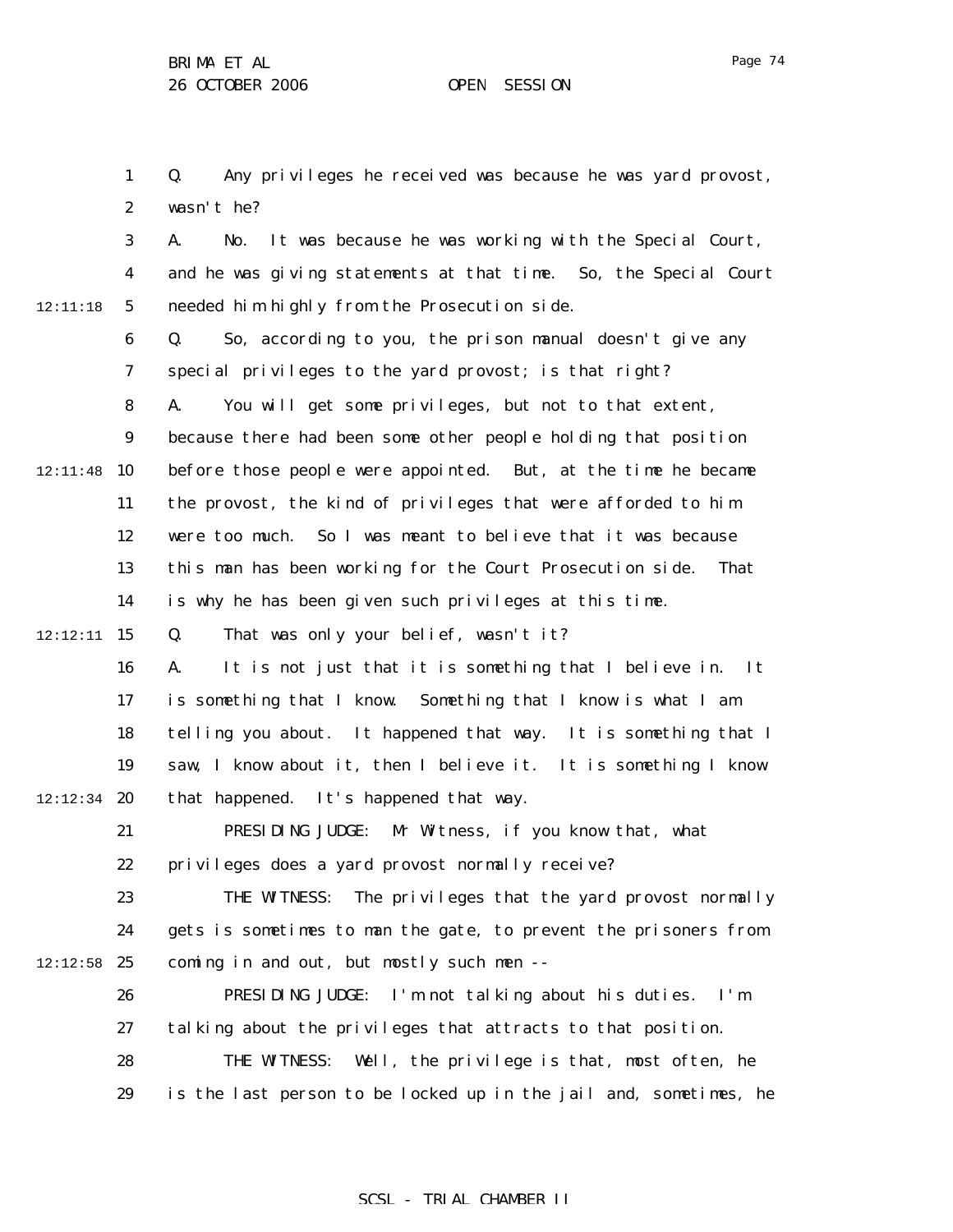1 2 3 4 5 6 7 8 9  $12:14:08$  10 11 12 13 14  $12:14:23$  15 16 17 18 19  $12:14:41$  20 21 22 23 24  $12:15:04$  25 26 27 28 29 12:13:38 will go out of the prison. He will have contact with his wife. Sometimes he will come into the prison yard with marijuana, pega pack. Sometimes he will go to a guesthouse and he will bring with him chicken. Most times, we saw him wearing -- putting on very nice dresses. And, most times, he will drink in an open place, he will drink wine in an open place. I mean, he was free to do all those things. JUDGE DOHERTY: Mr Witness, I think the question is not this particular person, but yard provosts generally. THE WITNESS: Okay. Well, the privileges accorded to the yard provosts is normally to man the gate to make sure that the prisoners don't walk in and out. PRESIDING JUDGE: Mr Witness, that's not a privilege. That's a duty. I'm asking you, what are the privileges that attach to being a yard provost? Now, you've just mentioned some. Were those privileges -- THE WITNESS: The benefits -- PRESIDING JUDGE: Just a minute. The privileges you've just mentioned, do they attach to any person who is a yard provost? THE WITNESS: Well, except that your ration, your food, will be added up and additional food will be added to your food. Most times, they will make it plenty for you, more than the other prisoners. PRESIDING JUDGE: Go ahead, Mr Agha. MR AGHA: Q. So, in that position as yard provost, you are entitled to a special diet, aren't you: Milk, cocoa, sugar, Marmite, all the things you mentioned?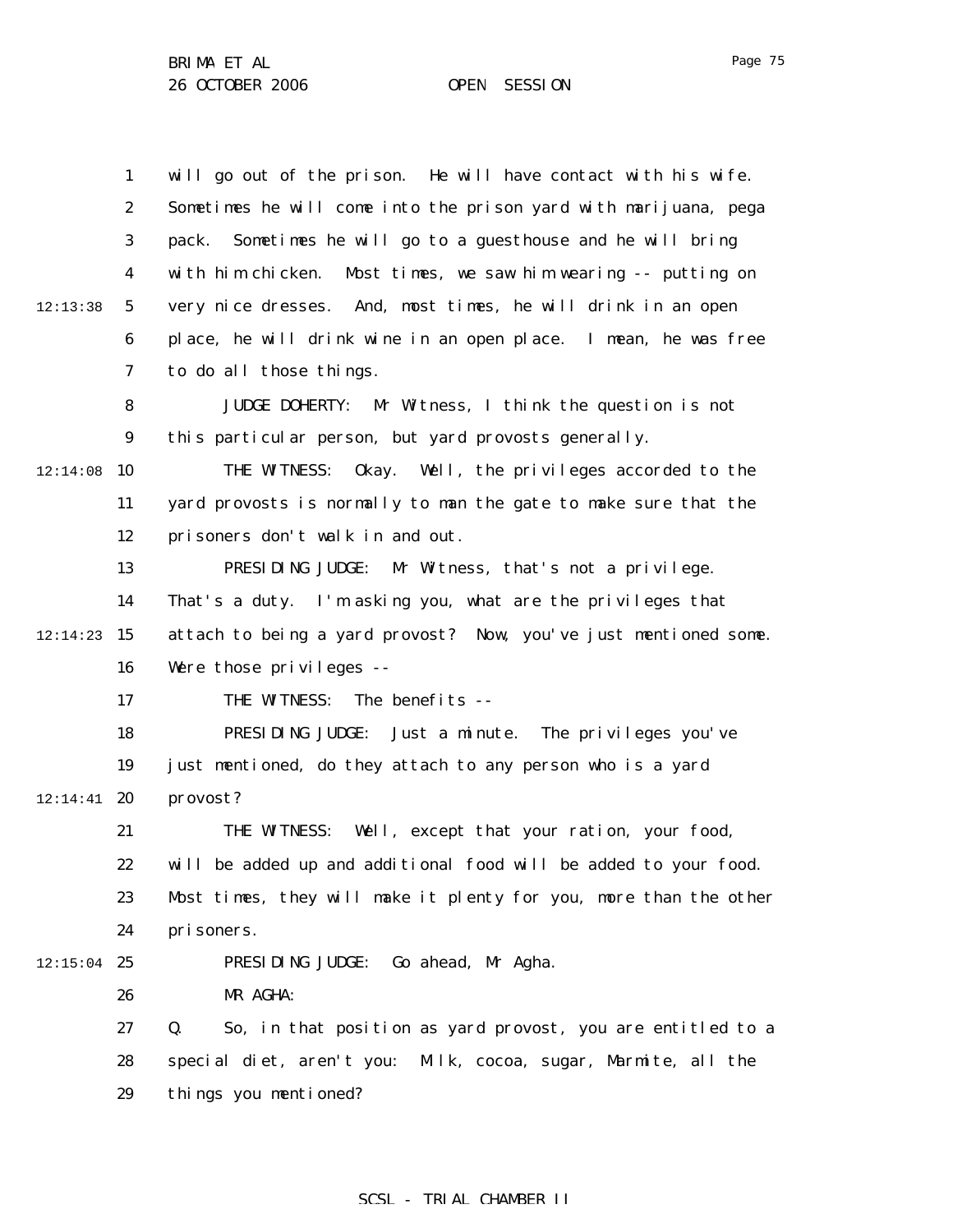Page 76

|          | $\mathbf{1}$     | You don't get those things. It is your food<br>A.<br>No.<br>No, no. |
|----------|------------------|---------------------------------------------------------------------|
|          | $\boldsymbol{2}$ | that they will add up. They will make it plenty. Your rice.         |
|          | 3                | And you're also allowed to close the door for the<br>Q.             |
|          | 4                | That's one of your privileges, being one of the last<br>pri soners. |
| 12:15:34 | $\mathbf{5}$     | people to actually be locked up in your cell at night, isn't it?    |
|          | $\boldsymbol{6}$ | No, he does not lock up the other prisoners' cells.<br>A.           |
|          | 7                | No, he's one of the last. That's one of his privilege,<br>Q.        |
|          | 8                | isn't it?                                                           |
|          | 9                | Yes, yes, that he will be locked up, yes.<br>A.                     |
| 12:16:00 | 10               | And Mr B, he also enjoyed certain privileges because of his<br>Q.   |
|          | 11               | appointments at the prison, didn't he?                              |
|          | 12               | He enjoyed so many privileges because of Mr A.<br>A.<br>Yes.        |
|          | 13               | No, because of --<br>Q.                                             |
|          | 14               | And his position, too, because he was working on the<br>A.          |
| 12:16:23 | 15               | Prosecution side. Because, at that time, he was not working with    |
|          | 16               | them, he had never been enjoying that kind of way, but when he      |
|          | 17               | had contact with the Prosecution side, he had all sort of           |
|          | 18               | privileges accorded to him, and he was enjoying.                    |
|          | 19               | Mr B held a position within the jail, didn't he?<br>Q.              |
| 12:16:44 | 20               | He was a [redacted], like he said.<br>A.<br>No.                     |
|          | 21               | MR AGHA:<br>Can we redact that part?                                |
|          | 22               | PRESIDING JUDGE: Is Mr B protected, or would that lead to           |
|          | 23               | the identity of this witness?                                       |
|          | 24               | It would lead --<br>MR AGHA:                                        |
| 12:17:11 | 25               | PRESIDING JUDGE: All right. That position that has just             |
|          | 26               | been mentioned by this witness will be redacted.                    |
|          | 27               | MR AGHA:                                                            |
|          | 28               | Q.<br>In that position, Mr B had certain privileges, like going     |
|          | 29               | to minister to other prisoners, didn't he?                          |
|          |                  |                                                                     |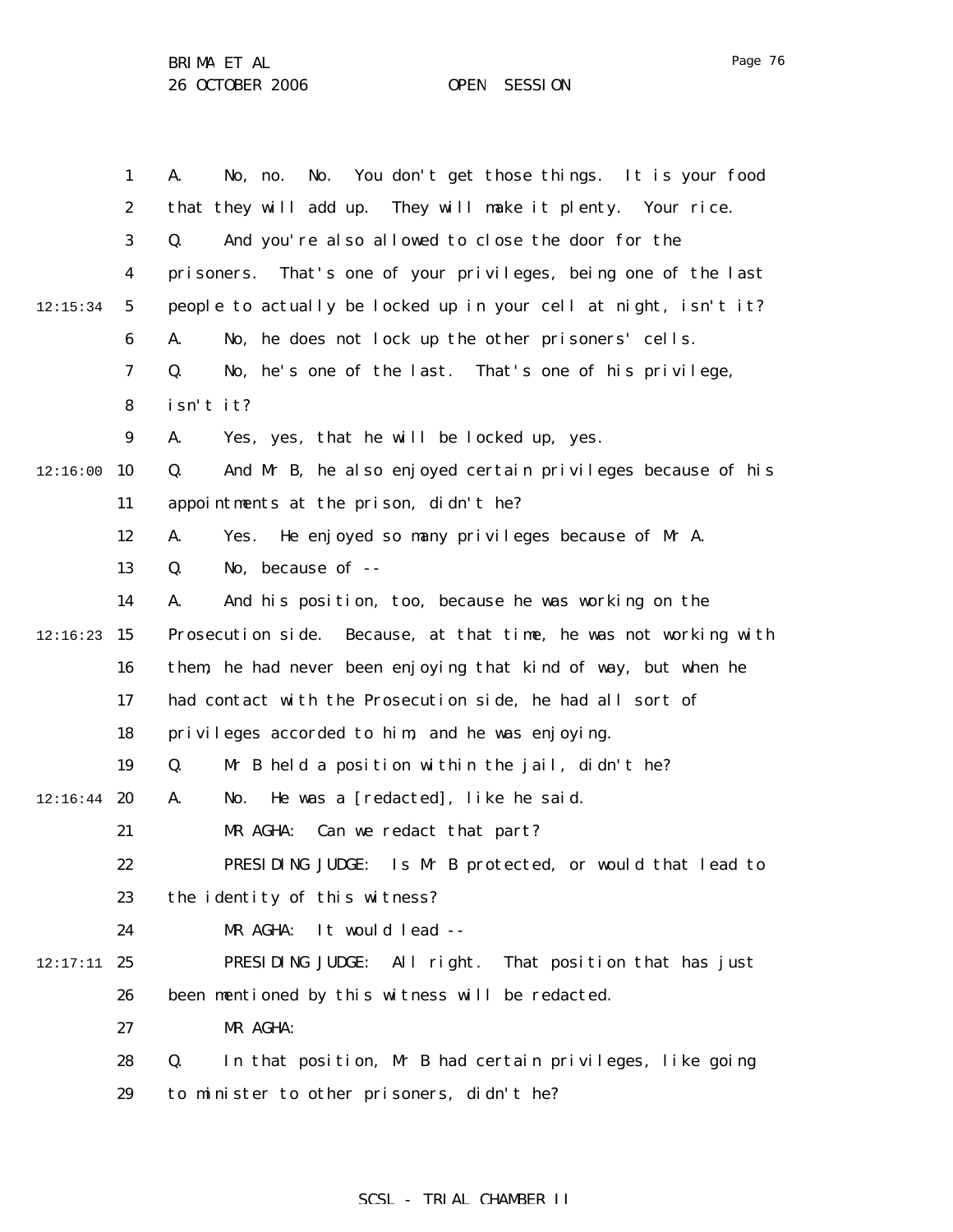1 A. Yes.

2 3 4 5 6 7 8 9 12:18:14 10 11 12 13 14  $12:18:34$  15 16 17 18 19  $12:19:01$  20 21 22 23 24 12:19:21 **25** 26 27 28 29 12:17:42 Q. He was also involved in taking people who were injured to the hospital of the prison, wasn't he? A. Yes. Q. Because of his position, he had greater freedom of movement and access to other parts of the prison, didn't he? A. That was not it. That position that you are talking about, if anybody had it -- any other prisoner could take people to the hospital, but I am saying the privileges he had were because he was prosecuting at the Special Court. That was the reason why he had all of those privileges. Q. I say you are lying when you say that Mr A, or Mr B, or anyone else in Pademba Road jail was given any special treatment on account of them agreeing to lie against the accused on behalf of the Special Court, aren't you? A. As I told you, I am not lying. Q. Mr A and Mr B's release had nothing to do with the Special Court, did it? A. He had something to do with the Special Court, because the guys used to say it, that they were going to release them, that, as long as they were prosecuting, they were going to be released. They said the Prosecution side will have to advocate on their behalf for them to be released. Q. Mr A and Mr B were released on the intervention of the Red Cross because they were being held without charge, weren't they? A. That is not true, because the guys had spent a very long time there. If that will have been the truth, like you are saying, they would have been released ever since. The guys were coming here, having contact with these people. They said if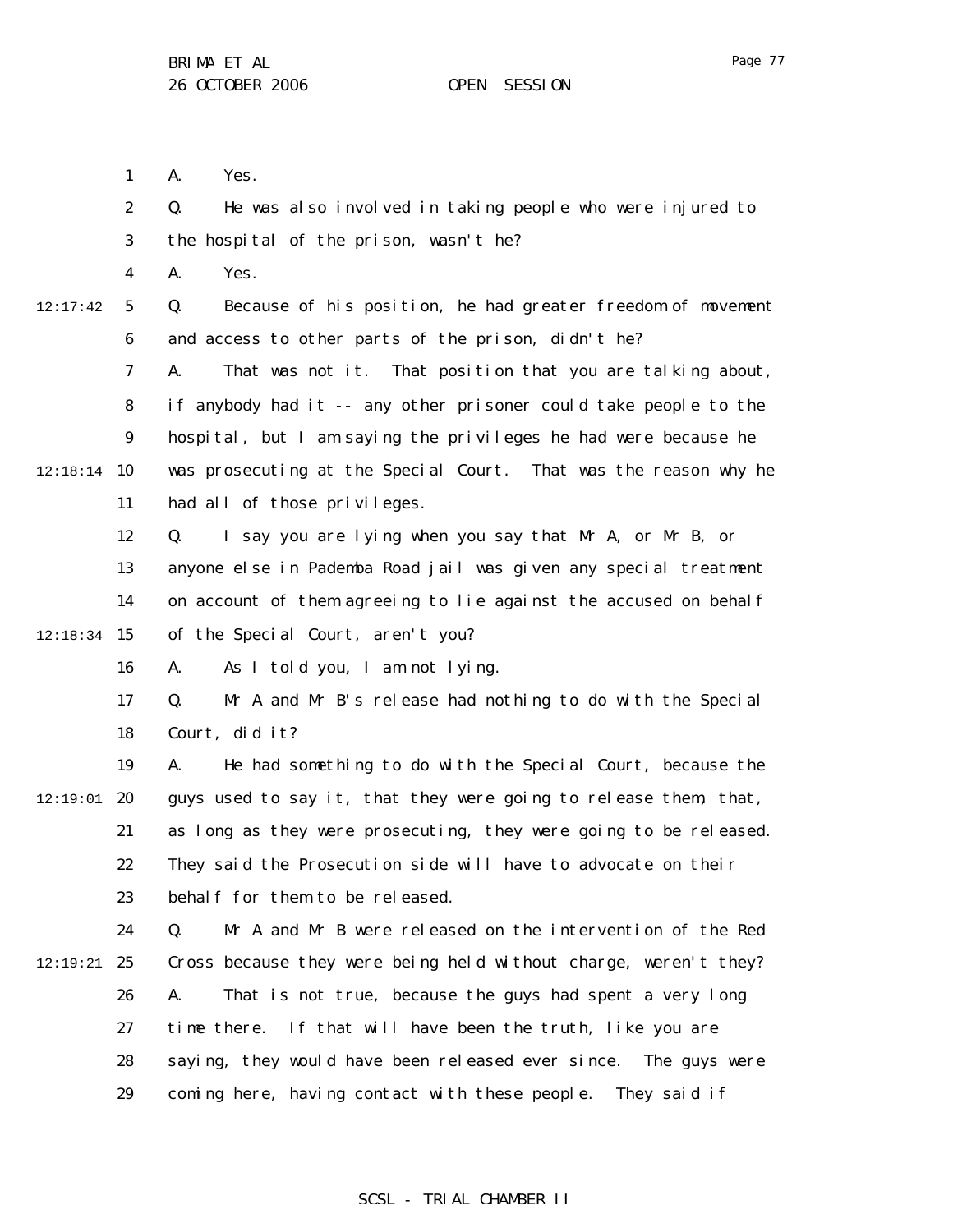|          | $\mathbf{1}$     | you -- if only they came to the Special Court and did what they   |
|----------|------------------|-------------------------------------------------------------------|
|          | $\boldsymbol{2}$ | were asked to do, they would be released. That is what I know     |
|          | 3                | about their release; that it was not Red Cross that fought for    |
|          | $\boldsymbol{4}$ | their release, it was the Prosecution side who went out in search |
| 12:20:04 | 5                | of them, for them to get people who would come here and prosecute |
|          | 6                | the accused persons, so that they will be released. That was the  |
|          | 7                | reason why they were released, so that they will get something    |
|          | 8                | that will convince the Court, and then people will not say, yes,  |
|          | $\boldsymbol{9}$ | that is it.                                                       |
| 12:20:26 | 10               | So if that was the reason for their release, why haven't<br>Q.    |
|          | 11               | the 14 others who were released with them given evidence for the  |
|          | 12               | Prosecution?                                                      |
|          | 13               | They never had wanted to be mixed up with lies. I have<br>A.      |
|          | 14               | told you it's not everybody that would like to be associated with |
| 12:20:55 | 15               | lying, but those guys were too greedy. They can do anything for   |
|          | 16               | money.                                                            |
|          | 17               | That completes my cross-examination,<br>MR AGHA:                  |
|          | 18               | Your Honours.                                                     |
|          | 19               | PRESIDING JUDGE:<br>Thank you, Mr Agha. Any re-examination,       |
| 12:21:05 | 20               | Mr Daniels?                                                       |
|          | 21               | MR DANIELS:<br>Just two questions.                                |
|          | 22               | RE-EXAMINED BY MR DANIELS:                                        |
|          | 23               | Mr Witness, my learned friend on the other side was asking<br>Q.  |
|          | 24               | you about Mr A, about whether Mr A received any privileges after  |
| 12:21:23 | 25               | he was released from Pademba Road Prison. In fact, he suggested   |
|          | 26               | to you that Mr A never went to Canada. He suggested to you that   |
|          | 27               | What about Mr B? Ever since Mr B has<br>Mr A never got a vehicle. |
|          | 28               | been released from Pademba Road Prison, have you noticed any      |
|          | 29               | change in his lifestyle?                                          |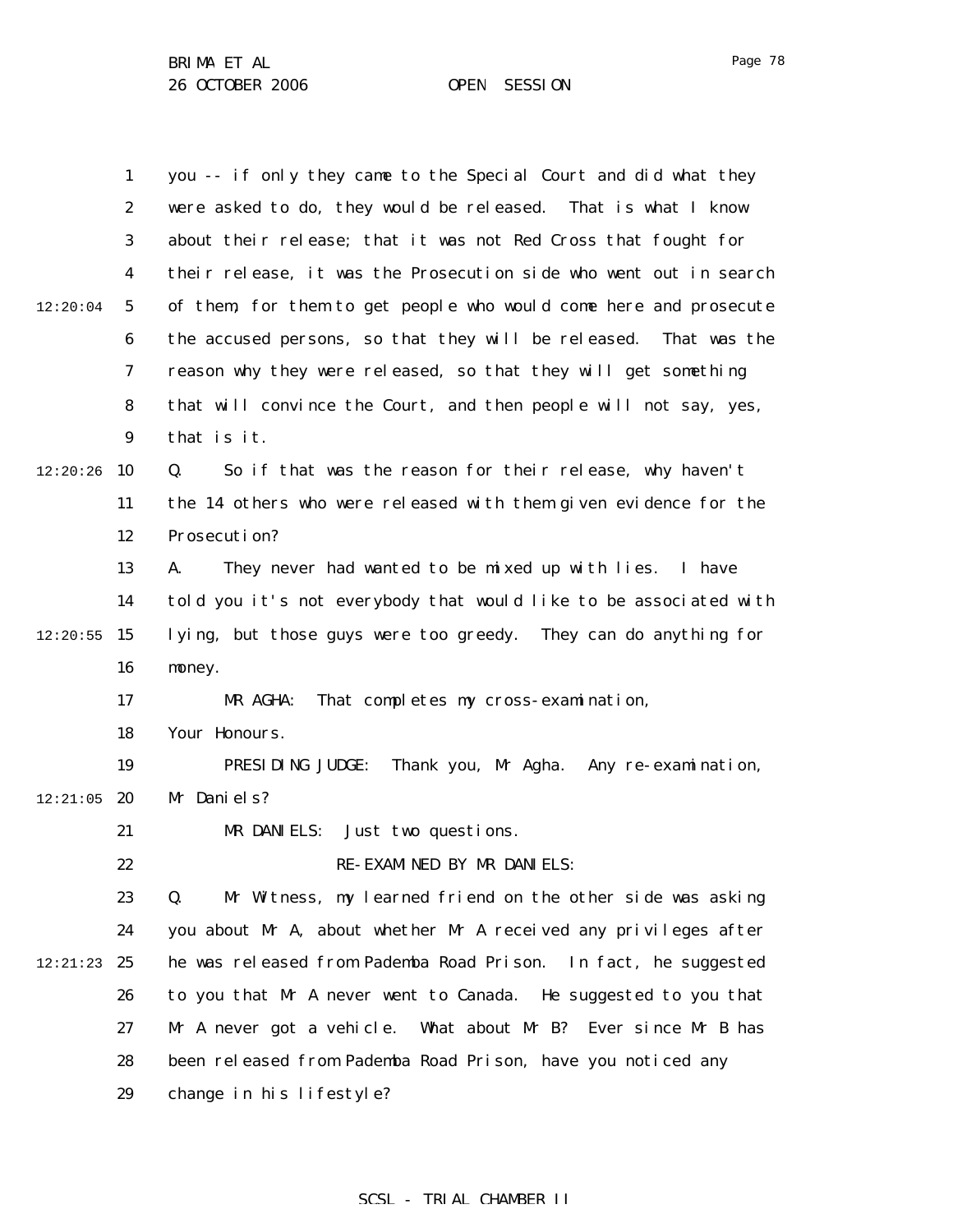Page 79

1 2 3 4 5 6 7 8 9  $12:22:24$  10 11 12 13 14  $12:22:42$  15 16 17 18 19  $12:23:06$  20 21 22 23 24 12:23:33 25 26 27 28 29 12:22:01 MR AGHA: I'd object to that question, Your Honour, on the basis that Mr B remains a protected witness, so the status of his protection may cause various changes. PRESIDING JUDGE: Can you tailor your question to not identify Mr B, Mr Daniels? MR DANIELS: I will be conscious of that fact. Q. Please, when you are answering, please be conscious of Mr B's security considerations, given that he is a protected witness. Do you understand my -- so, please let us know whether, indeed, there has been any change in lifestyle to Mr B since he has been released from prison? A. Yes. Q. Why do you say so? A. Well, the man, I have been able to see him in town. He's living very big life. He has money. He wears very nice dresses. Most times, I will meet in town, and he has even been trying to convince me to team up with him to be on his side, to be giving him information. I told him, "No, I am not part of that kind of thing. I have no information to be giving to you. Don't try to convince me." He has said to me he has money. Q. When was it that he met with you to try to convince you? A. About four months ago. Q. How did he try to convince you? A. He said -- he took out some money and showed it to me. He was trying to convince me, using money to persuade me, saying that they need me to help, to give some -- lots of informations about the first, second and third accused. Even if they are not true, I mean, just to help them, for them to believe so that they can accomplish their mission. He said that even Junior Lion, he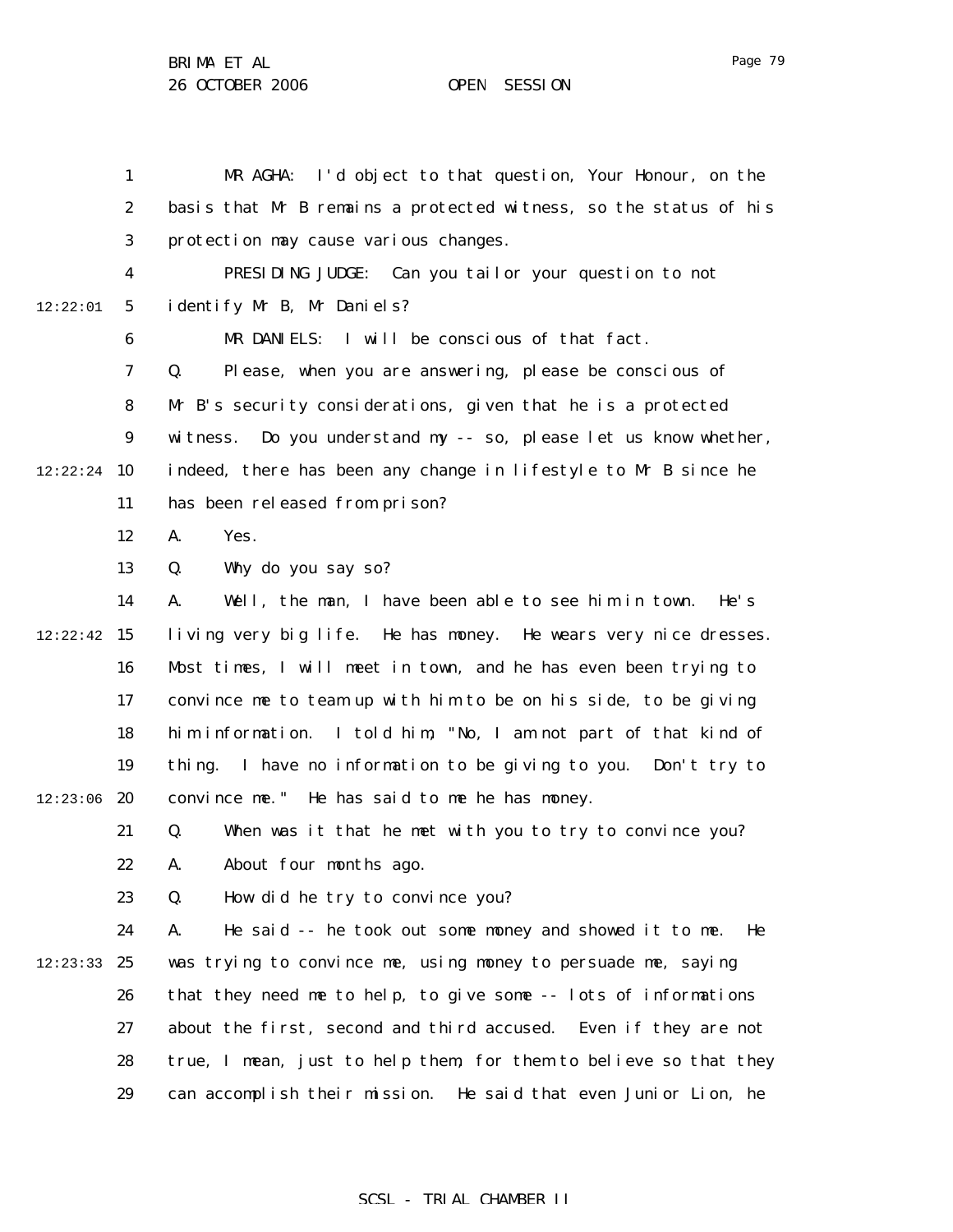1 2 3 4 5 6 7 8 9 12:24:24 10 11 12 13 14  $12:24:45$  15 16 17 18 19  $12:25:02$  20 21 22 23 24  $12:25:21$  25 26 27 28 29 12:24:20 has been assisted to move out of the country. And he said if I assisted in that kind of way, I'm also a senior man. They will help me; do the same thing for me. MR AGHA: He's talking about other protected witnesses and their status. MR DANIELS: With respect, Junior Lion is not a protected witness. PRESIDING JUDGE: He's not protected. MR AGHA: I apologise. JUDGE SEBUTINDE: Junior Lion is partly protected, as I recall. He is partly protected. He testified without a screen, but he did not forego the entire measure of protected measures. He is partly protected. MR DANIELS: I will take the cue. But he has already been mentioned, so I don't know what we do. Q. Mr Witness -- MR AGHA: Could we perhaps redact the part where his name is mentioned? PRESIDING JUDGE: Did I miss something? All I heard was Junior Lion. Was his name mentioned or not? MR AGHA: It's the fact that it was mentioned he is going to a new country. PRESIDING JUDGE: I can't see how that would lead to his i dentity. MR DANIELS: Q. Mr Witness, do you know -- THE INTERPRETER: Your Honours, the counsel's mic -- MR DANIELS: I beg your pardon. Q. Do you know whether Mr B drives any particular car as a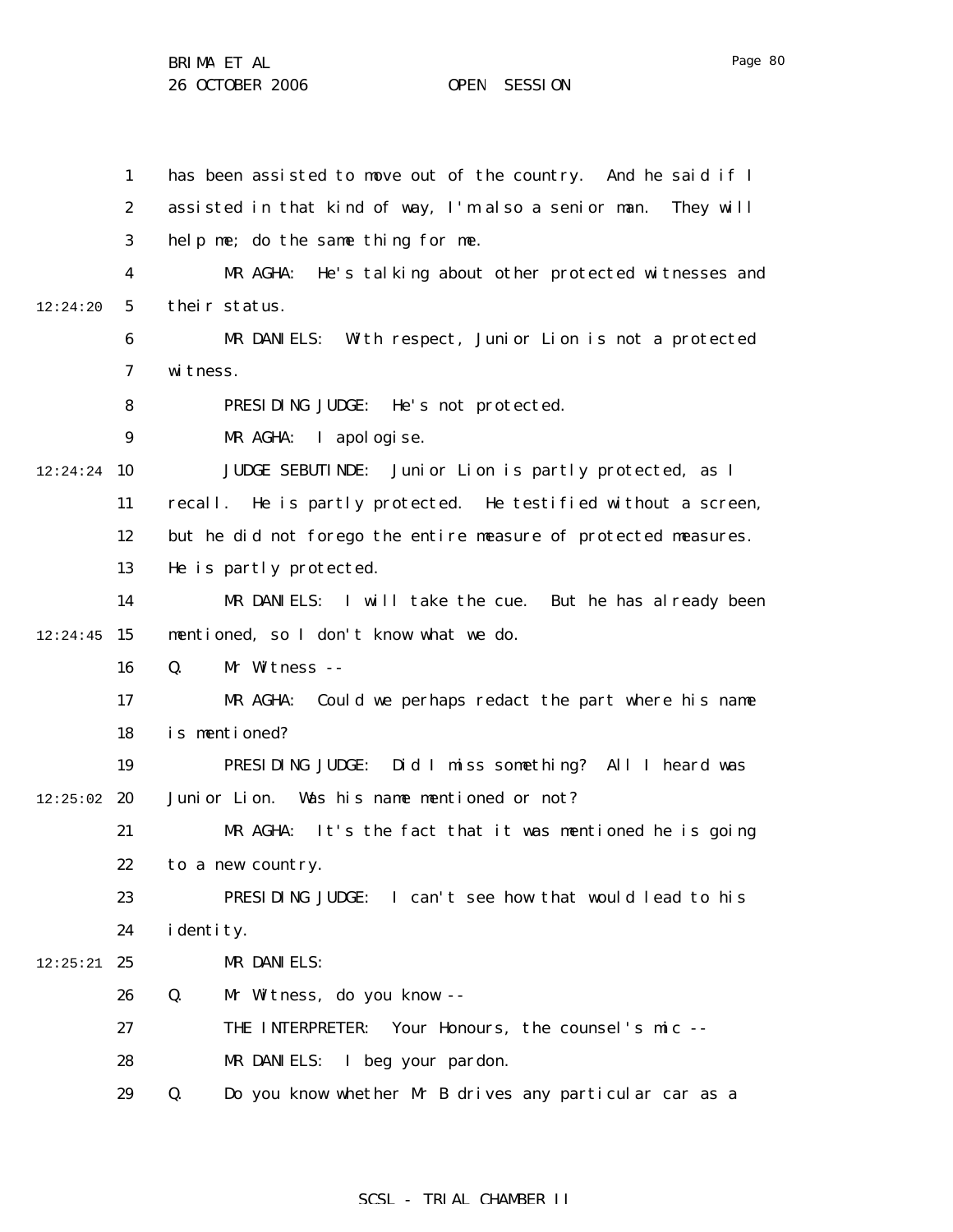1

22

2 3 4 5 6 7 8 9  $12:26:19$  10 11 12 13 12:25:58 A. Well, at that particular time, I met with him in a restaurant. He was in a restaurant, eating, and he was eating very delicious food, and he even called me to eat with him. Q. Thank you. Mr Witness, you -- it was put to you that several charges were brought against you while you were in the Pademba Road Prison. What happened to those charges that were preferred against you for atrocities committed, allegedly, at the West Side? A. Well, the Court proved that I was innocent and that I didn't do such things. That was why the Court decided to release me, to free me. The people they realised was responsible for the commission of such atrocities are still in jail.

result of his giving testimony to this Court?

14 Q. Thank you, Mr Witness.

 $12:26:45$  15 16 17 18 19 MR DANIELS: I have no further questions of this witness. PRESIDING JUDGE: Thank you, Mr Daniels. That completes your testimony, Mr Witness. You will be allowed to leave now. Just sit there. We'll have the curtains pulled and you will be assisted from the Court.

 $12:27:10$  20 21 MR DANIELS: Your Honours, for the record, this completes the Kamara individual witnesses.

PRESIDING JUDGE: Thank you, Mr Daniels.

23 [The witness withdrew]

24 12:29:34 25 26 27 PRESIDING JUDGE: Mr Manly-Spain, if I could just follow up what Mr Knoops has said this morning. You will be seeing the potential witness he mentioned. Is it today? MR MANLY-SPAIN: We'll try by tomorrow.

28 29 PRESIDING JUDGE: All right. We'll just remind you that we would appreciate a timely decision on whether you're going to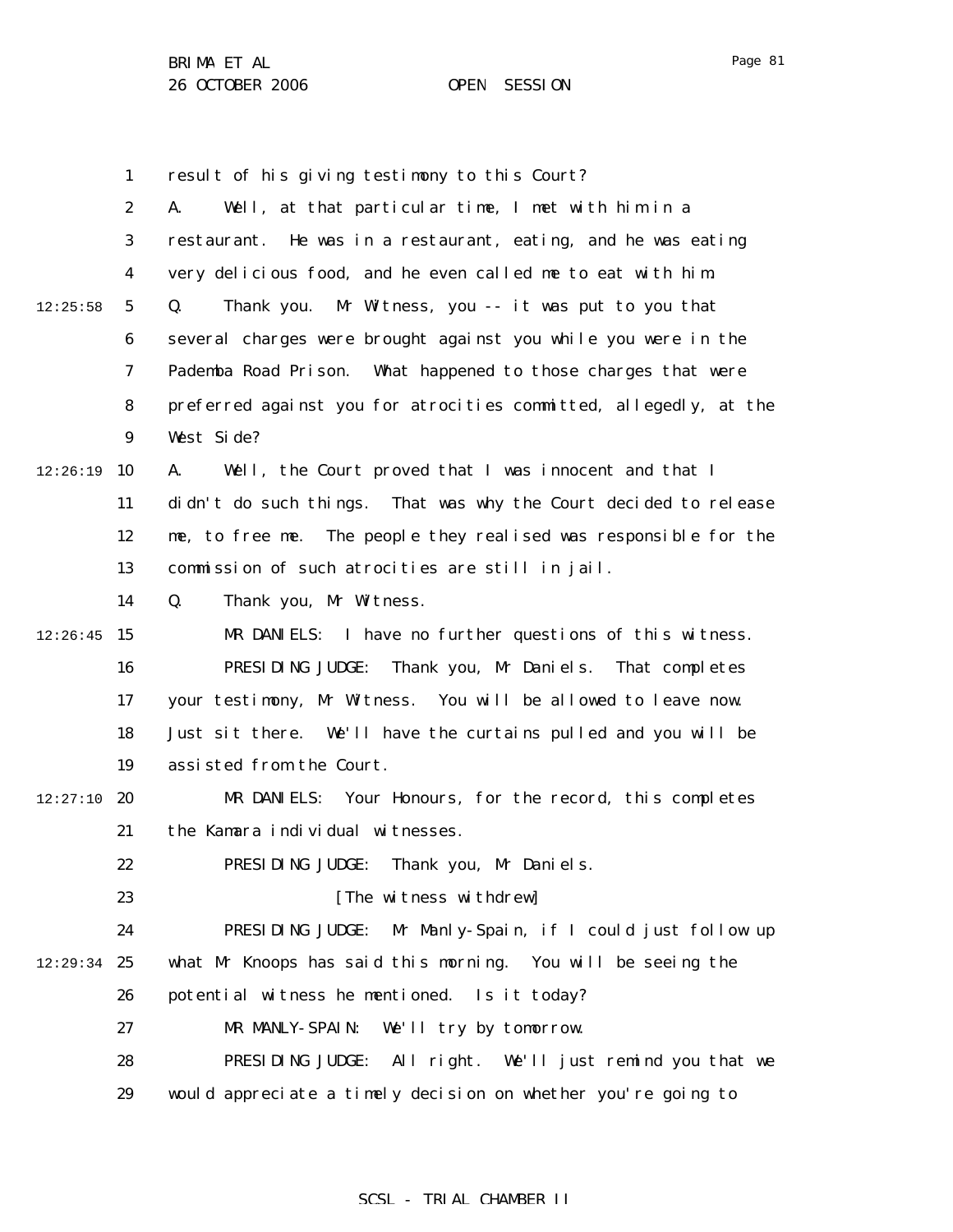1 2 3 4 5 6 7 8 9  $12:30:25$  10 11 12 13 14  $12:30:47$  15 16 17 18 19  $12:31:35$  20 21 22 23 24  $12:32:37$  25 26 27 28 29 12:30:12 call him as a witness or not. MR MANLY-SPAIN: Yes, we have made some investigation already, and we will be assisted by counsel prosecuting that it might be impossible to get him. We want to have until tomorrow to see what we can do. PRESIDING JUDGE: Thank you. MR MANLY-SPAIN: Your Honour, I will say to my learned friend then we'll try to tender the statement. PRESIDING JUDGE: All right. We'll see what happens. MR AGHA: It was impossible for us to at least seem to find him. Maybe my learned friends will have a better chance. PRESIDING JUDGE: We'll see what develops. Just for the information of the parties, we mentioned that tomorrow will be a status conference. We've filed a scheduling order. It was filed at 10.50 this morning. The agenda will include: Firstly, the length of the final trial briefs; secondly, the date for filing the final trial briefs; thirdly, the date for the presentation of the closing arguments; fourthly, the length of the closing arguments; fifthly, any issues relating to the case. In any event, as I've said, that scheduling order has already been filed and it will be available to you. We'll now adjourn until 9.15 tomorrow morning. [Whereupon the hearing adjourned at 12.32 p.m., to be reconvened on Friday, the 27th day of October 2006, at 9.15 a.m.]